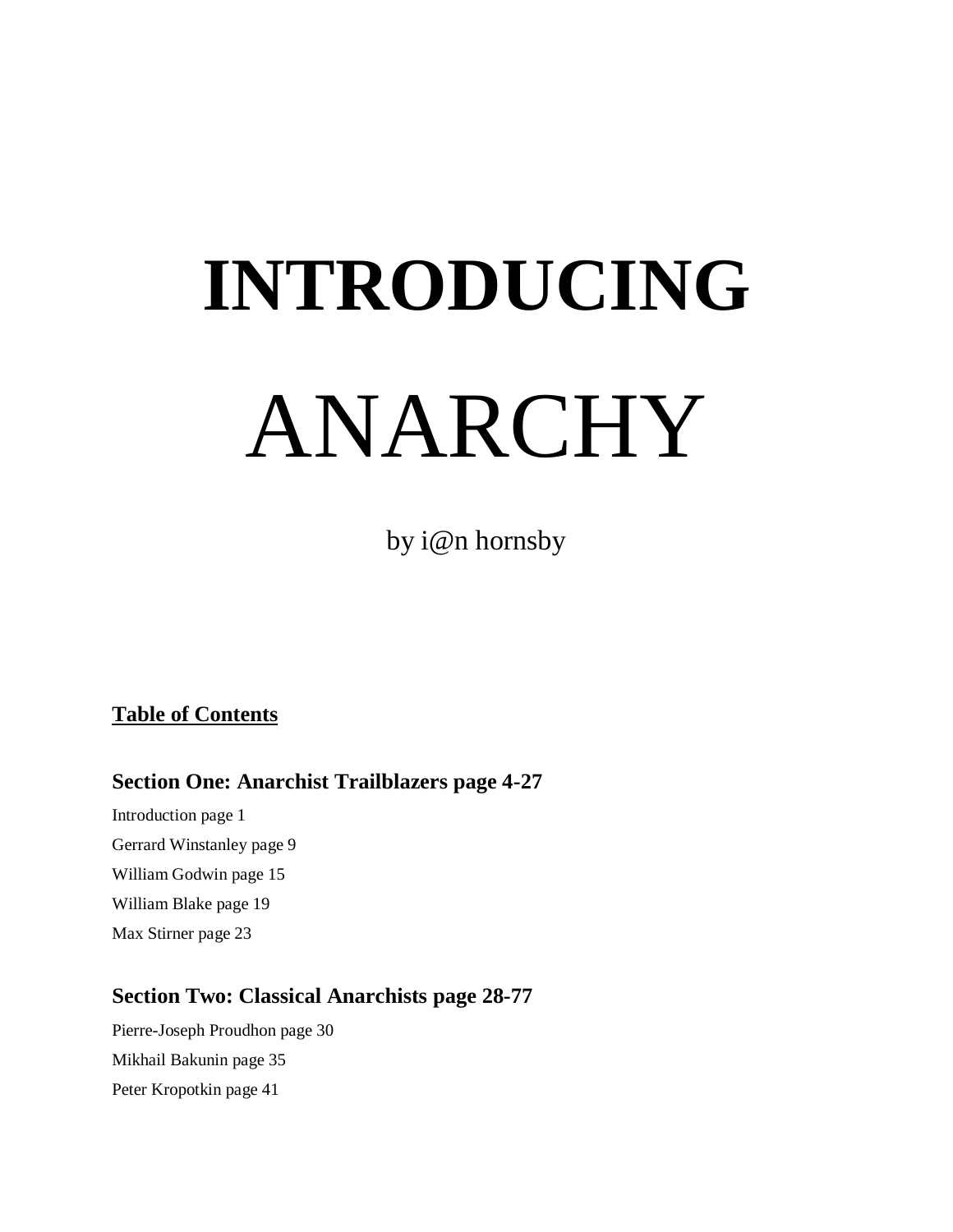Errico Malatesta page 47 Emma Goldman page 49 Louise Michel page 58 Anarchist Assassins page 61 Bonnot Gang page 64 Anarcho-Syndicalism page 68 Nestor Makhno page 72 Buenaventura Durutti page 75 Emiliano Zapata page 78

## **Section three; 20th Century Anarchists page 80-131**

Art and anarchy page 81 Dada page 84 The Situationist International page 91 Guy Debord page 98 Raoul Vaneigem page 105 Alexander Trocchi page 106 Abbie Hoffman page 108 Page May '68 page 110 UK Punk page 114 Ecology page 118 Wilhelm Reich page 122 The law page 125 Direct Action page 129

## **Section Four: Post Anarchy anarchy page 132-182**

Anarchy after Humanism page 133 Friedrich Nietzsche page 135 Michel Foucault page 143 Jacques Derrida page 149 Jean Francois Lyotard page 153 Gilles Deleuze and Felix Guattari page 157 Anarcha Feminism page 164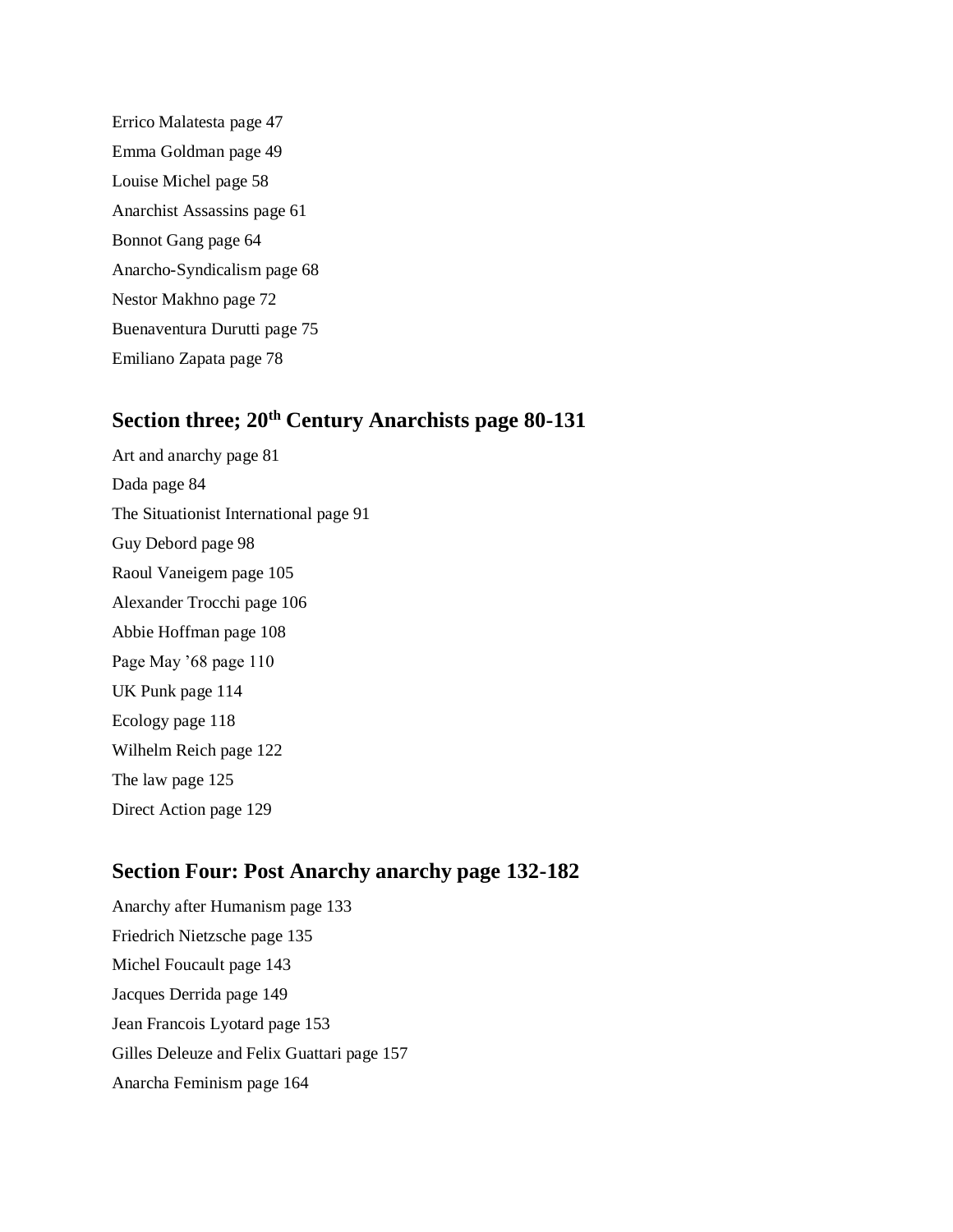Robert M. Pirsig page 167 Temporary Autonomous Zone page 169 Anarchy on the World Wide Web page 174 Bibliography page 175 Index page 178

## **The author & illustrator wish to extend special thanks to**

## **Tim Hornsby Dr. Benjamin Noys**

Page one:

## **Introduction**

Is anarchy the zenith of libertarian ideas or is it the end of civilisation? Is it the ultimate consequence of socialism or merely a naive belief in altruism and innate human goodness? There are many questions surrounding anarchy today which need to be addressed and in the following pages you will find an accessible and informative introduction to this wide ranging and extraordinary subject. You will be introduced to many of the usual suspects in this unfolding drama, the men and women who have written and fought for anarchist ideas and beliefs. Yet, it is also the purpose of this book to see how relevant these ideas are today and to question their validity in the light of current thought.

We live in a postmodern age where representation and interpretation are in crisis because both certainty and truth have been exposed as illusions. They're each lost in an existence that is constructed from a language that slips and slides and deconstructs its own position. Democracy today merely gives the illusion of choice, where the individual gets to put an **X** in a box every five years to symbolise his or her own freedom to choose. Government was once said to be for the people, by the people and of the people, but who really knows any more which group of people this statement is referring to. State bureaucracy has become so dominant that rather than politicians controlling it, it controls them and us and our everyday lives. So, can anarchist ideas make a difference or merely add to all the confusion?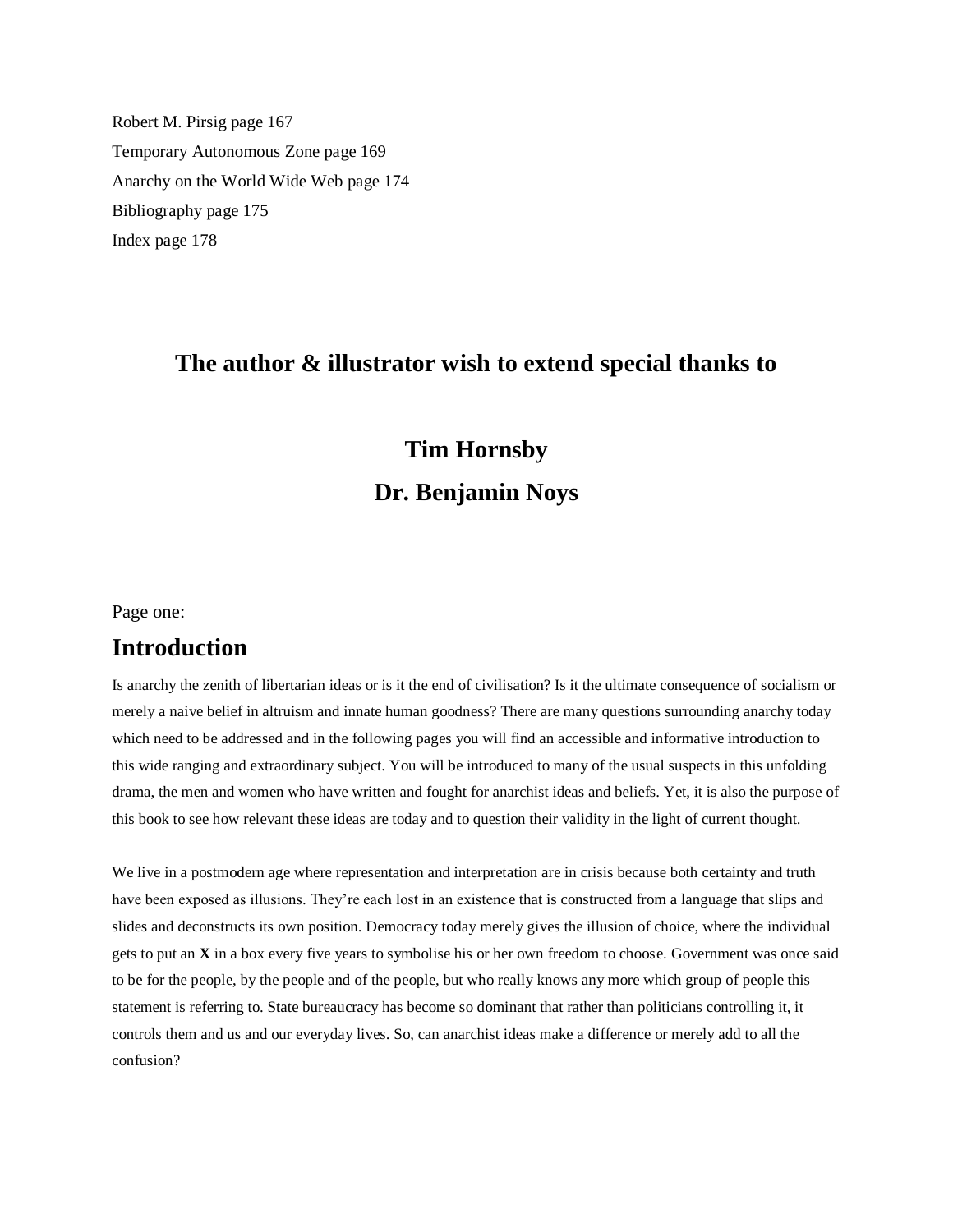If you have dismissed anarchist ideas in the past for whatever reason; if you have lost faith in government, church and the state; or if you have distrusted politicians and political ideas, then this book is for you, read on and discover for yourself what anarchy means to you.

#### Page two:

## **What is Anarchy?**

Anarchy is often confused with notions of disorder, chaos, violence, masked bombers and assassins. It is often seen as a return to barbarism and. . .well '*anarchy*'.

But in truth anarchy encompasses a wide variety of different opinions and describes a whole collection of attitudes and ideas united in their conviction that each individual must be allowed to make his or her own choices and that government is both harmful and superfluous to this intention.

The term '**ANARCHY**' avoids a single, unyielding definition in as much as it emphasises an extreme freedom of choice and the pre-eminence of individual judgement. Therefore, anarchy is as various and mutable in its rejection of government, and all forms of authority, as the thoughts and expectations of each and every one of us.

#### Page three:

## **The Word**

'Anarchy' refers to 'a society without government' and has its origins in three Greek terms: *Anarchos* meaning, without a ruler, *an added to archê*, meaning contrary to authority, and *anarchia*, which refers to the absence of government.

*The Circled 'A' symbol was first used in 1964 by the French anarchist youth group 'Jeunesse Libertaire'.* (Words written under the ancient Greek who is spraying graffiti on the wall)

When the word 'anarchy' first appeared it was used as a term of derision by opponents of the rebels in the English Civil War (1642) and the French Revolution (1789).

(Proudhon): "I am an Anarchist"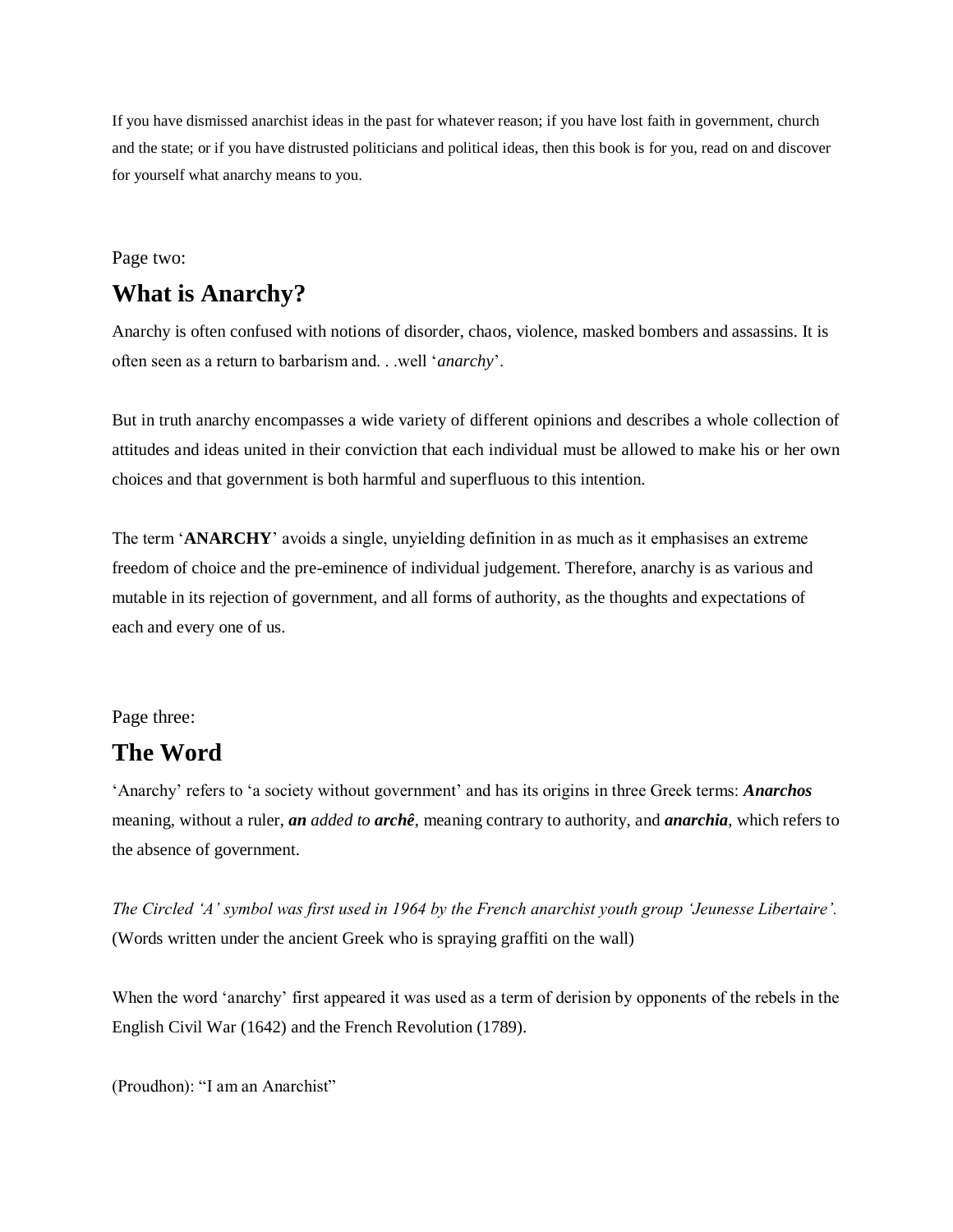The French journalist, publisher and social activist, Pierre-Joseph Proudhon was the first to call himself, and his libertarian ideas, 'anarchist'. He used the term as a challenge to his critics who could hardly use it against him after he'd appropriated it for himself.

Today, anarchy is still a term deeply misunderstood by the vast majority of people and deliberately misrepresented by those in power.

A current definition of anarchy; is the opposition to all forms of coercion. It is a term which advocates the abolition of economic monopolies and all political and social institutions which act against the freedom of the individual.

An Anarchist is therefore; one who seeks freedom and the discontinuance of all forms of coercion and authority.

Page four:

# **SECTION ONE ANARCHIST TRAILBLAZERS**

Page five:

Anarchy, as we might recognise it today, does not appear until the end of the eighteenth century, with the rise of the modern centralised nation-state and the development of the alienated individual who is lost within the mechanisation of early-industrialised capitalism.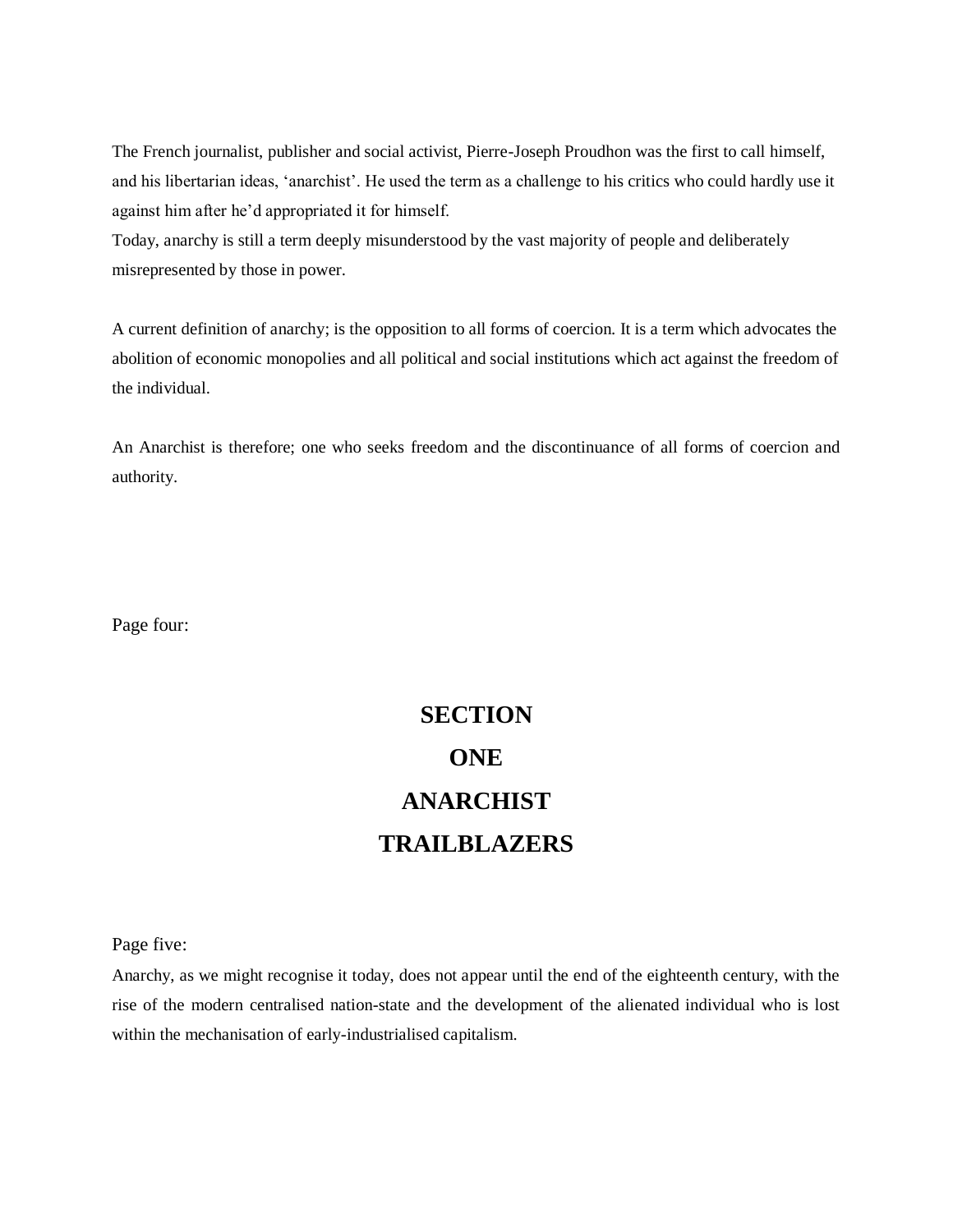However, before this time, there were certain groups and individuals whose belief in freedom and liberation were clearly the precursors to our present view of anarchy.

The ancient Chinese philosopher and inspiration for Taoism (pronounced *dow-ism*), **Lao Tsu** (6th century B.C.), incorporated within his most famous text, *Tao Te Ching* (circa 604 B.C.), an anarchist approach to life. This is especially evident in chapter nineteen when he says: "Give up ingenuity, renounce profit, And bandits and thieves will disappear" a line which predates Pierre-Joseph Proudhon's famous words: "All property is theft" by some two thousand five hundred years.

#### Page six:

"The two Eastern philosophies of **Taoism** and **Zen Buddhism** seek ways towards universal unity by liberating the individual not only from the state but also from itself."

These radical and poetic ways of living have many elements in common with current libertarian philosophies which attempt to move beyond the grand-narratives of Capitalism and Socialism, towards an existence of multiplicity and the acceptance of 'difference' rather than utility, identity and equality.

Taoism and Zen Buddhism emerged out of societies quite different from the modern western state, from which anarchy arose in the Nineteenth century. Yet, it is interesting now, as we take our first tentative steps into the Twenty-First century, to see how anarchist ideas are moving towards an acceptance of these Eastern philosophies.

Today there appears to be a shift beyond an existence obsessed with substance, political economy and production, towards an appreciation of being and reality as a continuous state of flux, process and creativity.

(Cartoon image of a builder sculpting the 'Venus of Milo') "De Milo my arse, get back on that shovel"

Page seven:

## **FREE SPIRITS**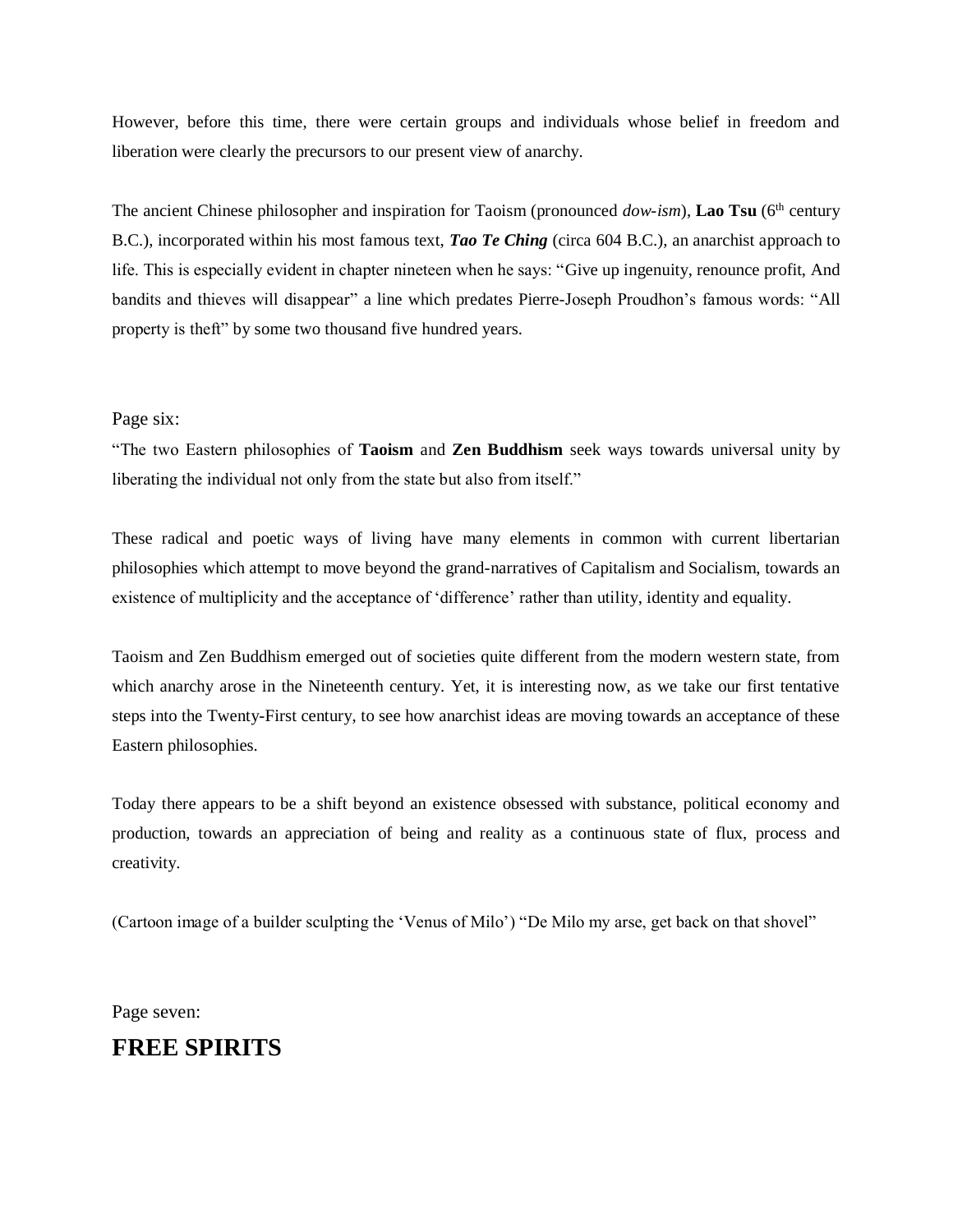Throughout northern Europe, from the  $11<sup>th</sup>$  to the  $14<sup>th</sup>$  century, there flourished a movement of Free Spirits who broke with traditional aspects of Christianity by refusing the authority of the established Church. They sought to create an earthly Utopia believing heaven to exist beneath the constraints of organised Christianity and the oppression of the state. This movement of Free Spirits, although a diverse and varied group, can be gathered together through their endorsement of absolute freedom and their complete rejection of authority. From what evidence survives from this period these free spirits advocated individualism and sexual equality.

(Free Spirit woman saying to God who is standing by his suitcases): "Your welcome to come in but all your baggage stays right here."

#### Page eight:

## **THE PEASANT REBELLION**

This Free Spirit anti-authoritarianism extended its reach to the peasant population of England, Germany, and Czechoslovakia by the late fourteenth-century and culminated in what has become known as the **'Peasant Revolts'**.

In England this took place in London during the month of June 1381 under the influence of **Wat Tyler**, an artisan from Essex, and the 'hedgerow preacher' **John Ball**, an excommunicated clergyman who wandered the towns and villages of rural England preaching the virtues of the Free Spirit movement. These rebels marched into the capital overthrowing the hated government and offering the people of London their freedom. They also set about releasing prisoners from the gaols; most of whom were incarcerated for debt. This rebellion lasted for only a few days when the peasants naively handed back power to the government in return for pardons, freedom from serfdom and the abolition of the crippling poll tax.

With its power re-established the government abandoned its promises and set about capturing and assassinating the rebels including John Ball and Wat Tyler who were dragged wounded from their sickbeds and beheaded in public.

Similar uprisings took place in Germany and Czechoslovakia, with similar results.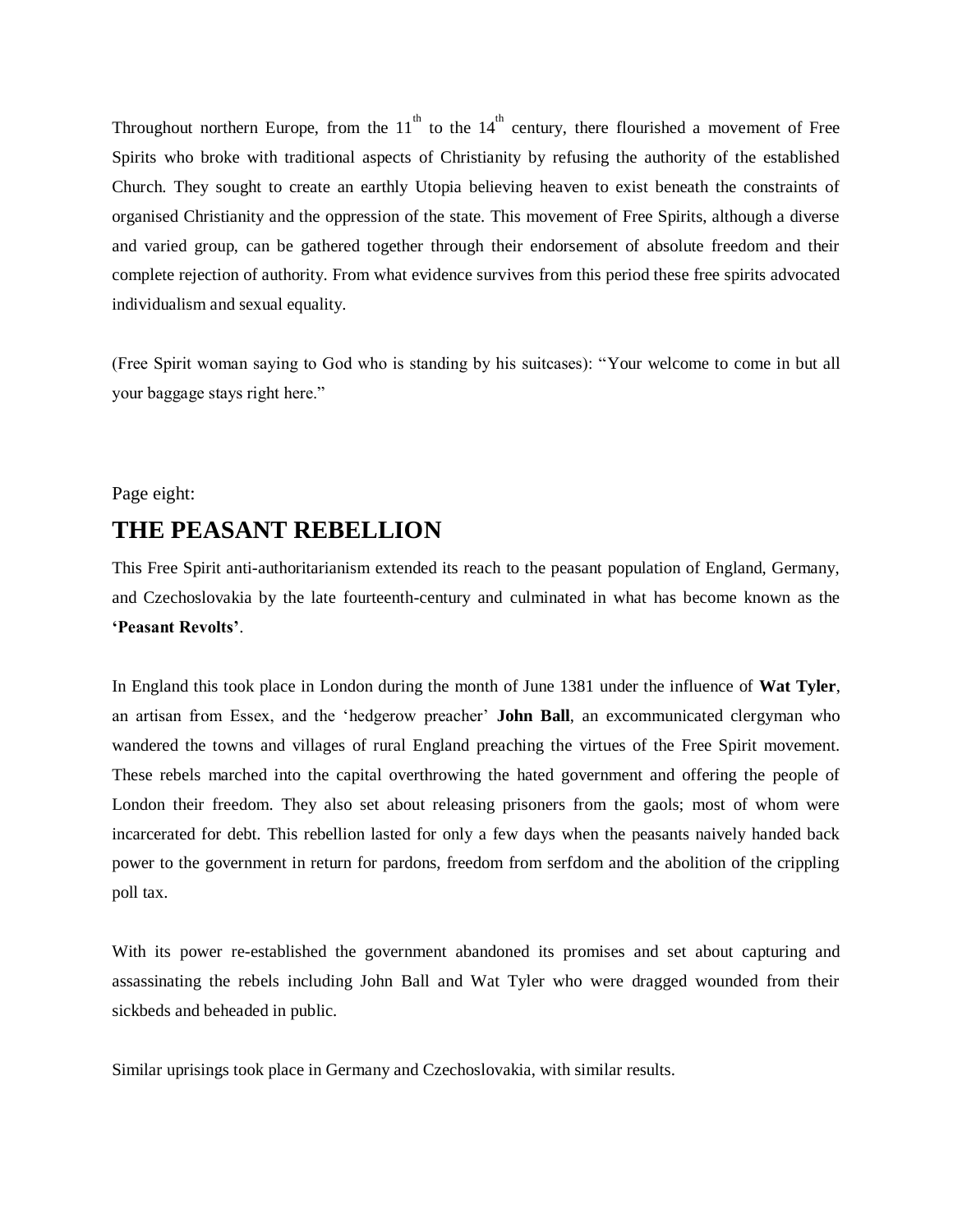Page nine:

# **Gerrard and the Diggers**

## **"DIG IT"**

Although the Free Spirit revolts can be seen in retrospect as failing to achieve their overall objective, they did assist in creating the first recognisably anarchist movement, '**The Diggers**'.

"Freedom is the man who will turn the world upside down; so it is no wonder that he hath enemies."

The English Civil War of the mid seventeenth century was fought between King Charles I of England and his Royalist supporters (known as the Cavaliers) on one side, and the Parliamentarians (known as roundheads) on the other, who were led to victory by the puritan statesman and republican, **Oliver Cromwell**. The causes of the civil war were religious, economic, and constitutional but centered upon the question of who had right to rule England; was it the discredited King Charles I who claimed a 'divine' right to rule, or was it parliament who although made up entirely from the aristocracy were said to represent the people of England.

During this period of civil war a development in consciousness among the population of England saw a shift towards the importance and possibility of individual liberty. This transformation in perception produced two groups of dissenters known as the **Levellers** and the **Diggers**. The Levellers were formed from the disgruntled lower ranking soldiers of **Oliver Cromwell's** all conquering cavalry regiment, **The New Model Army** and were led by their lieutenant-colonel **John Lilburne** a puritan pamphleteer who began advocating of a levelling of the land and a levelling of society.

#### Page ten:

Lilburne's Levellers stopped short of demanding individual liberty, preferring instead equality through the newly established political system under Cromwell. Although Lilburne found Cromwell's republic too autocratic and aristocratic he and his supporters wanted a share in the government they had fought so hard to establish during the years of civil war.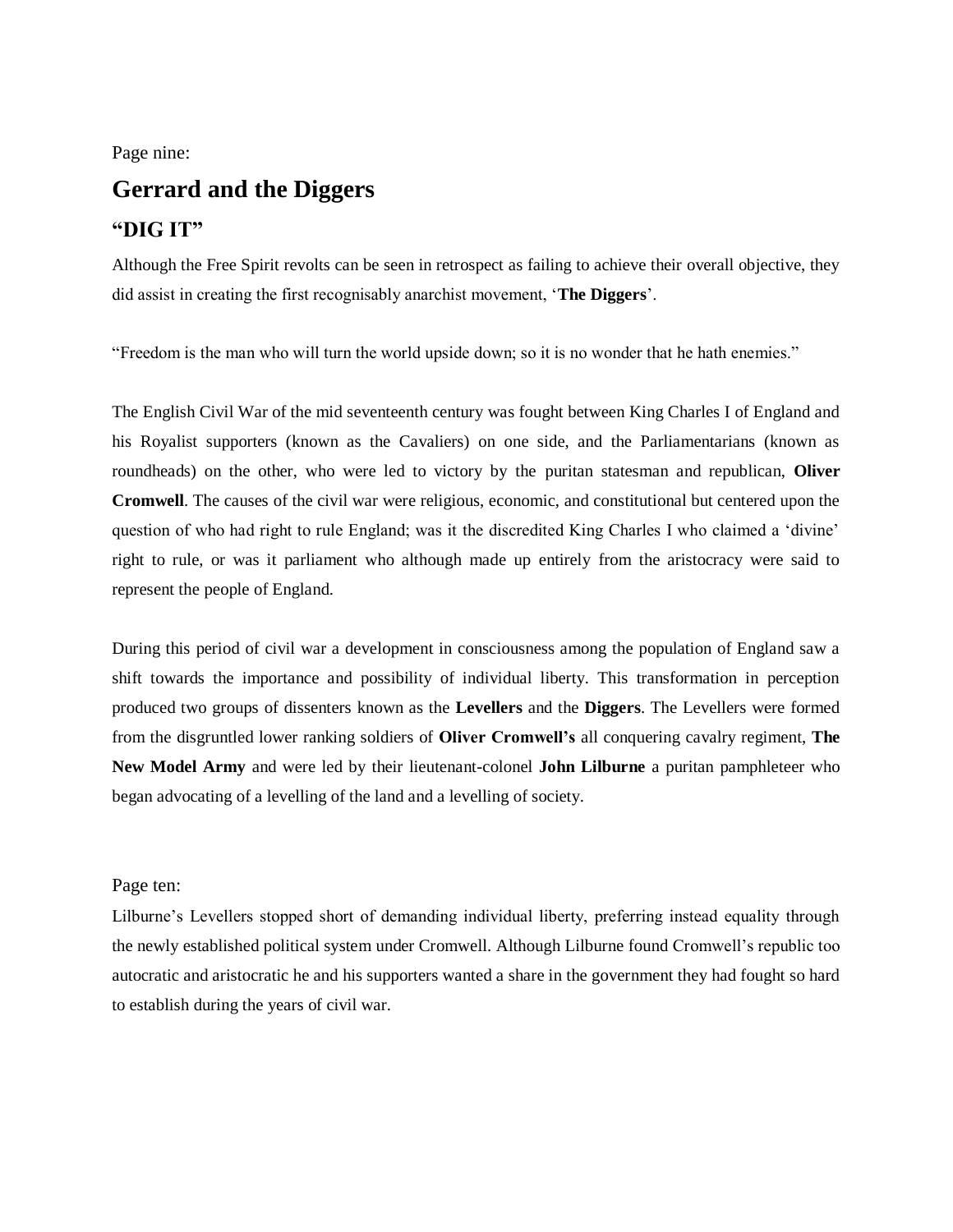(Winstanley): "We Diggers, on the other hand were mostly poor men, ordinary soldiers who fought for Cromwell, only to discover that revolution had simply replaced the dictatorship of the king, for the Puritan dictatorship of Oliver Cromwell."

A leading member of the Diggers, or True levellers, as they are sometimes named, was **Gerrard Winstanley**, a former textiles dealer from Lancashire who after moving to London was bankrupted by the recession brought about through the King's unsuccessful European wars of the 1630s.

Winstanley began writing pamphlets in 1648 which called for a rejection of authority and property as well as urging the poor to take up and work the common land (which made up two-thirds of Britain at that time). He renounced the state, put forward the notion of decentralised politics and promoted the abolition of private property, believing economic inequality to be the cause of all crime.

Page eleven:

## **The English (Un) Civil War**

- 1642 The English civil war begins and a close indecisive battle is fought at Edgehill.
- 1644 The Parliamentary army defeats the Royalist army at the battle of Marston Moor.
- 1645 Cromwell's 'New Model Army' defeats the Royalist army at Naseby.
- 1646 King Charles I Surrenders to the Scots, who then sell him to Parliament.
- 1647 The Levellers gain control of vast sections of the Parliamentary army.
- 1648 Winstanley and his companions call themselves the 'True Levellers', disappointed at the lack of change under Cromwell's leadership and feeling let down by the 'Levellers' acceptance of political authority.
- 1649 In January King Charles I is executed. In April Winstanley and the 'True Levellers' create a settlement by digging up the common land on St. George's Hill Surrey. They plant crops and build huts to live in. In May a mutinous regiment of Levellers are defeated at Burford by the Parliamentary army. On the 19<sup>th</sup> of May Cromwell's Republic is proclaimed.
- 1650 After a year of constant hostility and aggravation the 'Diggers' are forced to leave their settlement on St. George's Hill.
- 1658 Cromwell Dies.
- 1660 King Charles II restored to the English throne.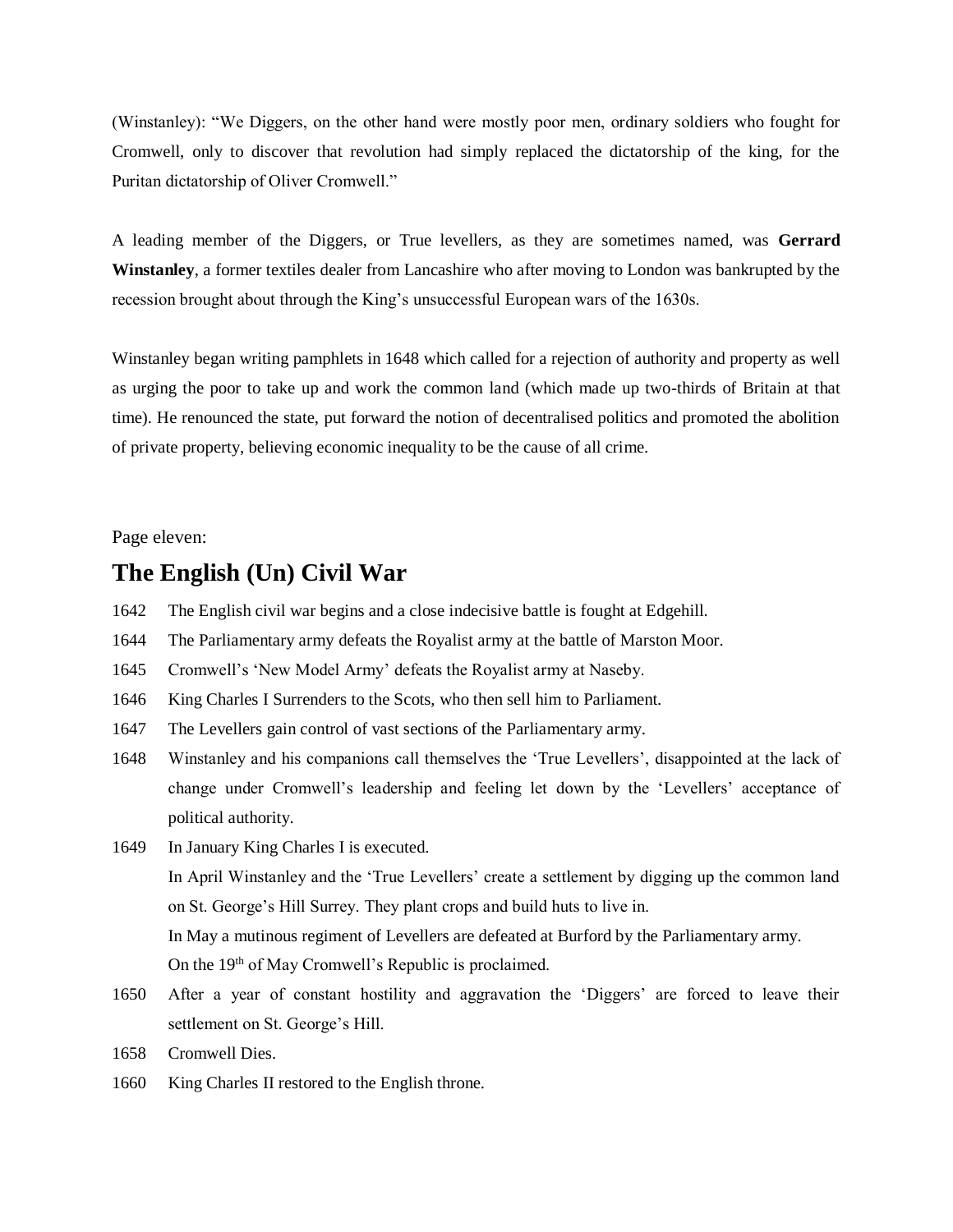1662 New laws are enforced by the English Parliament to prevent travelling people from forming settlements on the common land.

#### Page twelve:

On the first of April 1649 thirty men and women led by Gerrard Winstanley, walked to St. George's Hill near Walton-on-Thames in Surrey and began to dig up the common land. They set about sowing wheat, rye, parsnips, carrots and beans and built themselves huts to live in. The Diggers believed that soon their number would swell to 5,000 or more, but in truth their number never grew beyond fifty.

The local gentry paid hooligans to tear down the Diggers makeshift huts, destroy their seedlings, drive off their cattle and attack them physically. Magistrates were also continuously fining them; for which Winstanley was gaoled twice. Soldiers were sent by **General Fairfax** under the authority of Parliament to intimidate and investigate these *troublesome Diggers*, but they were quickly returned to barracks when many of them began to show an interest in the 'Digger way of life'.

#### Page thirteen:

Throughout all of these difficulties the Diggers refused to be provoked into violent action; but after almost a year of constant persecution the Diggers were forced, through starvation and fatigue, to abandon their settlement on St. George's Hill.

This first modern attempt at creating an anarchist way of life had failed but on that waste land in Surrey the seed had been sown which would give sustenance enough for libertarians in the coming years.

Winstanley continued to write pamphlets up until his death, even addressing Oliver Cromwell, the self proclaimed 'Lord Protector of England', directly in his last and longest pamphlet *The Law of Freedom* (1652). This work was an attempt to show the Puritan dictator the merits of the Digger doctrine; but his words, as he was no doubt aware, were to fall on ears that refused to listen.

In the radical pamphlet *The New Laws of Righteousness* (1649), Winstanley wrote that: "Everyone that gets an authority into his hands tyrannises over others".

This statement sounds much like that of the Russian anarchist Mikhail Bakunin who, two hundred years later, wrote: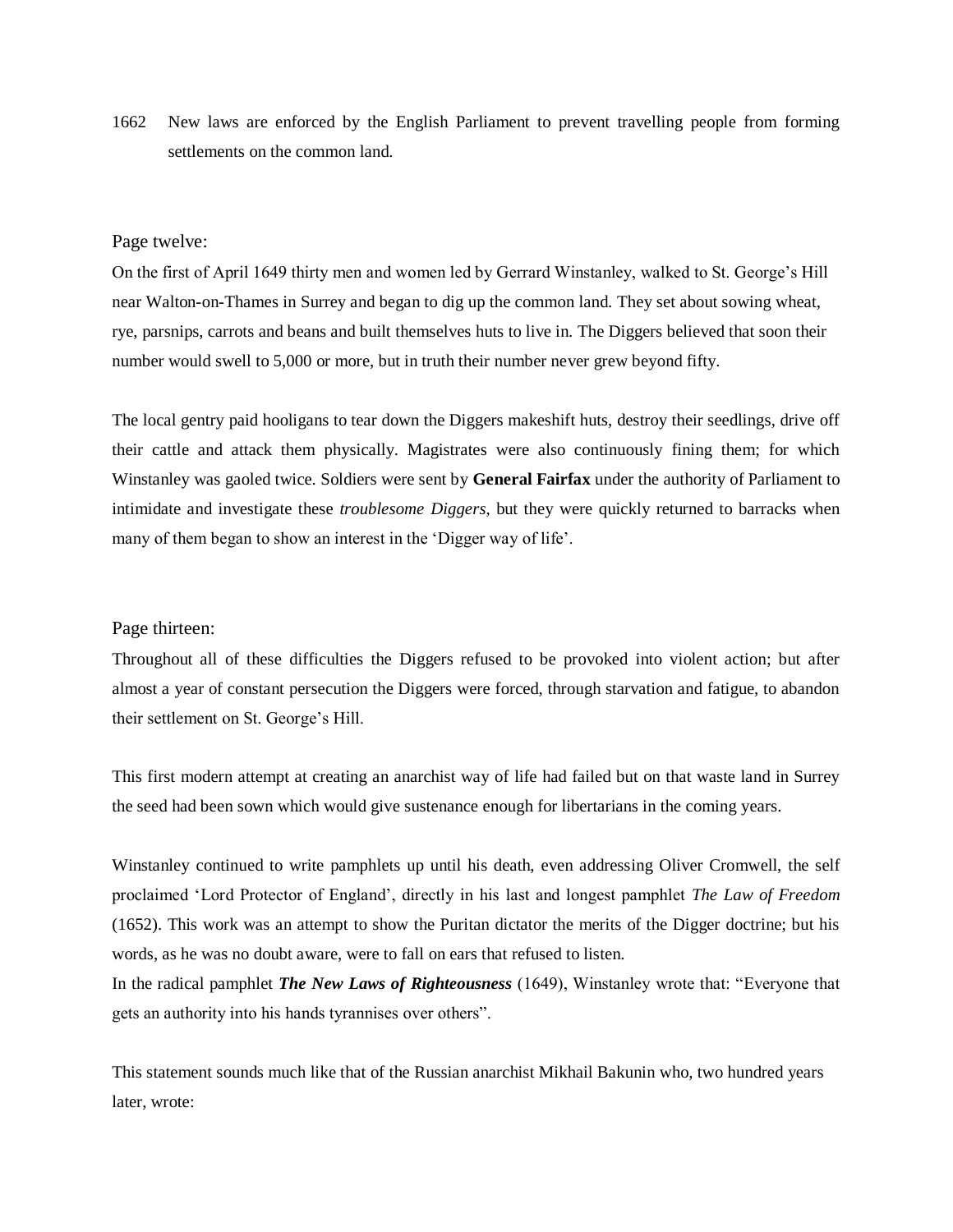#### (Bakunin): "POWER CORRUPTS EVEN THE BEST"

Other than the purely libertarian reason for wanting to eradicate government, the Diggers had a practical need to be rid of Cromwell's dictatorial government which had created a new elite and robbed them not only of their freedom, which they had fought for, but also of a sufficient standard of living.

#### Page fourteen:

The ideas of the Diggers were lost to the world for over two centuries until they were uncovered by  $19<sup>th</sup>$ century Marxists who began to claim these dissenters as early Communists. Yet, this is a misreading of Winstanley's writings and the Digger doctrine, which did not advocate equality through political economy or a 'dictatorship of the proletariat' in the tradition of Marxism. The Digger doctrine was one of individual liberty first and foremost, which places them clearly in the anarchist tradition as the first in a long line of anarchist dissidents.

#### As Winstanley wrote in, *The True Levellers Standard Advance*:

"Take notice that England is not a Free People, till the Poor that have no Land, have a Free allowance to dig and labour the Commons, and so live as comfortably as the Landlords in their enclosures. For the people have not laid out their Monies and shed their blood, that their landlords should still have the right to rule in tyranny; but that the oppressed be set free, Prison doors opened, and the poor peoples hearts confronted by a universal consent of making the earth a Common treasury."

#### Page fifteen:

## **William Godwin** (b. 1756)

The son of a Calvinist Minister, who was inspired to write his libertarian classic "Enquiry Concerning Political Justice, and its influence on General Virtue and Happiness" (1793), after the events of the French revolution of 1789.

Godwin puts forward the notion, in *'Political Justice'*, that by removing government, a decentralisation would begin to recreate society along egalitarian lines through local communities and voluntary exchange. He believed that individual justice would be obtained through education and rhetoric rather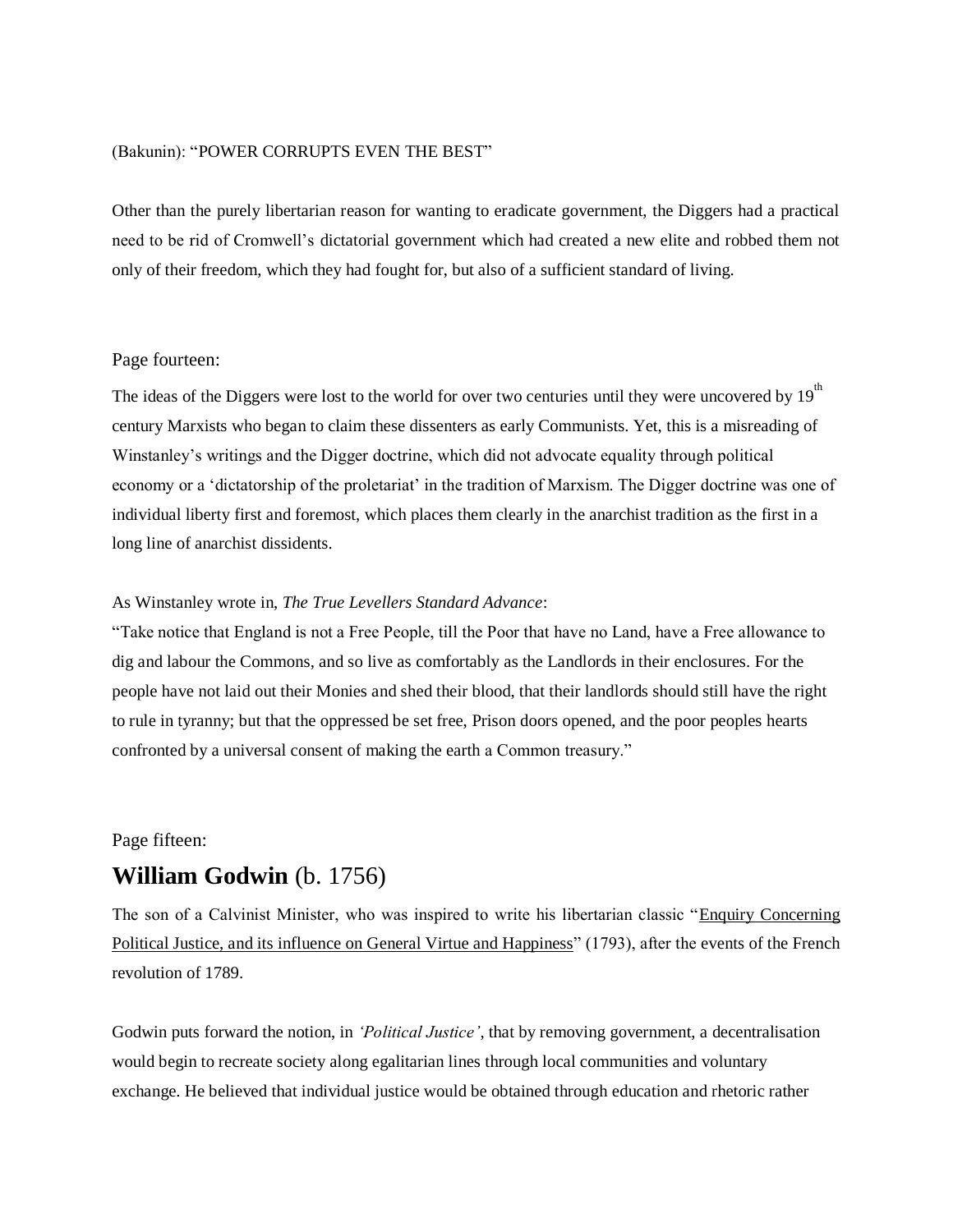than through political and revolutionary tactics which constantly failed to address the immoral foundations which underlie a society attempting to emerge out from underneath authoritarian rule.

#### Page sixteen:

Godwin didn't refer to himself as an anarchist, and only used the word when referring to the disorder resulting from the breakdown of government without political justice. Yet, he considered, even this chaotic disorder to be preferable to subordination.

Essentially a Utilitarian (One who seeks on the basis of usefulness alone and without regard for pleasantness or beauty, the greatest happiness for the greatest number), Godwin, believed that the correctness of any activity could only be calculated by the total amount of pleasure minus the total amount of pain that it generated.

"If we only accept truth on the basis of authority it becomes lifeless; truth must be open to attack and change, and only then can a society trust truth to deliver it from error."

"Spontaneous conduct needs to be tempered through education, because without such tutoring our ungoverned passions will not stop at equality but urge us on towards a desire for power."

Godwin remains in many respects a man of **The Enlightenment\***, seeing the practice of justice and virtue as the only true road to individual happiness.

\*The Enlightenment theory of the 18<sup>th</sup> century stated that human reason moves steadily from error to truth, so that later generations understand the world better than earlier ones. These ideas also form the basis for the 'cult of progress' which have dominated human thought and actions for well over two hundred years. With the growth in post-humanist thought in recent times these ideas have come under increasing attack.

#### Page seventeen:

"Punishment is always ineffectual and immoral under the man-made laws of government. Laws were never designed to protect the freedom of the individual; they were designed to protect the property of the rich."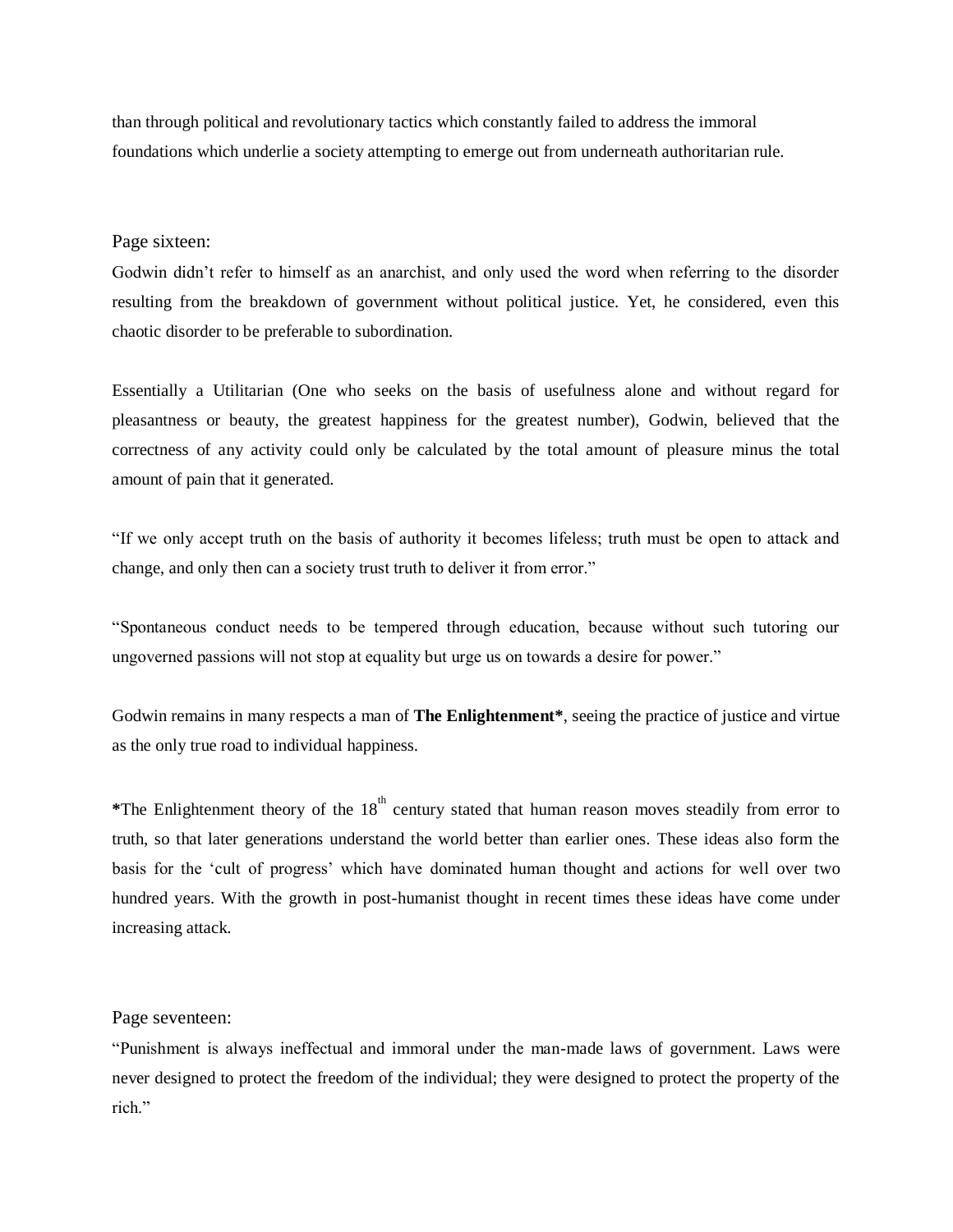"A murderer in a society ruled over by government, is no more responsible for the death of a victim than the knife used in the act of homicide. Neither is given any freedom so neither can be asked to take responsibility for their own actions. Punishment and coercion are not only ineffectual but alienate the mind. Only education and kindness lead to the path of reason, truth and recovery."

(A knife in the dock): "BUT HE MADE ME DO IT, YOUR HONOUR!"

Although Godwin believed strongly in society, he was adamant that it must exist for the benefit of the individual, and not the other way around.

"All individuals are supremely equal and although we have no inalienable rights, in the final analysis society is subordinate to the individual."

#### Page eighteen:

"Property is the cause of all crime and to be born into poverty is to be born a slave. The only wealth in the world is human labour and this belongs to each individual and should be used creatively or for the greater good."

(Midwife while delivering a ball and chain): "KEEP PUSHING!"

Godwin's utopia is a world republic populated by free men and women living in local communities but also free to travel anywhere in the world. This vision of the future is achieved according to Godwin through the simplification and decentralisation of all forms of administration.

This dream of the world to come is imbued throughout with religious morality, even if its Calvinism has been carefully erased from every page.

Godwin does not advocate the immediate abolition of government, waiting instead for democracy to make people sufficiently virtuous and wise. He saw the 'perfectibility of man' as a gradual process.

Page nineteen: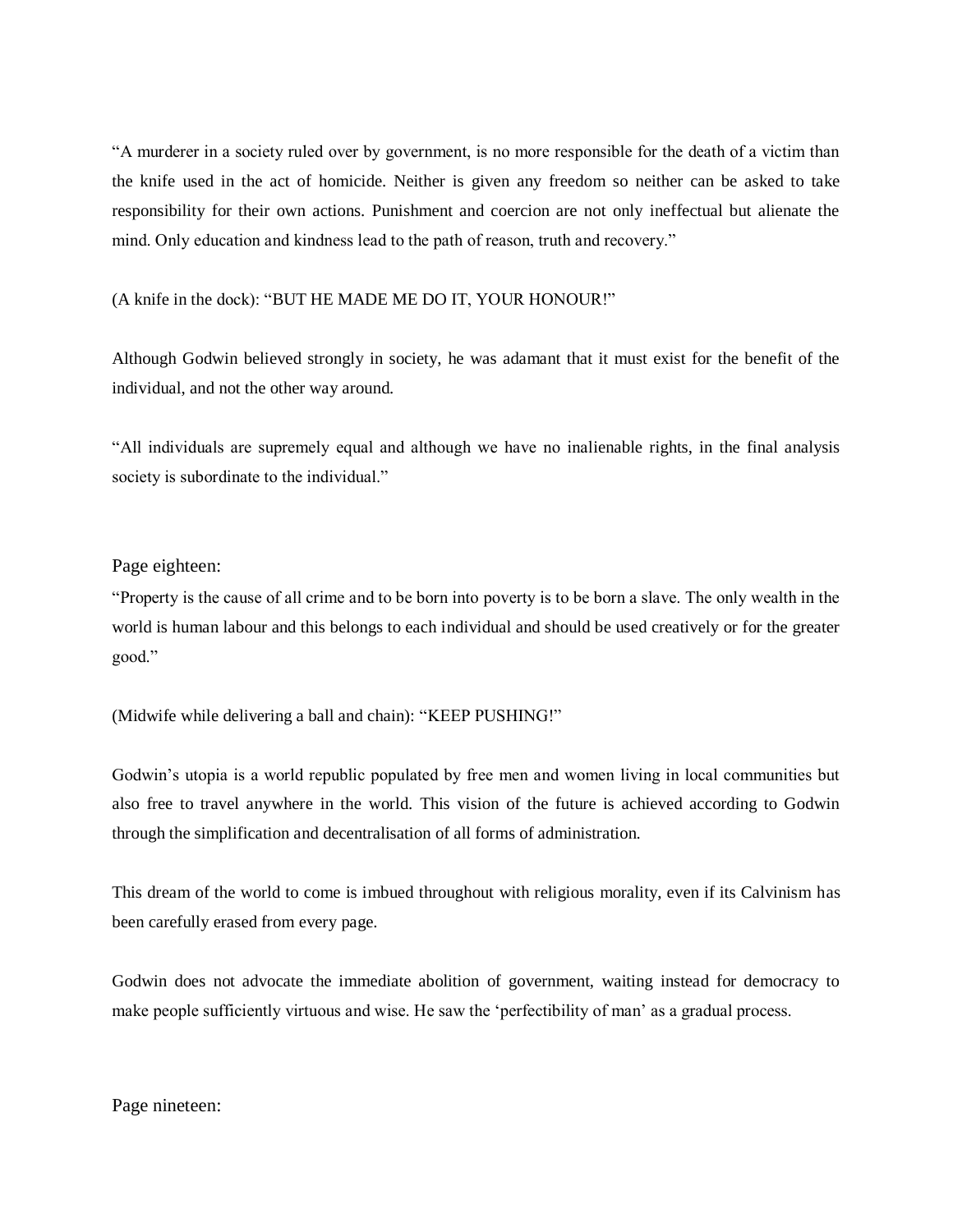## **A Post-humanist in the 18th Century?**

Another figure inspired by the French revolution towards ideas which can be described as anarchist, is the visionary poet **William Blake** (1757-1827). Today many versions of William Blake are in existence, as a multitude of different groups have adopted him as the prophet for their cause.

Blake dedicated much of his life and work to the pursuit of liberty in both the negative sense, of desiring freedom from subordination, and the positive sense, of being free to realise ones own desires.

(Bird flying pulling a banner with the words): "No bird soars too high, if he soars with his own wings"

Blake remains both within a tradition of libertarianism and at the same time moves these ideas on to a whole new and exciting plateau.

"My ideas are similar to those of the **Free Spirit mystics** of the Middle-Ages, and the **Diggers** of the English civil war, in that we each want to find Heaven on earth. I want to replace the Babylon of existing Church and State with the Jerusalem of a free society."

#### Page twenty:

Like **Lao Tsu**, Blake, in his poetic rebuke to materialist philosophy, saw REALITY as existing in a constant state of flux.

(Intoxicated man): "Everything in the universe is organised spirit, hic!"

Blake saw the Universe as God, suggesting as Taoists and Buddhists do, that we are in error if we separate the observer from the observed and cut ourselves off from the rest of the universe by dividing the mind from the body and the body from the universe.

Blake's version of **Pantheistic Idealism\*** implies that: "As a man is, so he sees" suggesting that our scientific view of the human body as vertical and binary determines our vision of the world.

Blake saw the life of the individual as a constant struggle between authority and liberty, **God** and **Jesus, Spectre** and **Emanation**.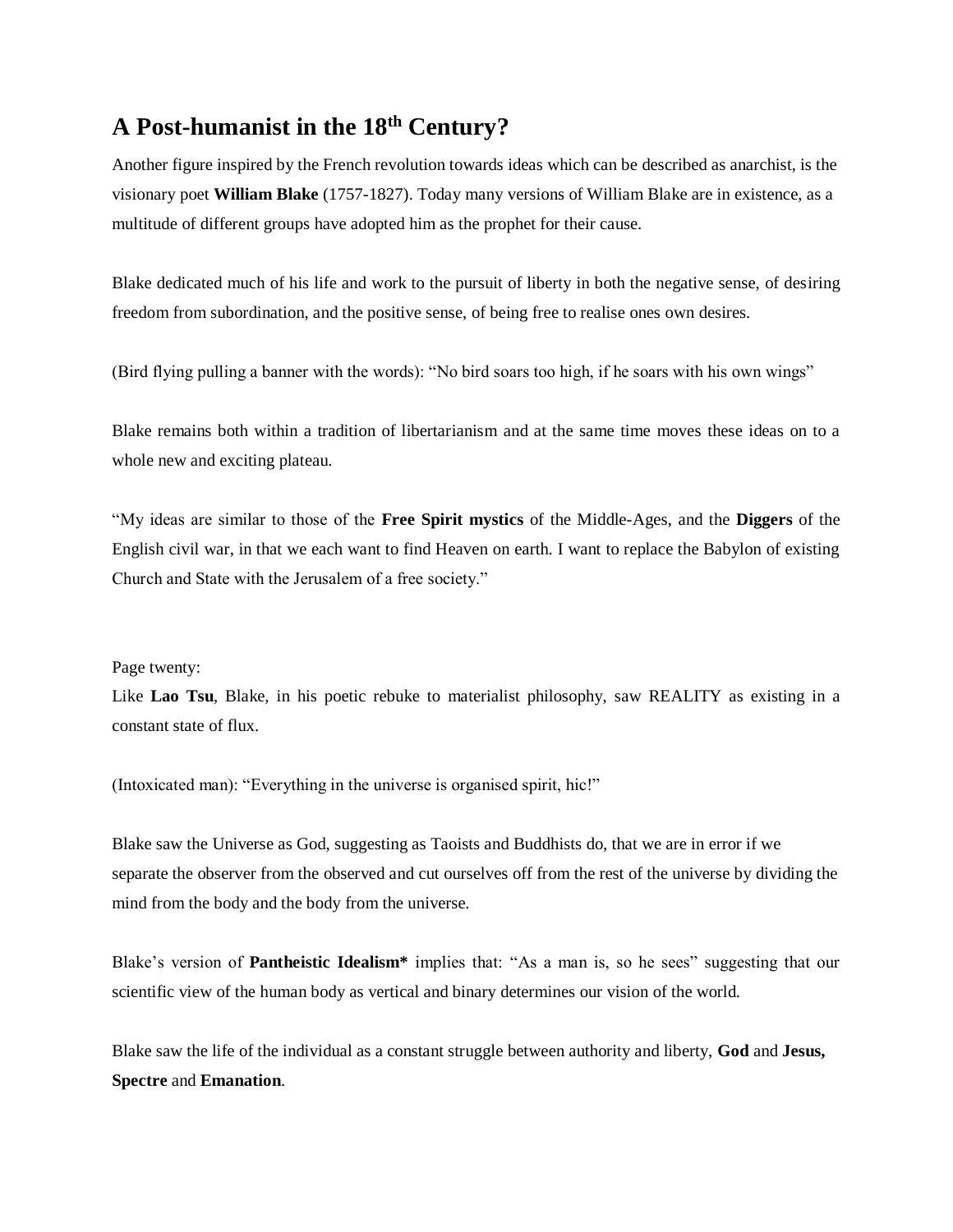We must move beyond these conflicts, these binary oppositions and contradictions by rebuilding a free society, a new 'Jerusalem'.

**\*Pantheistic Idealism** is the doctrine that identifies everything as divine by seeing God and the universe as identical.

#### Page twenty-one:

Blake describes how we might go about building the 'new Jerusalem' in one of his best know poetic works: The Marriage of Heaven and Hell written in 1793.

"From the moment that we are born we are placed in a constant struggle with life and experience which removes us from our unity with the rest of the universe. This struggle between authority and imagination, when properly resolved, must lead to a free society of Divine humanity that will exist on an earthly plain without abandoning the spiritual unity of the universe."

One of Blake's key concerns was to free us from what he called the '**Mind Forged Manacles**' which he suggests are as real as iron chains. Blake recognised the power of the ruling ideology to shape our consciousness and saw the hegemony**\*** of the dominant culture as the most powerful form of imprisonment.

**\***Blake is suggesting, like the twentieth century Italian philosopher and political theorist Antonio Gramsci, that the ruling class keeps control over the masses not only through physical and economic power but also by encouraging the masses to share its social, cultural and moral values. This form of hegemony for Blake manacled the mind and transformed the masses into a reactionary force rather than a revolutionary one.

#### Page twenty-two:

Blake foresaw that the enforced repression of the individual's freedom and desire was a highly volatile game for authority to be playing. He suggested that by repressing the desire to be free authority ignorantly dismissed, at their own inevitable peril, the subversive nature of this energy and its explosive need to be released from bondage.

Many of Blake's poetic ideas are so far ahead of their time that he can be seen as the first real posthumanist**\*** anarchist almost one hundred years ahead of the inheritors of his rebellious position.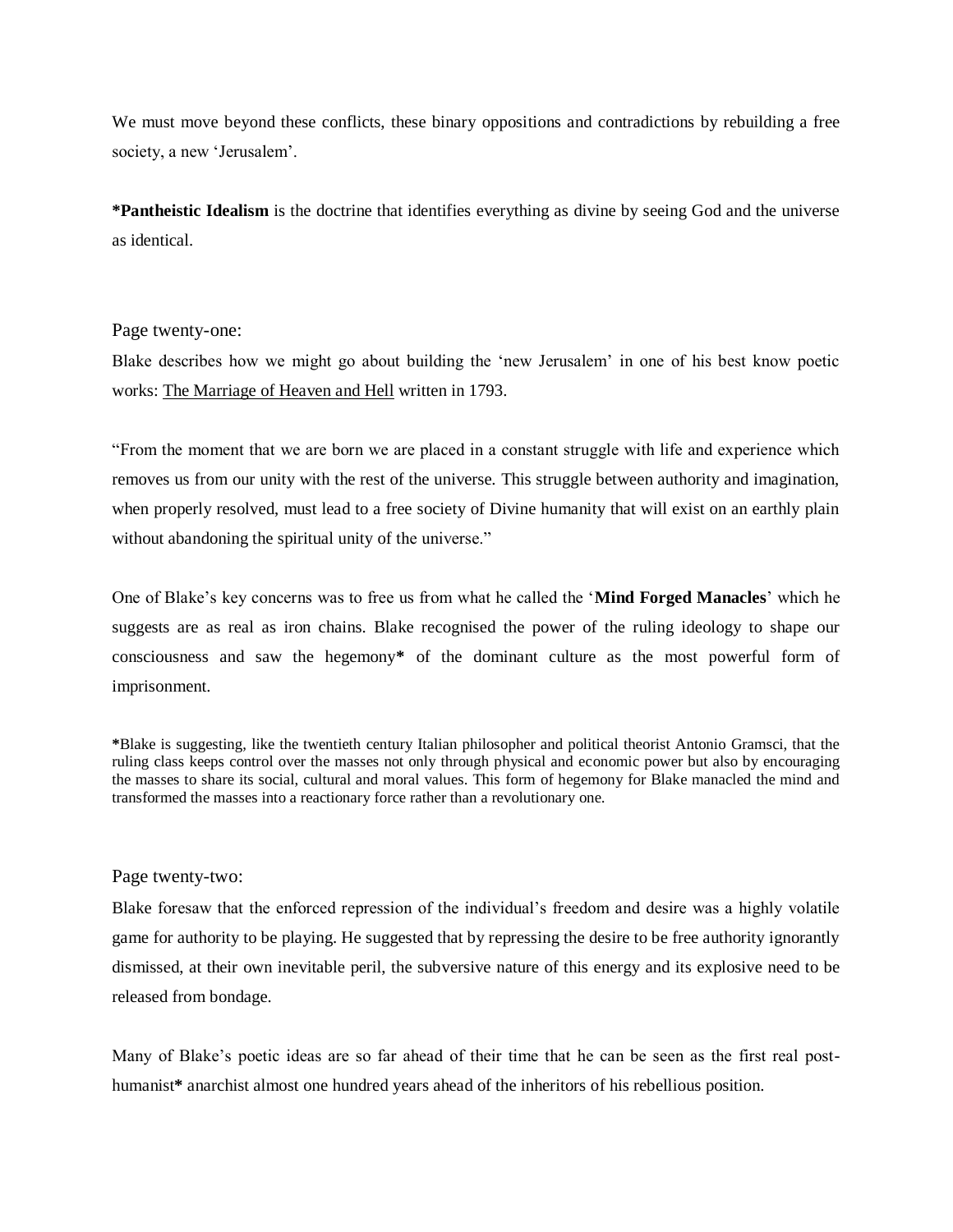A **POST-HUMANIST** is one who rejects the Humanist notion of the centrality of the human species in the order of nature. The post-humanist sees an arrogance in mans' belief that his or her own description of reality is the ultimate truth of the world. Truth is a 'human invention' nothing more, nothing less and it doesn't exist prior to or beyond the realms of human communication.

Page twenty-three:

## **"Man is to Man the Supreme Being"**

**Max Stirner**, whose real name was Johann Casper Schmidt, was born to poor parents in the Bavarian town of Bayreuth in 1806. He studied philosophy in Berlin in the late 1820's and attended lectures by the German Idealist philosopher **Georg Wilhelm Friedrich Hegel**. Yet despite this advantage Stirner still had an undistinguished academic career.

In the early 1840's much of Stirner's time was spent at Hippel's café with a group of Young Hegelian thinkers who went by the collective name (Die Freien) the **Free Ones**. They sat for hours drinking and discussing the teachings of their former lecturer. Other members of the group included **Karl Marx**, **Friedrich Engles**, **Bruno Bauer** and Stirner's future wife **Marie Daenhardt**.

In 1845 Stirner set about investigating Bruno Bauer's claim that 'Man had just been discovered'. Bauer was implying that humanity now freed from its subordination to God was a newly discovered supreme being. Out of this research and questioning Stirner gained the material to write his most important work:

#### "**THE EGO AND HIS OWN**"

Page twenty-four:

Stirner: "The individual ego, the flesh and blood self and not some abstract spiritual notion, is a unique reality which seeks, from the time it is consciously aware, to preserve and assert itself in the world. This unique individual ego must preserve itself against the actual and potential threat of other beings that endanger its existence as an ego."

Stirner believed that both the despotic and democratic state were a negation of our individual free will.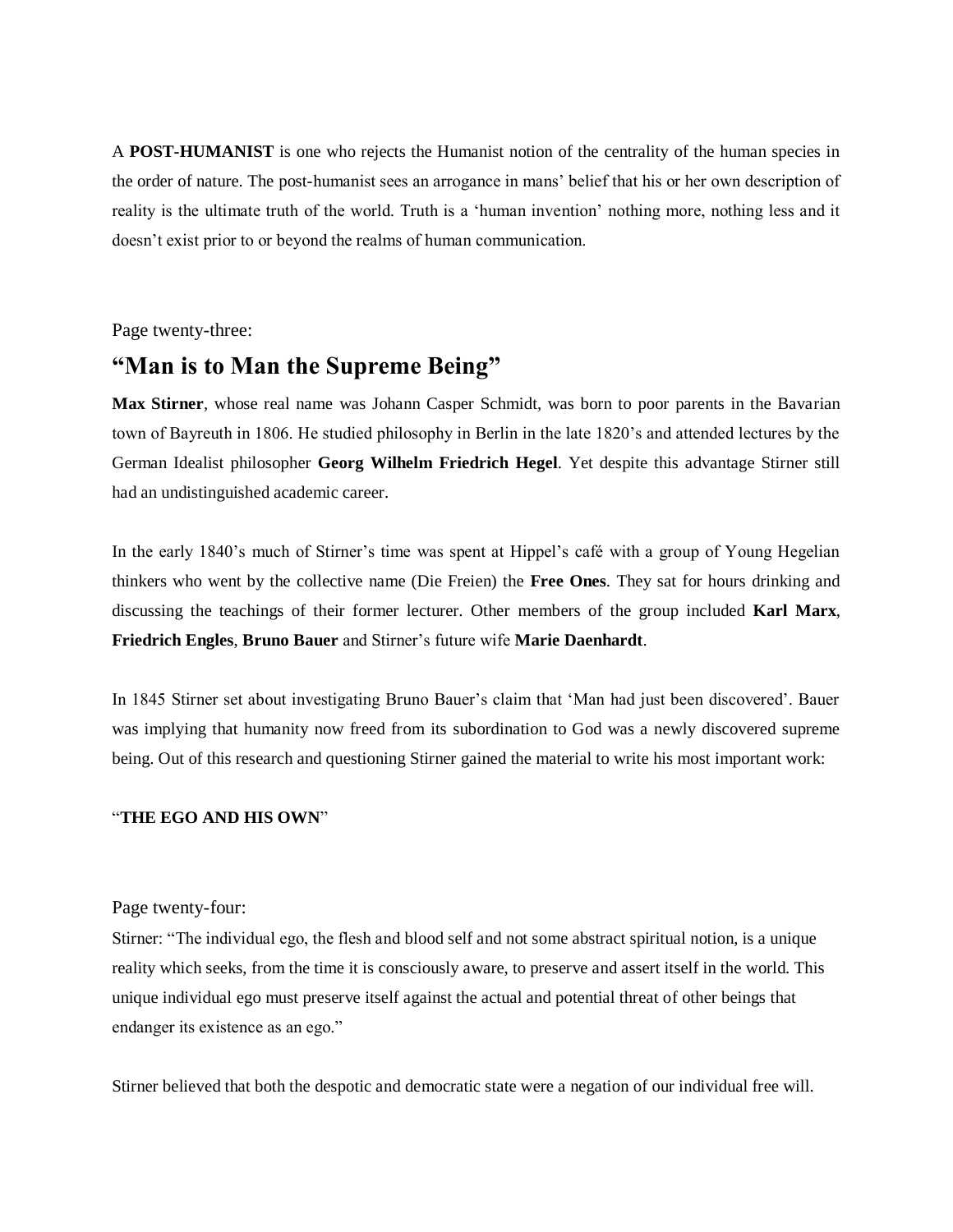'The ego is to be concerned only with itself.'

In place of the **Idealist\*** notion of Spirit, the **materialist†** conception of Humanity and the general claims towards a universal essence of man, Stirner put forward the idea of the unique and free individual.

**\*Idealist** theories suggest that the progress of 'spirit', or human consciousness, moves historically through a series of stages, each representing a contradiction and resolution which lead to an advance. Therefore, change takes place through the use of our reason.

**†Materialist** theories have found the source for transformation in the changing physical circumstances of our lived experience, especially in relation to production and consumption. It is the material circumstances of our existence; things such as factories and new technologies, which materialists believe influence our beliefs and desires.

#### Page twenty-five:

(Stirner): "I foresee a world which includes neither master nor slave but only egoists, a world where the uniqueness of each individual prevents rather than cultivates conflicts."

"Egoism encourages the union between individuals because they are free to work together if they so choose, or not if they don't."

Stirner saw co-operation between individuals as an advantage in a situation where we are each free to join a union of egoists. An association whereby each egoist enters from his or her own advantage and leaves the moment that they cease to find it useful.

(Stirner): "I proceed out of and return into the 'creative nothing', and while I exist my concern is with myself alone. My endeavour is to express my unique individuality without allowing myself to be enslaved or hampered by any alleged higher power, such as God or the State, or by any abstraction such as Humanity or the Universal Moral Law. Subservience to such fictitious entities weakens my sense of my own uniqueness. . .Nothing is more to me than myself!"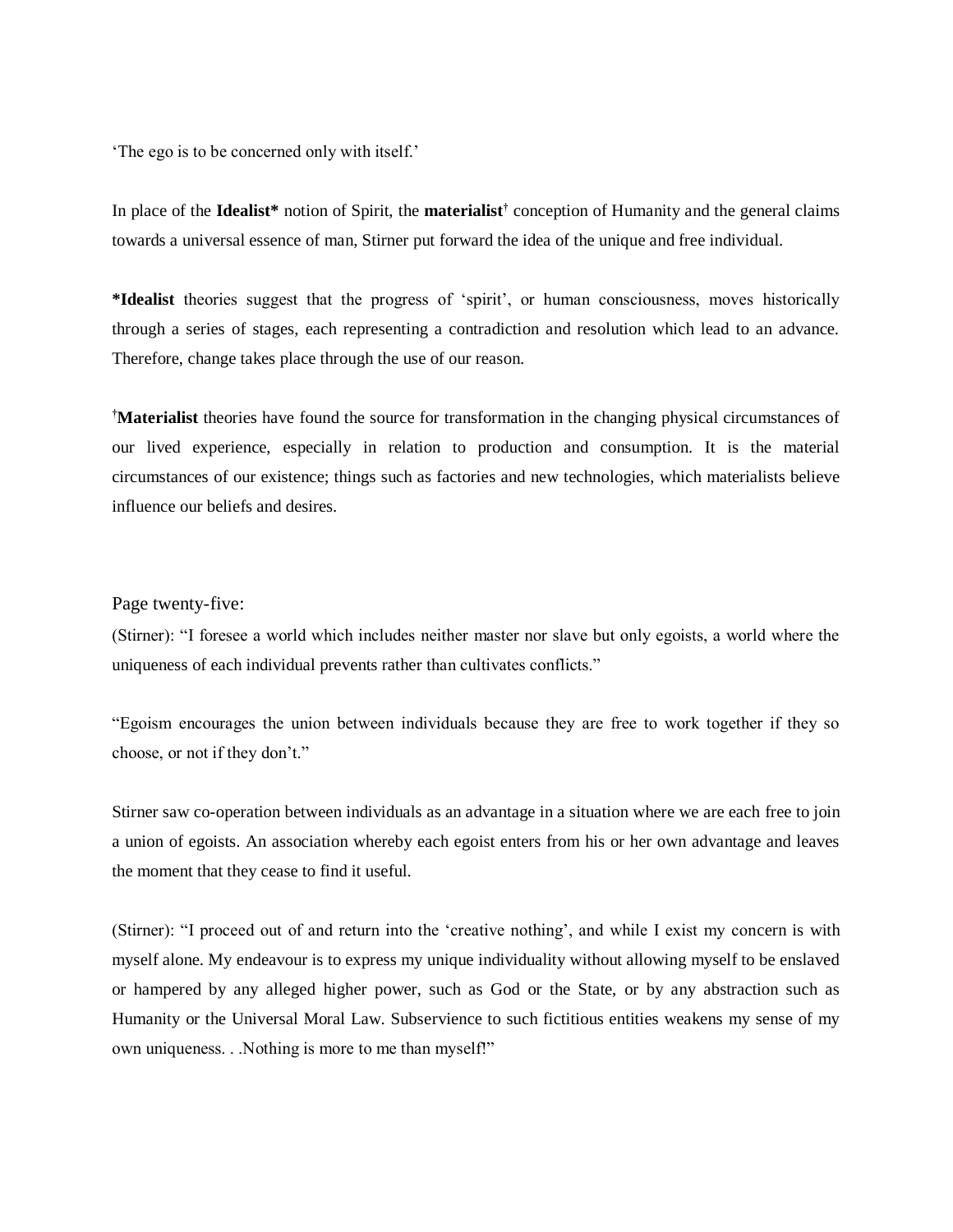Page twenty-six:

Egoist ideas have been attacked, most notably by Karl Marx's who saw Stirner's work as both ill conceived and self-centred. Many other critics have been hostile to Stirner's theories, their main concern being the safety and position of the sick, the elderly and the very young in an egoist world.

However, Stirner's extreme version of individualism has been very influential among the thoughts of anarchist thinkers, especially after his work became popular in the 1890's when Friedrich Nietzsche recognised Stirner as one of the key thinkers of the nineteenth century.

It is also evident that Stirner's ideas contributed greatly to the growth in Existentialist**\*** thinking in the early twentieth century.

Stirner's ideas are problematic in the way that they place enormous emphasis upon the notion of the concrete individual subject; a concept brought radically into question in the work of several late twentieth century thinkers (to be discussed from page 133 onward).

Max Stirner died in absolute poverty in 1856.

**\*** Existentialism refers to a number of related theories each denying objective universal values, believing that existence precedes essence and holding the opinion that a person must create values for themselves through their actions and by living each moment to the full.

Page twenty-seven:

# **Section Two Classical Anarchists**

Page twenty-eight:

(Quotations on the next two pages written over an altered image of the Usual Subjects)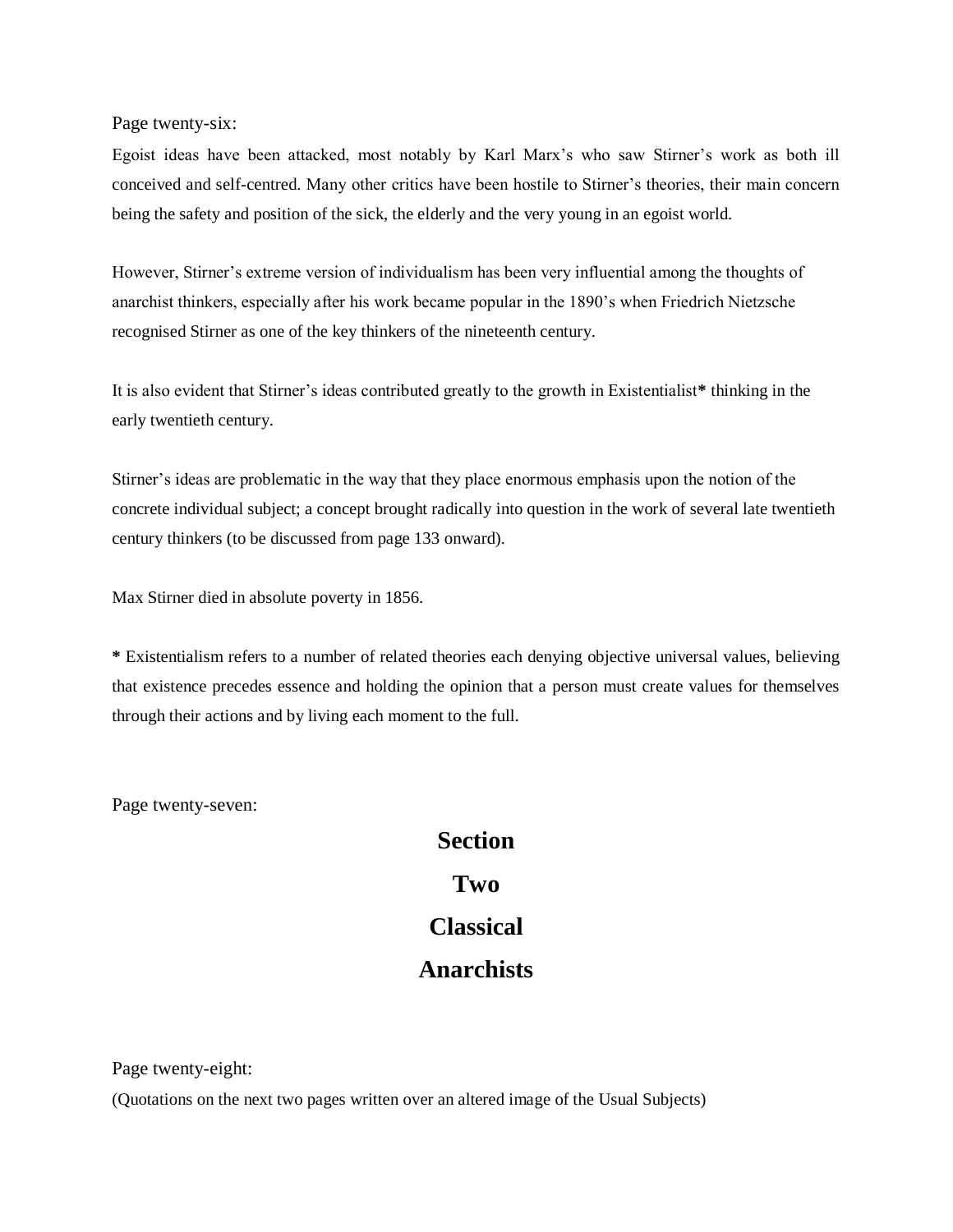"All religions, with their gods, their demigods, and their prophets, their messiahs and their saints, were created by the credulous fancy of men who had not attained the full development and possession of their faculties. Consequently, the religious heaven is nothing but a mirage in which man, exalted by ignorance and faith, discovers his own image, but enlarged and reversed—that is, divinised." (Mikhail Bakunin 1814-1876)

"The anarchists conceive of a society in which all the mutual relations of its members are regulated, not by laws, not by authorities whether self imposed or elected, but by mutual agreements between the members of that society." (Peter Kropotkin 1842-1921)

#### Page twenty-nine:

"I build no grand system and I ask only an end to privilege, the abolition of slavery, equality of rights, and the reign of Justice, nothing else. That is the alpha and omega of my argument." (Pierre-Joseph Proudhon 1809-1865)

"Anarchism urges man to think, to investigate, to analyse every proposition. . . Anarchism is the only philosophy which brings to man the consciousness of himself; which maintains that God, the State, and society are nonexistent, that their promises are null and void since they can be fulfilled only through man's subordination." (Emma Goldman 1869-1940)

"I consider anarchy the most rational and practical conception of social life in freedom and harmony. I am convinced that its realisation is a certainty in the course of human development." (Alexander Berkman 1870-1936)

Page Thirty:

(The next two pages are written as a newspaper)

## **The Representative of the People**

**Circulation 60,000 The first regular anarchist newspaper**

**Vol. 1 No. 1 Feb 7th 1848 by Pierre-Joseph Proudhon (1809-1865)**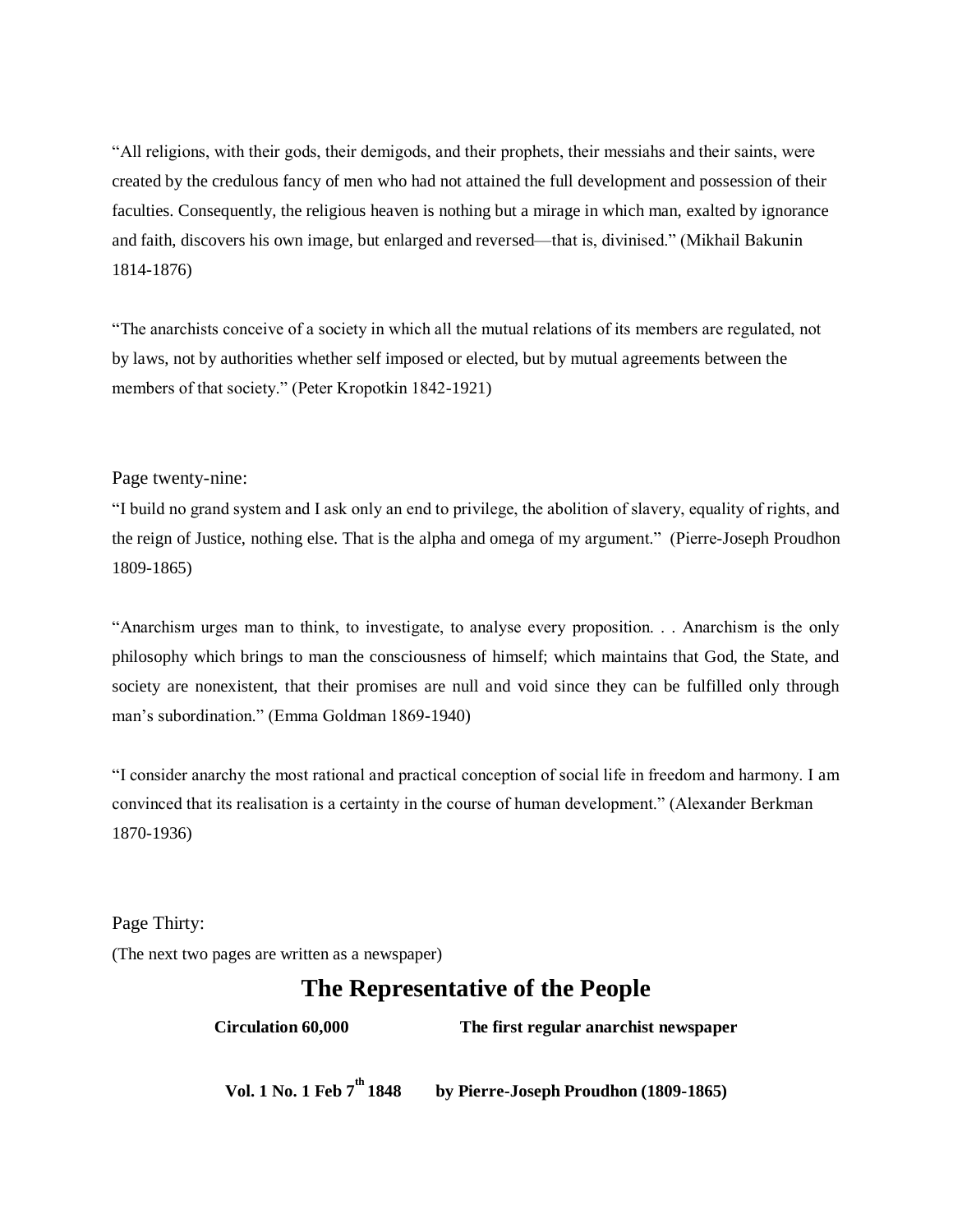### **'What is the producer? Nothing! What should he be? Everything!' 'What is the Capitalist? Everything! What should he be? Nothing!'**

**Pierre-Joseph Proudhon** was born in the French suburb of Besançon, in the Free County of Burgundy on the 15<sup>th</sup> of January 1809.

Both of Proudhon's parents were from free peasant origins, each free from feudal servitude, a fact of which Proudhon was extremely proud. His father Claude-Francois was a cooper, a brewer and an unsuccessful tavern-keeper.

The young Proudhon not only knew the peasant life but he also lived it; up until the age of twelve he was constantly engaged in farm-work, especially in herding cattle.

#### **MILITARY COVER UP**

In 1833, Proudhon learned of his brother's unexplained death during military training after he'd threatened to expose his captain's misuse of army funds. After this devastating news Proudhon became a relentless enemy of abusive authority and the state.

#### Page thirty-one:

After a promising but truncated education Proudhon entered the trade of printing. Once his apprenticeship and period as a journeyman printer was over he began his own printing business in Besançon which slowly went into decline leaving Proudhon in debt for the remainder of his life.

#### **REVIEW**

Proudhon's writing contains a multitude of contradictions as part of his overall argument. He professes a hatred for nationalism while maintaining a passion for French culture and landscape. He considered himself a social individualist (surely a contradiction in terms), seeing individualism as the goal of all our endeavours while embracing association and society as the only foundations upon which this goal could be achieved. Proudhon referred to 'The People' as 'infallible' and 'the divine being', while at other times calling them 'an ignorant rabble'; he also refers to property in his writing as theft while maintaining that every man has the right to control his dwelling and the land and tools he needs to work and live. This last apparent contradiction unlocks Proudhon's contradictory method of argumentation.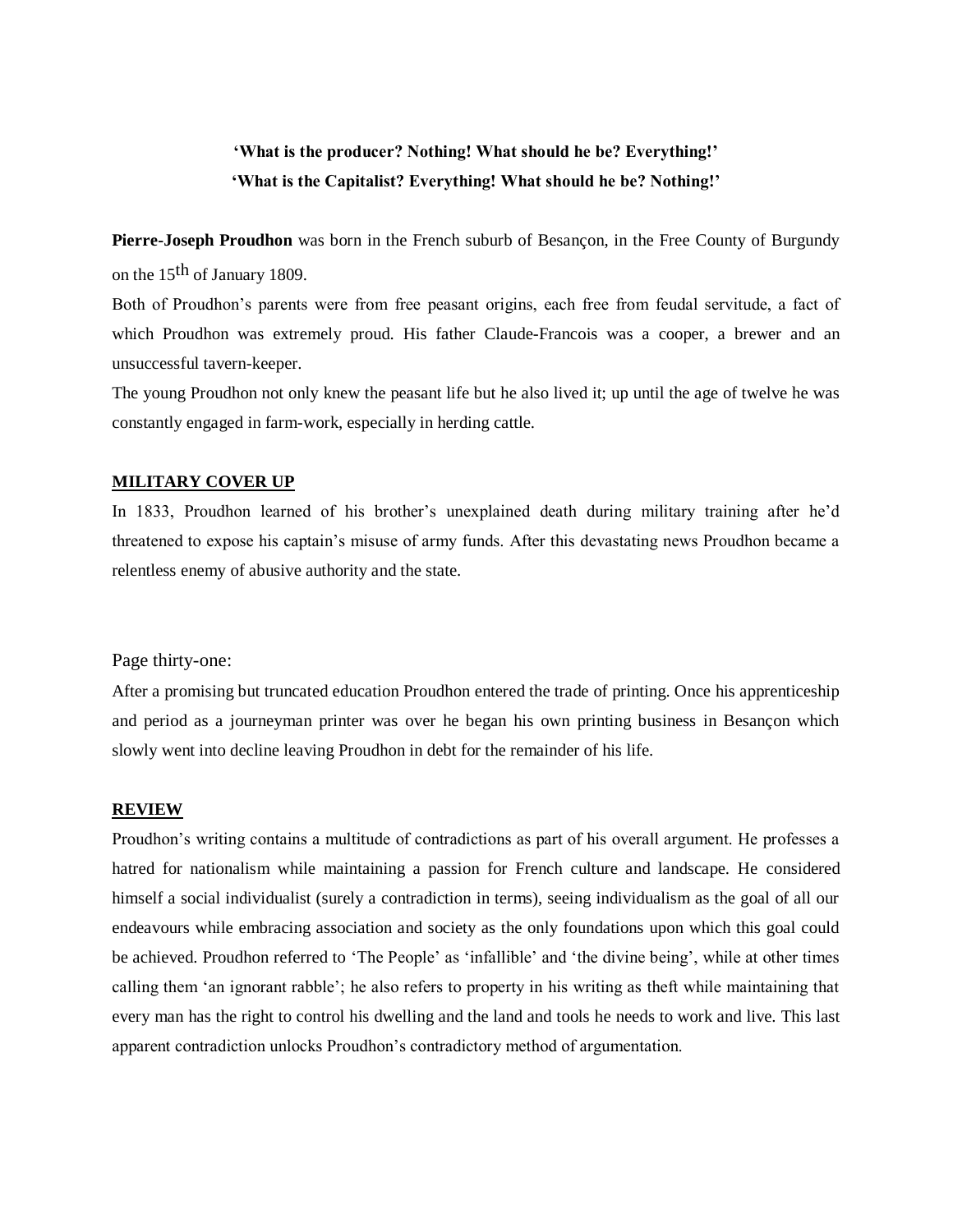#### Page thirty-two:

In *What is Property? An Inquiry into the Principles of Right and of Government* published in 1840, Proudhon begins with these celebrated opening lines: 'If I were asked to answer the following question: '*What is slavery?*' and I should answer in one word, 'It is murder!' my meaning would be understood at once. No extended argument would be required to show that the power to take from a man his thought, his will, his personality, is a power of life and death; and that to enslave a man is to kill him. Why, then, to this other question: 'What is property?' may I not likewise answer, 'It is theft!' without the certainty of being misunderstood; the second proposition being no other than a transformation of the first.' All to often this statement is simplified or misrepresented as:

(Proudhon saying): "All property is theft"

## Proudhon's intention was to suggest that: "**THE PROPERTY OF A MAN WHO USES IT TO TAKE ADVANTAGE OF THE LABOUR OF OTHERS WITHOUT ANY EFFORT OF HIS OWN IS AN**

**ACT OF INJUSTICE."** And immanent justice was central to Proudhon's idea of anarchy. In *What is Property?* Proudhon makes a distinction between 'property' and 'possessions' suggesting that the worker has an absolute right over what he or she produces, but not over the means by which those possessions were produced; things such as factories, fields, tools, equipment and raw materials. Possessions, according to Proudhon, are objects for our own personal use, whereas property is the material from which profits are made.

#### Page thirty-three:

"To be ruled is to be kept an eye on, inspected, spied on, regulated, indoctrinated, sermonised, listed  $\&$ checked off, estimated, appraised, censured, ordered about by creatures without knowledge & without virtue. To be ruled is at every operation, transaction, movement, to be noted, registered, counted, priced, admonished, prevented, reformed, redressed, corrected, it is under the pre-text of public utility and in the name of the common good to be put under contribution, exploited, monopolised, concussed, pressured, mystified, robbed; then at least resistance and at the first hint of complaint, repressed, fined, vilified, vexed, hunted, exasperated, knocked down, disarmed, garrotted, imprisoned, shot, grape shot, judged, condemned, deported, sacrificed, sold, tricked and to finish off with, hoaxed, calumniated, dishonoured, such is government and to think that there are democrats among us who claim that there is some good in government". (Proudhon's anti-government diatribe of 1948, the same year as the publication of Karl Marx's *The Communist Manifesto*).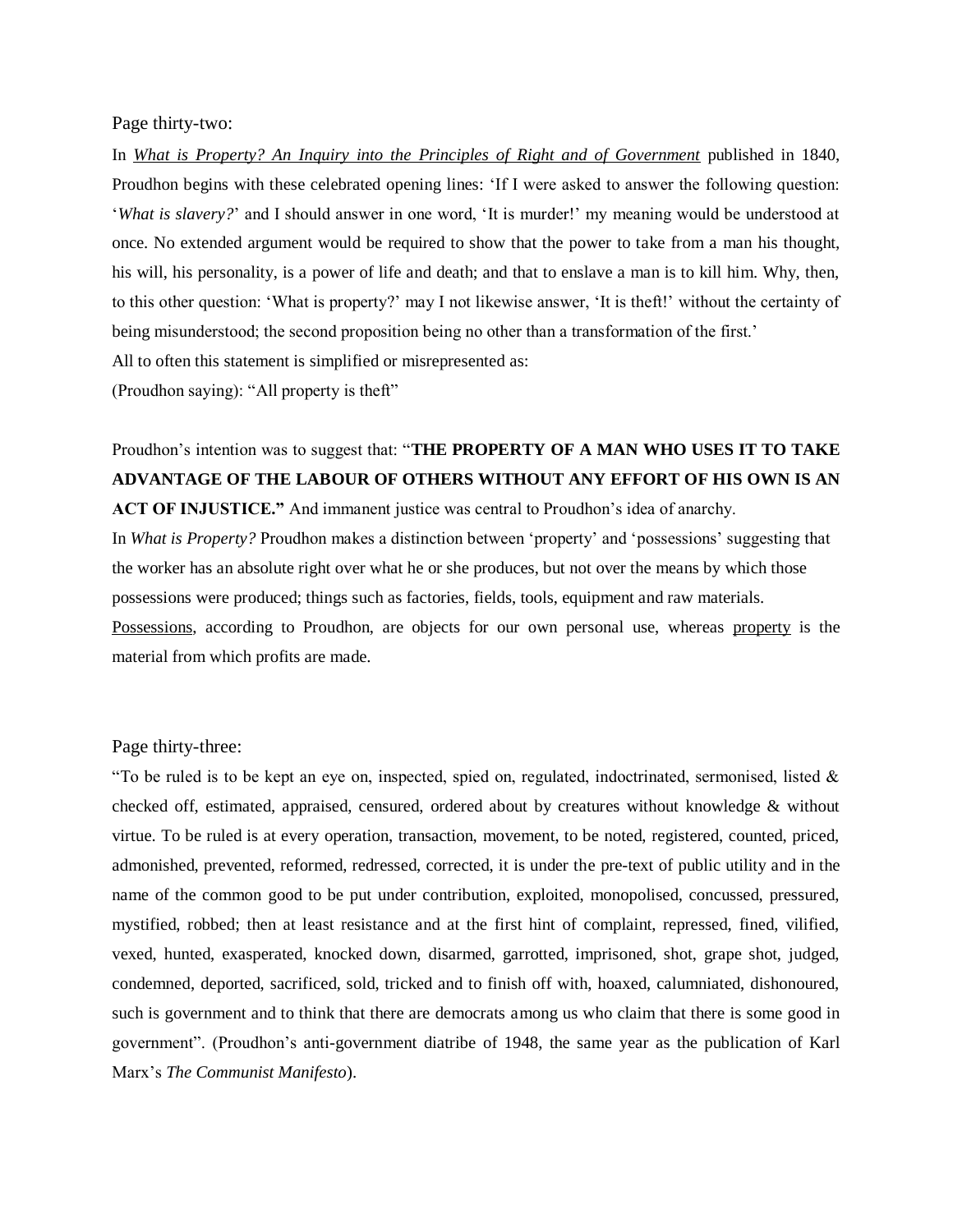Proudhon advocated throughout his life and work a rejection of government by promoting economic equality and free contractual relationships between independent workers. He encouraged all workers to emancipate themselves through a form of **FEDERALISM**.

(Question): "But surely the United States of America and Switzerland are both Federations?"

(Reply): "Proudhon's federalism is quite different from either of these examples which are Federal Republic States; his idea of federalism shows how real power resides at the local level and rises up from below, rather than being handed down from the top. Proudhon believed that the state would eventually be replaced by the workers if they could organise themselves into small associations based upon mutual needs and aims. He believed that these groups must then form themselves into social organisations where workers collectives would take direct control in a decentralised and federated society. It is in this positive way that Proudhon believed that anarchy would be achieved."

#### Page thirty-four:

Proudhon was more than a theoretician; he actually took part in the insurrections of 1848 when he joined the workers at the barricades on the streets of Paris, demanding universal suffrage and an end to monarchy. He was gaoled on several occasions because of the subversive views expressed in his work, and was eventually charged with 'crimes against public morality, religion and state'.

His dynamic writing style was also admired by the French 'Decadent poet' Charles Baudelaire and the Russian novelist Leo Tolstoy, who took the name of his most famous novel, '**War and Peace**', from a work by Proudhon.

One criticism that has been levelled at Proudhon is that he has an essentially peasant's view of property relations, knowing little of the growing industrialisation of the  $19<sup>th</sup>$  century.

There are also problematic references to the existence of Human nature in Proudhon's work which have a dubious place within current thinking, however, this is also true of most other mid-nineteenth century thinkers.

Proudhon's ideas also remain bound to notions of production which have the same basic problems as capitalism in that it turns the individual into a slave to the product.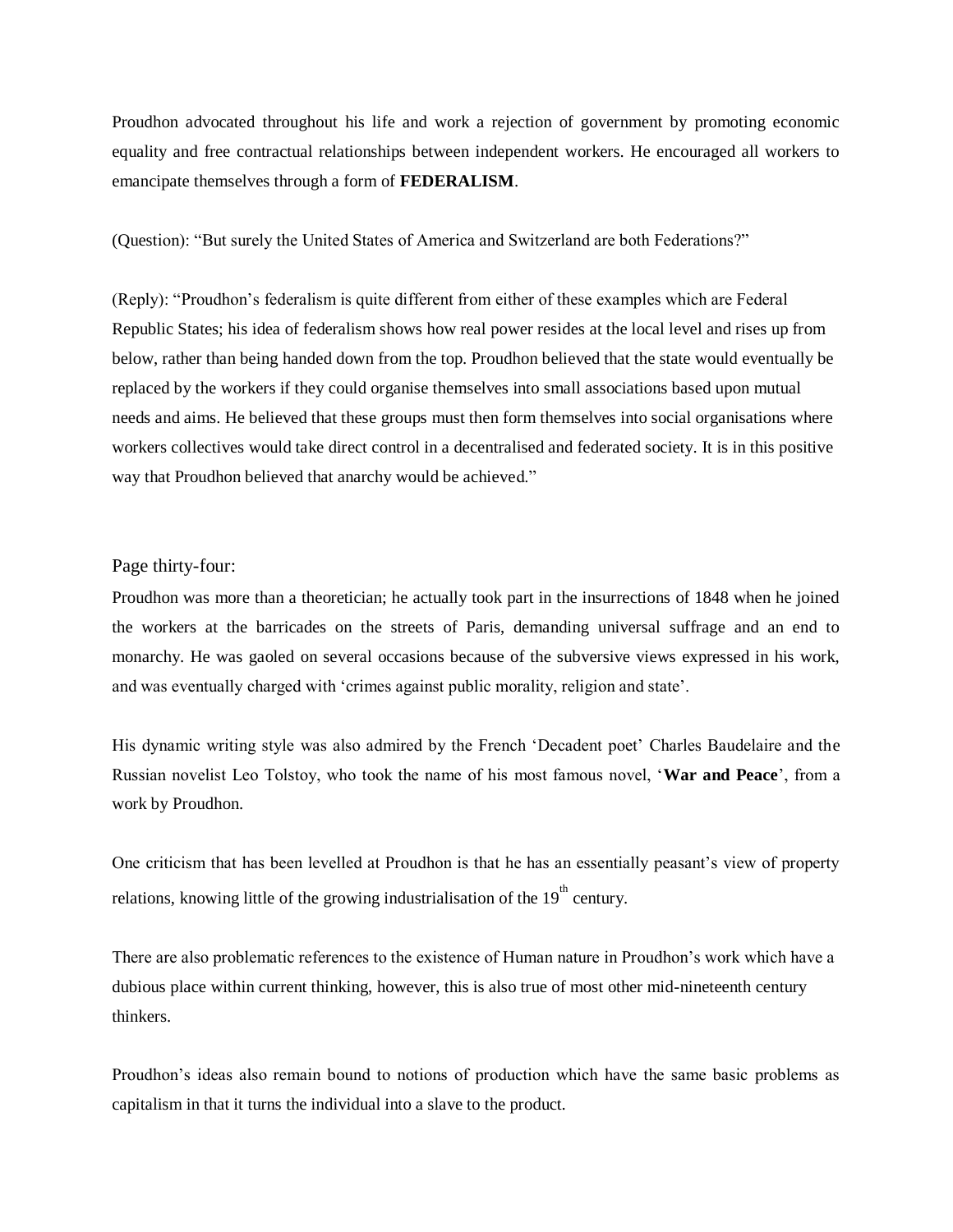Page thirty-five

## **Mikhail Bakunin**

**Bakunin** both looked and lived the part of an anarchist revolutionary. He was born in 1814 to an aristocratic Russian family in the village of Premukhino in the province of Tver. He was educated for military service at St. Petersburg but left Artillery school at age 21.

(Bakunin): I'm not a solider; I'm a serf, bribed by pay and decorations to keep down my fellow serfs.

Bakunin travelled to Berlin where he studied philosophy and was drawn into the complexities of Hegelian philosophy.

#### Page thirty-six

Whereas the idealist Hegel and the materialist left-Hegelians had seen the dialectic as a positive aspect within history, Bakunin saw it as the negative driving force of history.

Q. Hegel's dialectic?

It's the march of reason through history, with contradiction as its driving force, moving constantly on towards Absolute reason or spirit.

(Bakunin ripping through page depicting Hegel's dialectic saying): "The urge for destruction is a creative urge."

#### Page thirty-seven:

Bakunin saw this 'positive' 'Hegelian' form of the dialectic as a way of either confirming the existing order or of replacing one authority with another. He, on the other hand, wanted to create a new world only after the total destruction of the old.

(Bakunin in a bulldozer smashing down history saying):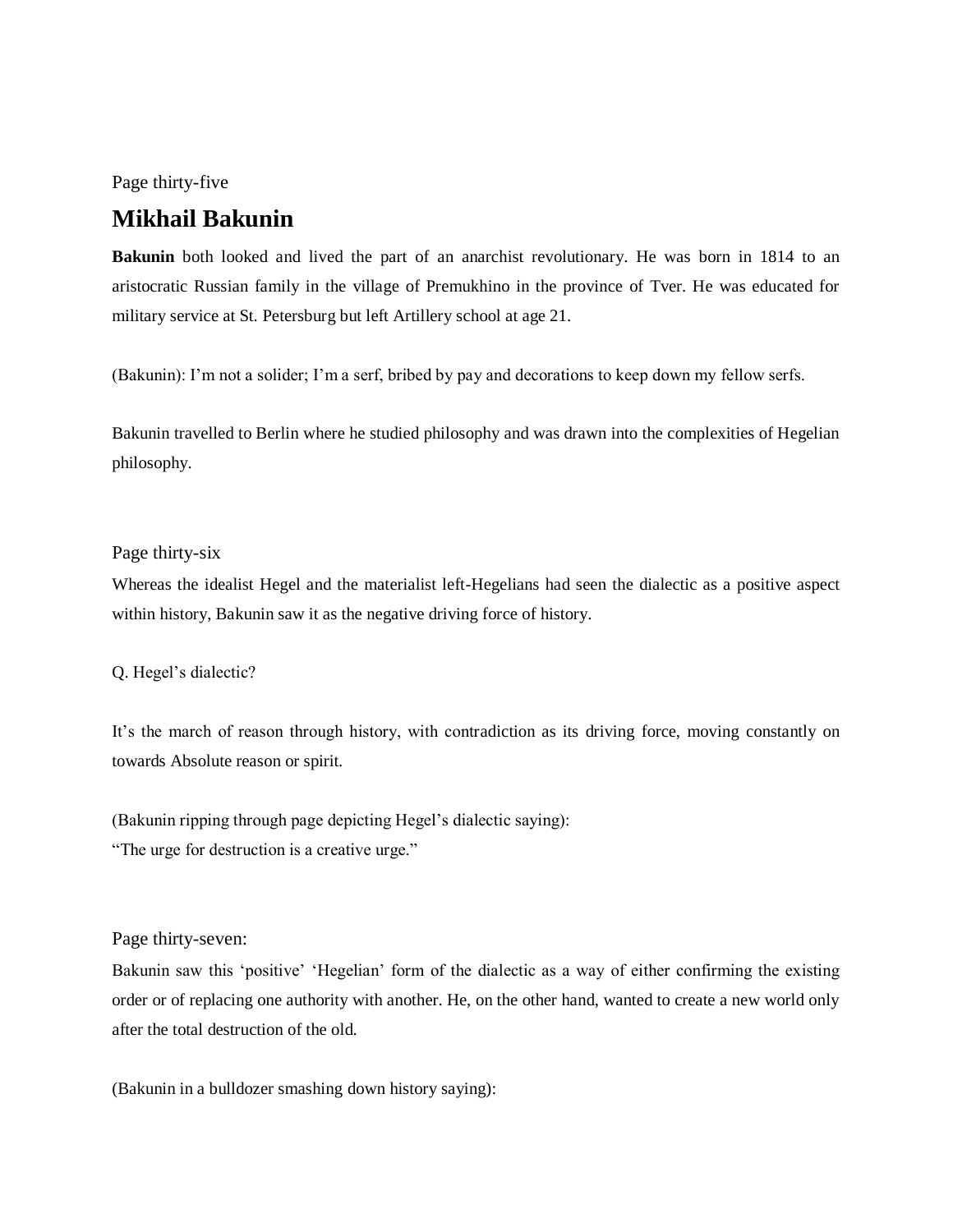If history was and is determined by the onwards march of the dialectic, then what better motivation could the workers need in order to revolt and break from the past, and a future determined for them, than to break the chain of historical cause-and-effect and liberate themselves from all forms of authority.

In 1843 Bakunin visited Paris and became acquainted with Pierre-Joseph Proudhon; the pair spent many long nights talking through and unravelling the intricacies of Hegelian philosophy. At this time Bakunin became hugely influenced by the ideas of the French Anarchist.

(Bakunin): "Proudhon, You're the master of us all"

#### Page thirty-eight:

Bakunin participated in the insurrection in Prague in 1848, stirring up the Congress of Slavs. When popular rebellion broke out in Dresden in 1849 Bakunin emerged as a "heroic" leader, but the rebellion was crushed and Bakunin was arrested and held in the Königstein fortress for one year condemned to death.

(Bakunin): It's all right for you; they only hung me up the right way yesterday.

Eventually Bakunin was handed over to the Austrians who chained him to a damp dungeon wall for eleven months until they handed him over to the Russians who gaoled him in Peter-and-Paul fortress until 1857 when he was offered exile to Siberia. This period of incarceration destroyed Bakunin physically but not mentally and after a dramatic escape to freedom in 1861 via Japan and New York, eventually arriving in London, Bakunin was ready for more revolutionary action. Twelve years of detachment had not broken his spirit or destroyed his will for action.

Page thirty-nine:

#### **Strike!**

Bakunin thought that as the struggle between labour and capital increased, so would the intensity and number of strikes.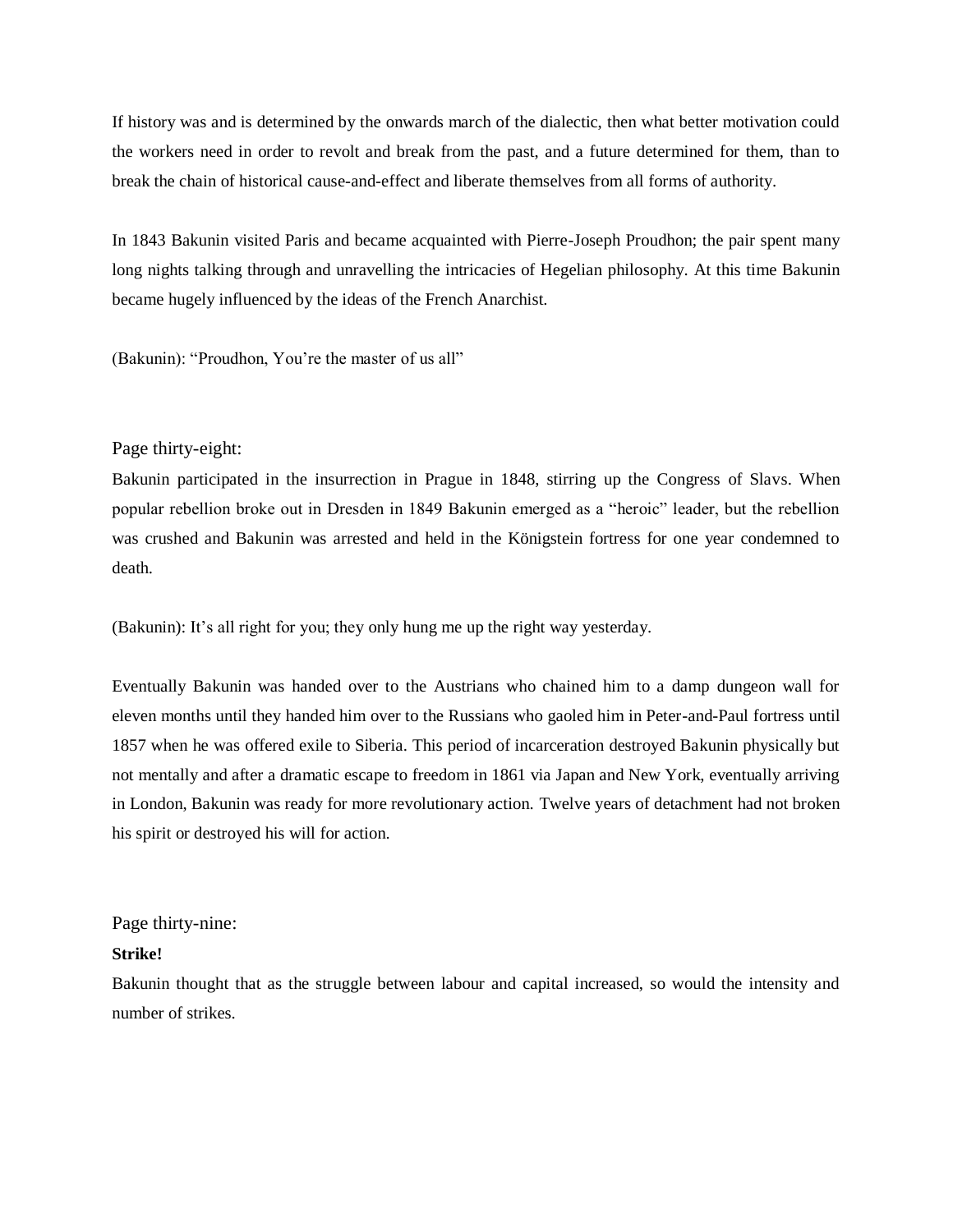(Bakunin thinking): The ultimate strike is the GENERAL STRIKE in which class-conscious workers are infused with anarchist ideas. This will lead to the final explosion that will bring about an anarchist society.

Bakunin saw the state as an anti-social machine controlling society for the benefit of an elite, oppressive class.

(Bakunin): "The state is essentially an institution based upon violence, coercion and domination and is concerned only with its own maintenance of inequality through political repression."

Bakunin believed that the aim, *Liberty*, and the method, *Revolt*, went hand in hand.

#### Page forty:

Bakunin used Proudhon's idea of federalism as the basis for his own Collectivism. However, unlike his French anarchist friend, Bakunin turned association into a central principle of economic organisation. Rather than Proudhon's individual and independent workers, Bakunin suggested worker's collectives as the basic unit of social organisation.

Here Bakunin's Collectivism separates from Proudhon's mutualism by moving further away from individualist anarchy towards a form of Anarcho-communism.

Like Proudhon, Bakunin didn't want to take control of the state apparatuses, as his long time adversary Karl Marx advocated, but wanted instead to replace the state completely with a society of free federations, free associations and free workers.

Bakunin wrote constantly but never wrote a complete book, only ever producing essays and pamphlets. He may not have had the prose technique of Proudhon but he was able to communicate complex and important anarchist theories to the masses in a clear and persuasive manner.

Bakunin, the man of action, the libertarian federalist, who didn't want to conquer the state but destroy it, died in 1876 with the revolutionary strength still burning within him.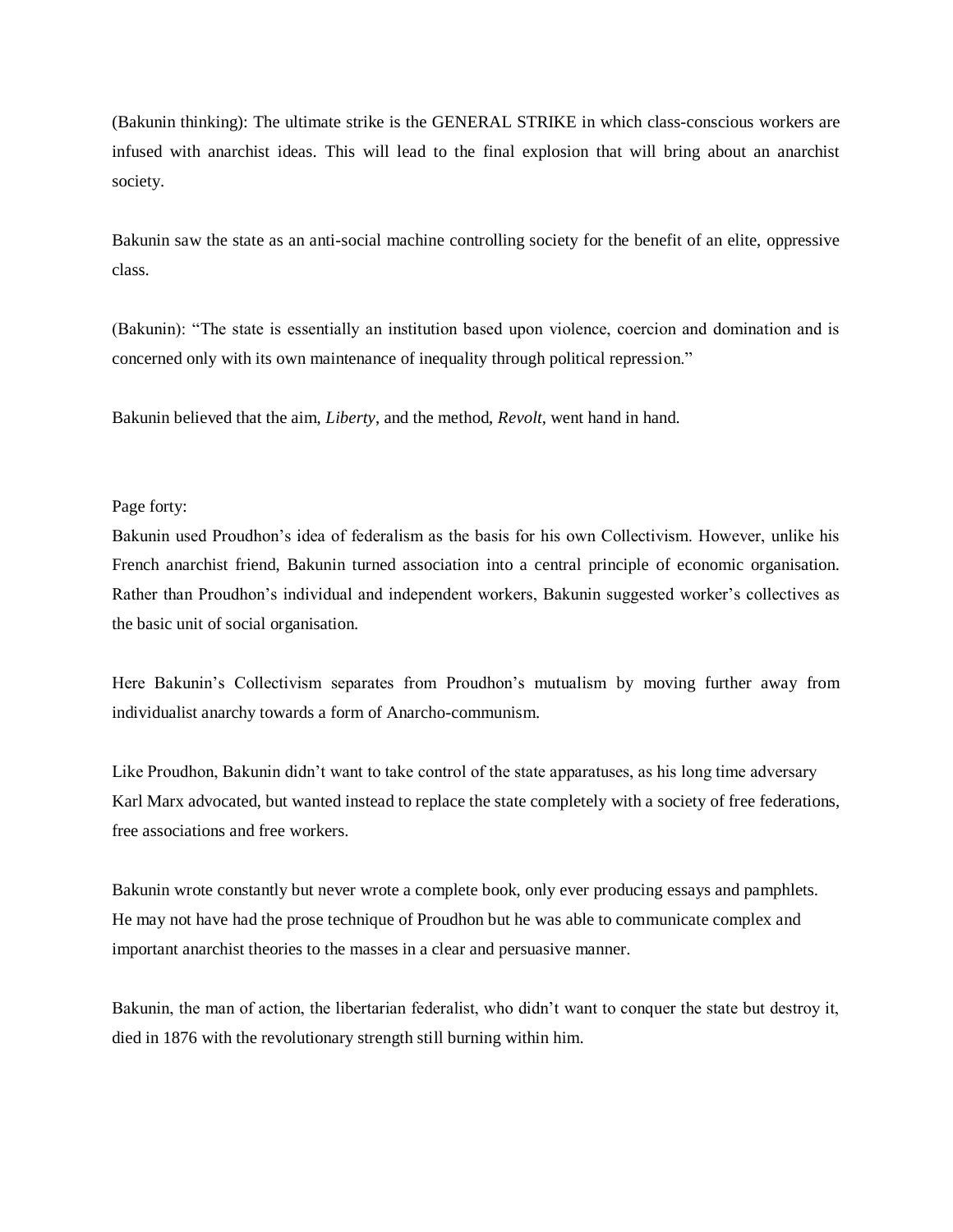#### Page forty-one:

## **THE GREAT ESCAPE**

On a cold morning in March 1876 a prisoner, walking quietly alongside the perimeter fence, heard the trigger sound of a violin being played. On hearing this musical sign, the prisoner threw off his heavy overcoat and made a dash for the prison gate which lay open to allow supplies into the compound. Each of the prison guards had been distracted by other inmates and as the prisoner passed through the heavy gates he was running as fast as he could with his heart pounding in his ears. One hundred yards ahead of him he saw the get-away carriage, it appeared much further off to the prisoner now who could hear the sound of several guards pursuing him from behind. The guards gave chase but by shear determination the prisoner made it to the carriage just in time to be rushed away to freedom.

(Based on the Prologue to Matt Ridley's 'The Origins of Virtue' 1997.)

The prisoner was **Prince Peter Alexeivich Kropotkin**, a convert to anarchist ideas in his late twenties, who remained for the rest of his life acutely aware of the fact that his dramatic breakout from prison was made possible only through the selfless acts of others, many of whom sacrificed their own freedom for what they saw as a greater goal. This experience became the inspiration for Kropotkin's major work 'Mutual Aid', a book that illustrates how cooperation rather than competition lay at the core of evolution.

Prince Peter Kropotkin was born in Moscow to an aristocratic family on December  $9^{th}$  1842. He was considered a brilliant student who had an illustrious military career ahead of him; however, at age twenty, he joined the 'Mounted Cossacks of Amur,' a newly formed and lowly Siberian regiment. In 1863 he took charge of a geographical survey expedition across Siberia and over the following years produced valuable results and gained international recognition for his contribution to scientific discovery.

#### Page forty-two:

During this period Kropotkin was introduced to the work of Pierre-Joseph Proudhon and his thinking became more and more revolutionary. Firstly, he quit his position in the military and then, after a spell in academia, he renounced all professional scientific study.

(Kropotkin): "The misdirected energies of state Bureaucracy would be far better directed towards socially useful tasks."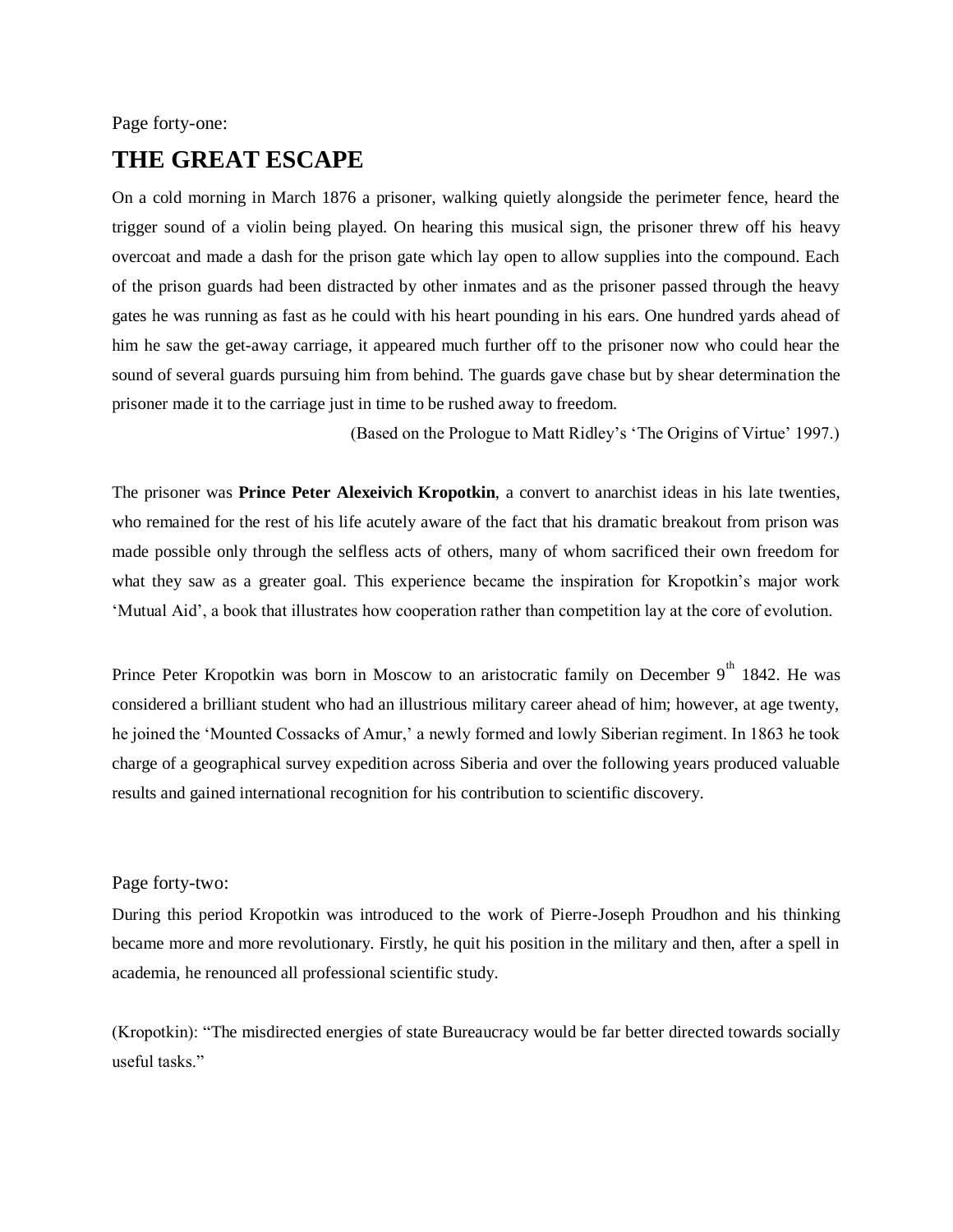In 1874 Kropotkin was arrested for subversive activities and imprisoned in the now infamous tsarist prison 'Peter-and-Paul Fortress' until his dramatic escape in 1876.

Over the next thirty years, spent mainly in England apart from a three-year imprisonment in France, Kropotkin formed his ideas of Anarchist Communism based upon two principles, free distribution of wealth, produce and property and the abolition of wages. Kropotkin believed that the community (a voluntary association united in social interests) lay at the heart of an anarchist way of life.

(Kropotkin): "I foresee a network of cooperating communes replacing the state; where free goods and services will be available to all who need them."

#### Page forty-three:

Unlike Proudhon and Bakunin, who put forward methods of distribution based upon the labour of each individual worker; Kropotkin was against any form of remuneration, seeing wages as another form of compulsion.

(Kropotkin): "Need, not work, determines distribution and need can only be determined freely."

Kropotkin believed in revolution and his ideas are close to those of Bakunin, yet Kropotkin was always careful to take into account the practicality of any action, always looking at the forms of organisation that would be needed to replace the old order.

(Bakunin): "Revolution is a destructive act, sweeping away all that has come before."

(Kropotkin): "Revolution is the creative process of transforming the state into a just society; established not after the revolution but in the very process of revolution itself."

Page forty-four:

Kropotkin believed that the health and wealth of a society was created collectively.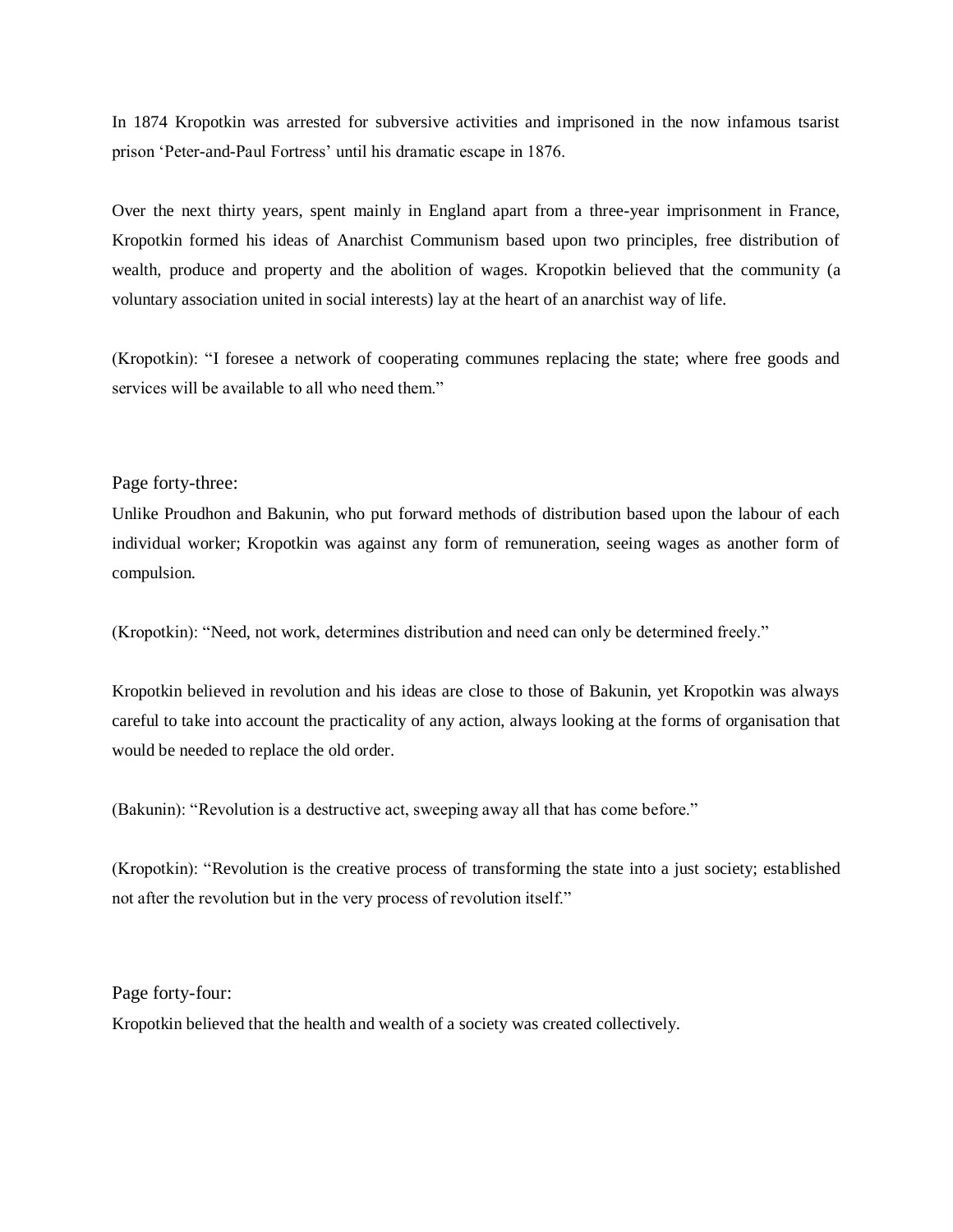"It is impossible to measure the contribution of any individual to society. Therefore if the man and the woman bare their fair share of the work, they have a right to their **fair share** of all that is produced by all."

(Kropotkin): "Man cannot live by bread alone, it is not enough that we simply survive; leisure is as necessary as bread for the human spirit."

Q. "But what is a fair share, and who gets to determine this?"

Kropotkin hoped that in an Anarcho-communist society, work would no longer be seen as frustrating, alienating, and something to escape from but would be 'attractive work' spent in pleasant surroundings, varied and useful, where the individual would be free to work creatively.

Q. "But what of the asocial individual who chooses to resist the attractions of work; does society have the right to exert a moral pressure upon this individual as Kropotkin suggests?"

Here enters the (written in a serpent) self-righteous puritan serpent of public moral pressure, a problem within much nineteenth century anarchist ideas.

Page forty-five:

In *Mutual Aid*, published in 1902, Kropotkin collected together evidence to support his claim that cooperation and social solidarity rather than struggle and competition were the main factors within evolution. Kropotkin hypothesized from all this scientific evidence that animals do struggle, but against natural circumstances and not against individuals from within the same species.

Kropotkin found that a form of mutual aid was evident in virtually all successful species.

(Kropotkin): "Those animals that know best how to combine, have the greatest chance of survival."

Kropotkin believed that Man was and always had been a social species whose best chances of survival were based upon mutual aid. It was through mutual aid that the intellectual faculty of language, knowledge and culture emerged; and it was through this faculty that Kropotkin prophesied the evolution of an Anarcho-communist society.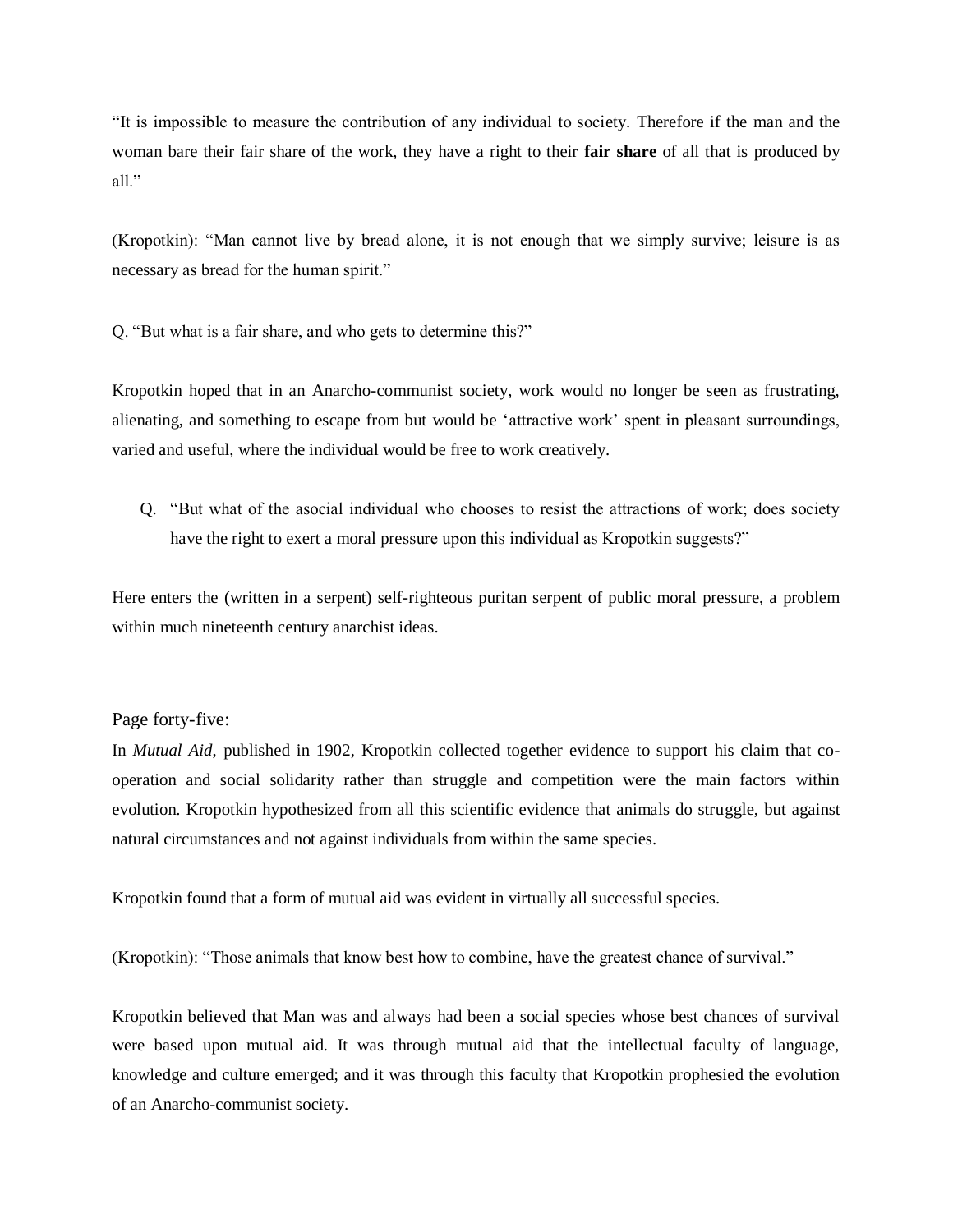Page forty-six:

One of the major problems with Kropotkin's argument is that it is based upon the premise that the instinct of mutual aid exists as an unchanging characteristic of human nature and of Nature itself. Ideas such as an innate and benign human nature are philosophically suspect and highlight a weakness not only in the work of Kropotkin, but also in the arguments of Bakunin and Proudhon.

The idea of human nature is exactly that, an idea, it is a human invention and is not innate, fixed or determined. The institutions of religion, science and the law have constructed it for us. These institutions determine through their position of authority what is accepted as the truth and reality. Notions of human nature have changed so radically over time it is difficult, if not ludicrous, to see them as stable, innate or fixed. (More on this challenge to 19th century anarchist ideas can be found on page 129 onward.)

Kropotkin returned to Russia after the Revolution and died on February 8<sup>th</sup> 1921.

*(Coffin with the words on a flag above reading):* "Where there is authority there is no freedom"

#### Page forty-seven:

**Errico Malatesta was** born in Capua near Naples in 1853 and came into contact with Bakunin through his enthusiasm for the Paris Commune of 1871 (see page 57). The pair struck up a friendship which saw them both spreading anarchist propaganda throughout Italy. For this crime Malatesta was imprisoned for a total of 18 months between 1873 and 1875.

In April 1877 Malatesta and a small, but armed, group of revolutionaries held aloft a large red and black flag and marched into the Matise Mountains towards the province of Benevento. To their surprise they captured the village of Letino without a struggle and were greeted by the locals with enthusiasm. Weapons, land and goods were distributed amongst the people and official documents were destroyed.

The following day the revolutionaries set out for the village of Gallo which they also took without serious resistance. Unfortunately, as they were leaving Gallo, Malatesta and his band of insurrectionists were surrounded by government troops and all were arrested. They were held in prison for over a year before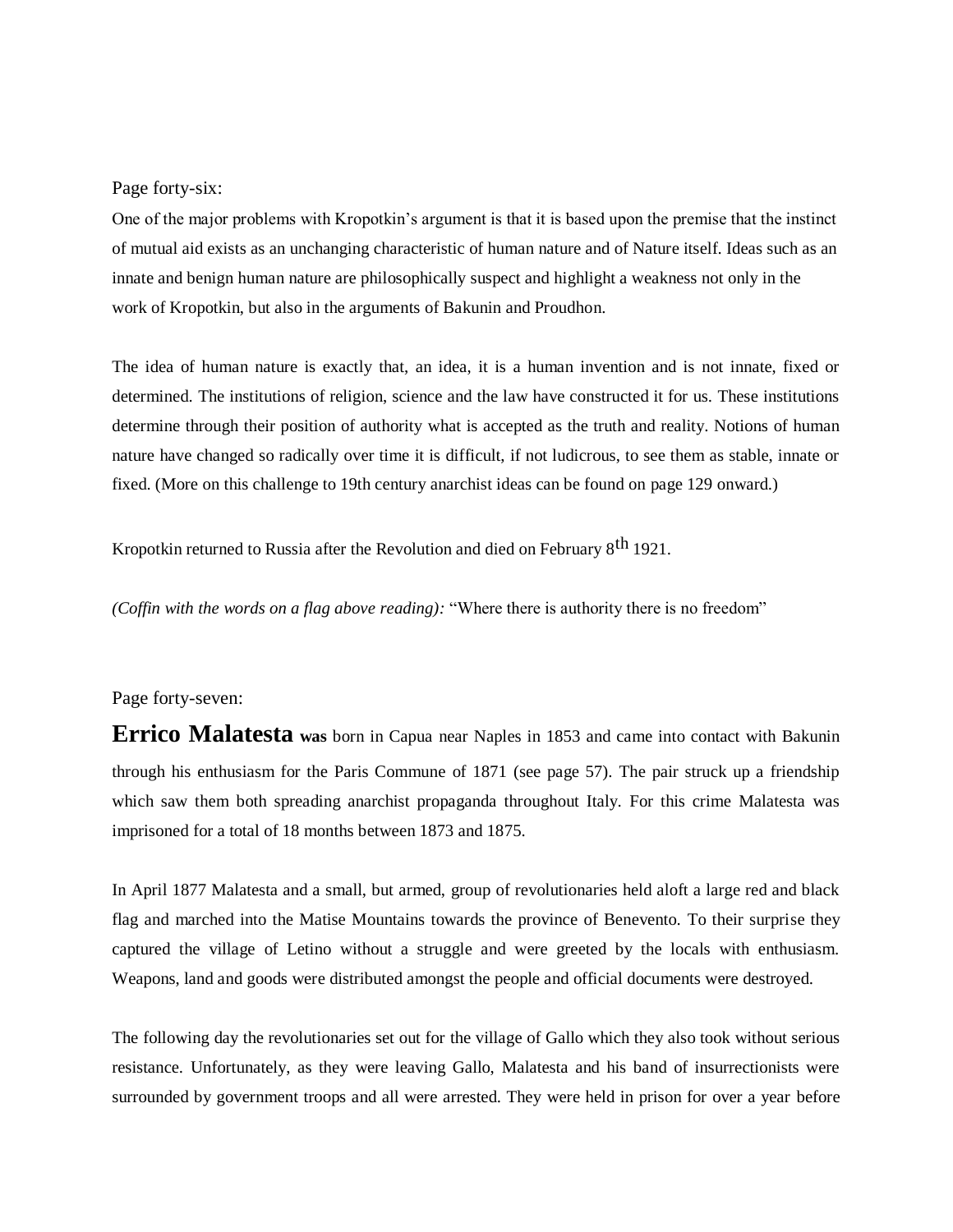being brought to trial accused of carrying out an armed revolution. They were eventually acquitted due to the fact that no shots had been fired in anger and no actual revolution had taken place.

#### Page forty-eight:

After this incident Malatesta was under constant surveillance by the authorities, which ultimately forced him to leave Italy. He travelled widely eventually arriving in London where he worked as an ice-cream seller and later as a mechanic.

In July 1881 Malatesta participated in the London congress of the International that gave rise to the **Anarchist International\*.**

In 1883 he returned in secret to Italy where he established the first serious weekly anarchist newspaper to be published in Italy, *La Questione Sociale*.

Malatesta was constantly hounded and imprisoned by the authorities in every country where he set foot; but he remained for more than sixty years the most accomplished anarchist propagandists to have put pen to paper.

Malatesta died in July 1932 after falling ill from a respiratory complaint, he was age 79.

**\*** The Anarchist International arose from the ruin of the International Workingmen's Association which had been high jacked by the authoritarian socialist, Karl Marx. The Anarchist International was an organisation set up by libertarians opposed to Capitalism and authoritarian socialism. Their main concern was the reconciliation of human solidarity with personal freedom and the creation of an anarchist world without nations, barriers or frontiers. However, as a practical movement the Anarchist International didn't achieved its goals and despite several attempts to resurrect it in the first half of the twentieth century it has all but vanished from existence. Among its best know supporters were Proudhon, Bakunin, Kropotkin, Louise Michel, Malatesta and Emma Goldman.

Page forty-nine:

**"Red Emma"**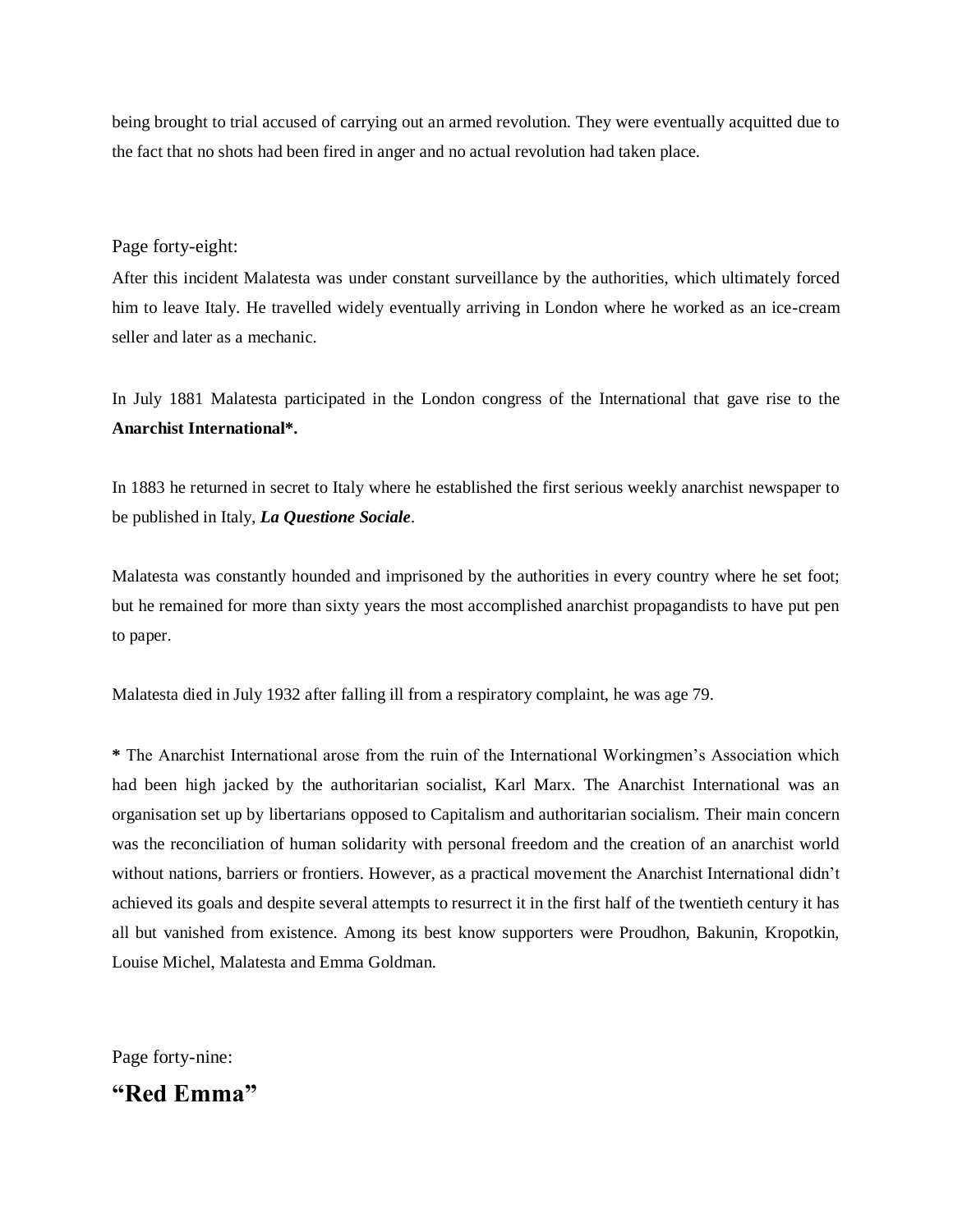Emma Goldman played many roles in her life, not only was she a feminist, a writer and an inspirational public speaker, but first and foremost, she was an anarchist.

(Emma): "Anarchy is not, as some may suppose, a theory of the future to be realized through divine inspiration. It is a living force in the affairs of our life, constantly creating new conditions. The methods of Anarchy therefore do not comprise an ironclad program to be carried out under all circumstances. Methods must grow out of the economic needs of each place and clime, and of the intellectual and temperamental requirements of the individual."

Born to a Jewish family on June 27, 1869, in Kovno, Lithuania, Goldman was brought up in East Prussia, but emigrated to the United States of America in 1887.

Like many others, Emma was drawn to the anarchist cause in 1887 after the trial and execution of the Haymarket Anarchists.

#### Page fifty:

#### **HAYMARKET TRAGEDY**

The chain of events leading to the Haymarket tragedy began with the enormous industrial expansion which took place in the United States after its civil war. To increase profit without reducing production, capitalists lowered wages and demanded longer working hours. In the early 1880's this sparked rebellion among the working population of America who began to strike in favour of an eight-hour working day.

The situation in the city of Chicago was among the most tense and added to this was the arrival of the German advocate of 'Direct Action' **Johan Most**.

Most was influenced by the work of Bakunin and had begun a speaking tour of the United States in 1883 urging workers to rebel against the state.

(Most): "A pound of dynamite beats a bushel of ballots"

He produced an instruction manual for the use and preparation of bombs, poisons, dynamite and Nitro-Glycerine.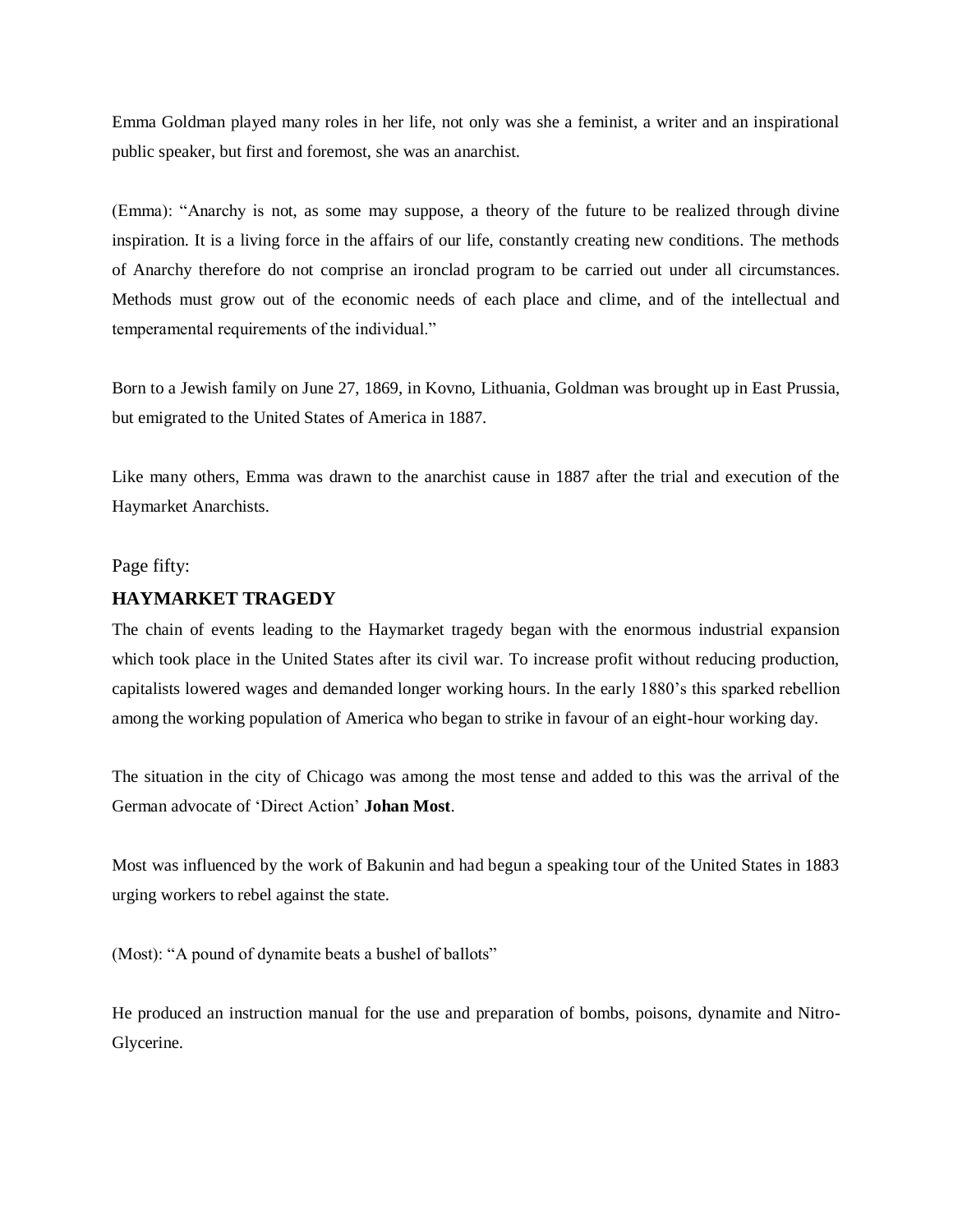Page fifty-one:

In 1886, Chicago workers began to organise themselves; and on May  $1<sup>st</sup>$  over 80,000 people marched through the city streets on the first ever May Day parade in support of an eight-hour working day. In Chicago 70,000 workers joined in the protest through strike action and over the next few days 350,000 workers, striking in 1,200 factories, joined them nationwide.

On May  $3^{rd}$  the police opened fire on 6,000 striking workers killing four people and wounding many more.

On May  $4^{\text{th}}$  at a rally of 2,500 people held in protest at the police massacre, a bomb was thrown from a side street, killing a policeman. The police retaliated, killing four protesters and seven of their own in the crossfire; almost two hundred workers were wounded. The identity of the bomb thrower remains a *mystery.*

#### Page fifty-two:

On June 21<sup>st</sup>, 1886, eight labour leaders went on trial charged with responsibility for the bombing. The trial was filled with anecdotal evidence, lies and contradictions. The state prosecutor appealed to the jury: "convict these men, make an example of them, hang them, and you save our institutions."

Seven of the eight were sentenced to die, one to fifteen years imprisonment. On November 11<sup>th</sup> 1886, four anarchist leaders were hanged.

Two hundred thousand people took part in the funeral procession.

All eight were eventually to be pardoned posthumously, but far too late to save them or the fate of anarchist ideas in the United States. The events at Haymarket Square created a damaging stereotype in the public imagination of the radical activists as a violent troublemaker who endangered the well being of society.

Page fifty-three: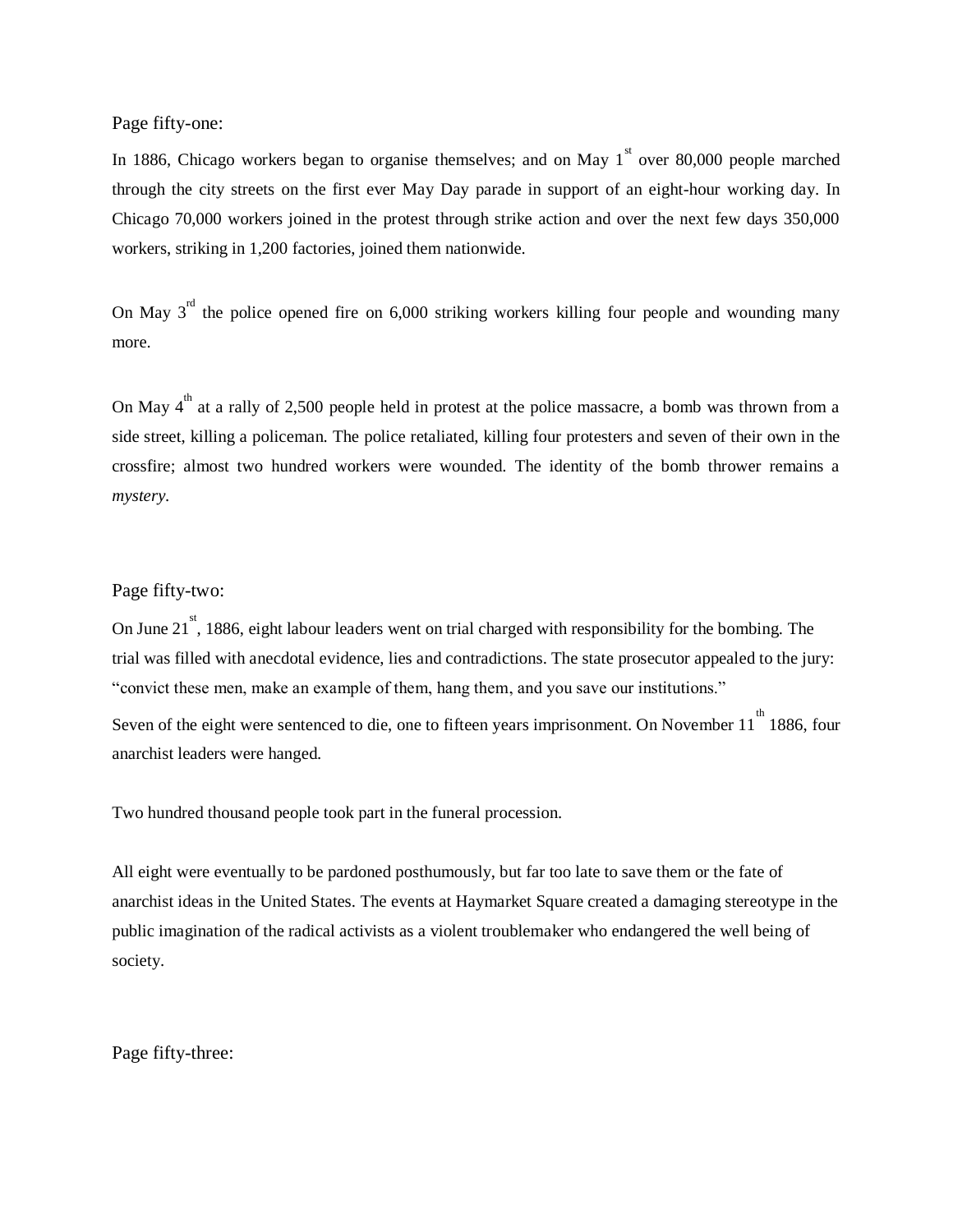Emma Goldman remained passionately sympathetic to the Haymarket anarchists and their cause throughout her life, and was buried alongside them in 1940.

Emma moved to New York City in 1889, after an unsuccessful marriage. In New York she joined the Yiddish Anarchist commune and met her life-long companion, **Alexander Berkman** (1870-1936), also a Russian émigré, who arrived in the United States in 1887 when he was seventeen.

The friendship between Goldman and Berkman led in 1892, to Berkman's infamous and failed attempt to assassinate Henry Clay Frick, the wealthy industrialist who owned the Homestead Steal Mills in Pennsylvania. Berkman carried out this act of violence in retaliation for Frick's role in the shooting of several striking steal workers at the mill by Pinkerton men who Frick had hired to break the strike.

Berkman eventually served 14 years in the Western Penitentiary for his crime. Goldman bore much guilt during the remainder of her life over Berkman taking sole responsibility for a crime they both participated in.

#### Page fifty-four:

In 1895 Goldman travelled to Vienna to study medicine, attending lectures by Freud; and in London, she met one of her ideological mentors, Peter Kropotkin.

On returning to America the following year she set off on one of her many cross-country speaking tours.

In 1917 she and Berkman were both jailed and fined for their active role in the 'No-Conscription League', an organisation set up to discourage American workers from signing up for active service in the 1914-18 war. A war that both Berkman and Goldman opposed on the grounds of their pacifism and on the way that the workers of the world were being sacrificed in their millions on the battlefields of Europe over bourgeois disputes and gains.

After serving out their two-year sentence, Goldman and Berkman were deported in 1919 to Soviet Russia, but it was not the country of freedom they had both hoped for, and within a year they had left for Europe.

Alexander Berkman committed suicide in 1936 after prolonged agony caused by an aggravated case of prostate cancer. During his lifetime Berkman produced three classic anarchist texts: *Prison Memoirs of an*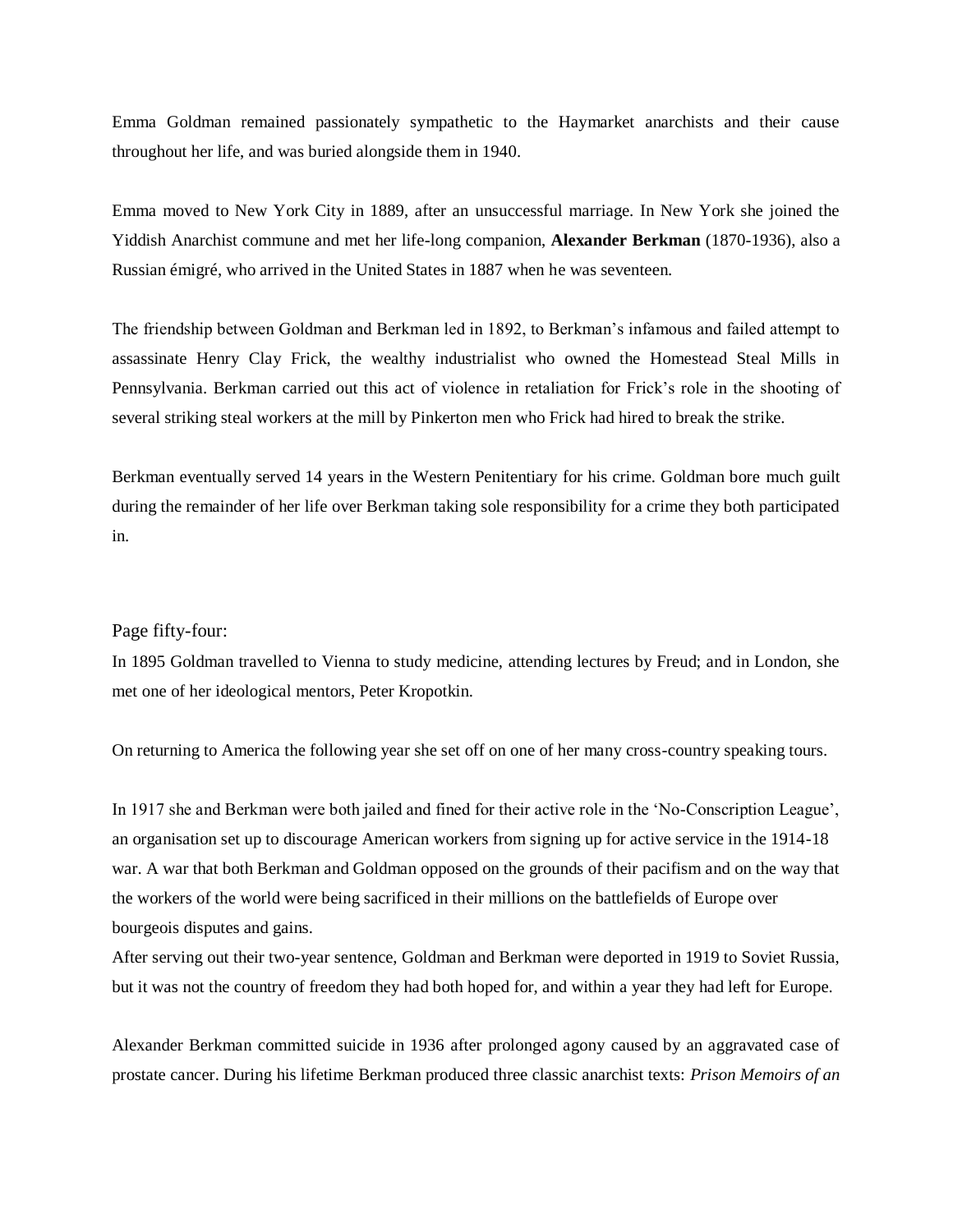*Anarchist, What is Communist Anarchism?* and the *ABC of Anarchy* along with the publication of his anarchist paper 'Blast' between 1915-16.

#### Page fifty-five:

Much of Emma Goldman's work is an attempt to blend aspects of Individualist anarchy back into Kropotkin's 'Mutualism', Bakunin's 'direct action' and Proudhon's 'Federalism' as well as responding to the latter's anti-feminism. She was a strong advocate of society but never at the expense of individual liberty.

Anarchy stands for the liberation of the human mind from the dominion of religion; the liberation of the human body from the dominion of property; and the liberation from the shackles and restraint of government. Anarchy stands for a social order based on the free grouping of individuals for the purpose of producing real social wealth and order that will guarantee to every human being free access to the earth and full enjoyment of the necessities of life, according to individual desires, tastes, and inclinations.

Emma's version of anarchy has sexuality and feminism placed prominently within it. She, unlike the other major anarchists of her time, investigates the issue which subordinates one half of the population to the other for no better reason than ignorance, cowardice and fear.

"Until this most obvious of coercive and abusive activities is confronted how are we to move beyond the master/slave mentality."

#### Page fifty-six:

Goldman worked as a midwife on New York's lower east side and was exposed at first hand to the degradation, oppression and objectification of women in the poorer areas of America.

She was, throughout her life, a strong Feminist, perhaps even stronger than many of the middle-class women of the suffragette movement who wanted the vote without thinking about the abysmal conditions that lower-class women had to endure. For Goldman, voting was merely symbolic; she was more interested in putting bread in the mouths of poor women, and to hell with symbolism.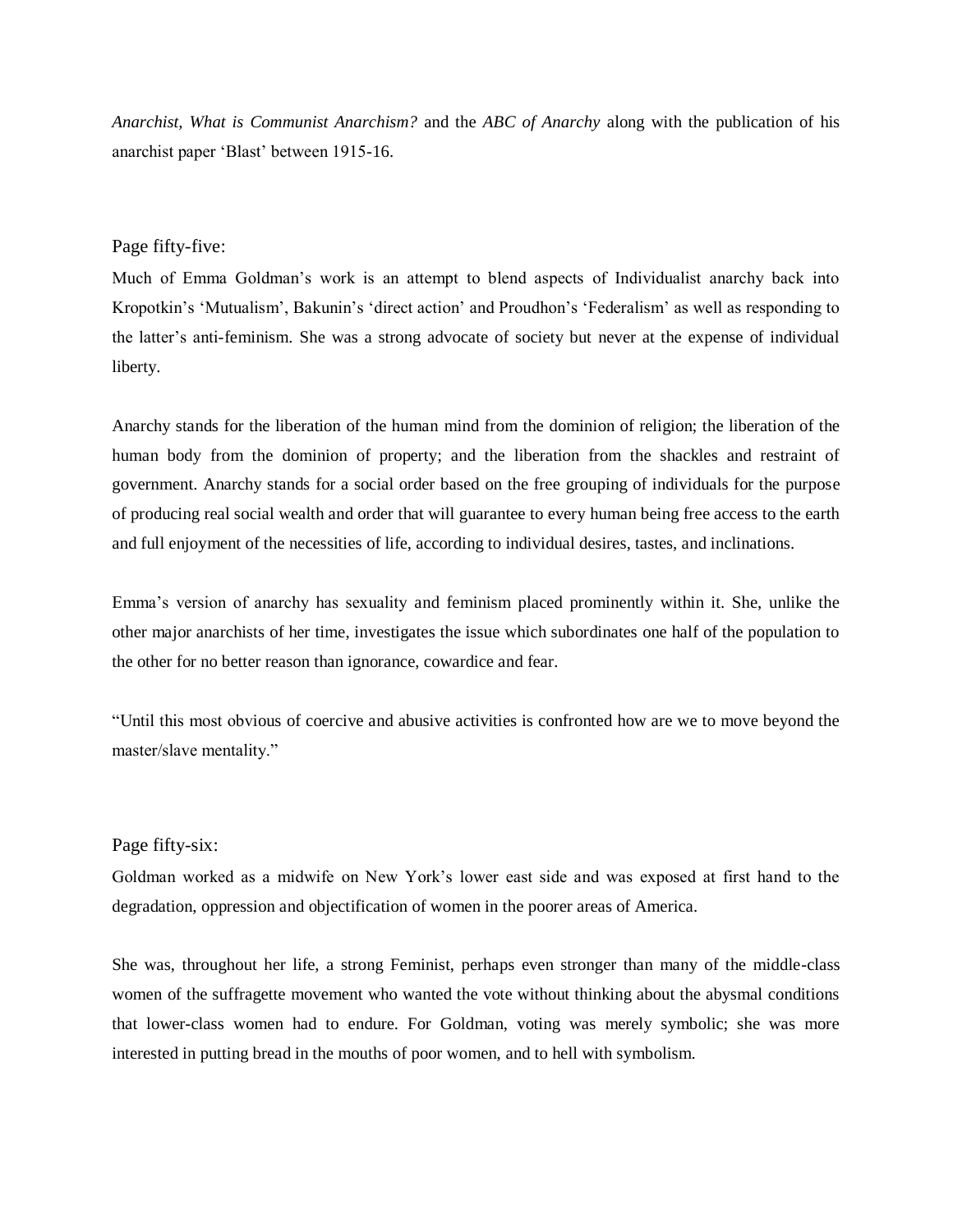(Emma): "Universal suffrage itself owes its existence to direct action."

For Goldman, feminism and anarchy were one and the same and for her no one could properly call himself or herself an anarchist who did not want and fight for the freedom of each and every individual irrespective of class, race, gender or sexuality.

#### Page fifty-seven:

The tradition of feminism in anarchy is very strong and is best exemplified by the words and actions of **Louise Michel** during the **PARIS COMMUNE** of 1871, a revolution and occupation of the French capital city which lasted for two months.

The Paris commune can be seen as the precursor to all modern urban revolution. It began after the French population, disillusioned with their governments failed and crippling war against the Prussians in 1870, rose up against their leaders.

Revolts began all over France and in Paris the people took up arms against the government who fled the capital calling upon the National Guard to take back control. The soldiers refused to shoot upon the people and instead turned the guns on their commanding officers and eventually handed over control of the city to the people.

For seventy-three days the people ran the city and a festival ambience is said to have filled the capital. The absent government managed to prevent food and supplies from entering Paris; thus placing the commune under considerable strain and hardship.

(Half mast flag with the words): On May  $1<sup>st</sup>$  the government troops entered the staving city and for seven days a bitter battle was fought over the barricades. With a lack of ammunition the communards were eventually defeated and a terrible slaughter followed in which 30,000 Communards were murdered.

#### Page fifty-eight:

**Louise Michel** became one of the major figures of the commune through her tireless actions. She was born on 29th May 1830 and became a schoolteacher at the age of 22.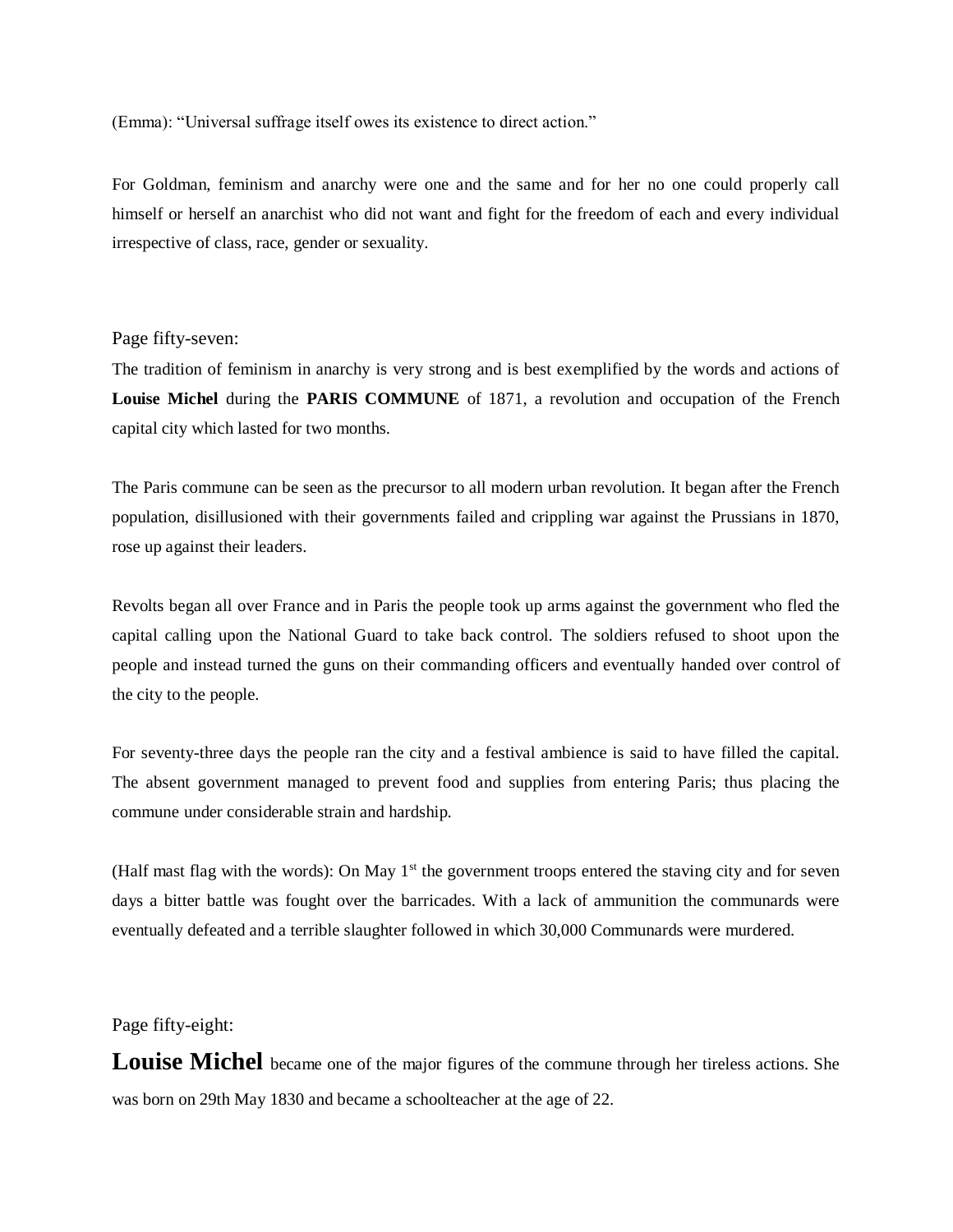Before the rebellion she had been a novelist, poet, composer, scientist and mathematician.

During the commune she opened schools and nurseries for all women and children many of whom had never had any education before.

Not only was she one of the most active women in the commune she was also one of its bravest defenders, fighting on the barricades and willing to sacrifice her life for the "conquest of freedom".

On 16th December 1871, Louise Michel gave herself up to the authorities to secure the release of her mother, who had been taken hostage. She was brought to trial by the Versailles Government and accused of trying to overthrow the government by encouraging citizens to arm themselves; she was also accused of murder.

#### Page fifty-nine:

At her defence, Michel replied:

"I do not wish to defend myself, I do not wish to be defended. I belong completely to the social revolution and I declare that I accept complete responsibility for all my actions, without reservations…

I wished to oppose the invader from Versailles with a barrier of flames. I had no accomplices in this action. I acted on my own initiative.

I am told that I am an accomplice of the Commune. Certainly, yes, since the Commune wanted more than anything else the social revolution, and since the social revolution is the dearest of my desires.

The Commune had nothing to do with murders and arson. Do you want to know who are really guilty? It is the politicians.

So do with me as you please. Take my life if you wish. . . since it seems that any heart which beats for freedom has the right only to a lump of lead, I too claim my share. If you let me live, I shall never stop crying for revenge and l shall avenge my brothers.

I have finished. If you are not cowards, kill me!"

Instead of being sentenced to death Michel was exiled to New Caledonia in the South Pacific, but she remained active all her life returning to France in the final years of her life to embark upon a huge lecture tour. She died in 1905.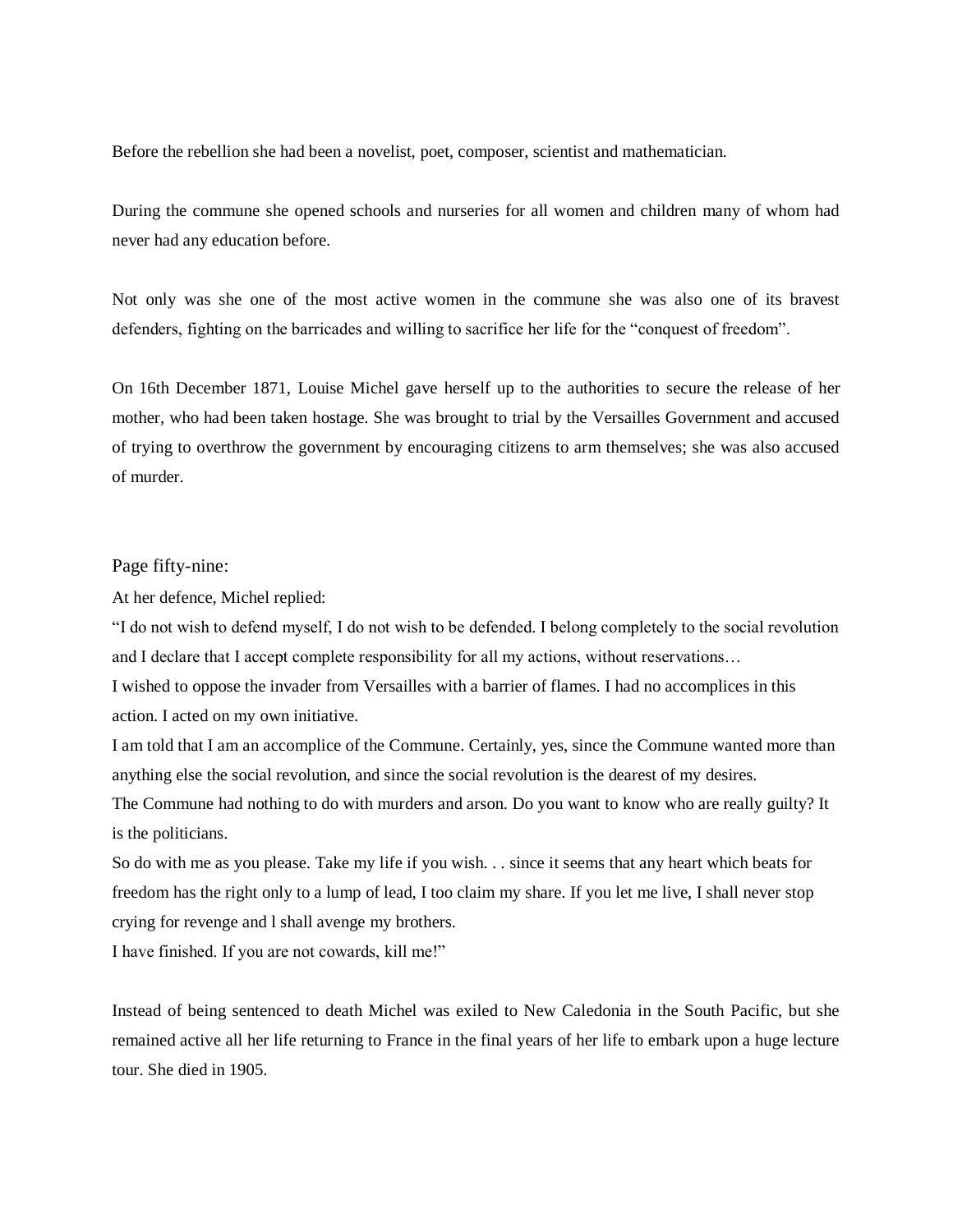Page sixty:

(Images place over 'Mother Earth' journal)

I. Goldman's monthly magazine, *Mother Earth,* which she published with Berkman in New York from March 1906 to August 1917, is an important source for those interested in her ideas and the anarchist movement of the period.

II. Emma Goldman shared a close relationship with Louise Michel and admired her revolutionary spirit.

III. Emma Goldman saw Louise Michel as a complete woman, free of all prejudices and traditions which for centuries held women in chains and turned them into household slaves and objects of sexual lust.

IV. Goldman expressed little interest in the suffrage cause but she set about a critique of the social and economic subordination of women and was an early advocate of birth control.

Goldman saw Anarchy "as the great leaven of thought, permeating every phase of human endeavour. Science, art, literature, drama, and the effort for economic betterment, in fact every individual and social opposition to the existing disorder of things, is illuminated by the spiritual light of Anarchy. It is the philosophy of the sovereignty of the individual. It is the theory of social harmony. It is the great, surging, living truth that is reconstructing the world, and that will usher in the new Dawn."

The ideas of Goldman and Michel have been reinvigorated by the post-feminists of the late 20th century. (See page 164)

Page sixty-one:

### **The Anarchist Assassins**

The image of the anarchist that has remained popular in the public imagination is that of the bombthrowing assassin.

This shadowy individual, whose intentions and deeds take Stirnerite and Bakuninist ideas to their distorted extreme, has held a romantically mystical and mythic place in the hearts and minds of many artists and revolutionaries.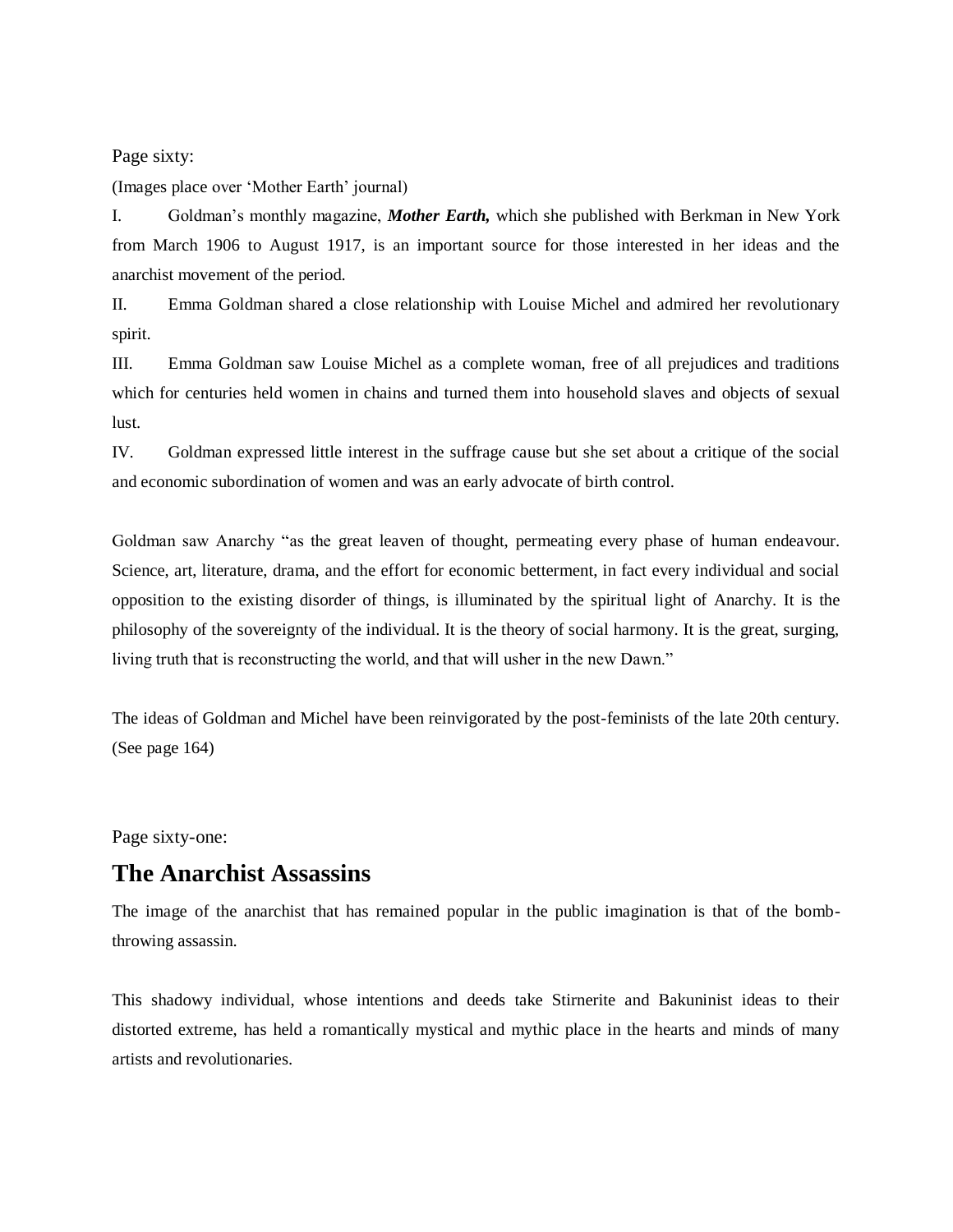However, the fact remains that very few anarchists have actually participated in such extreme acts of terrorism or violence, believing instead that to take a life is ultimately the act of the power hungry tyrant and as such, wholly opposed to anarchist principles.

Paris, after the violent suppression of the Commune in 1871, was a city straining under the pressure of class-hatred. After two decades of bourgeois authoritarianism, which had seen working class political activity outlawed and trade union membership band, something had to give way and in the early years of the 1890s it did. These years saw a spate of violent terrorist activities which became known as '**Propaganda by Deed**' (rather than by word). Perhaps the most notorious of all these direct activists was Francois-Claudius Koeningstein who became known to posterity as **Ravachol**.

#### Page sixty-two:

Ravachol had been angered by the French governments massacre of 14 protesters at a 'May Day' rally in 1891 in support of workers rights and at the death sentences handed out to workers defending themselves with pistols against armed officers at a labour rally in Clichy.

Ravachol took his vengeance by bombing the Lobau barracks in Paris and the homes of the judge and prosecutor of the Clichy trial. These three activities cause property damage but no deaths.

The police arrested Ravachol after a waiter had pointed him out to them. The night before the trial the restaurant was bombed, killing its proprietor and a customer, the waiter escaped.

At the trial Ravachol was sentenced to hard labour for life, but two months later he was returned to court and sentenced to death for his part in the murder of an old miser known as the 'Hermit of Chambles'. He responded to the sentence of death with the words *'vive l'Anarchie!'* (Long live Anarchy) and walked to the guillotine singing an anti-religious song *Père Duchesne*. His last words were:

(Severed head in a basket): "The French government can kill thirty thousand men, women and children and we are forced into collective amnesia, I am accused of killing one old miser and I am demonised forever. I will be avenged, long live anarchy."

This calmness and courage in the face of death turned Ravachol, in the eyes of many, from a miscreant into a cult 'anarchist' hero.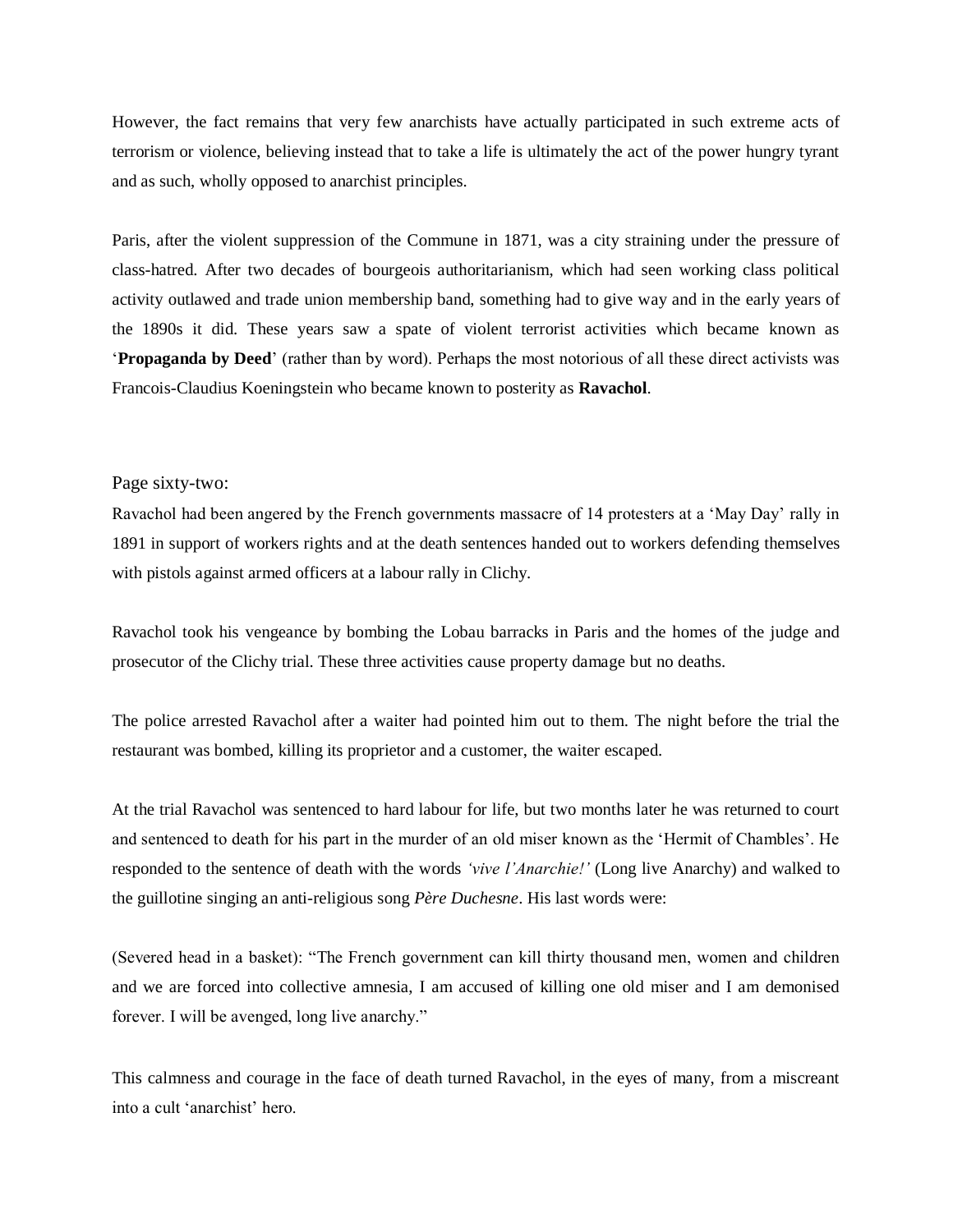Page sixty-three:

In Paris, in 1892, Emile Henry, the highly intelligent son of a murdered Parisian Commune revolutionary, bombed a police station and a café, killing several people. He also went to the scaffolds shouting out the now familiar cry: *'vive l'Anarchie!'*

Auguste Vaillant, a normally good-natured but poverty-stricken man, threw bombs into the Chamber of Deputies in Paris; his actions killed no one but he was nevertheless executed for the crime.

A young Parisian shoemaker, who went by the name of Léauthier, and claiming to be an anarchist, attacked a Serbian minister with a cobbler's knife, severely wounding him.

And in 1901 in the state of Buffalo, USA, President McKinley was assassinated by the Polish youth Leon Czolgosz who claimed to be an anarchist, although evidence for this is extremely vague.

Theodore Roosevelt, the incoming American President, after McKinley's death, was quick to present Czolgosz as a typical anarchist in order to cast a shadow over libertarian ideals in the minds of the public; a shadow that extends right up to the present day.

The severity of the violent acts carried out by Ravachol, Henry, Vaillant, Léauthier and Czolgosz sent shockwaves across the world and throughout the Anarchist International (see page 48), which began to question the action of these individuals who claimed an allegiance to anarchist ideals.

Page sixty-four:

# **THE FRENCH ILLEGALISTS**

In the years leading up to the First World War a group of young anarchists came together in Paris and formed themselves into 'a union of egoists' determined to confront French bourgeois society.

They were not a criminal gang in the usual sense of the term and they had neither leader nor name but after their notorious exploits the French press named them 'The Bonnot Gang' after their oldest member Jules Bonnot.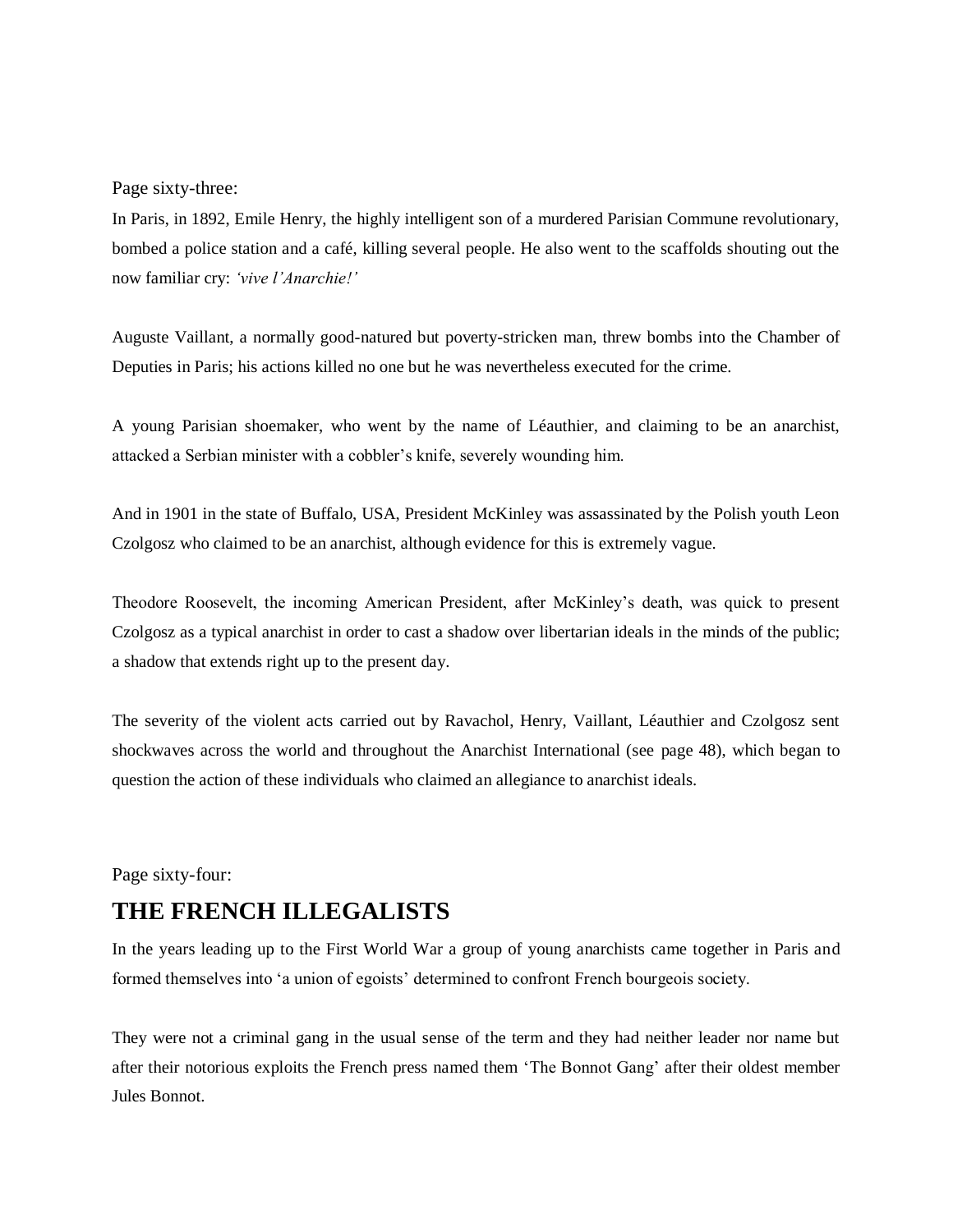*This group of young Parisian anarchists, calling their ideas Illegalist, were partly reacting against the intellectual moral theories of theft put forward by anarcho-Syndicalists such as Jean Grave and Élisée Reclus.*

(Élisée Reclus): It is possible to justify the act of robbery and illegality by seeing it as part of some greater revolutionary morality and class war ideal.

The young Illegalists simply acted to fulfil their own desires, taking their main source of inspiration from the anarchist-individualism of Max Stirner. Whereas many anarcho-communists spoke endlessly of subordinating desires to social justice and morality; Stirner, on the contrary, saw morality as the main ideological method for repressing individuals and individuality.

Page sixty-five:

The Illegalists agreed with Stirner that the fulfilment of individual desires could form the basis for eliminating the State.

In habitually surrendering desires to the State the individual hands power over and allows him or herself to be alienated and formed into an easily manipulated mass. By taking that power back and reasserting individual desires the States power can be eradicated.

The Illegalists appropriated the Egoist battle cry "Take hold and take what you require! I alone decide what I will have."

The gang consisted of six key figures:

**Jules Bonnot**, a man hardened by military service, poverty, prison and petty crime. Bonnot was an inspiration to the other Illegalists and became its figurehead.

**Raymond Callemin** consistently claimed that scientific reason would replace faith and gained the nickname '**Raymond La-Science**'; he was a deep thinking anarchist.

**Rene Valet** a shy and serious minded anarchist came from a middle class family but grew to hate the lack of freedom allowed both within and by his class.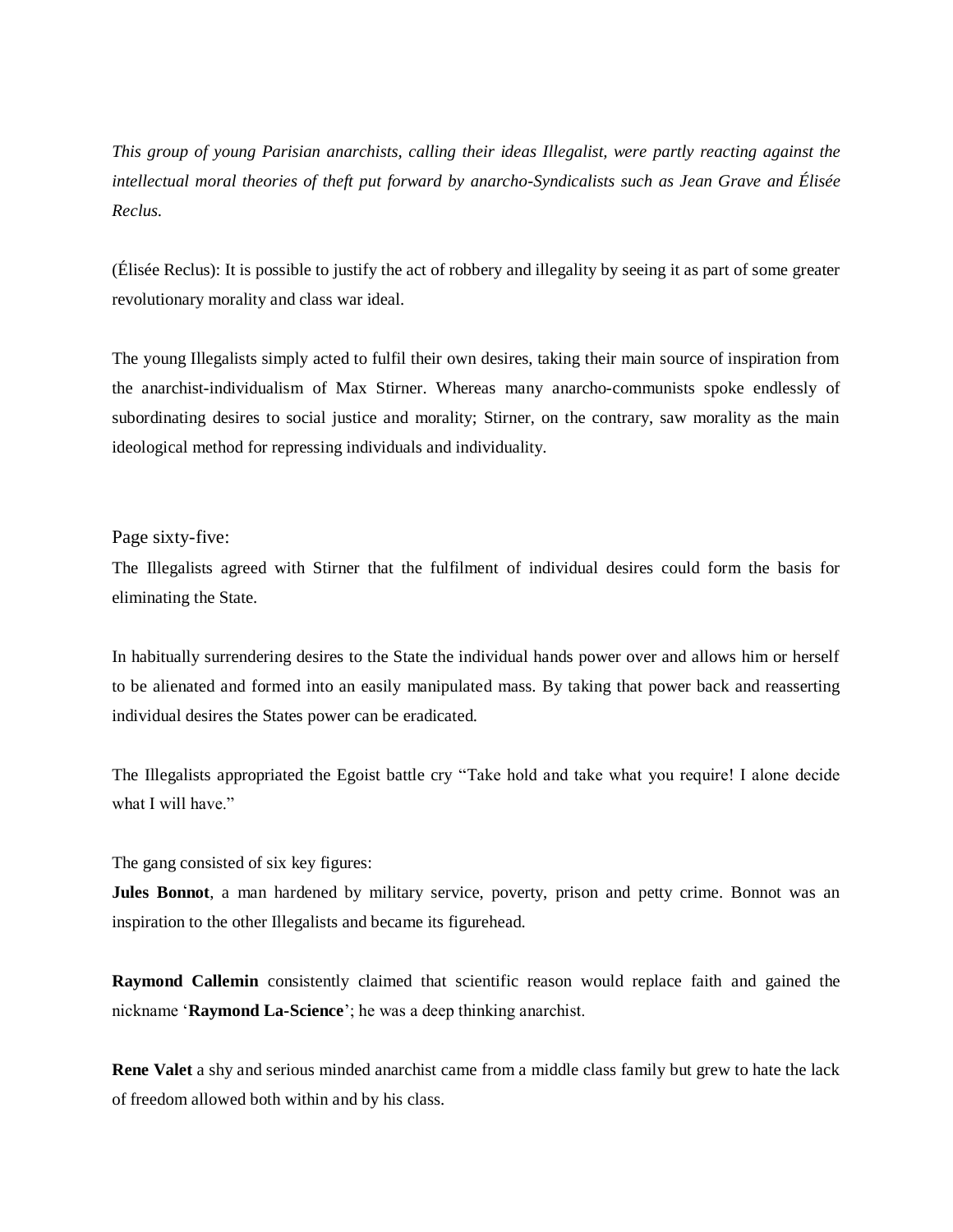**Octave Garnier**, along with Bonnot, became one of the main instigators of the Illegalists. He spent his whole life fighting oppression and authority and as a result spent much of his life in prison or on the run from authority. From the age of seventeen he became a committed anarchist and by 1910 was wanted by the French authorities for draft dodging.

**Andre Soudy** was infamously nicknamed by the press 'the man with the rifle'. He suffered seriously with tuberculoses that had been worsened by his years spent in child labour. These years of child slavery lead him to the anarchist cause.

**Elie Monier** nick-named '**Simentoff**' was the only member of the Illegalists from the south of France. He, like Garnier was a draft-dodger and had survived destitution through petty crime until joining the Illegalists. He had been placed under surveillance by the French police from the age of sixteen because of his anarchist activities.

#### Page sixty-six:

The Illegalists set out in search of an act that would fulfil their desire for a Stirneresque mocking of the sacred and the Nietzschean feel for the aesthetic. They settled upon the theft of a 1910 Delaunay-Belleville limousine, the finest car of the day, with an eye to becoming the initiators of the motorised getaway. Once the car had been captured from the fashionable suburb of Boulogne-sur-Seine the Illegalists set about holding up several banks and messengers in Paris.

In 1912 the six Illegalists hid out in the forest of Sénart laying in wait for the Marquise de Dion's brand new luxury limousine. They blocked the road and as they held-up the car the driver pulled out his gun but Bonnot and Garnier were too quick for him and shot both driver and co-driver where they sat. The gang then sped the seventy kilometres towards the town of Chantilly where they intended to attack bourgeois society by raiding its richest bank the Société Gérérale while using the Marquis car.

The raid didn't go as planned and the Illegalists got drawn into a shoot out, in which a bank clerk was shot dead. A hazardous car chase ensued before the gang could make their escape. Incredibly, after dumping the car, the Illegalists managed to stroll through a huge cordon of police in Paris and escaped on foot with fifty thousand francs.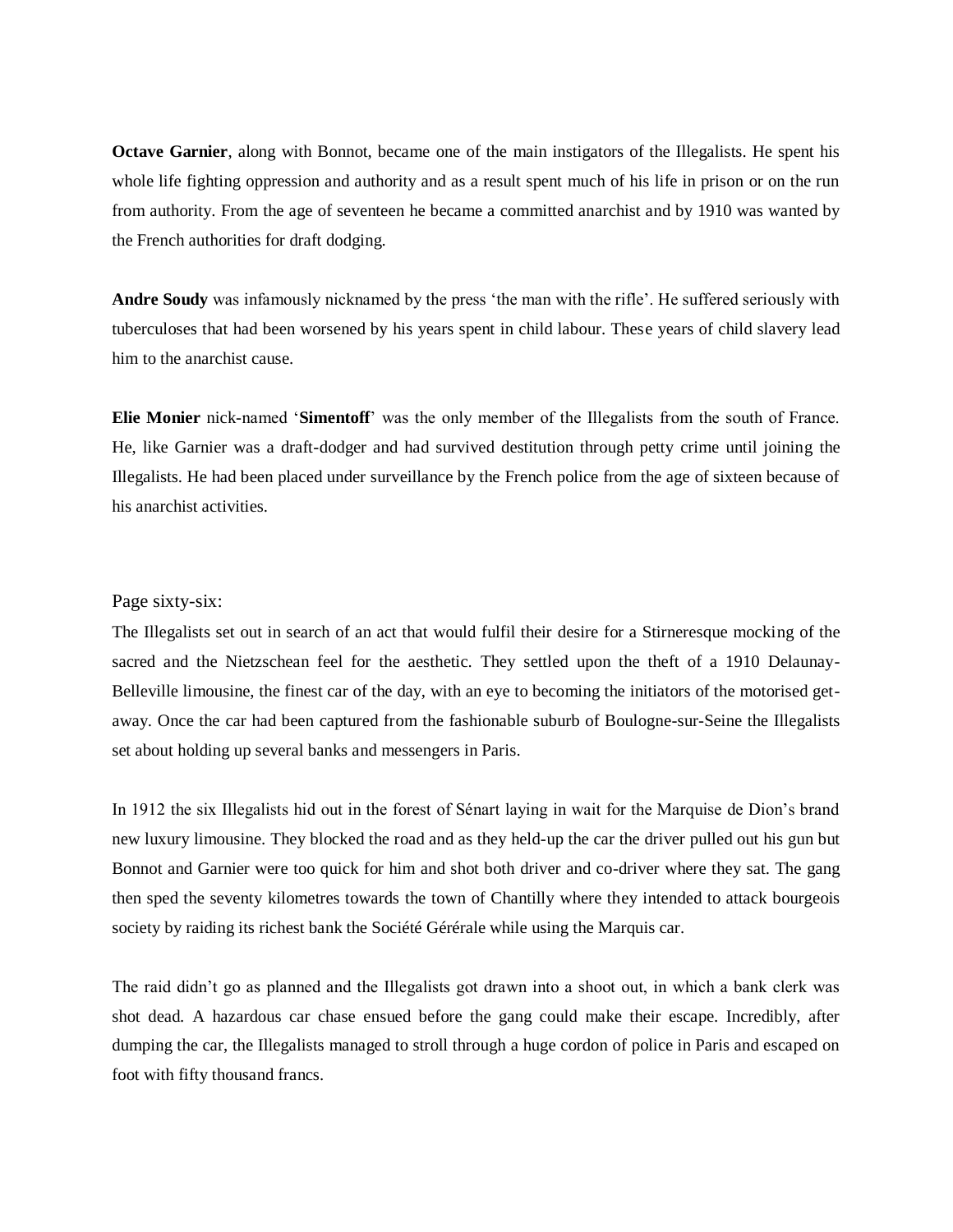Page sixty-seven:

After this incident every act of violence in Paris was attributed to the 'Bonnot Gang'. In 1913 during a desperate attempt to avoid being arrested Bonnot, killed two detectives and quickly became France's '**Public Enemy Number One'**.

Later that year the Republican Guard finally tracked Bonnot to a garage in *Choisy-Le-Roi* where he was hiding out; a huge shoot out followed in which thousands of bullets were fired into the frail building in which Bonnot was hiding.

The Republican Guard dynamited the front of the building and as Bonnot attempted to escape through the dust he was shot down.

Garnier and Valet died in a gun battle with the Republican Guard in May 1913. The siege lasted six hours until the Guard used Melanite (a nitric acid based high explosive) to blow Valet's home sky high. Under the cover of machine gun fire the police fired two bullets at point blank range into the heads of the unconscious Garnier and Valet.

The other Illegalist gang members, Soudy, Monier and Callemin were eventually captured and sent to the guillotine. The authorities and bourgeois press were quick to use the violent actions of the Illegalists as a stick with which to beat anarchy as a whole.

Page sixty-eight:

## **Anarchists and Syndicalists**

Rudolf Rocker (1873-1958): "Anarcho-Syndicalism is based on the principles of Federalism, putting the right of self-determination of every member above everything else and recognising only the organic agreement of all on the basis of like interests and common convictions."

Syndicalism refers to a militant form of trade unionism that came to prominence in the early decades of the twentieth century. It arose from the frustration felt in many countries by sections of the working classes at the inequality of their economic conditions. Although Syndicalist ideas were not strictly part of the anarchist tradition, anarchists themselves were eager to see their ideas flourish among these militant groups of working class revolutionaries.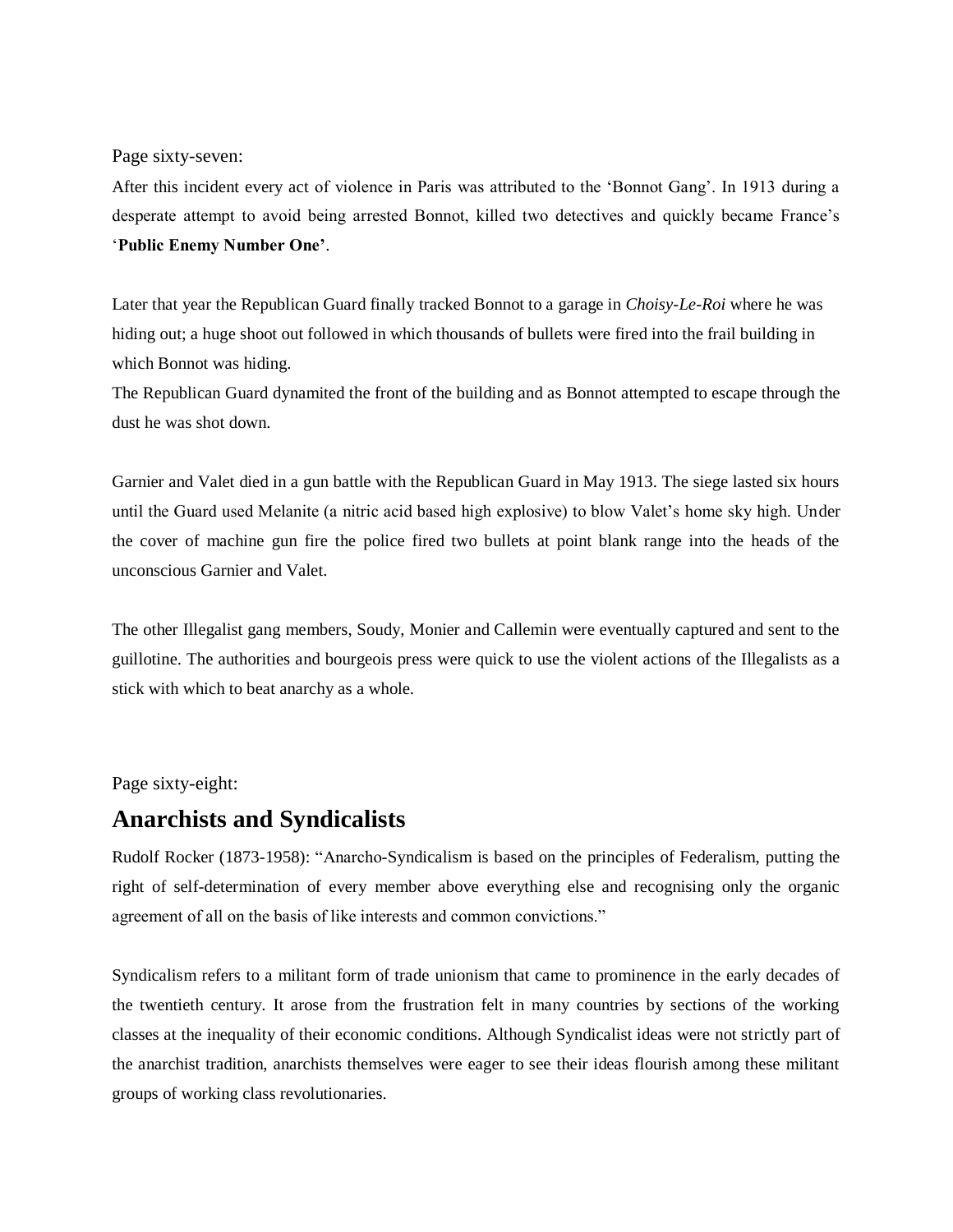Class conflict was the driving force behind early Syndicalist ideas. The proletariat, both the urban and rural working class, began to form into syndicates after years of oppression, exploitation and impoverishment enforced upon them by the exploits of the parasitic bourgeois capitalist class and its pawns, the police, the armed forces, the politicians and judges.

#### Page sixty-nine:

The Syndicalist's believed that an equitable compromise between these two classes could never be reached.

The capitalist, ruling class had no reason to relinquish any of its wealth and power to the workers, and besides:

(Capitalist): "The workers should be grateful that it is our wealth that gives them work and money."

(Worker): "But it's our bloody labour which gives 'em their wealth."

The Syndicalists knew that in any confrontation between the two classes the capitalists had the financial resources and military might behind it, whereas, the workers had superior numbers and the ability to disrupt the production process.

Yet, by itself, the Syndicalist knew that greater numbers and disruption were not enough. They must organise themselves into syndicates based upon trade associations, controlled by its members without leadership.

The syndicates were to form into local federations and then into lager confederations, yet each individual syndicate was to retain its own autonomy.

Page seventy:

The Syndicalists method of struggle was Direct Action.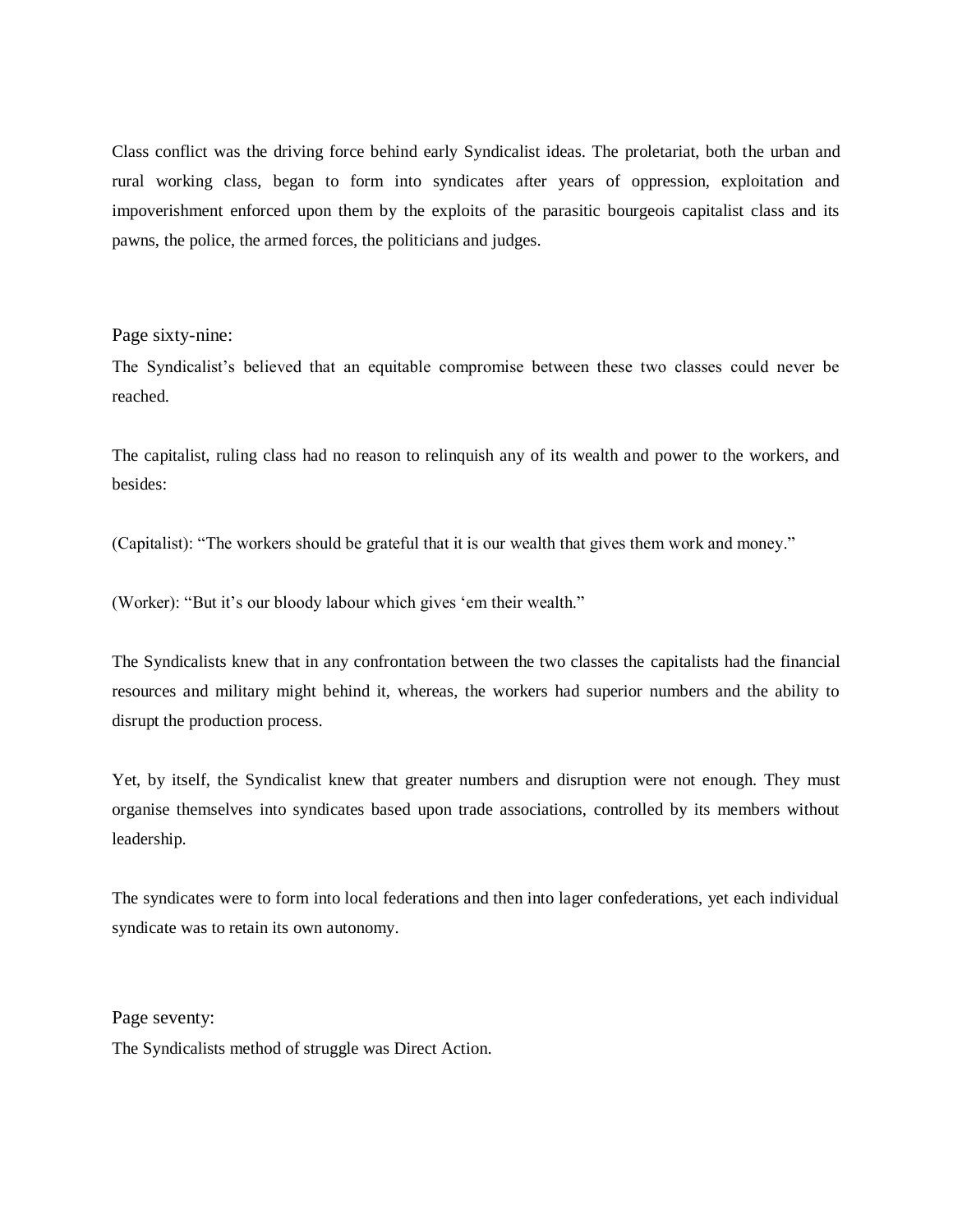(Puppet master): "If it's change we're after then we must take action for ourselves and not leave it up to politicians who are merely puppets on the pay-role of the ruling class."

Syndicalist **Direct action** took four main routes:

**Strike action:** downing tools and withdrawing labour to stop production and force employers to yield to workers demands.

The down side to this action was that it allowed employers to exploit deprivation among the working classes by enticing the poverty stricken unemployed into blackleg labour, an action which inevitably broke the strike and working class unity.

**Sabotage:** a way around the blackleg strike breakers was the disruption of production by damaging machinery. This action removed the strikes disadvantage of pay-loss during a strike but had the obviously danger of illegality which meant that those who were caught in the act of sabotage were heavily sentenced by the courts and unlikely to ever find work again.

**Consumer Boycott:** the refusal to buy products placed on the market by unscrupulous employers.

**Consumer Labelling:** the opposite of the consumer boycott in that syndicates allowed industries sympathetic to their cause to have its goods stamped with the Syndicalists labels.

#### Page Seventy-one:

The revolutionary **GENERAL STRIKE** was the ultimate goal of the Syndicalist movement. This was seen as the moment when the workers, properly organised, would rise up against the capitalist class and take control of production. There were several attempts at a general strike but their success was extremely limited.

In France during the early years of the twentieth century, strikes became commonplace but all too often they ended in violence without any ground being won. In 1906 the revolutionary workers syndicate, the C.G.T. (*Confédération Générale du Travail*) began a widespread campaign of strike action in support of an eight-hour working day, but its leaders were arrested and the strikers were bullied back to work.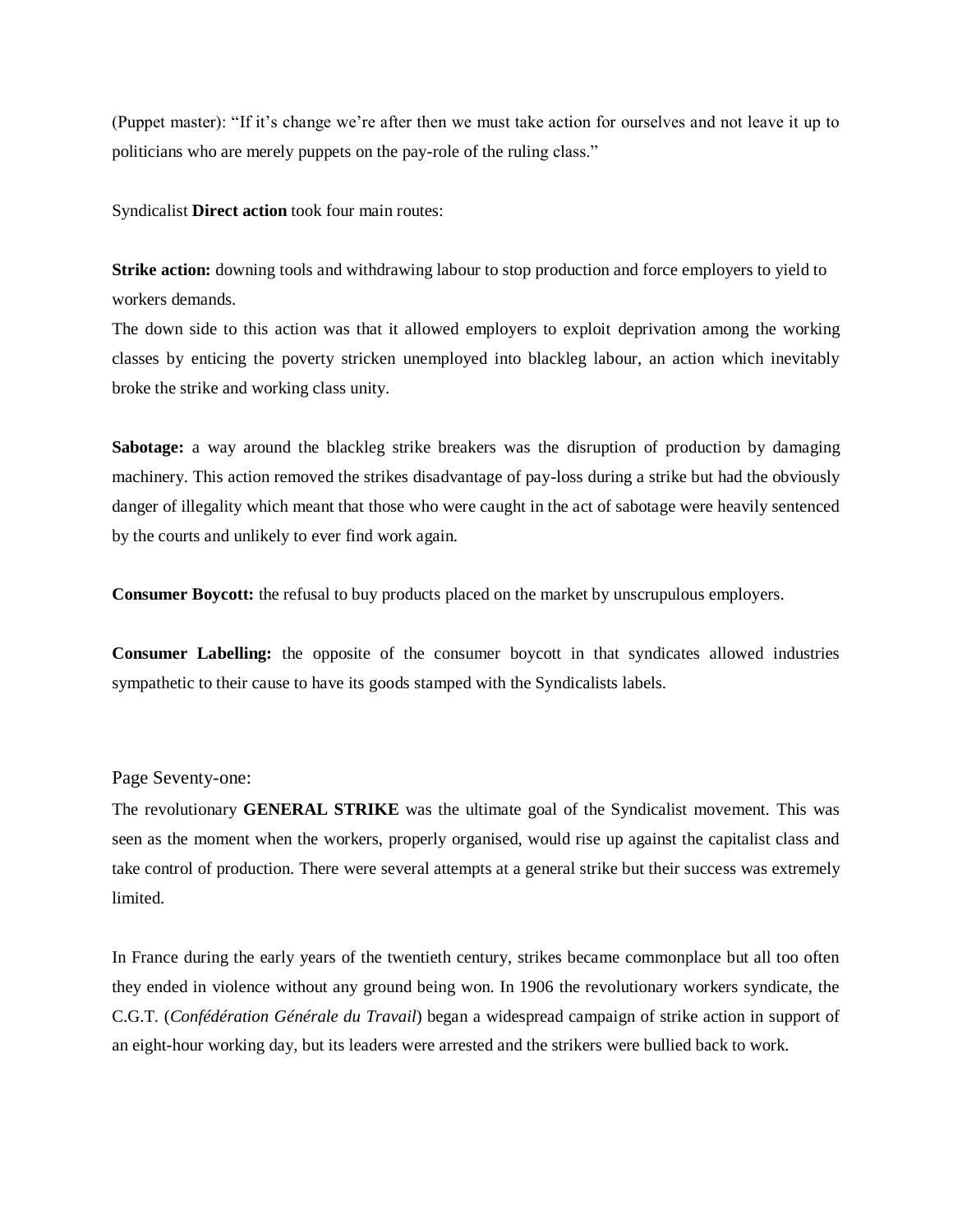Between 1911 and 1914 the revolutionary group of American workers known as the IWW (*The Industrial Workers of the World*) had many successes across America in their attempt to usher in an anarchist society through workers solidarity. They won hard fought victories over textile, mining, lumber and farming employers all over the United States, right up until the beginning of the First World War. In 1914 the US government used the IWW's opposition to war as a way of raiding its premises and seizing its funds as well as jailing and shooting its organisers; by 1918 the IWW was spent as a force for revolutionary change.

The general strike never did materialise as the Syndicalists intended.

#### Page seventy-two:

#### **Anarchy in Russia: Nestor Makhno**

In the years following the Russian Revolution of 1917 a Ukrainian named Nestor Ivanovich Makhno lead an army of libertarian workers and peasants to victory against:

The ruling Russian mercantile classes, *The Bourgeoisie;* 

The Russian socialist majority after the 1917 Russian revolution, *The Bolsheviks;* 

The authoritarian partisans *The Ukrainian Nationalists,* who opposed the Bolsheviks but feared Makhno's anarchist ideas;

And the counter-revolutionary *White Army* led by General Denikin who fought the Bolshevik **Red Army** in an attempt to return Russian to its pre-revolutionary Tsarist condition.

And for a short period of time Makhno put anarchist ideas into practice.

Nestor Makhno was born October  $27<sup>th</sup>$  1889; his father died the following year leaving the family in poverty. Makhno worked as a herd-boy from the age of seven to help feed the family. He received only a very limited education and was exploited by both farm and foundry employers up until the age of sixteen, by which time he had formed an intolerance towards the ruling class.

Makhno took part in the revolutionary efforts of 1905 and was brought to trial for the murder of a police chief. He was condemned to hang at age 17 but was given a long sentence because of his age.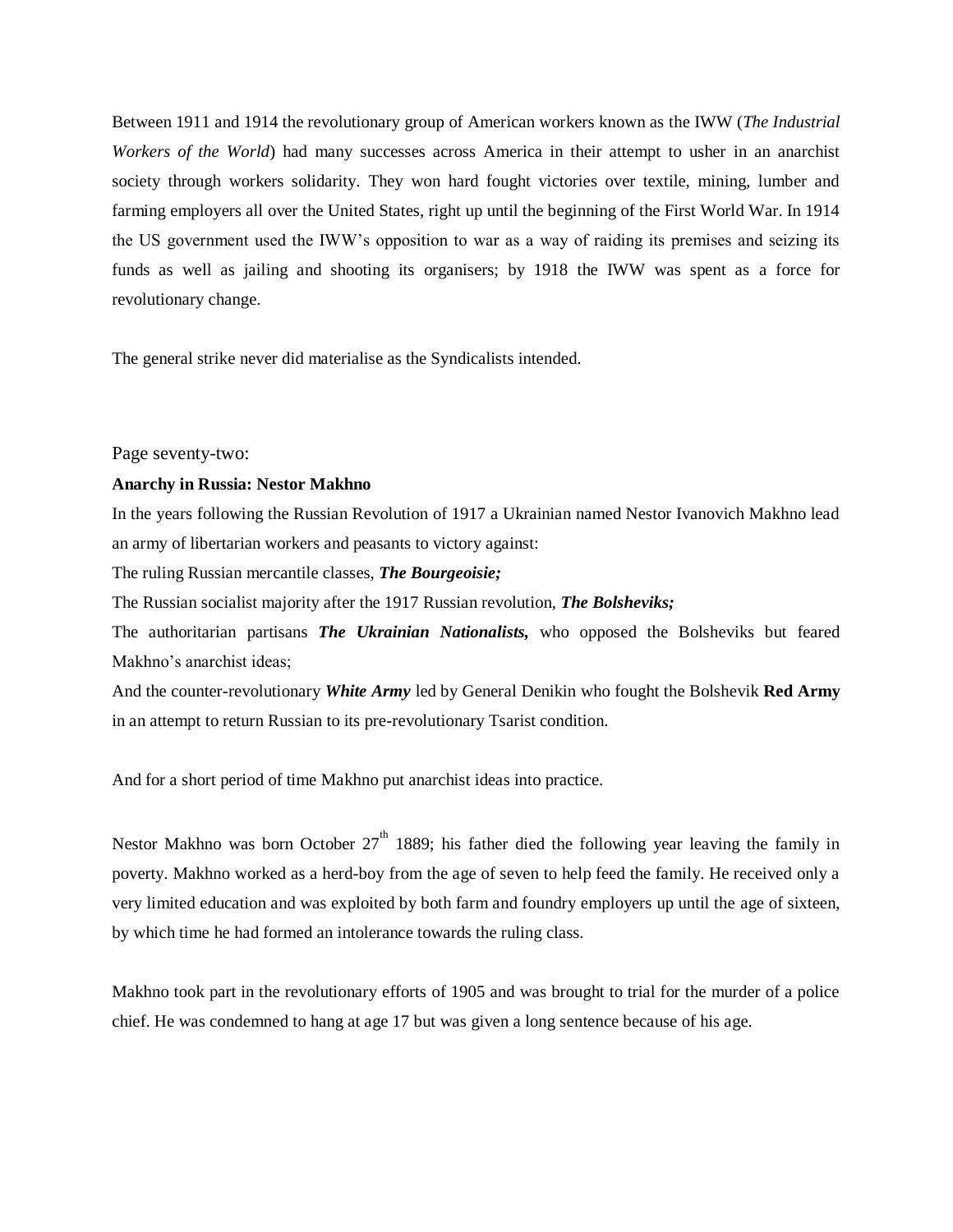#### Page seventy-three:

During his term in Butyrki prison, Makhno encountered anarchist ideas for the first time and began to make plans to put these ideas into practice on his release from prison. Makhno was eventually released following the March revolution of 1917 that had been brought about through a general strike and a mass demonstration by Russian housewives who were outraged at the loss of Russian lives in trenches of western Europe during world war one. After his release Makhno stayed true to his beliefs and returned to Gulai-Polye in Ukraine and threw himself into organising syndicates and Anarcho-communes.

During the debilitating years of civil war that followed the Russian revolution of November 1917, when the Bolsheviks took power, Makhno proved himself to be a talented military commander. His peoples militia the **Makhnovists**, even coming to the rescue of the Bolshevik Red Army; and saving them from a devastating military defeat at the hands of General Denikin's 'Cossack' White Army in 1919.

However, **Leon Trotsky**, the commander-in-chief of the Bolshevik Red Army, saw Makhno as an "anarcho-bandit".

#### Page seventy-four:

Once General Denikin's White threat had been removed the Bolshevik State turned against the Makhnovists, eventually overpowering them during August 1921 and overturning their anarchist achievements.

Makhno was a courageous guerrilla fighter and a committed anarchist who believed that a libertarian society had to be taken by force and although he admired anarchist intellectuals he was at heart a man of action seeing no way to achieve anarchist ideals through ideas alone.

Anarchism does not depend on theory or programs that try to grasp man's life in its entirety. It is a teaching, which must be based in real life…

How successful an anarchist reconstruction of society under Makhno would have been is open to much debate.

Page seventy-five: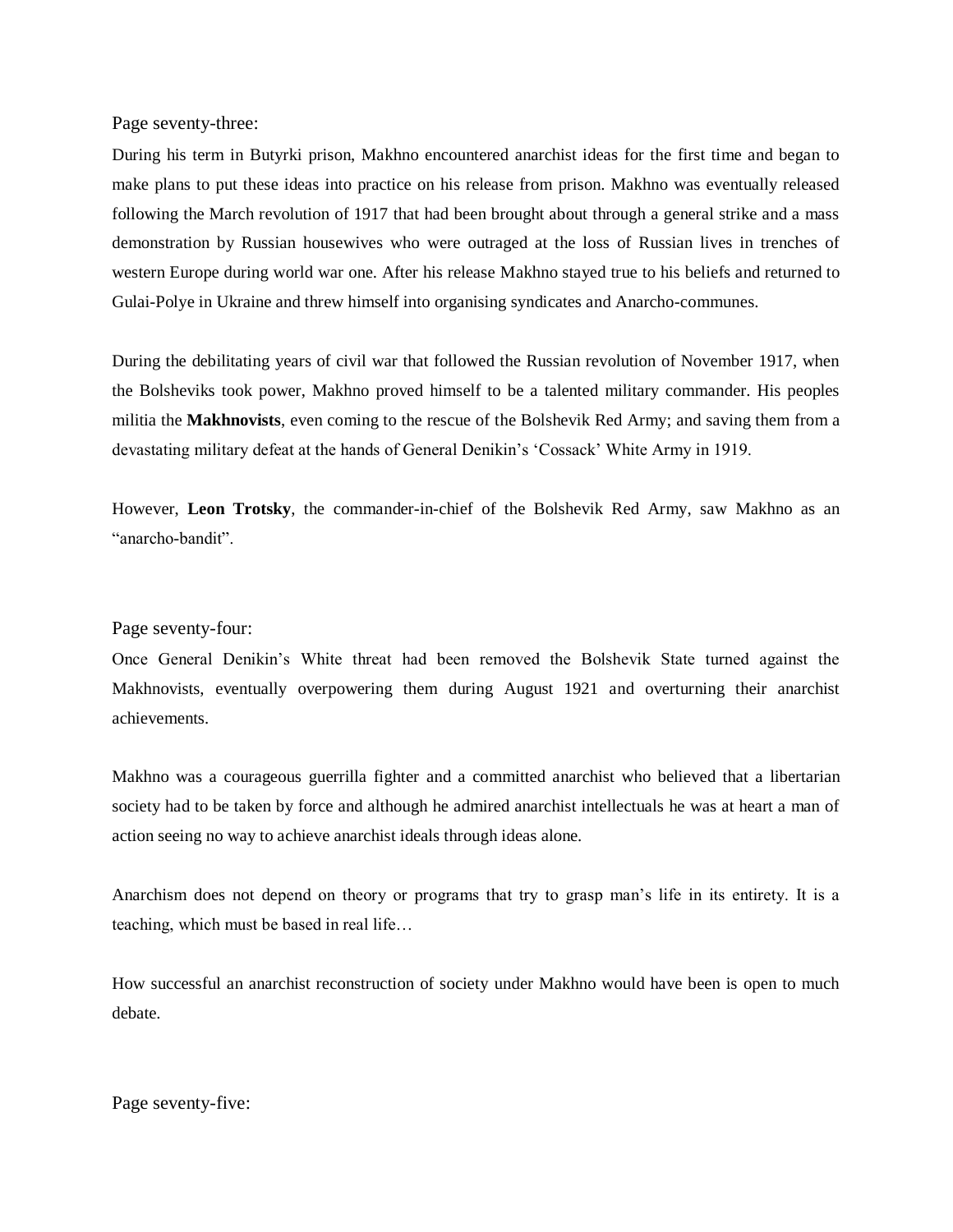**Buenaventura Durutti** became an important anarchist figure during the 1936 Spanish revolution and civil war.

(Durutti): "We are not in the least afraid of ruins. We are going to inherit the earth."

Born on July 14<sup>th</sup> 1896 in the mountainous region of Leon, central northern Spain, Durutti was to follow his father into the local railway yard working as a skilled mechanic.

In 1917 he took an active role in the general strike that was violently crushed by the government in three days; leaving seventy workers dead, five hundred strikers wounded and over two thousand gaoled. Durutti managed to escape to France but the brutality shown by the Spanish state was to have a lasting effect upon the rest of his life.

Durutti returned to Spain in 1919 joining the Spanish workers union the anarcho-Syndicalist C.N.T. (*Confederación Nacional de Trabajo*) in Barcelona; at this time the States terror campaign against anarchists and Syndicalists was in full flow.

Page Seventy-six:

Durutti battled for the anarchist cause in the years leading up to the **Spanish Civil War**, under constant harassment from the authorities.

In February 1936 a 'popular front' government came to power in Spain made up of republicans and socialists. By July, General Franco, with the help of the Army, the Aristocrats, the bourgeoisie and the Catholic Church, had mobilised forces to take power from the elected government and establish an authoritarian State in Spain.

Fascism**\*** had been declared in Spain and a war was to be waged against the peasants and workers. Durutti raised himself from his hospital bed to join the mostly unarmed workers on the barricades to fight off Franco's pro-fascist alliance.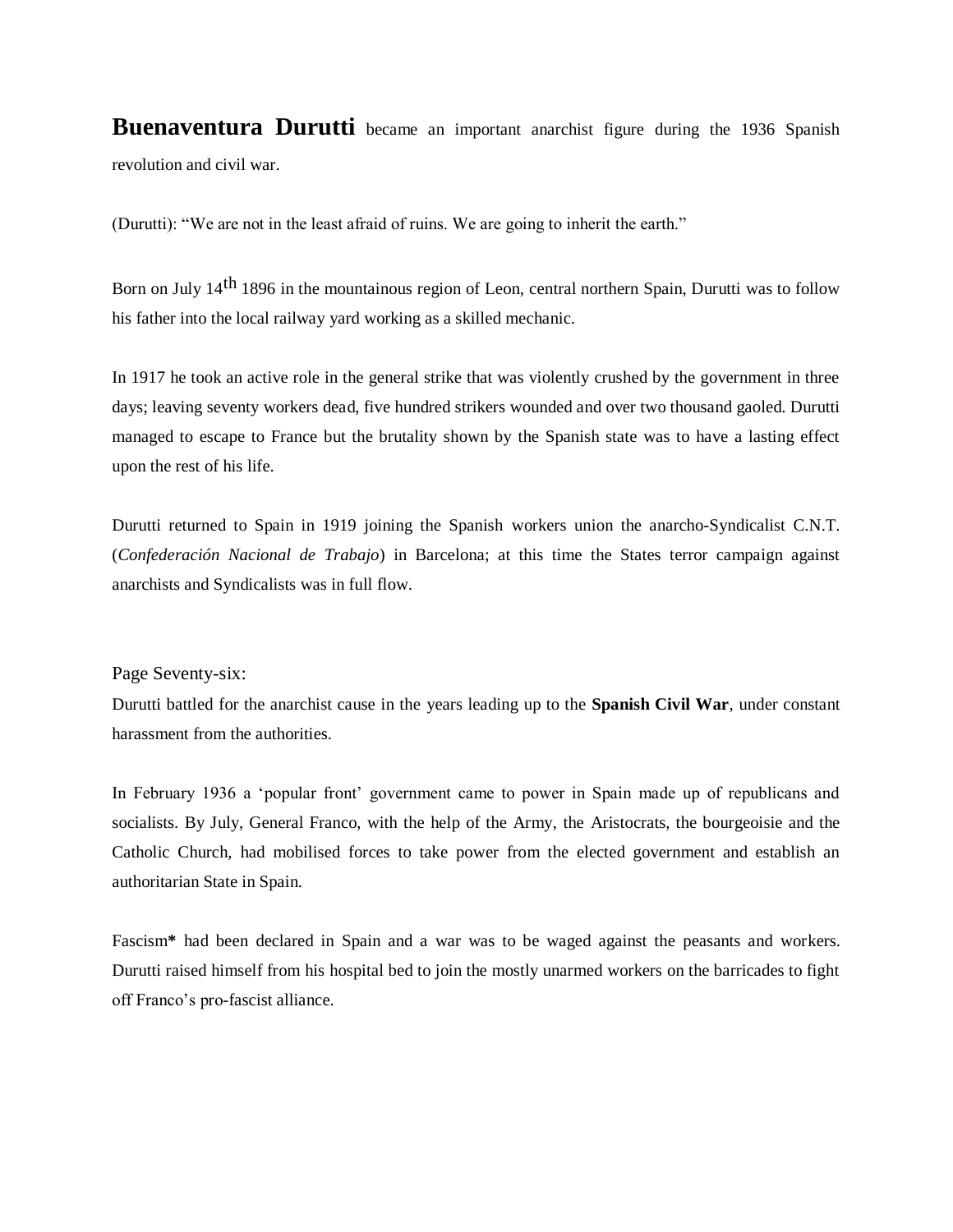The workers, with Durutti's assistance, formed an anti-fascist militia, which was to become known as the legendary '**DURRUTI COLUMN**'. In late July, 8,000 volunteers, mostly anarchists, set out to liberate Saragossa from fascist control.

"Only one hundred of us may survive, but that hundred shall defeat the fascists and enter Saragossa and proclaim a free commune. We shall subordinate ourselves neither to Madrid nor Barcelona and we shall show the Bolsheviks how to make a revolution."

**\*Fascism:** the totalitarian nationalist movement of the early twentieth century that denies all rights to individuals in their relations with the state, which is personified through the myth of the 'infallible' leader, dictators like Franco in Spain, Benito Mussolini in Italy or Adolf Hitler in Nazi Germany. Fascism has its ideological roots in ultra right wing conservatism, it sets out to protect social hierarchies by forcibly suppressing the working classes by providing scapegoats for popular anger such as Foreigners, Jews, Blacks or Gypsies.

Page Seventy-seven:

The 'Column' captured Saragossa in August 1936 and as they advanced across the Aragon front they began to put anarchist ideas into practice, forming over 450 collectives (as described in George Orwell's *Homage to Catalonia*).

In November, aided by German bombers, Franco attempted to crush resistance in Madrid.

(Below the picture of Guernica) 'This reproduction of Pablo Picasso's 'Guernica', originally painted in 1937, illustrates the horror that Franco's bombing inflicted upon his own citizen's.'

After these events Durutti moved 4,000 members of the column to alleviate the suffering of the citizens of Madrid, but on November  $22^{nd}$  Durutti was shot dead in the city from an unknown source.

Page Seventy-eight: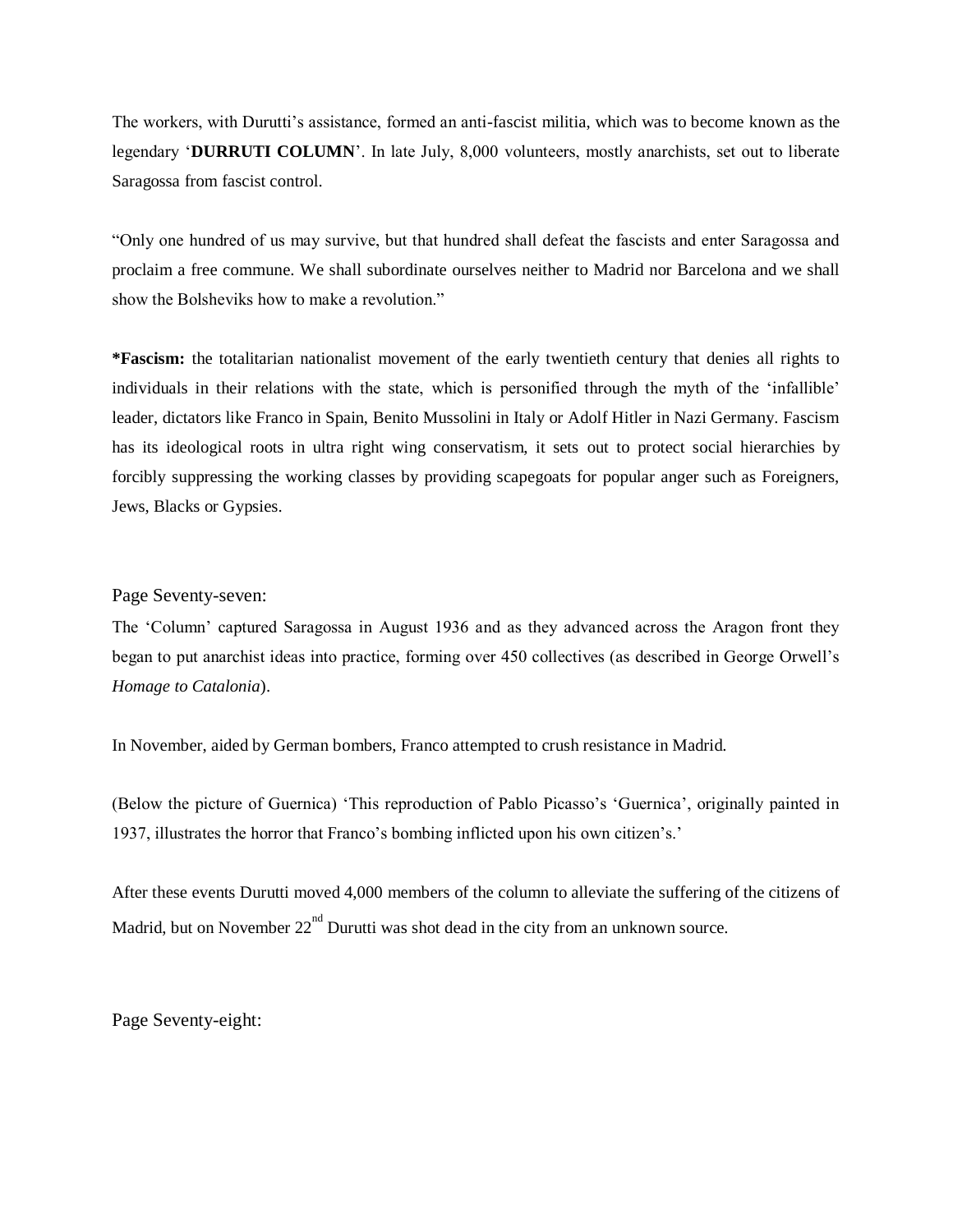**Emiliano Zapata** was the only leader of the Mexican revolution who stayed true to his beliefs of re-creating an egalitarian peasant order in Mexico where the people would reclaim the land and govern themselves. He was in many respects a Mexican 'Digger' with a 'Bakuninist' belief in direct action.

Zapata was born into a poor Mexican working class family on the 8<sup>th</sup> August 1879, in Anenecuilco, Morelos; and right up until his untimely death in 1919 he was never once corrupted by power or money.

The young Zapata spent his time relieving the rich of their valuables as a way of avoiding working for the Hacendados (the rich landowners) who exploited the Mexican Indians by making them work the land which had once been their own.

Zapata and his brother were eventually caught by the police and conscripted into the army where he gained the tactical knowledge he was to use as a revolutionary guerrilla fighter against the Mexican authorities.

Zapata campaigned all his life for the restoration of peasant lands which had been stolen by the rich Hacendados; and although he was an almost illiterate and uneducated peasant, Zapata understood the advantages of anarcho-Syndicalist ideas for the Mexican working class.

#### Page seventy-nine:

During the revolution of 1910 Zapata and his agrarian army sided with the liberal Francisco Madero, against the hard-nosed US supported dictator, Don Porfirio Diaz.

(Zapata): "It is better to die on your feet than to live on your knees."

Between 1910 and 1919, Zapata continued his fight for land and liberty and as his peasant revolutionary army, now calling themselves the **ZAPATISTAS**, moved forward, they ploughed and reaped the land they had won and only took up arms to defend what had once been theirs.

On the 10th of April 1919, Zapata was tricked into a meeting with one of his enemies who wanted to change sides; the meeting was a trap, and Zapata was killed as he arrived.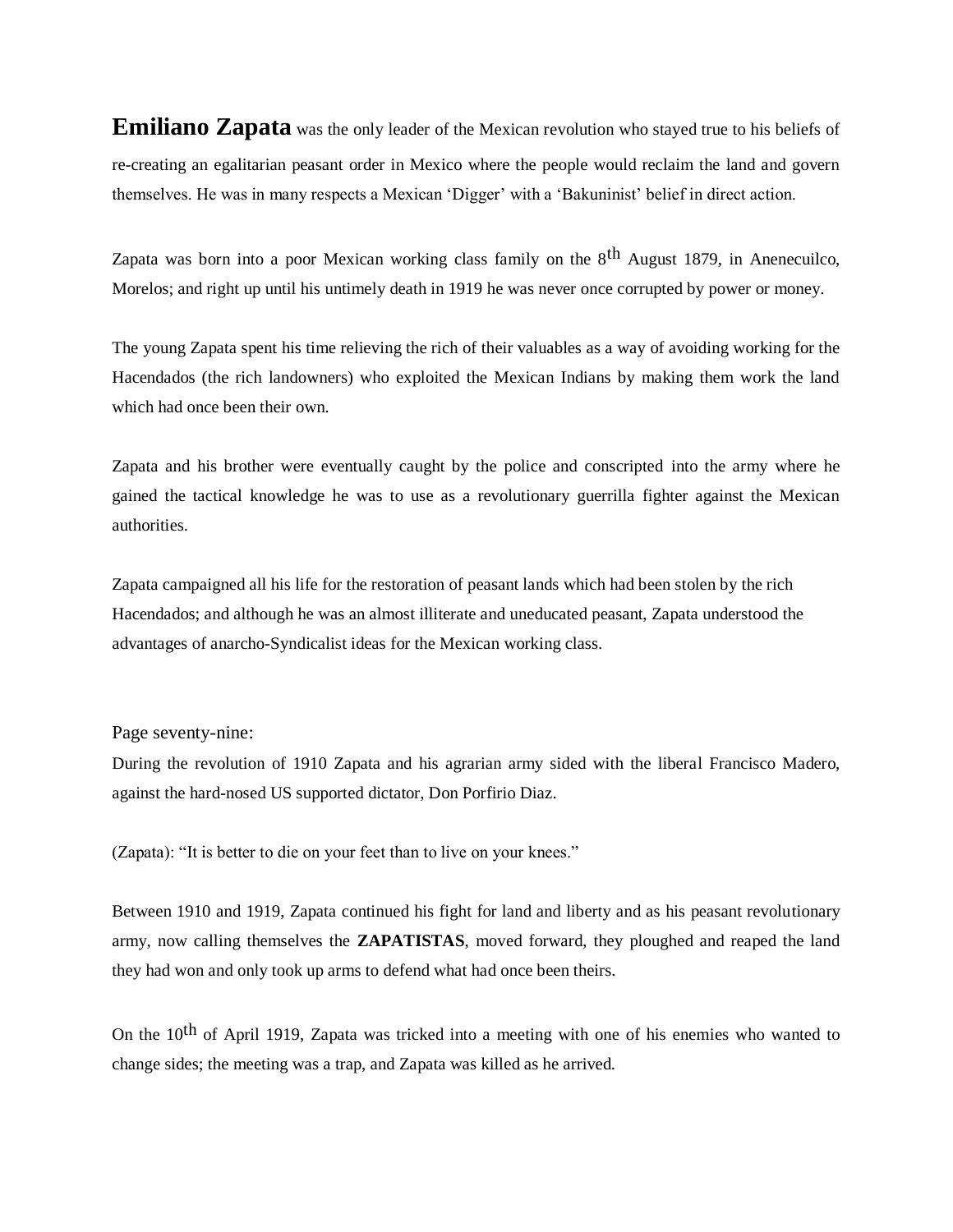In the late 1960s a new 'Zapatista' peasant army arose in Mexico attempting to win freedom and land for the Mexican working class.

On the 1st January 1994 these 'post modern' revolutionaries, the Zapatistas, seized several towns in Chiapas, Mexico. What it is that makes these revolutionaries 'post-modern' is their lack of interest in power. Their intention was and is to eradicate capitalism, the government and the armed forces and then disappear themselves, leaving the people to choose their own direction. The Zapatistas' intention is to create a space in which the people will be free to define their own sense of power. This postmodern model of revolution, which takes power away from those in positions of authority without the goal of mirroring this power themselves, has been adopted more recently in Europe and the USA by several groups who oppose global Capitalism.

Page eighty:

**Section Three 20th Century Anarchists**

Page eighty-one:

# **Art & Anarchy**

Can 'Art', (either literature, fine art, music, film, dance and acts of creativity of all kinds) transform or replace the existing ideology\*?

**\***The accumulation of ideas that are embodied in the institutions of society and which saturate our daily lives, our culture and our way of thinking.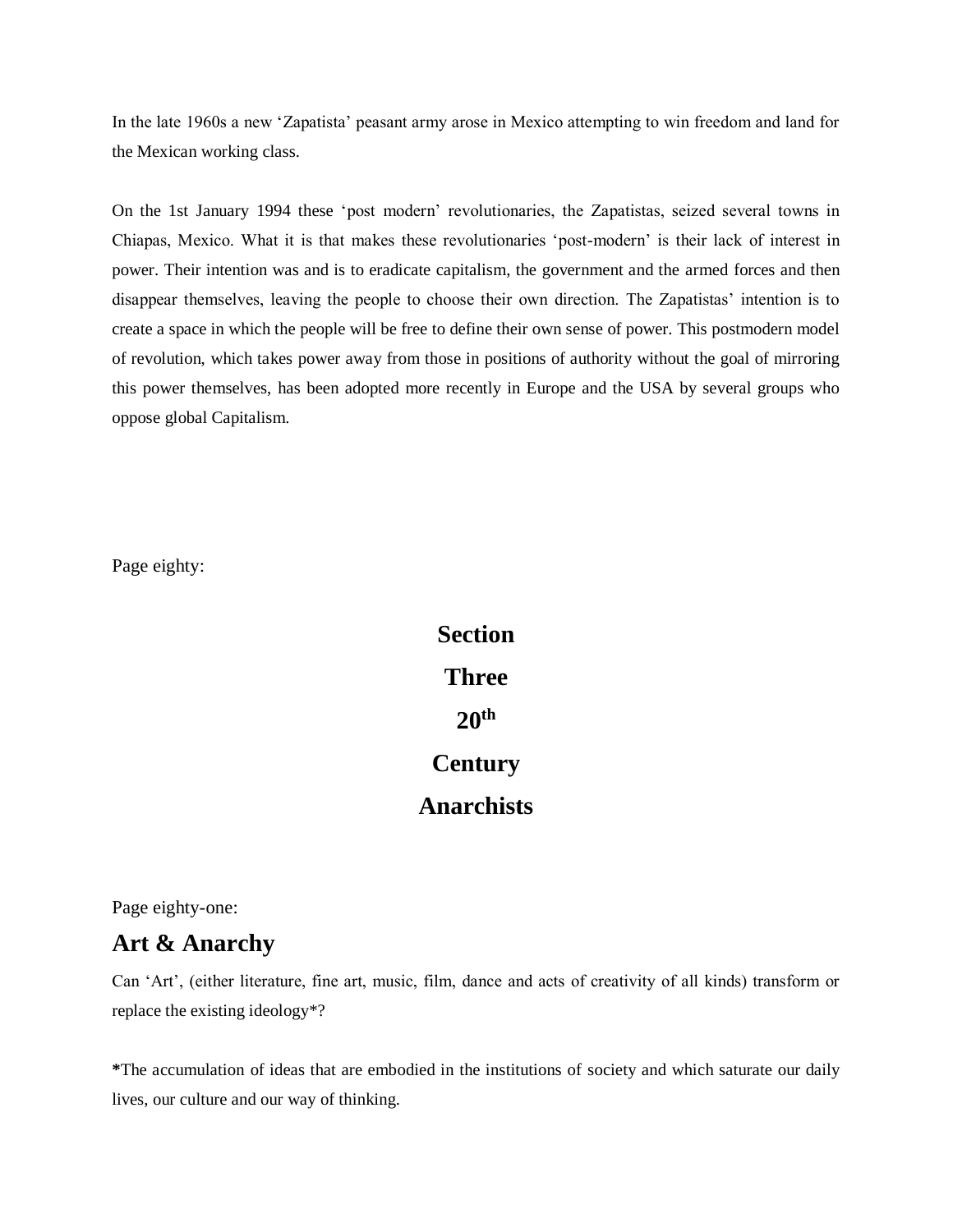The question of transforming the existing ideology through art has fascinated and concerned men and women for centuries and especially anarchist thinkers, for subversive reasons. However, Karl Marx's believed that:

The **SUPERSTRUCTURE**, the cultural world of ideas, art, the law, religion and the like, was determined by the nature of the economic **BASE** of society, its factories or material means of production, its distribution and exchange.

For Marx, art was not the medium to bring about a revolutionary change in the economic base; this would only be achieved when the workers took control of the economic base for themselves and enforced a dictatorship of the proletariat.

"What a pessimist this Marx is, his inflexible, one-way economic model reeks of over determinism and is so rigidly systematic and simplistic that it ignores the complexity within the interacting correspondence between base and superstructure."

#### Page eighty-two:

A more optimistic and anarchist view suggests a position of relative autonomy for 'Art' which is seen to contain a level of independence from both the existing ideology and the economic base.

Many anarchists suggest that art can transform the reader, viewer or listener, from a passive consumer of art into an active participant who creatively and continuously constructs art for themselves. However, this view has also been attacked for being naive, elitist and bourgeois.

The traditional passive consumer of art, who is habitually taught to stand back from the art object and admire its 'alienated genius', must be drawn into the work and transformed by new and challenging uses of form and structure. The passive consumer of the art object is now free to take up the opportunity of becoming an active and creative participant in the artwork; one who is able to reconstruct and recreate the art and its meanings from a relatively liberated position of individuality.

It is not simply the content of a work of art that makes it 'anarchist'; it is also its challenge to traditional form and structure, as well as our reaction and active participation in the works plurality of meaning.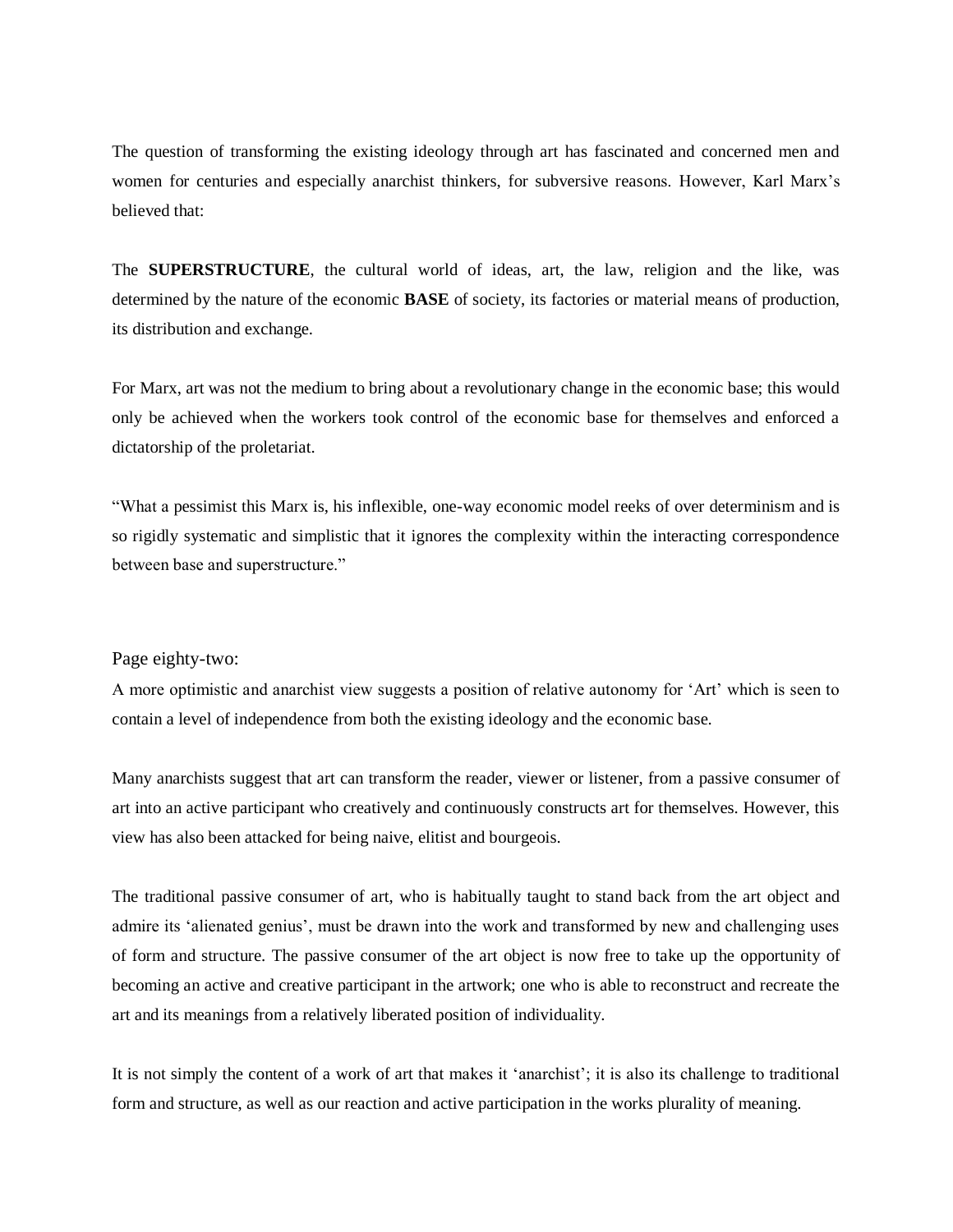By challenging the reader, the listener or the viewer to accept new forms and structures within art, rather than be lulled into believing that only one correct and true form exists; the artist is able to suggest by implication that different forms of reality and ways of life are not only possible but also preferable.

#### Page eighty-three:

In the nineteenth century the 'Stirneresque' poet Charles Baudelaire, wrote free form poetry that was fiercely resistant to the unyielding conventional structures of 'realist' poetic language.

In *The Flowers of Evil* published in 1857, Baudelaire's use of image and language was termed 'Symbolist' in its aim to suggest subjective experience rather than directly state objective opinion.

*I climb to the assault, attack the source A choir of wormlets pressing towards a corpse, And cherish your unbending cruelty, This iciness so beautiful to me.*

This anarchic approach to poetry was subversive in terms of both form and content and challenged the passive reader into actively rewriting the poem for themselves. Baudelaire's approach continued William Blake's Romantic disruption to the traditional ways of seeing and thinking the world.

Improvisational Jazz also contains free forms that are more abstract, anarchic and earth bound, and a structure which is more fluid and horizontal than traditional modes of western music.

Listening to improvisational jazz can also be a challenging but rewarding experience.

Page eighty-four:

### **Dada**

In Zurich, Switzerland, in 1916, the peaceful centre within a horrifying war, a movement known as **Dada** forged its identity in the Café (**Cabaret**) **Voltaire**. Simultaneously in the Modern cosmopolitan city of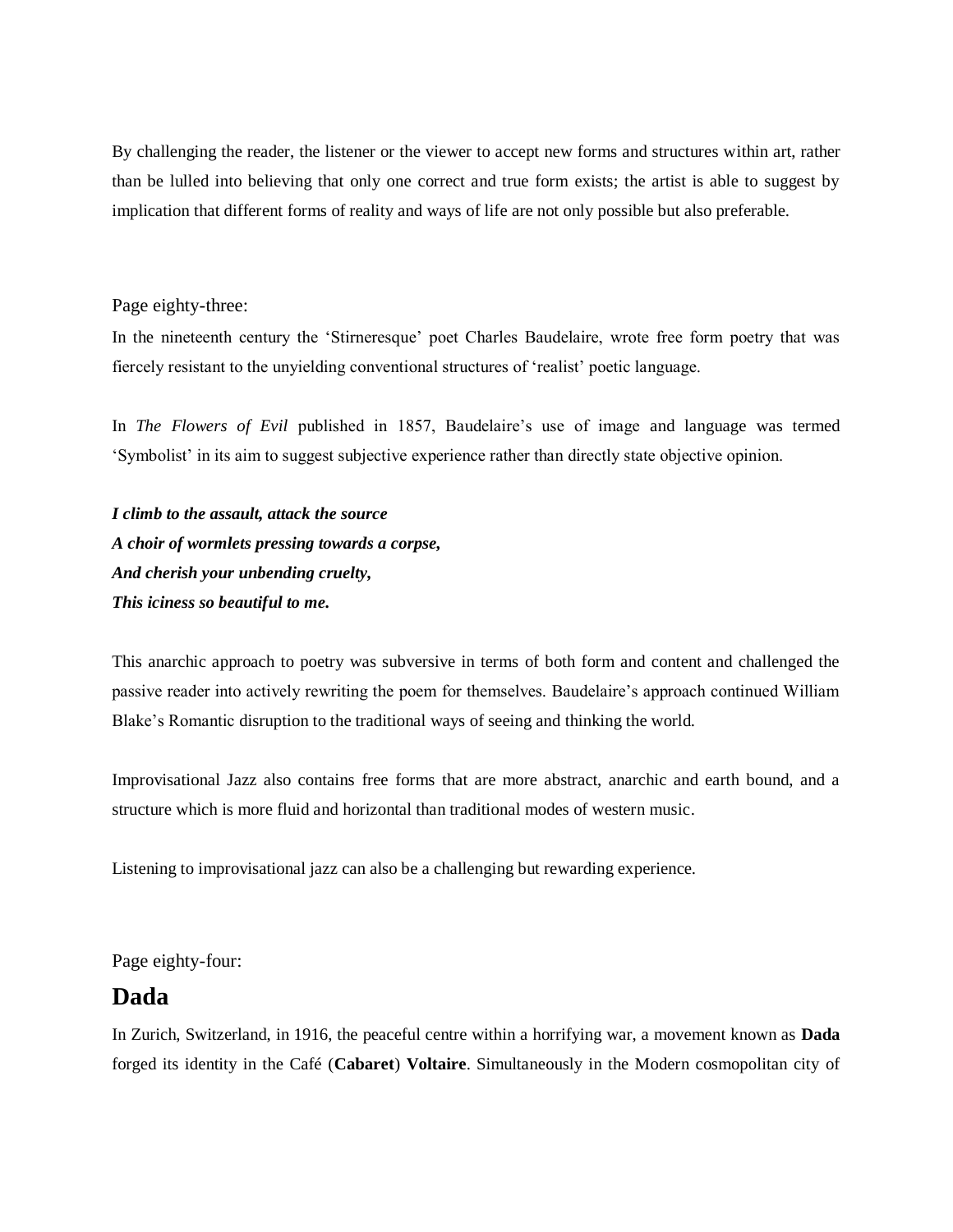New York, on the other side of the Atlantic, an equivalent phenomenon known as New York Dada came to prominence led by the French born, American artist Marcel Duchamp (1887-1968).

**Dada** is often referred to as an anti-art movement, not because it sets itself up in opposition to 'High Art' but because it rejects art altogether seeing its values as identical to those of the authoritarian bourgeois establishment.

The 1914-18 War claimed the lives of over ten million men and women who were butchered to death in a pointless war of attrition.

Dada reflected a nihilistic protest against all aspects of Western Culture and reflected the widespread protest against Western Capitalism and Militarism.

Dadaists saw the annihilation of the art establishment and its rigid bourgeois values as a step towards destroying the authoritarian establishment which they held responsible for the devastating and incomprehensible military carnage.

The movement is perhaps best know for Duchamp's 'ready-mades', most notably *Fountain* (1917), a urinal bought from a pluming supplier, signed with the name R. Mutt and then placed directly in an art exhibition.

#### Page eighty-five:

Many Dadaists invited the world to misunderstand them, especially through their use of humour and contradiction, their disregard for traditional forms and structures and their rejection of narrative chronology and linearity: the traditional beginning, middle and end structure of storytelling.

"We sought an end to the dominating Western thought patterns of rationality and logic, through a transformation of perspective and form." (Tzara)

"Linearity and 'realism' are simply one more way of turning the working class into wage slaves and cannon fodder." (Ball)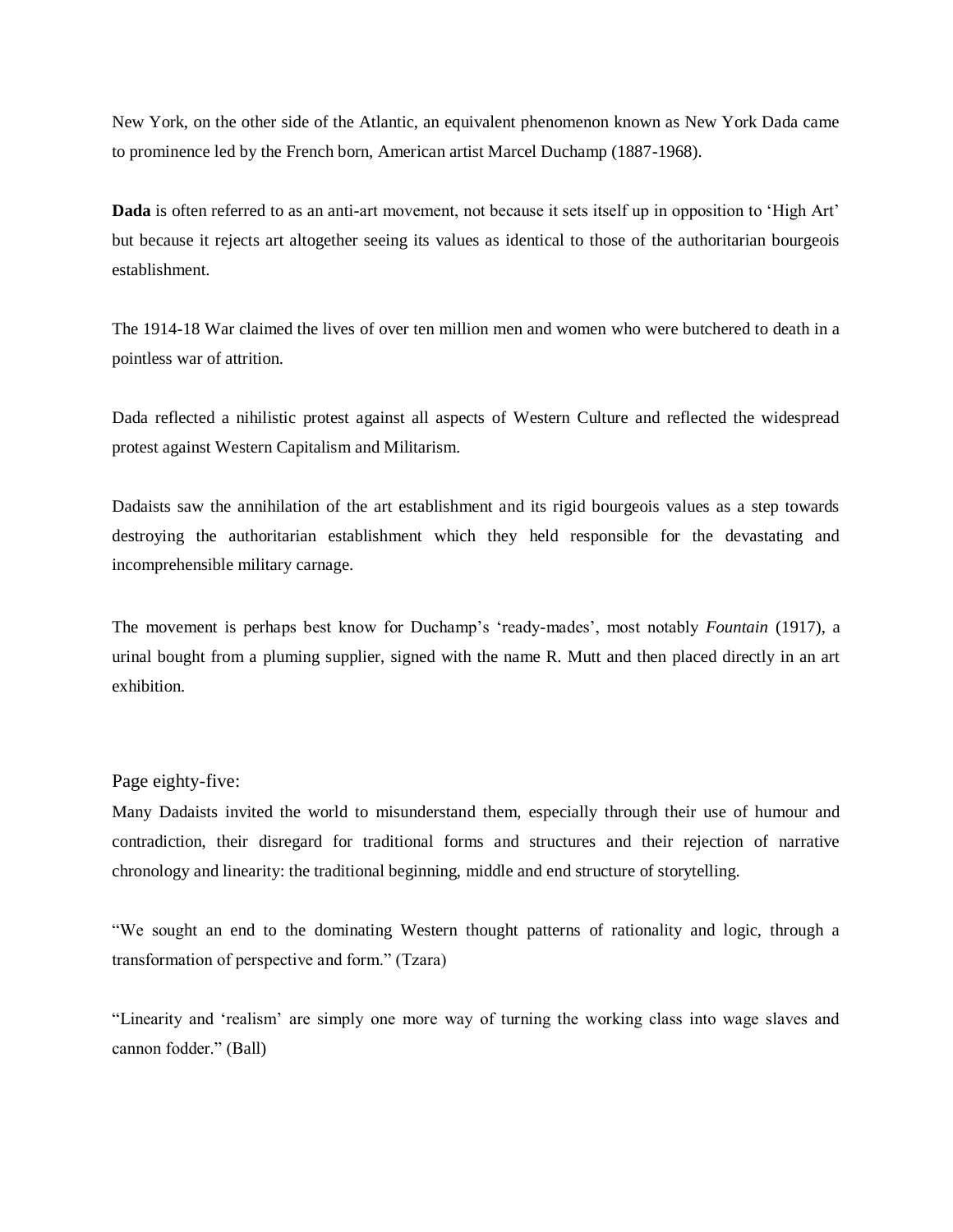Many Dadaists saw linearity as inherent in the failed tradition of the 18<sup>th</sup> century Enlightenment. Ideas such as science, logic and reason were seen as being too tightly bound up with Western Capitalism.

'Realist' Art adopted, in the view of Dada artists such as Tristan Tzara and Hugo Ball, a passive relationship to the existing world order of Imperialism and Capitalism, by simply imitating its faults and presenting them as natural.

Dadaists saw Art as both a reflection of bourgeois culture and as a way of establishing its values throughout society. They wanted individuals to find a more authentic relationship to the world through new forms of creativity.

#### Page eighty-six:

The Dadaists desired a freedom to explore their creative energies which would release the individual from passively accepting mass destruction and authoritarian order as if it were in some bizarre way 'natural'.

(One legged solider): "That's just the way things are!"

In adopting the irrational techniques of serendipity, chance and risk into their work, the Dadaists tapped into the Zeitgeist of relativism and foresaw an anarchic world of spontaneous individual creativity.

Once old established art forms had been demolished the Dadaists envisaged a libertarian era of creativity that would not simply stand in opposition to an authoritarian bourgeois order but replace order altogether as well as the passive, stagnating forms of traditional art.

*Tristan Tzara*: "The modern artist does not paint but creates directly . . . Life and art become One."

*Hugo Ball:* "The ultimate aim of art is revolution and the ultimate aim of revolution is art."

*Emmy Hennings:* "Our ambition is for a world where art becomes life and life becomes art."

Page eighty-seven: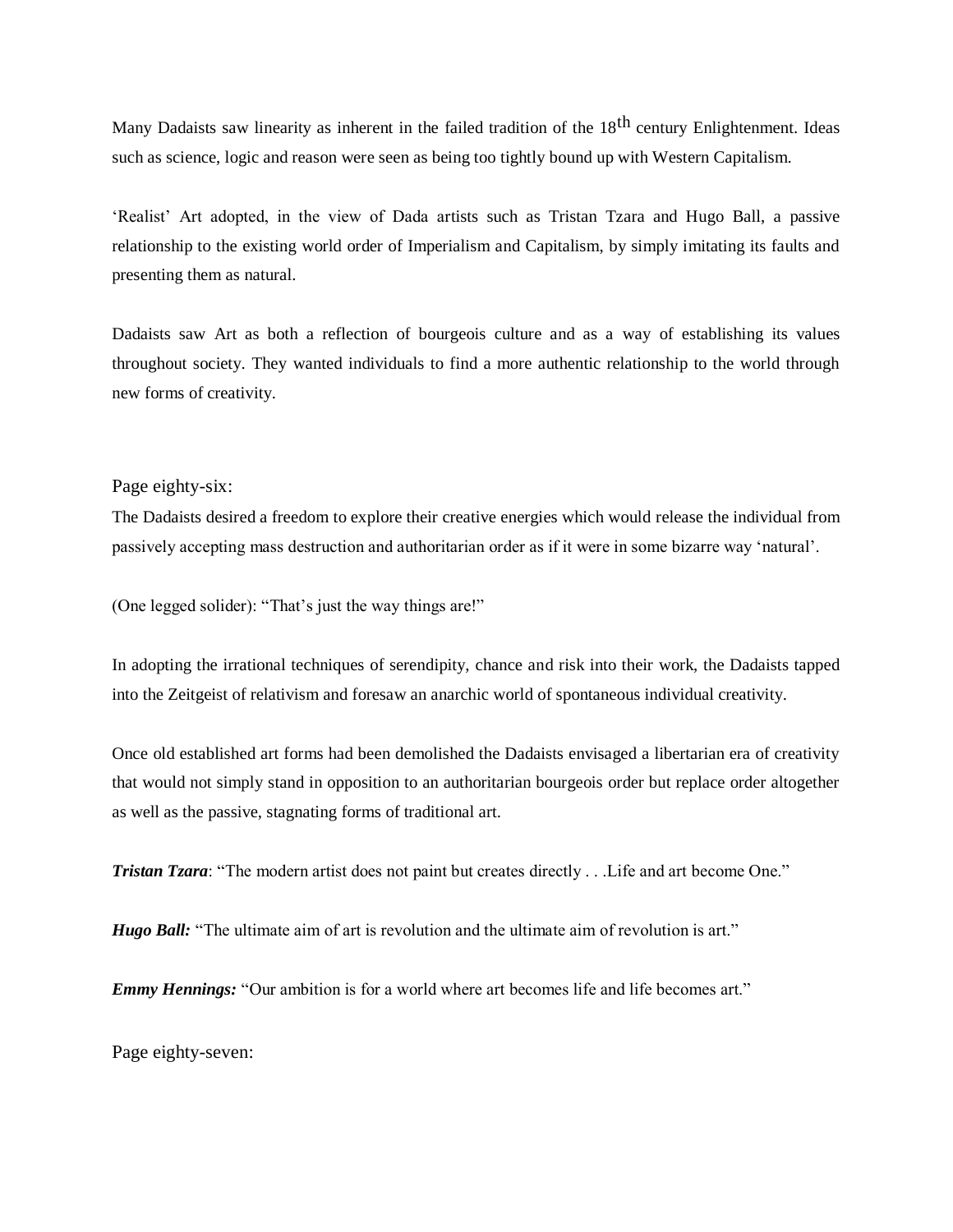Many films have represented anarchist themes and heroes such as Elia Kazan's **V***iva Zapata!* (1952), Ken Loach's 1995 film of the Spanish civil war **Land and Freedom** or documentaries like the anonymously directed **Homage to Durutti** made in 1936.

There have also been films which contain an anarchist aesthetic as well as anarchist content. The Spanish surrealist filmmaker **Luis Bunuel**'s classic *L'Âge d'or* (The Golden Age) made in 1930 in collaboration with the Surrealist artist **Salvador Dali** is one such film.

The Dada influenced, *L'Âge d'or*, is a unique exaltation of unmitigated love, in which two 'Stirneresque' lovers are stopped at every turn from sharing their feelings towards each other by symbols of conventional morality and social values in the shape of government officials, clerics and fathers.

Bunuel combines social satire with immature surrealist humour in depicting state power alongside sounds of flushing toilets and images of offal and lava which looks like excrement.

*L'Âge d'or*, like the Scorpion's tale in the films opening sequence, has six sections, the last of which contains the real venom of the piece in its reference to the Marquis de Sade's infamous novel *120 days of Sodom***.**

#### Page eighty-eight:

In the final sequence of the film, Bunuel appears to share Sade's view that our malicious thoughts should not be suppressed.

Throughout his life and work the **Marquis de Sade** (1740-1814), a philosopher, novelist, playwright, libertarian and the man behind the term 'Sadist', prompts some very awkward questions especially for the libertarian thinker.

In works such as *120 days of Sodom*, *Philosophy in the Bedroom*, *Justine* and *Juliette*, Sade explores themes of sexual excess, torture, depravity and murder, which take notions of individuality and libertarianism to the edge of the abyss.

In these works the freedom of the individual is taken to an extreme where the grey areas of 'might is right' are exposed and explored in ways which have been called 'perverse' and misogynous.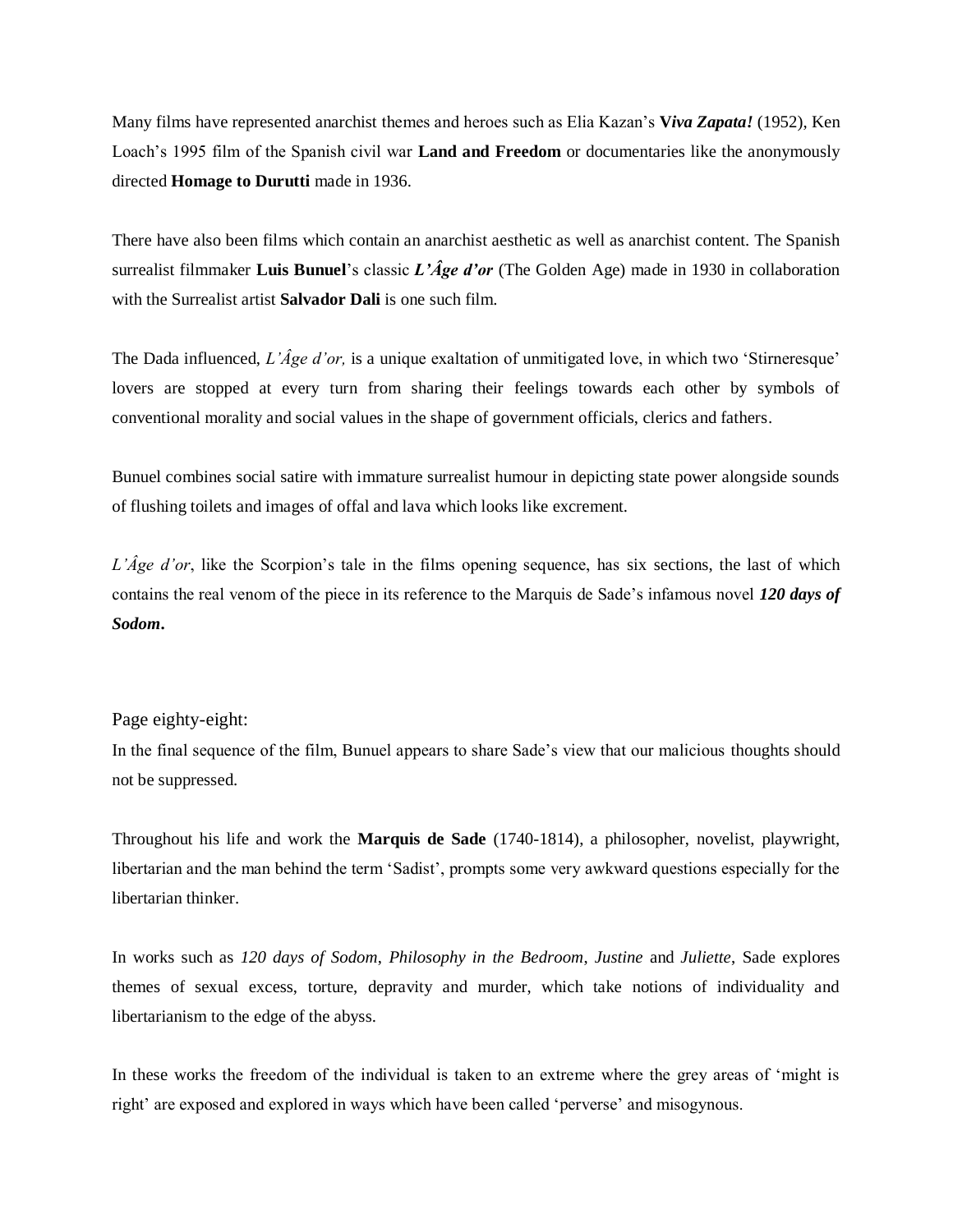Yet perhaps what it is that makes Sade important as a libertarian is not that he simply opposes accepted notions of morality and values but that he makes us question our deepest darkest desires and forces us to rethink those supposedly easy answers which get accepted as unquestionable Truths. For Sade there are no easy answers and no unquestionable Truths; it is in this respect that Sade remains relevant to us and is at his most disturbing.

#### Page eighty-nine:

Another filmmaker, whose work brings together an anarchist aesthetic with revolutionary content and form, is **Jean Vigo**. His 1933 film *Z***é***ro de Conduite* (Zero for Conduct) plunges the viewer into the world of childhood impulses rather than adult rationality through its eclectic and eccentric pace of rhythm and editing.

The film affectionately details the individual creative desires of a mischievous group of children as they attempt to break free from the shackles of moral uniformity and enforced herd mentality.

The film is celebrated for its much-copied slow-motion dormitory scene in which feathers fill the air during a pillow fight. Time is slowed down in these moments of chaos and childhood spontaneity, as Vigo holds back the hands of time to make us all creative, spontaneous and childlike once more.

#### Page ninety:

In 1957 a group of radical artists and writers formed a neo Dadaist assemblage of politically motivated anarchist artists named:

#### **THE SITUATIONIST INTERNATIONAL**

*"*We want nothing less than the complete overthrow of all bureaucratic regimes and the total destruction of modern culture." *The Danish artist Asger Jorn (1914-1973)*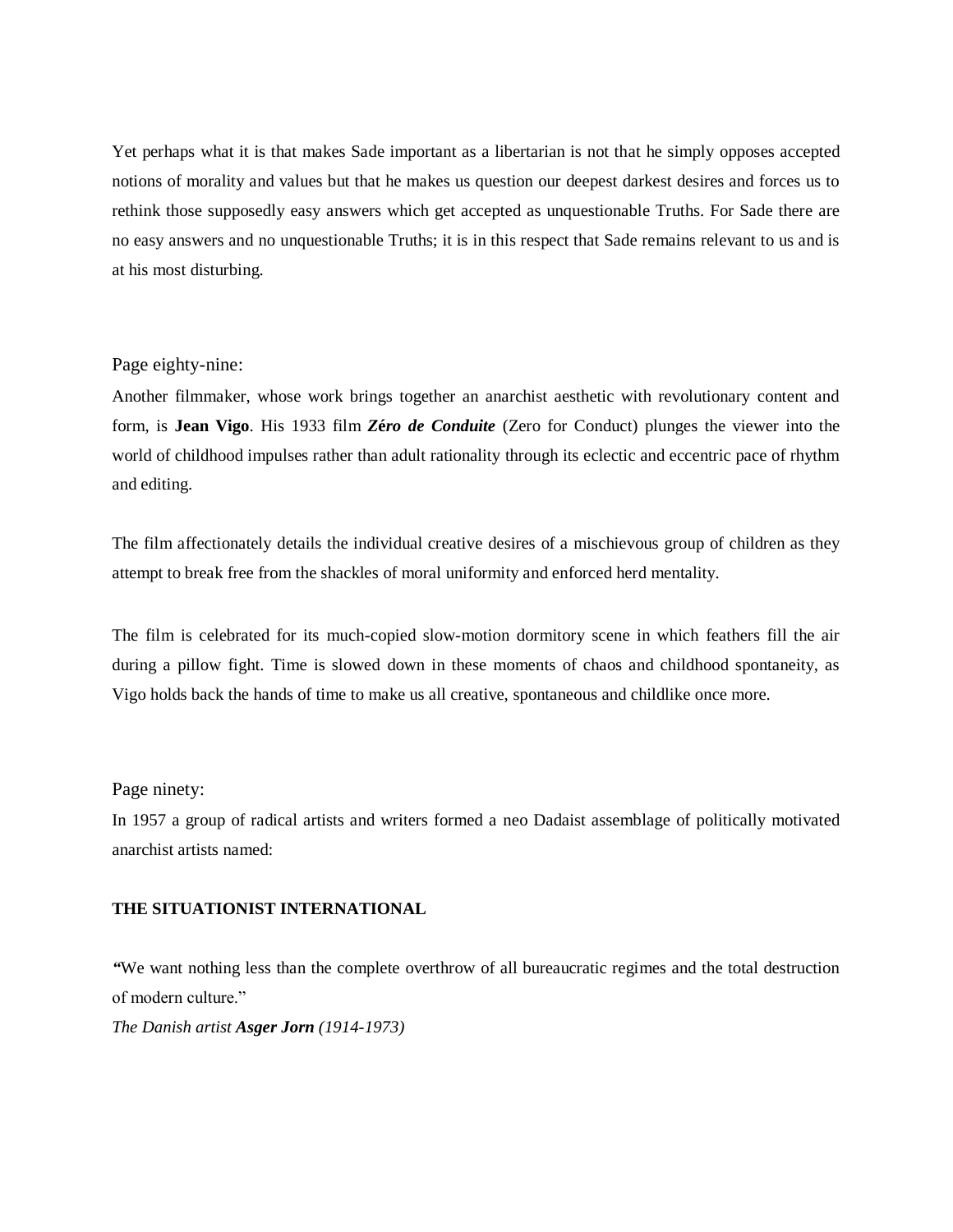The Situationist International or S.I., set out to combine revolutionary theory with subversive art practices to promote spontaneous acts of creativity.

*"*This approach will eradicate our transactional society, made submissive via the Spectacle of mass consumerism."

*The French philosopher, cultural theorist and leading member of the Situationist International Guy Debord* (1931-1994)

The Situationists believed that creativity and spontaneity were consistently stifled under capitalism, which positioned the individual as actor or spectator, producer or consumer.

*"*It is useless to expect even a caricature of creativity from the conveyor belt.*"*

The Belgian philosopher and member of the Situationist International between 1961-1970 *Raoul Vaneigem* (1934-)

Page ninety-one:

Between 1956 and 1969 the S.I. produced twelve glossy avant-garde magazines entitled Internationale Situationniste (I.S.), which presented radical 'Situationist' ideas to the world and played a large part in generating the impetus for the occupation movement of France in May 1968.

They called themselves Situationists because they believed that all individuals had to construct the situations of their own lives by replacing the pseudo needs of capitalism with the real desires of everyday life.

There was no place within Situationist ideas for compromise.

"The revolution will be an eternal festival or nothing at all." French novelist, writer, Situationist member and wife of Guy Debord, **Michèle Bernstein**

Page ninety-two:

The Situationists attacked the passivity within daily life, seeing modern culture as a rotting corpse, politics as a meaningless distraction, 'the media' as a restriction upon genuine communication, and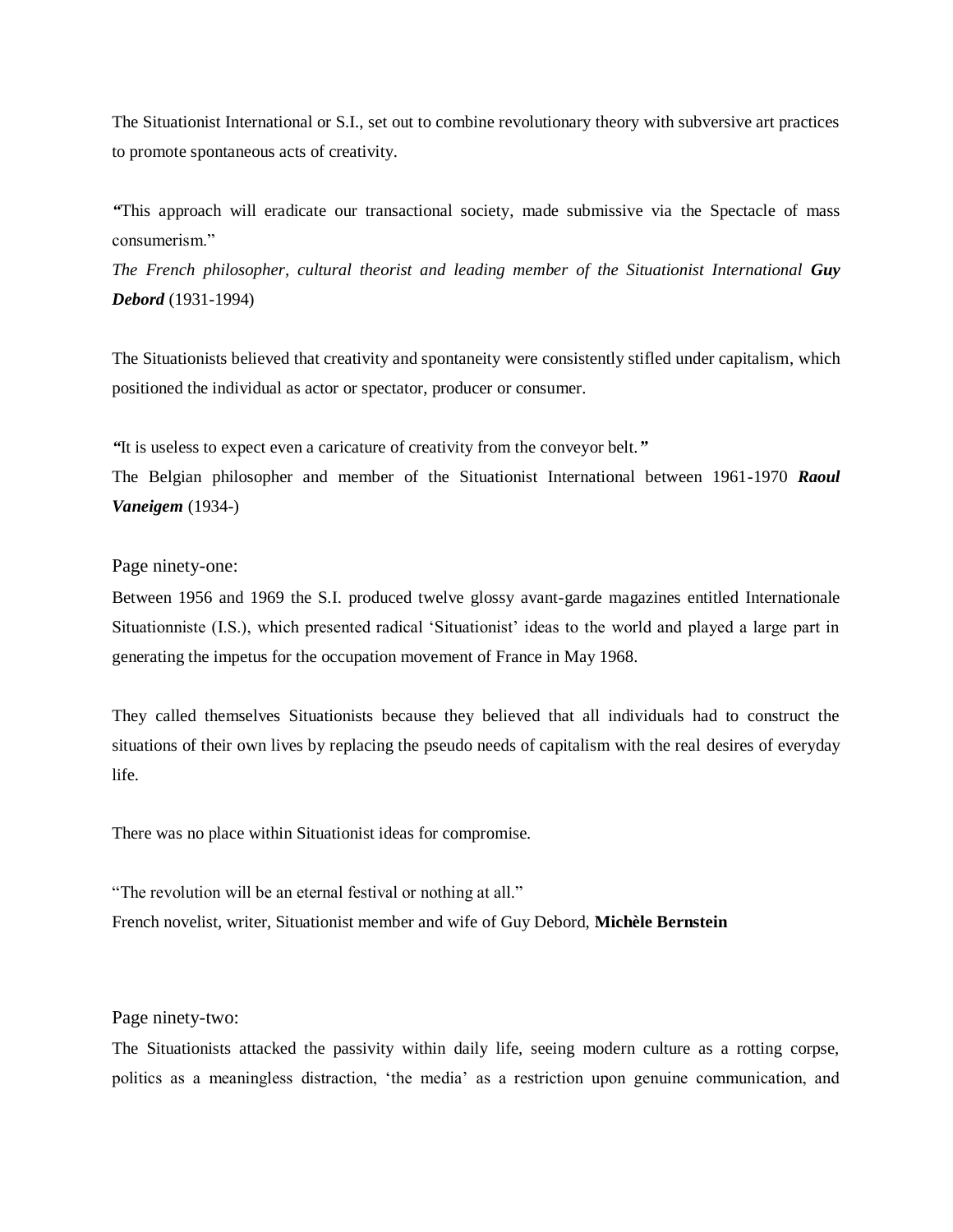contemporary theory as an activity totally devoid of ideas and simply used as a vehicle for academic celebrity.

(Raoul Vaneigem): *"*All Situationist acts of spontaneous creativity will function as openings onto the revolution of everyday life and the transformation of the urban landscape."

The Situationists sought a revolution of the imagination, an invisible insurrection, as opposed to a physical revolution which history had shown consistently failed to revolutionise anything.

In their call for the 'complete overthrow of the State and all coercive institutions' the Situationists clearly show their anarchist credentials. However, the S.I. also rejected many traditional aspects of nineteenth century anarchism, believing things to have changed drastically in the post-industrial age of the mid to late-twentieth century. They rejected the  $19<sup>th</sup>$  century anarchists' narrow insistence upon the industrial proletariat as the solitary revolutionary class as well as the traditional anarchists, almost bourgeois allegiance, to Rationality, Science and humanism.

#### Page ninety-three:

The roots of the S.I. stretched down into the vaults of Dada anti-art and the Lettriste International of the early 1950s. The Lettriste's were an avant-garde, anti-art movement founded by Isidore Isou whose poetry set out to release the letter from its entrapment within the word. Isou's intention was to free meaning from the structures of organised language.

From Dada, the Situationists acquired its central conviction that art and culture in its traditional form was completely exhausted. The S.I. wanted to integrate not only art and life but also all human activities.

"For an American take on Situationist ideas and slogans check out my lyrics from the song 'Love Minus Zero' on the Album 'Bringing it all Back Home'. American singer & songwriter, Bob Dylan (1941-)

From the Lettriste, the Situationists took the slogan: Never Work! as well as absorbing the Lettriste keen interest in humour, architecture and its effect on urban life and individual psychology.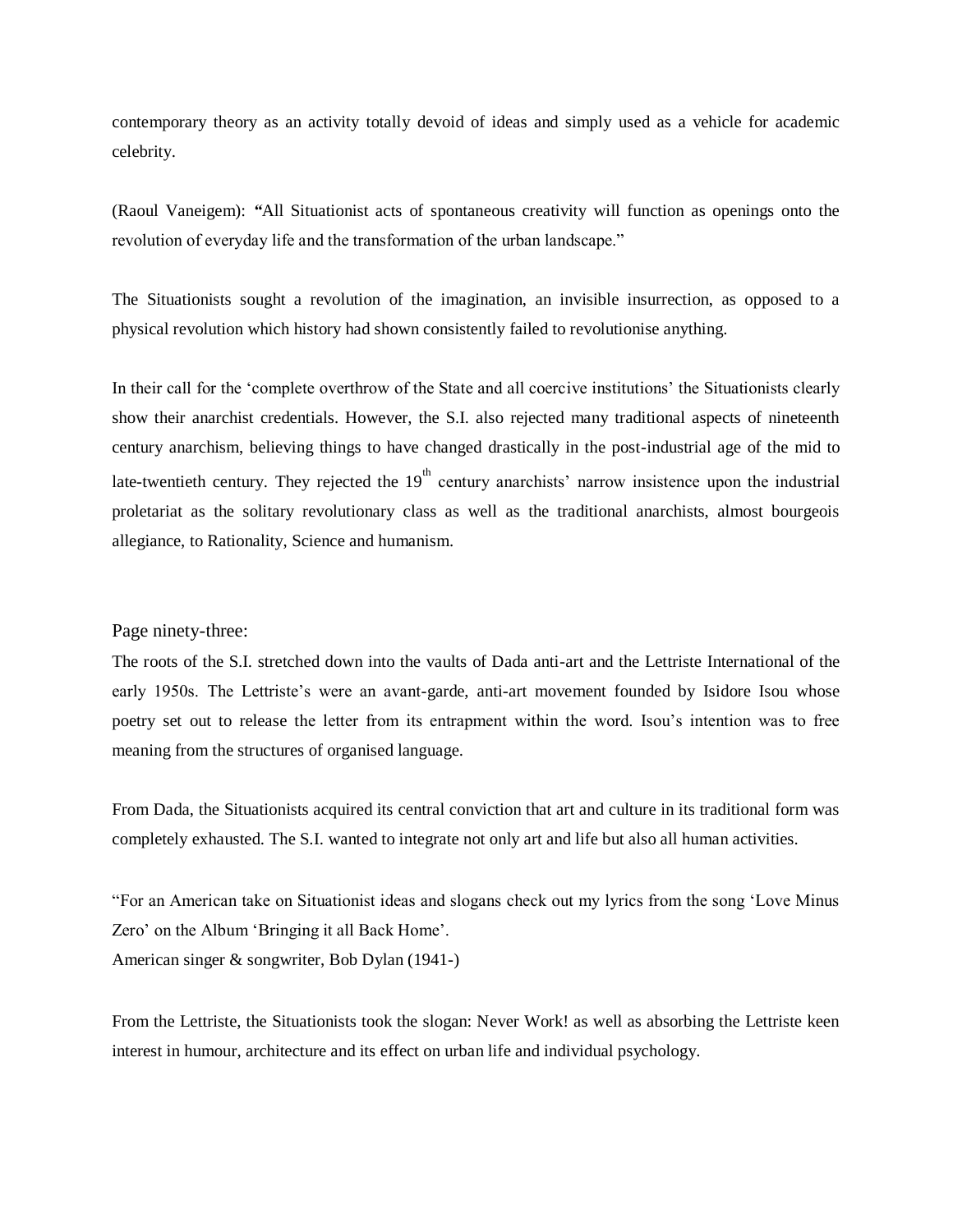Page ninety-four:

"Humankind has overshot its goal in the rebellion against the harshness of nature…life is about more than continued existence…everyone has become hypnotised by work and by comfort…the S.I. is only concerned with the moments when life shatters the glaciation of survival."

Russian born writer and founding member of the Situationist international, Gilles Ivain, *aka* Ivan Chtcheglov.

#### Page ninety-five:

(Ivan Chtcheglov): "However, if mechanization can eradicate the need for work then everyday life should be made up of leisure and creativity and the fulfilment of our desires.

Ivain Chtcheglov suffered from mental illness and was arrested for threatening to blow up the Eiffel tower because its light kept him awake.

(Guy Debord): In his essay '*Formula for a New Urbanism*', Gilles Ivain, *aka*. Ivan Chtcheglov wrote: "Everyone will live in their own personal "cathedral," so to speak. There will be rooms more conducive to dreams than any drug, and houses where one cannot help but love. Others will be irresistibly alluring to travellers..."

Page ninety-six:

# **A GLOSSARY OF SITUATIONIST TERMINOLOGY**

**SITUATIONIST:** Relates to the theory or practical activity of constructing situations. A Situationist is one who constructs the situations of their own lives. A member of the Situationist International.

**SITUATIONISM:** A pointless term without meaning. There can be no such thing as Situationism, which would fix what is in effect the dynamic activity of constructing situations into a static dogma.

**CONSTRUCTION OF SITUATIONS:** A bringing together of old and new art, scientific knowledge, technical skill, life and all human activities into a creative fusion of forms and a single unified environment. The construction of situations begins on the ruins of modern culture.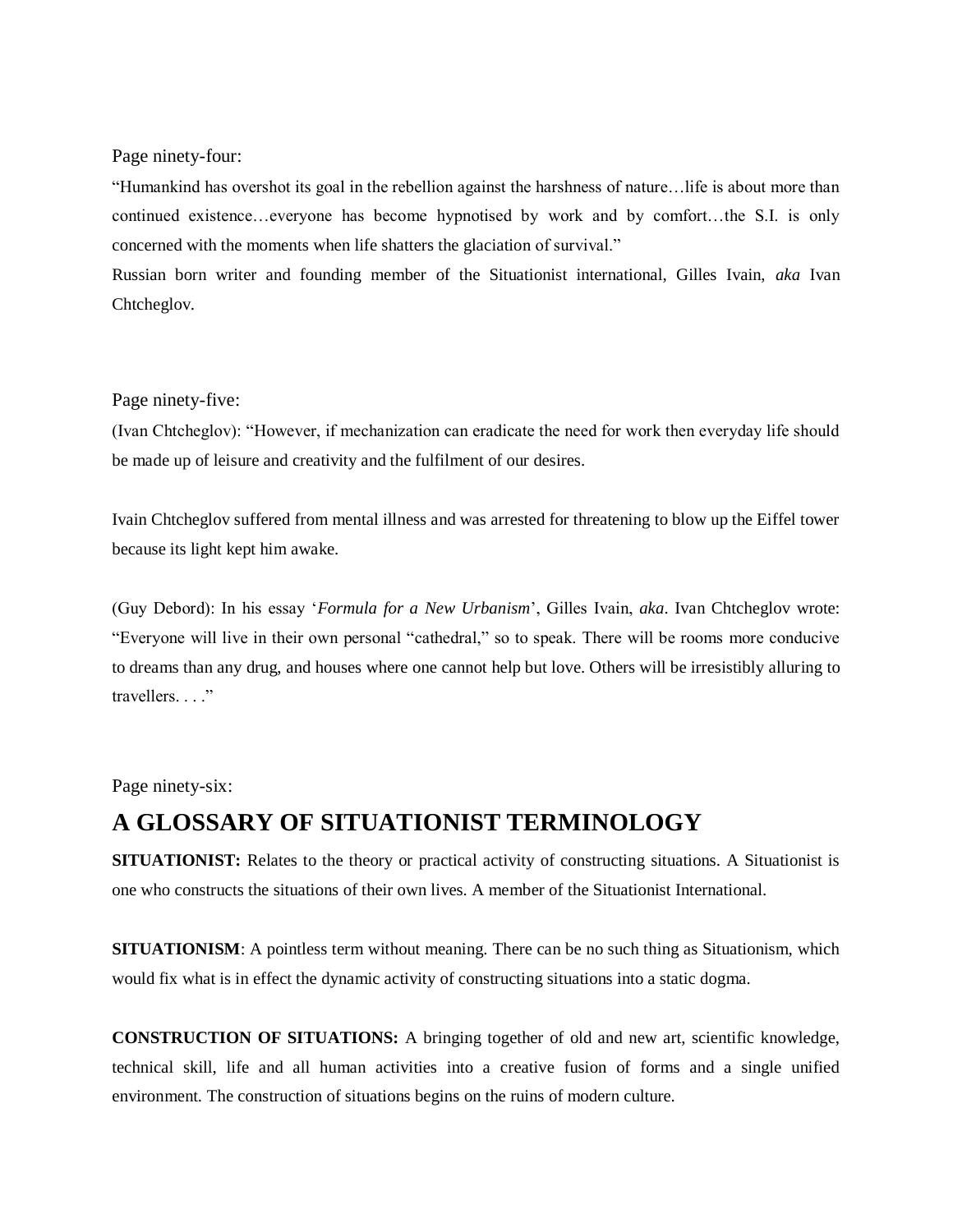**DÉTOURNEMENT:** Short for: "détournement of pre-existing aesthetic elements." Détournement consisted of reusing or plagiarising works from the past and integrating them into a new context, which the Situationists saw as a '*superior*' artistic construction. In this sense there can be no Situationist literature, painting or music, but only a Situationist use of these art forms. The Situationist who adopts the technique of détournement becomes a bricoleur, a craftsperson who uses materials that are ready to hand by placing these materials, often unaltered, into a new construction, creating new meanings and altering the meaning given to the old material.

#### Page ninety-seven:

An example of détournement can be seen in Guy Debord's first book *Memoires*, created, in 1957, entirely from prefabricated elements which are pasted into the book without logical connection. It is a book which sends the reader on a dérive and is bound in heavy sandpaper so that it can't be place next to other books. Debord's film 'The Society of the Spectacle' made in 1973 also uses the technique of détournement by reusing ready-made film footage to create a new and challenging take upon modern capitalism society. The Situationists also détourned many American comic books by changing the dialogue in the speech bubbles to fit with Situationist ideas. (See page 110-112 for an example of this technique.)

**DÉRIVE:** A mode of drifting or wandering through an urban environment which flows from the desires of the individual and the attractions of the architecture. The behaviour of the individual on the dérive is closely linked to the conditions of urban society.

**UNITARY URBANISM:** A theory that combines art and technology, architecture and ecology as a means of contributing to the creation of a unified environment in which dynamic experiments in behaviour and the construction of situations can occur.

**PSYCHOGEOGRAPHY:** The study of the specific effects of the geographical environment (whether consciously organized or not) on the emotions and behaviour of individuals. Psychogeography was the term given to the phenomena being investigated during the dérive.

Page ninety-eight: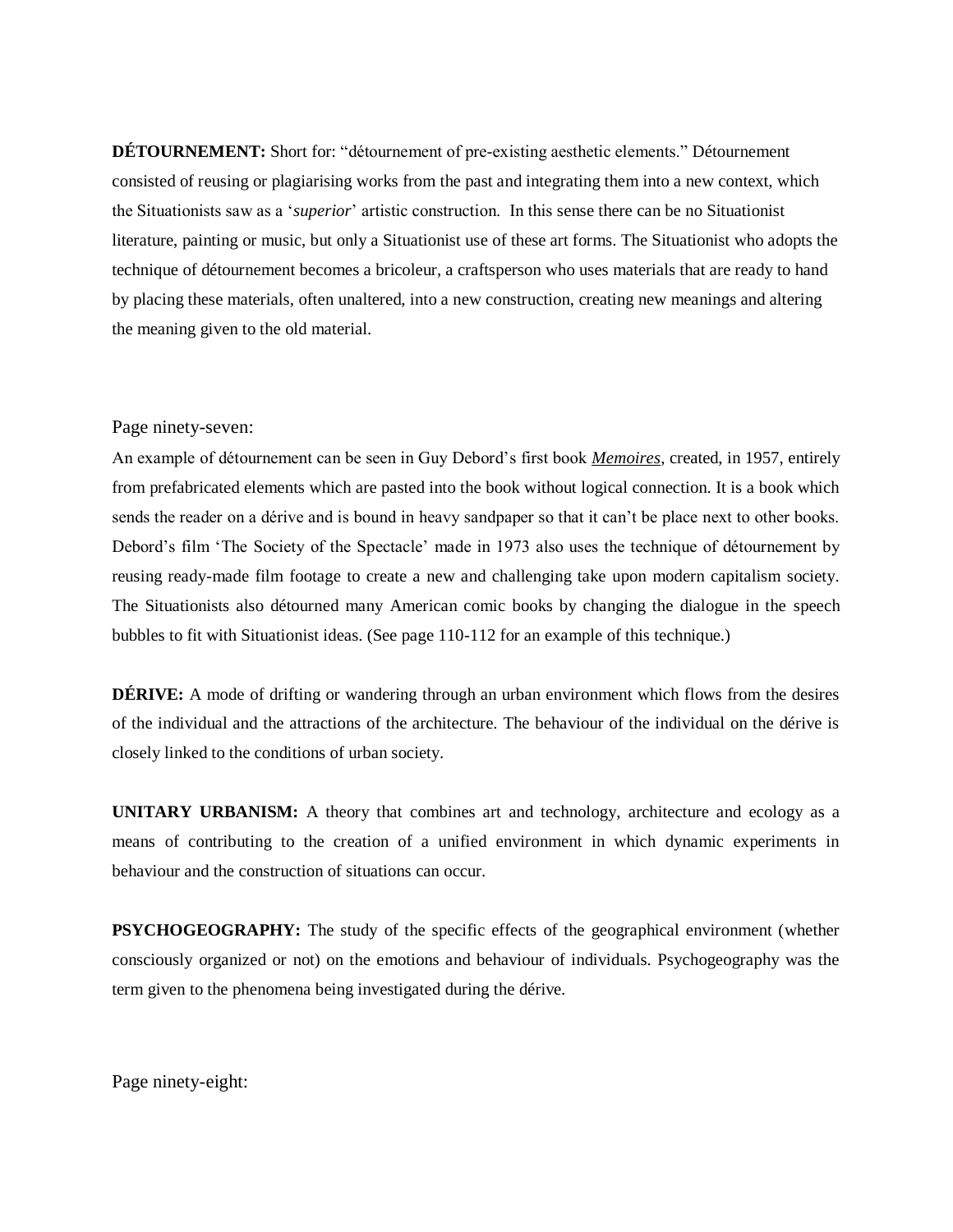**GUY DEBORD** (1931-1994) became an important member of both the Lettriste and Situationist Internationals. Although to a great extent Debord has remained a little known figure, he is well respected in several quarters as an avant-garde filmmaker and as one of the most important, if rather neglected, theorists of the mid to late twentieth century. One reason for this neglect is that Debord, as a selfconfessed drunk, courted the bottle before the spotlight.

(Debord): "I wrote much less than people who write but I drank much more than people who drink."

Debord's ideas have changed the face of traditional anarchist thinking, which had remained entrenched in nineteenth century humanism. In his writings from the Lettriste journal Potlatch, to the many articles published in Internationale Situationniste and in his most important essay Society of the Spectacle written in 1967, Debord challenged the outdated belief that a revolution by the poverty stricken industrial proletariat would eventually lead to the overthrow of authority.

#### Page ninety-nine:

Debord describes how the industrial proletariat had radically declined as a class in the world of the late 1960s. Workers were no longer suffering poverty to the same extent that they had at the end of the nineteenth century. Many workers were even listening to the rhetoric of politicians.

(Mad consumer): "We've never had it so good"

Debord outlines in his writing how the improvement in the living conditions of working people were in fact an illusion created by what he terms the 'Spectacle'.

Workers may have felt that they were better off than ever before purely because they had automobiles and TV sets and a selection of forty different washing machines to choose from; but in truth they were far less liberated than at any other time in history and had much less freedom than they realised. Debord describes in his writing how the Spectacle makes it look as though we'd never had it so good.

What Debord means by the term **'Spectacle'** is the entirety of social activities, such as science, art, city planning and party politics, in which we find reality replaced by images. In the world of the Spectacle a process has taken place whereby images become the objects of our thoughts and desires and we mistake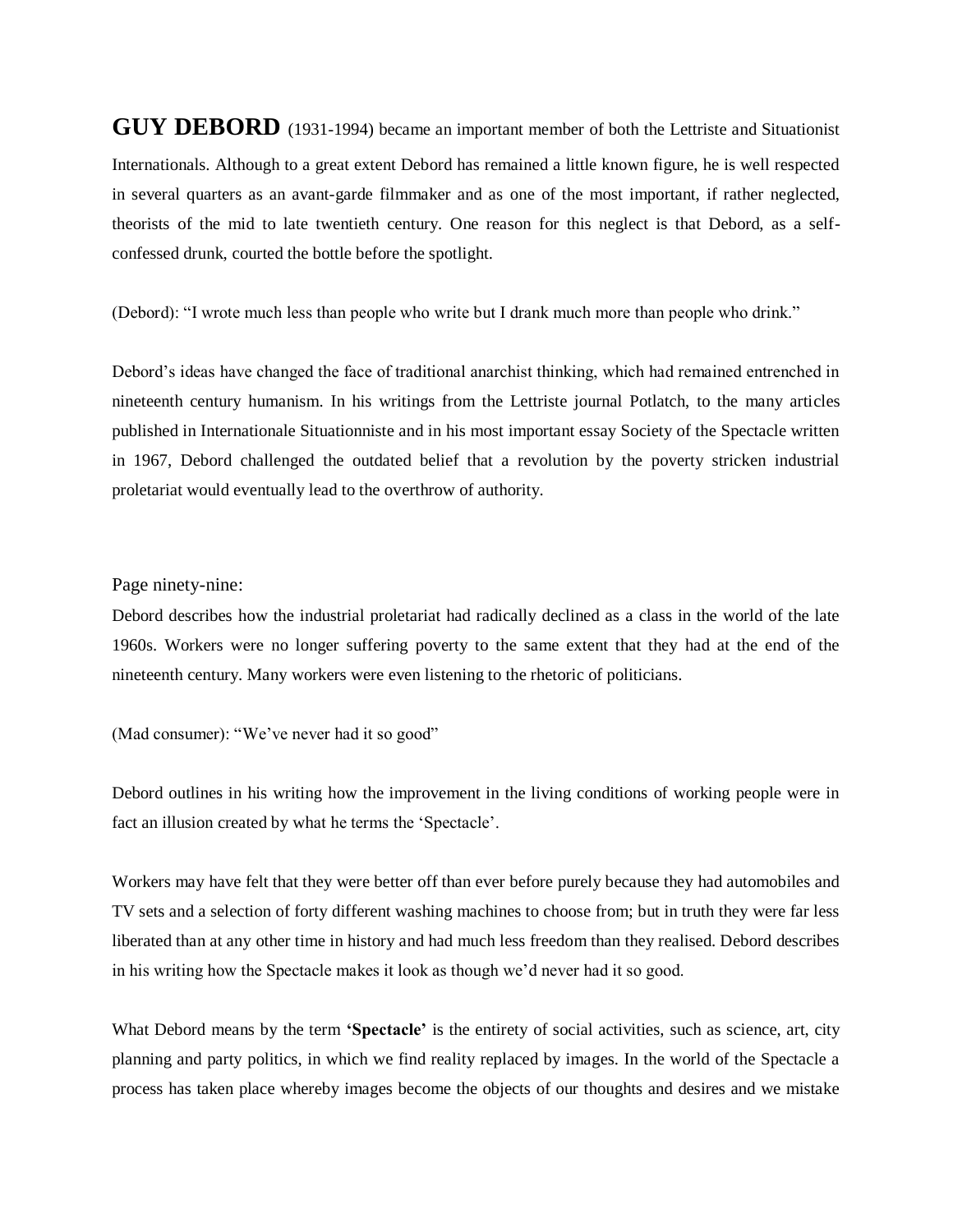these images for the real; whereas reality, whatever that might have been, no longer exists, it is lost to us because it ends up transformed into representations of its own distorted images.

The Spectacle doesn't simply reflect society it recreates society in its own reflected images for its own ends.

Page one hundred:

As soon as primitive societies had come to an end, replaced by organised structures of authority such as chiefs, Caesars and khans, the alienation of the individual set off on a journey from:

#### **BEING TO HAVING TO APPEARING.**

In other words, a movement away from an existence based upon the uncertainty of hunting, gathering and ritual to one based around owning and buying which eventually leads to a life where judgment and value is based purely upon the designer label and the appearance of living.

This impoverishment and fragmentation of life meant that no unitary aspect of existence remained.

Page one hundred and one:

The Spectacle appears to offer a reunification to life's chaotic fragmentation. Yet this reunification only exists at the level of the image.

A celebrity, whose spectacular life we only know through their image, seems to contain a completeness which our fragmented lives lack and a unity which we can only dream of. As isolated and fragmented individuals, we can only rediscover unity and some form of completeness within the Spectacle.

But the Spectacle contains nothing real it is a representation of the real, an image. The harmony it seductively offers and the promises of unity it makes are merely images of unity. In accepting these promises offered by the Spectacle the individual is divided further from any kind of unity and driven further into isolation by ignoring, like an ostrich, the chaos of existence.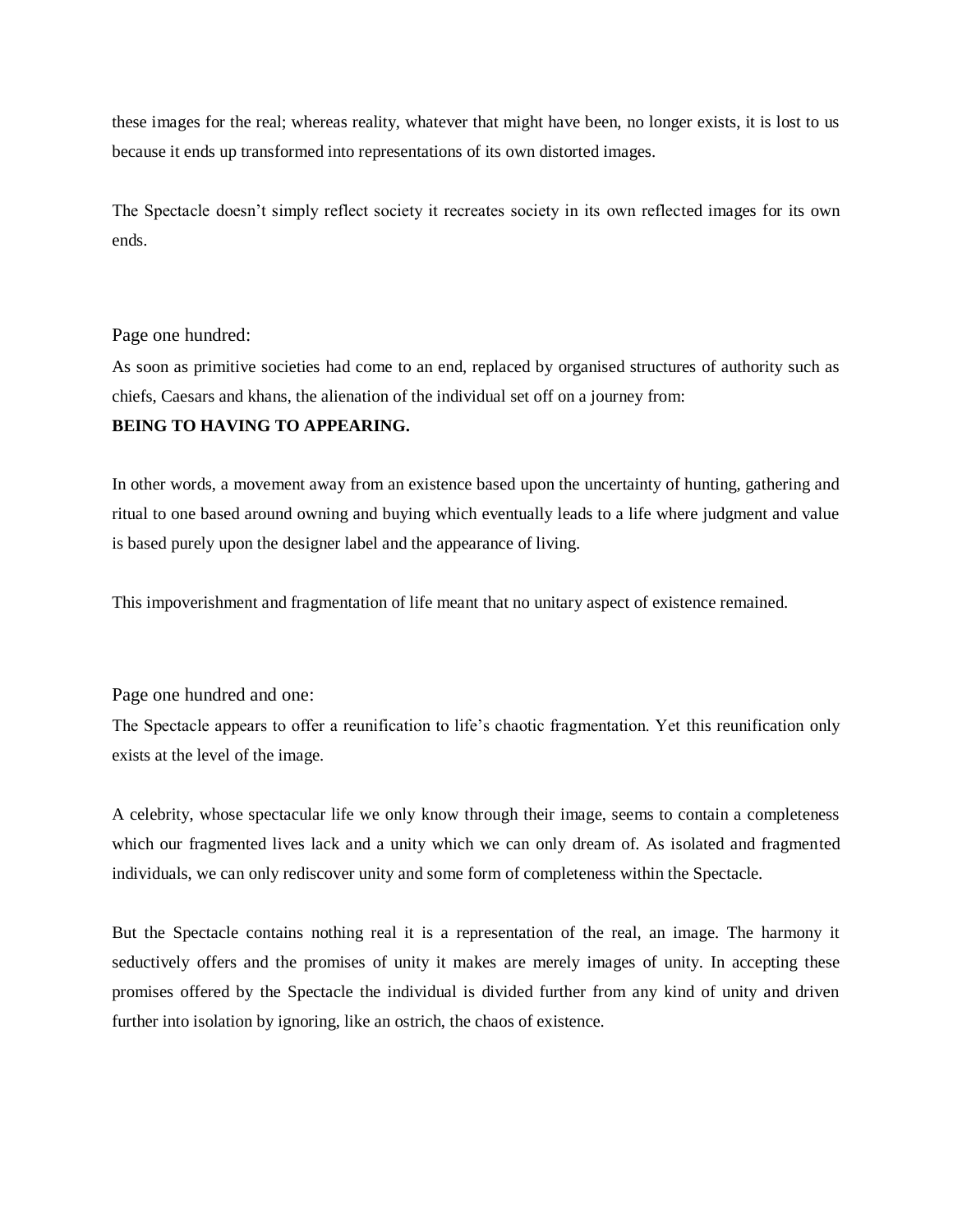#### Page one hundred and two:

(Copy of Debord): "Why are all contemporary authoritarian societies (capitalist, communist and fascist) controlled by the Spectacle?"

(Further copy of Debord): "Because they each construct an image of the real to ensure their own survival."

The Spectacle has become a new religion, a new god, offering promises of completeness and closure and pasting up images of unity as a façade to conceal a fragmented world.

As soon as primitive existence had been replaced by societies with institutional power structures, (kings and warlords etc.) an aspect of spectacular power raised its head in the form of images of leadership. In the modern era institutional politics and the mass accumulation of technological appliances saw the Spectacle completely dominate all aspects of society and everyday life; and within late capitalist society the separation of the individual from primitive society was complete.

Capitalist modes of economic production have been transformed from a 'means' by which society can function best, into a world in which the product becomes an 'end' in itself. In this sense the Spectacle simply aims at the reproduction of its own conditions of existence.

But just how real is the nostalgic primitive existence that Debord alludes to. Did this type of libertarian primitivism ever exist?

#### Page one hundred and three:

Human desires are not served or achieved in this society of the Spectacle, but are manipulated by it. The individual becomes isolated not only from a dialogue with other human beings but also from its own desires. Desires are no longer individual and tempestuous they have been turned into conveniently packaged mass-produced desires, passive, limp, but always available in a variety of colours.

The Spectacle is nothing more than the autocratic reign of the commodity economy.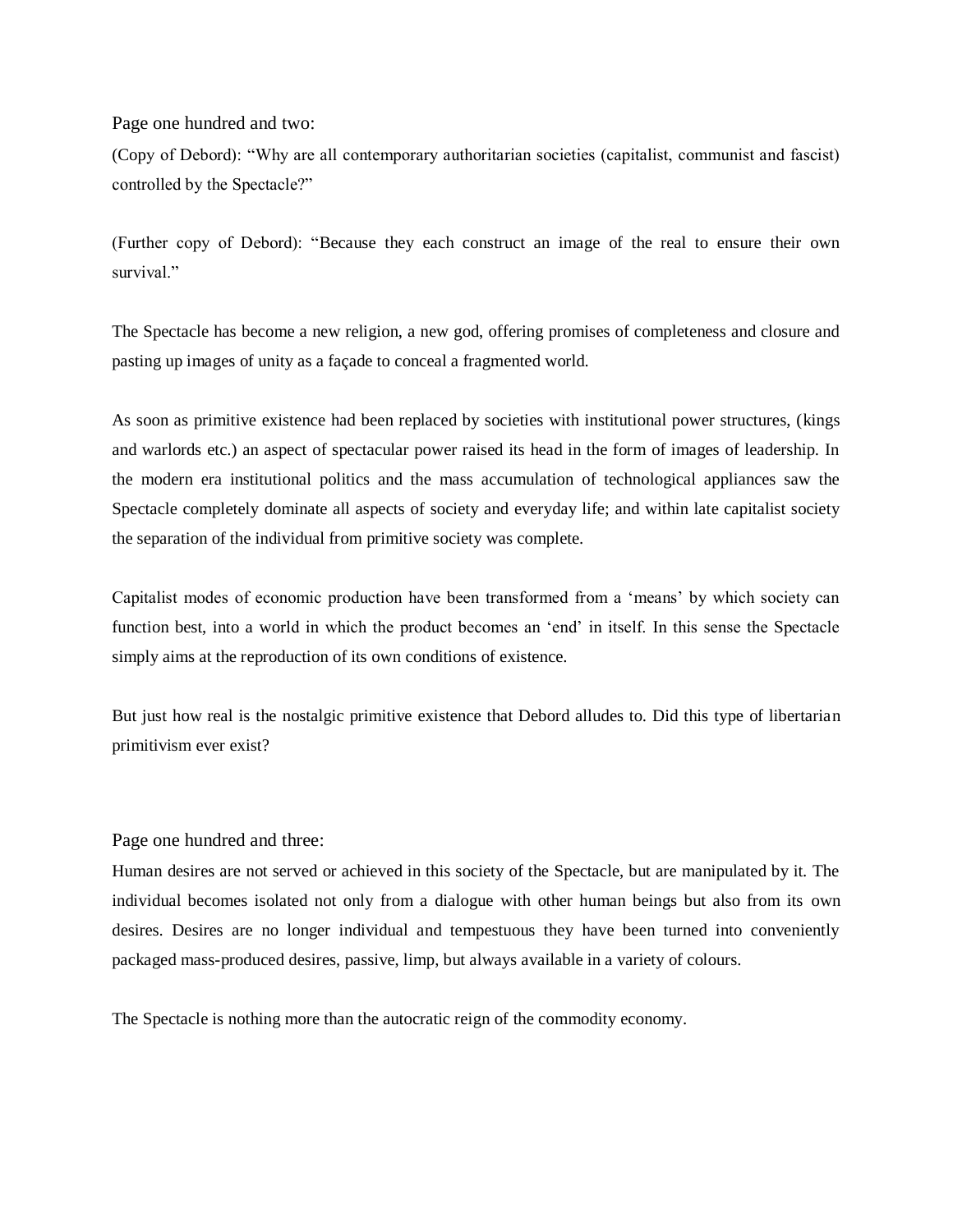Survival is promised and assured by the Spectacle and comfort is given, as it could never have been within the harsh realities of primitive society. Yet desires have been surrendered within the society of the Spectacle and complete Zombification reigns supreme.

In late capitalist society the economy has become self-governing and as individuals we have been alienated by the very thing we set up to make our lives easier. Ironically, as alienated individuals it is difficult for us to recognise this fact and we tend to see the self-governing economy as something real in itself as opposed to an artificial construction of our own design. In effect we are dominated by an autonomous construction of our own making. In the past humankind has been alienated by Religion, Idealist philosophies, Money, and the State, all of which we had once designed ourselves; but, according to Debord, the labyrinth of the Spectacle is by far the most advanced and the most highly developed form of alienation into which we have become so incredibly lost.

Page one hundred and four:

The controversial French thinker, **Jean Baudrillard** (1929-) has been both hugely influenced by Debord's work and highly critical of it.

Jean Baudrillard puts forward the notion that we exist in a realm of Hyperreality where reality is based upon a simulation of some nostalgic original that never existed in the first place. His world of simulation is similar to Debord's Spectacle but rather than attack the spectacle in some vain attempt to uncover the hidden 'real 'world' of freedom, as Debord does; Baudrillard celebrates the world of Hyperreality as the inevitable theatre of all existence. According to Baudrillard, the hyperreal does not cast an impenetrable veil over the real world; the hyperreal is the world in which we live.

(Jean Baudrillard): "The simulacrum**\*** is never what hides the truth – it is the truth that hides the fact that there is none. The simulacrum is true."

**\***The Simulacrum, for Baudrillard, is a copy that has no original only the façade of an origin that is based upon a forgotten fiction.

Page one hundred and five: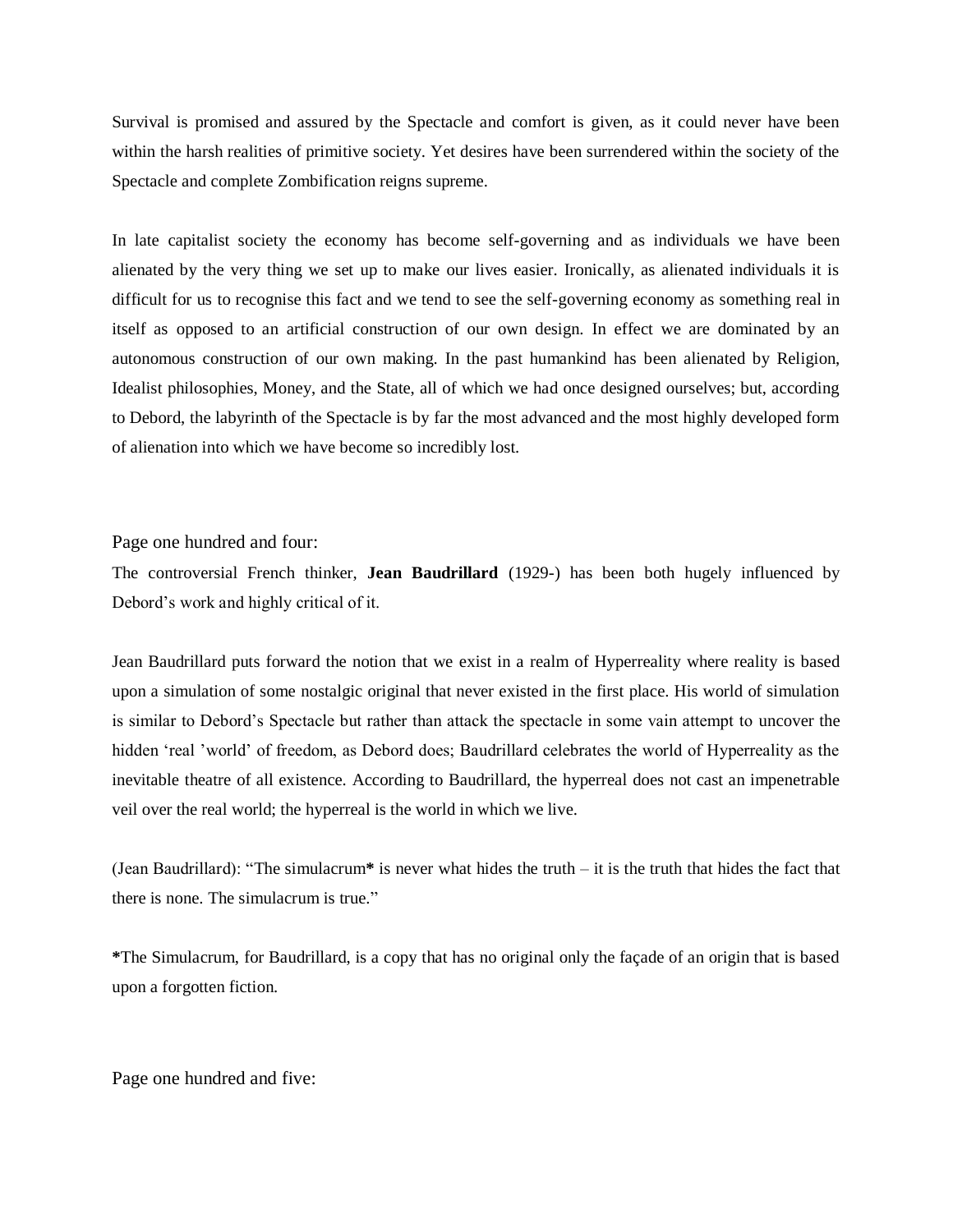"Who wants a world in which the guarantee that we shall not die of starvation entails the risk of dying from boredom."

**Raoul Vaneigem's The Revolution of Everyday Life** written between 1963-65 and published in the same year as Debord's Society of the Spectacle (1967) has become the source book for graffiti and bumper stickers the world over.

Taking a lead from the '*Critique of Everyday Life'* by the French philosopher and sociologist **Henri Lefebvre** and '*The Accursed Share'* by French novelist and philosopher **George Bataille**, Vaneigem's '*The Revolution of Everyday Life'* renews the Lettriste 'loathing of work', and as the English title suggests, sets out to transform everyday life away from an acceptance of the mundane and the ordinary.

Vaneigem attacks humanities headlong rush towards satisfaction in a world of vacuous commodities; in contrast he reveals a hidden world of creative fulfilment where dreams and desires become the existence of our daily lives.

Raoul Vaneigem "People who talk about revolution and class struggle without referring explicitly to everyday life, without understanding what is subversive about love and what is positive in the refusal of constraints – these people have corpses in their mouths."

Page one hundred and six:

#### **ALEXANDER TROCCHI'S REVOLUTIONARY PROPOSAL:**

The Invisible Insurrection of a million minds, written in 1963, puts forward the proposal for a 'spontaneous university' and advocates the gradual revolution of the mind in opposition to the politically based spectacular revolt.

(Gradually fading Trocchi): "Revolt is understandably unpopular. As soon as it is defined, it has provoked the measures for its confinement. The prudent man will avoid his definition which is in effect his death sentence."

The Scottish born Alexander Trocchi (1925-1984) became a journalist, a novelist and like his friend Guy Debord, became a member of both the Lettriste and Situationist International's. However, unlike Debord's dependence upon alcohol, Trocchi had a destructive compulsion towards hard drugs.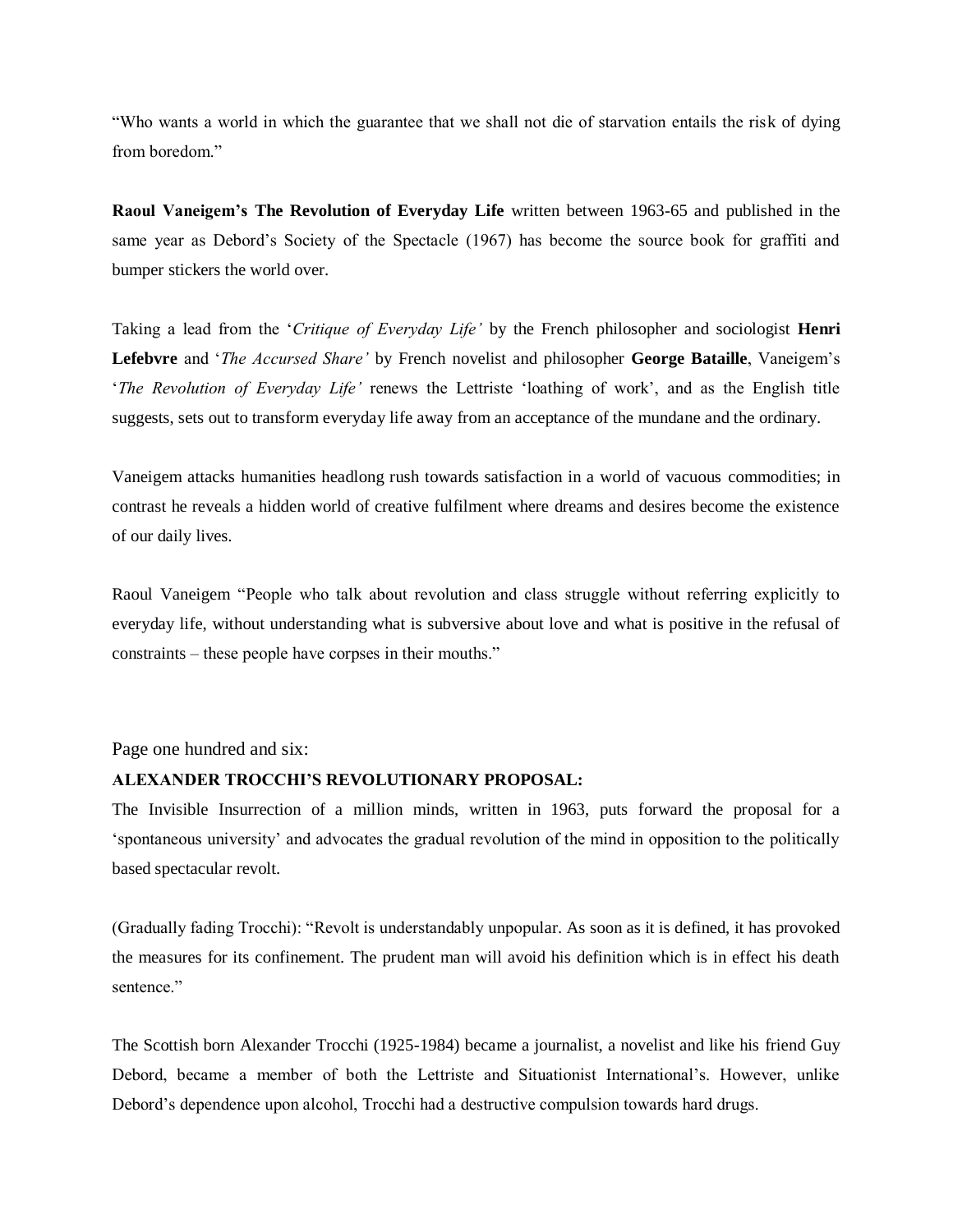Trocchi didn't want to change society; he wanted to be rid of it.

(Gradually fading Trocchi): "With the world at the edge of extinction, we cannot afford to wait for the mass. Nor to brawl with it."

Trocchi shows how an intellectual change of mind will lead to a more complete insurrection than the violent revolution that consistently left the underlying structure of authoritarian society intact.

(Gradually fading Trocchi): "We the creative ones everywhere, must discard this paralytic posture and seize control of the human process by assuming control of ourselves."

Page one hundred and seven:

Trocchi saw that political revolution had several good ideas but ultimately it failed to achieve its objectives.

(Gradually fading Trocchi): **"**Trotsky seized the railway stations and the powerhouses, and the 'government' was effectively locked out of history by its own guard. However, the invisible insurrection must seize the grids of expression and the powerhouses of the mind…history will not overthrow governments, it will outflank them…Intelligence must become self-conscious and realise its own power.**"**

One of Trocchi's key ideas was for a spontaneous university, which was to follow the design of the Black Mountain College of North Carolina (1933-1956), where no degrees were awarded but where many creative individuals emerged, including the painter Robert Rauschenberg, the anarchist composer John Cage, the choreographer Merce Cunningham and the film director Arthur Penn. Unfortunately the college closed in 1956 due to a lack of finances.

Trocchi believed that spontaneous universities were needed in a world where a line had been drawn between artistry and life.

(Gradually fading Trocchi): **"**At the end of a day's labour the worker comes twitching and tired off the assembly line into what are called, without a shred of irony, 'leisure hours'; where they are confronted by a world of mind numbing entertainments which treat them like salivating dogs. Yet contemporary man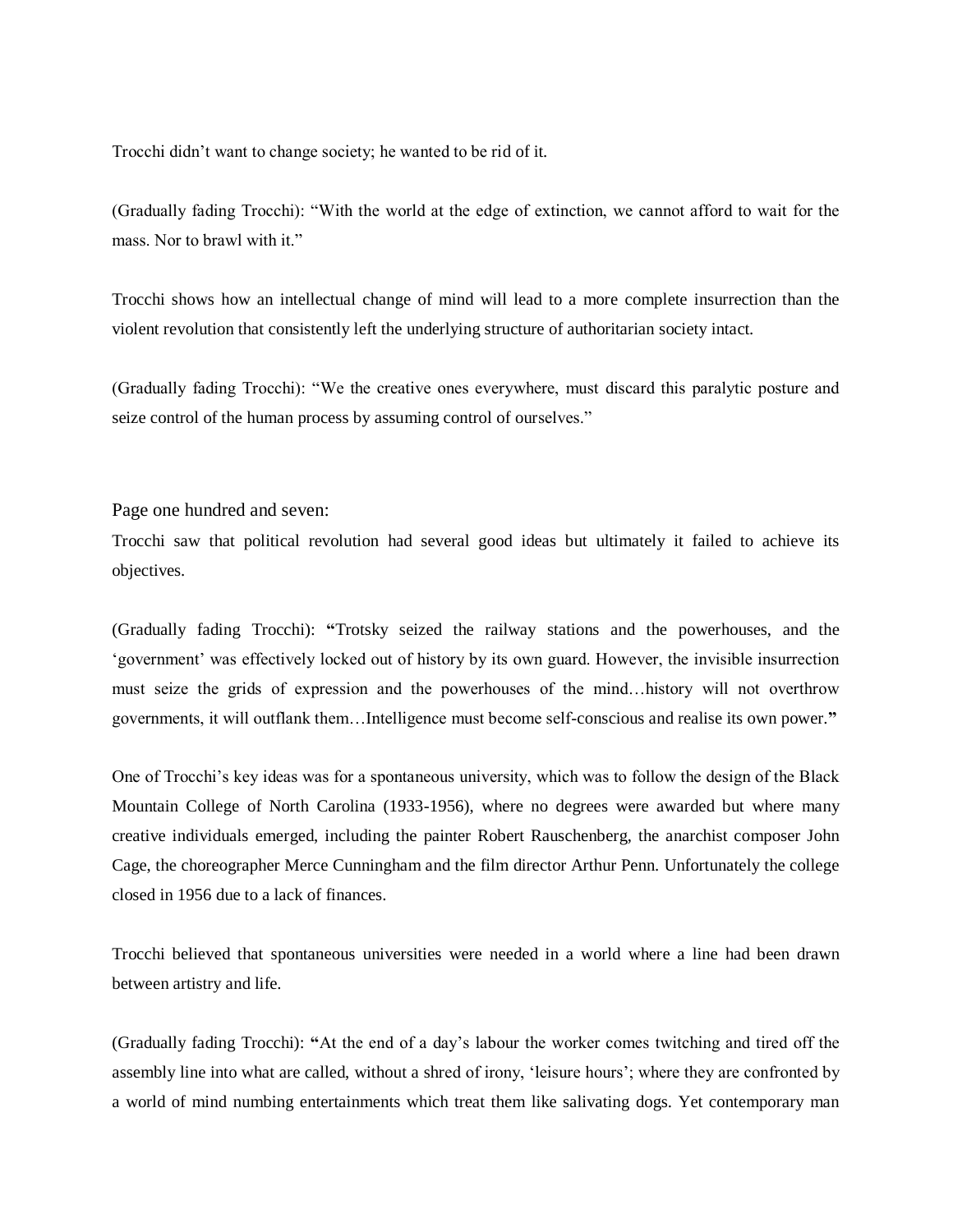expects to be entertained. His active participation is almost nonexistent and Art has been allowed to anaesthetize life.**"**

Trocchi saw the spontaneous university as leading to the anarchic invisible insurrection.

Page one hundred and eight:

## **THE YIPPIES 'REVOLUTION FOR THE HELL OF IT'**

Free speech is the right to shout "Theatre in a crowded fire." *A Yippie Proverb.*

The name 'Yippie!' was **Abbie Hoffman**'s tongue-in-cheek play upon the 'Hippie cult' of the late 1960s, which he saw as an American media construction. Only later did the term 'Yippie' become an acronym for the Youth International Party (YIP) which swept into the mythical media spotlight during their 'Festival of Life' when the group placed a pig named 'Pigasus' up for presidential election during the 1968 Democratic National Convention in Chicago.

**Abbie Hoffman:** The original idea was to have some fun and show people how ineffectual the government can be, while making an obvious comparison between Pigasus and politicians.

**"**It didn't quite work out as planned. Riots ensued with police brutality causing the majority of the problems."

Political activist and fellow Yippie **Jerry Rubin**

"Ideology is a brain disease"

The end result was a trial with Abbie Hoffman and seven others, including Jerry Rubin, all being indicted for conspiracy. The 'Chicago 8', as they became known, were all eventually acquitted but not before a lengthy and fun filled trial.

Born into a Jewish family in Massachusetts in 1936, Hoffman became an icon of the 1960s and turned many flower children into political activists.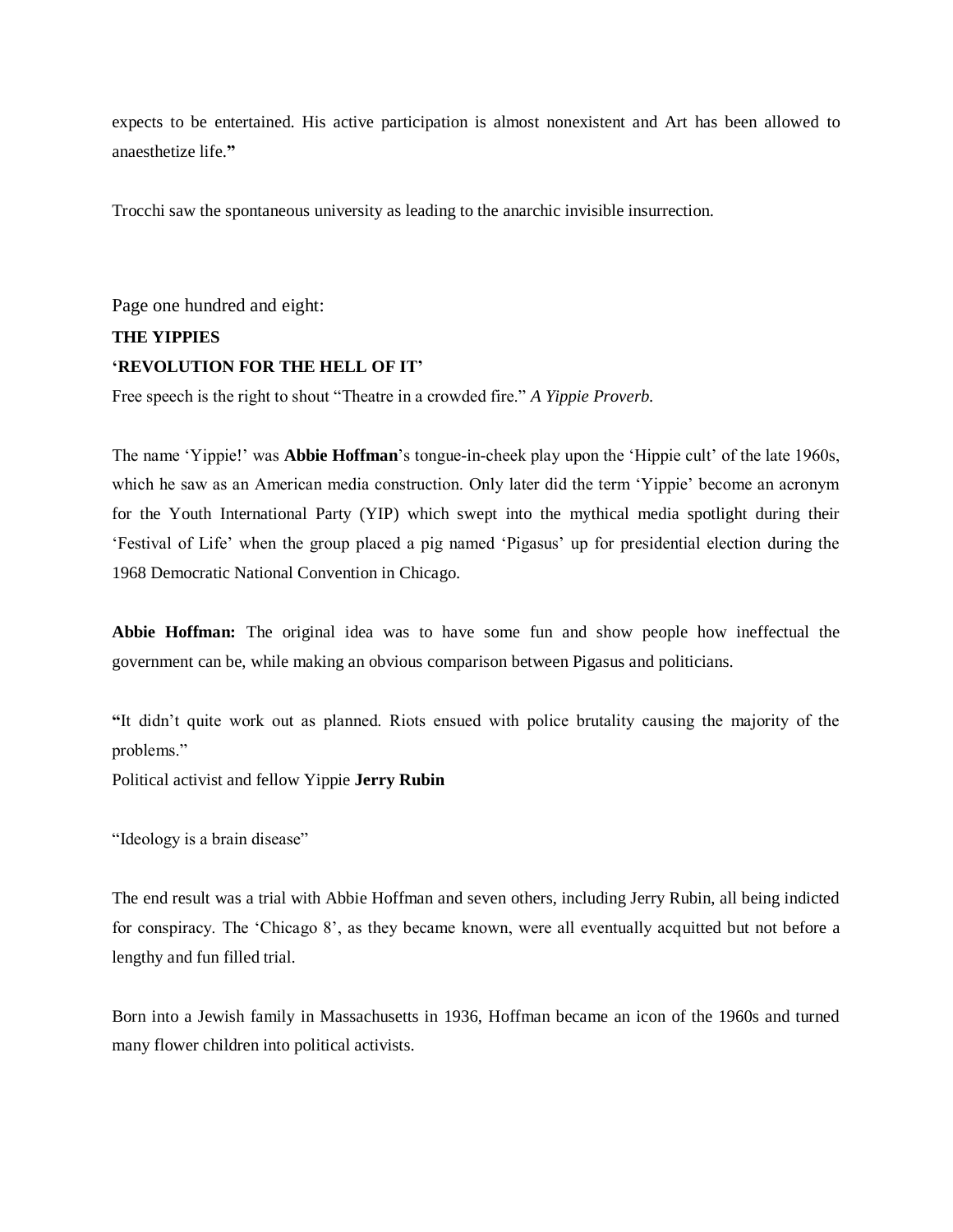Page one hundred and nine:

On the 20<sup>th</sup> of May 1967, Hoffman and seventeen of his friends began throwing money from the visitors' gallery onto the floor of the New York Stock Exchange. The result was a near-riot as traders began scrambling for cash.

During an Anti-Vietnam-War demonstration in October '67, Hoffman handed out flyers to protesters calling on them to help 'exorcise evil spirits from the Pentagon'. Thousands of people circled the Pentagon in an effort to levitate the building 300 feet in the air.

"Ring-around-the-Pentagon-a-pocket-full-of-pot."

By 1971 Hoffman had written the infamous **'Steal this book'** which he described as 'a handbook of survival and warfare for the citizens of Woodstock Nation'. The book incorporates a whole host of information, much of it humorous, from how to get free food, housing and education to guerrilla warfare and bomb making.

Hoffman remained a committed prankster and anarchic activist up until 1973, when he was eventually arrested for the sale of cocaine. Facing a mandatory life sentence, Hoffman went underground for 6 years, taking on aliases such as the environmental activist 'Barry Freed'.

#### **"Avoid all needle drugs - The only dope worth shooting is Richard Nixon"**

After coming out of hiding in 1980, Hoffman spent a brief period in prison after which he re-entered the world of activism. He continued to organize people against authority and on environmental issues until his death in 1989.

Page one hundred and ten: Page one hundred and twelve:

Page one hundred and eleven: (Situationist comic pages see illustrations)

Page one hundred and thirteen: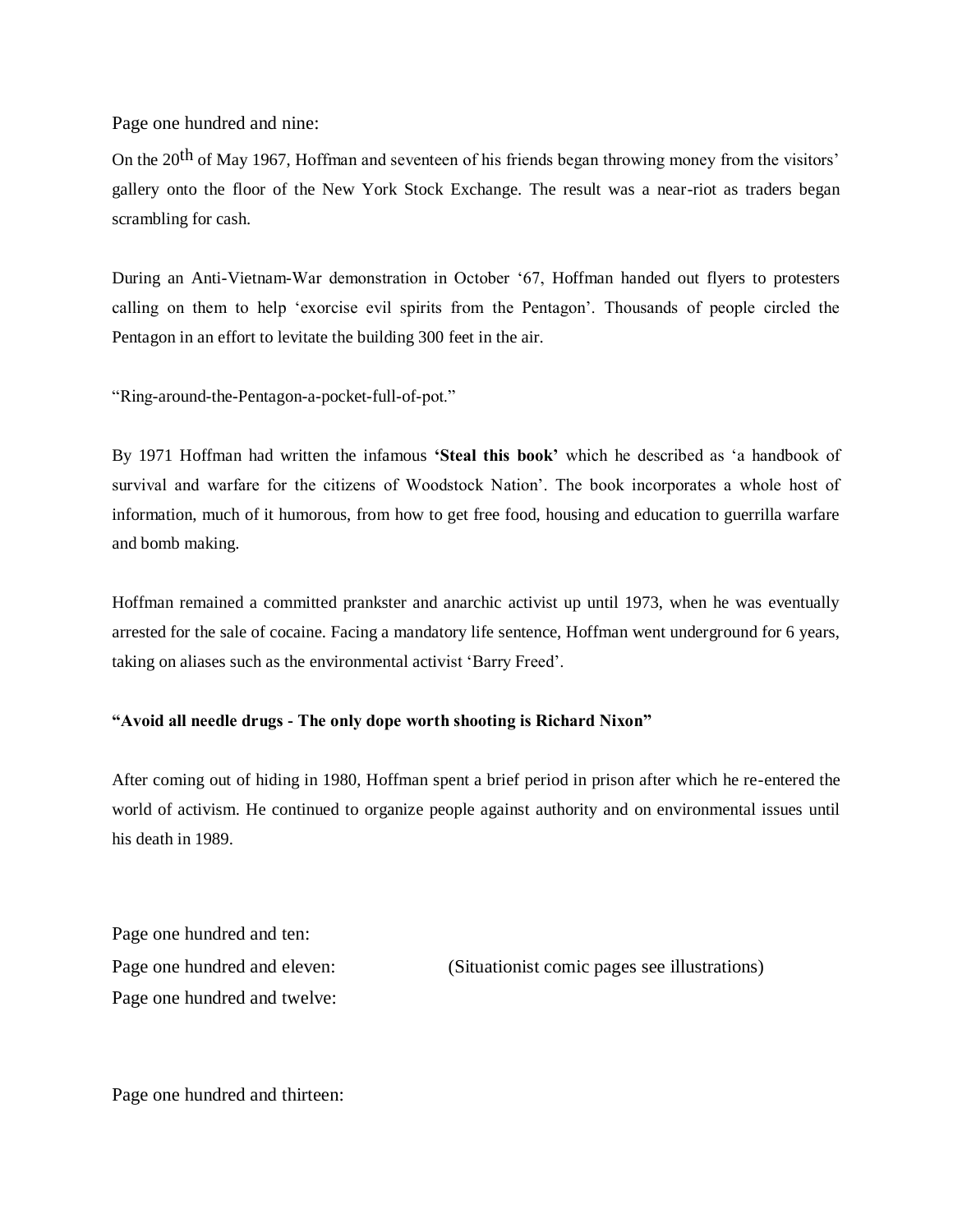# **FOR SALE: ANARCHY FOR THE MASSES**

During 1967, on New York's Lower East Side, the wonderfully named: UP AGAINST THE WALL MOTHERFUKERS emerged as a movement grouped around the anti-art magazine 'Black Mask'. The 'Motherfuckers' launch into a round of attacks upon what they saw as the 'Art Establishment' targeting gallery openings, museum lectures and rock-concerts.

In Britain, the late 60's and early 70s saw a dramatic rise in revolutionary activities which were partly inspired by the volatile political climate as well as by the 'Yippies!' and the 'Motherfuckers' from America and the events in Paris of May '68.

This era saw the emergence of groups such as **'The Angry Brigade'** who were massively influenced by Situationist ideas, eventually taking the critique of the Spectacle to its most radical and spectacular extreme with a sustained bombing campaign across London on embassies, political and financial institutions and the private property of high ranking politicians, judges and police officials.

Out of this milieu emerged the British **Punk** explosion, a movement of the disaffected youth of the late 1970s that manifested itself in fashions designed to shock and music which combined aggressive performance within a three chord, three minute format. Punk Rock as the music was termed took many of its influences from across the Atlantic, especially groups such as **MC5**, **The Stooges**, **The New York Dolls**, and **The Velvet Underground**. Punk was also inspired by various English youth culture influences from the proto-punk early albums of **David Bowie**, to **Stanley Kubrick**'s film version of **Anthony Burgess**'s novel **'A Clockwork Orange'** and **Richard Allen**'s pulp fiction paperbacks of working-class subculture such as *Skinhead*, *Suedehead* and *Boot Boys.*

Page one hundred and fourteen:

### **UK PUNK: The Sex Pistols**

The Sex Pistols, the most recognisable icon of Punk-Rock, were managed by, Situationist influenced, art school educated, 'entrepreneur', Malcolm Mclaren and launched into the spotlight by the creative intelligence and charisma of Johnny Rotten aka John Lydon. The Sex Pistol's set themselves up as an attack on the music establishment and British social morality but, as is well documented, their own position was one of splendid irony; 'A Great Rock and Roll Swindle'.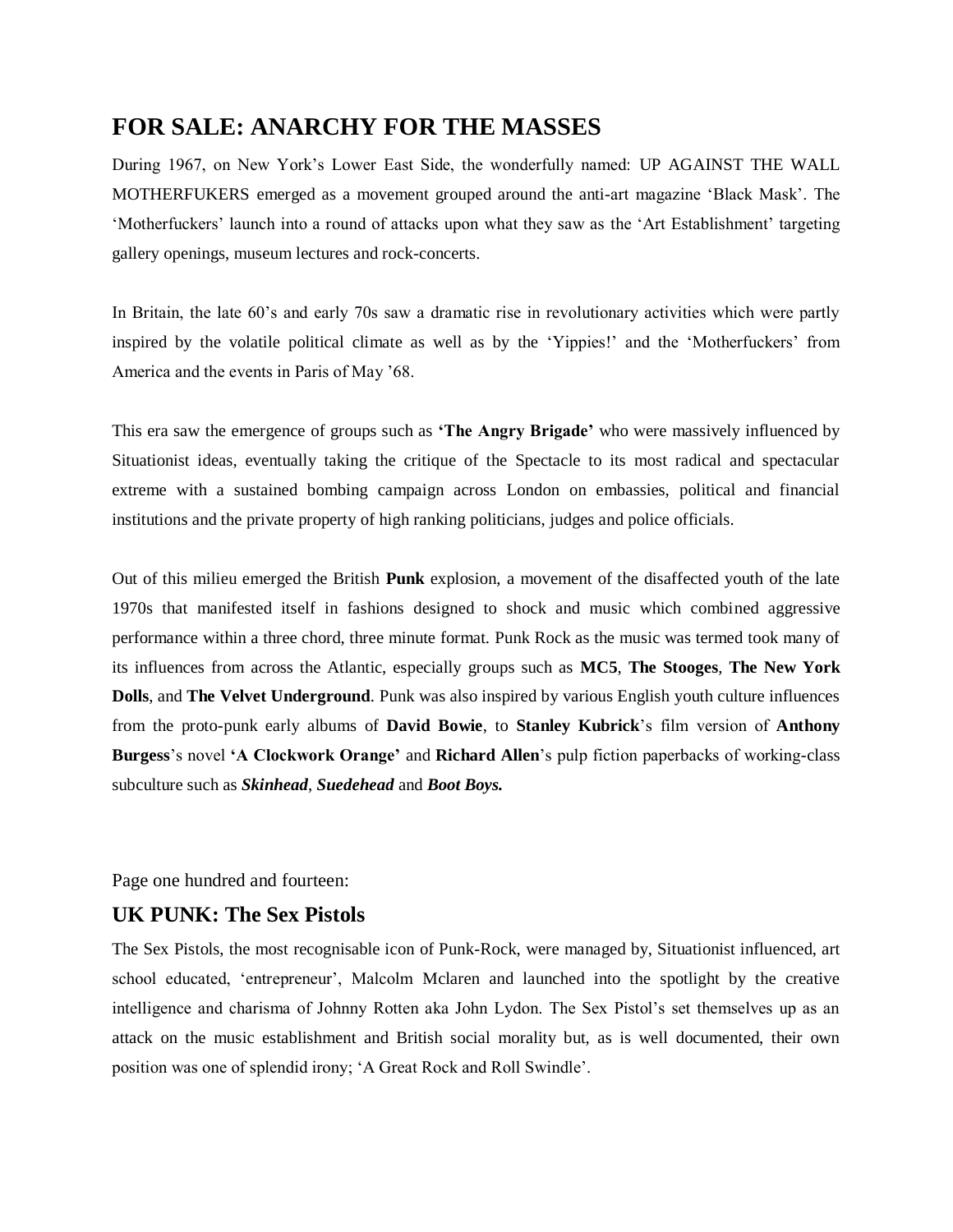The Punk ethic so evident in the early Pistol's lyrics was always about Do-it-yourself; but all to quickly Punk had become a consumer fashion and as such, part of the Spectacular society.

Punk contained the seeds of its own destruction from the outset; and perhaps self-destruction was part of its essential character. Punk set out to get its message across to as wide an audience as possible but its message was never, "follow me", it was rather "see what it is we do and dismiss us, 'Do-it-for-yourself'".

Unfortunately this message was tragically misunderstood.

#### Page one hundred and fifteen:

Lydon's lyrics are always entertaining and contained an energy and intelligence which is all too often overlooked. The bands 1976 release 'Anarchy in the UK' is a fine example of Punks so-called 'blank generation' and its adherence to style over content in terms of musical technique, while containing a subversive quality within its uses of language.

1977 saw the release of the controversial classic: 'God Save the Queen'.

Page one hundred and sixteen:

Yet Punk, a form of existentialism, was about anarchist negation and not about nihilism.

**NIHILISM**: a desire for oblivion, the belief in nothing and the wish to become nothing. The nihilist position denies the existence of all reality and adheres to a position that ignores the existence in the world of everybody else except the nihilist actor.

**ANARCHIST NEGATION**: assumes at all times the existence of other people in the world and calls them into existence by recognising their situation in the world. But most importantly, anarchist negation is the act of making it patently obvious to everyone that the world is not as it seems. Only when this act has been completely absorbed can it be appreciated that the world may be nothing, that nihilism as well as creation may occupy this recently uncovered and unfurnished space. Anarchist negation perceives the possibility of infinite realities and not a world made permanent through bourgeois fears and values.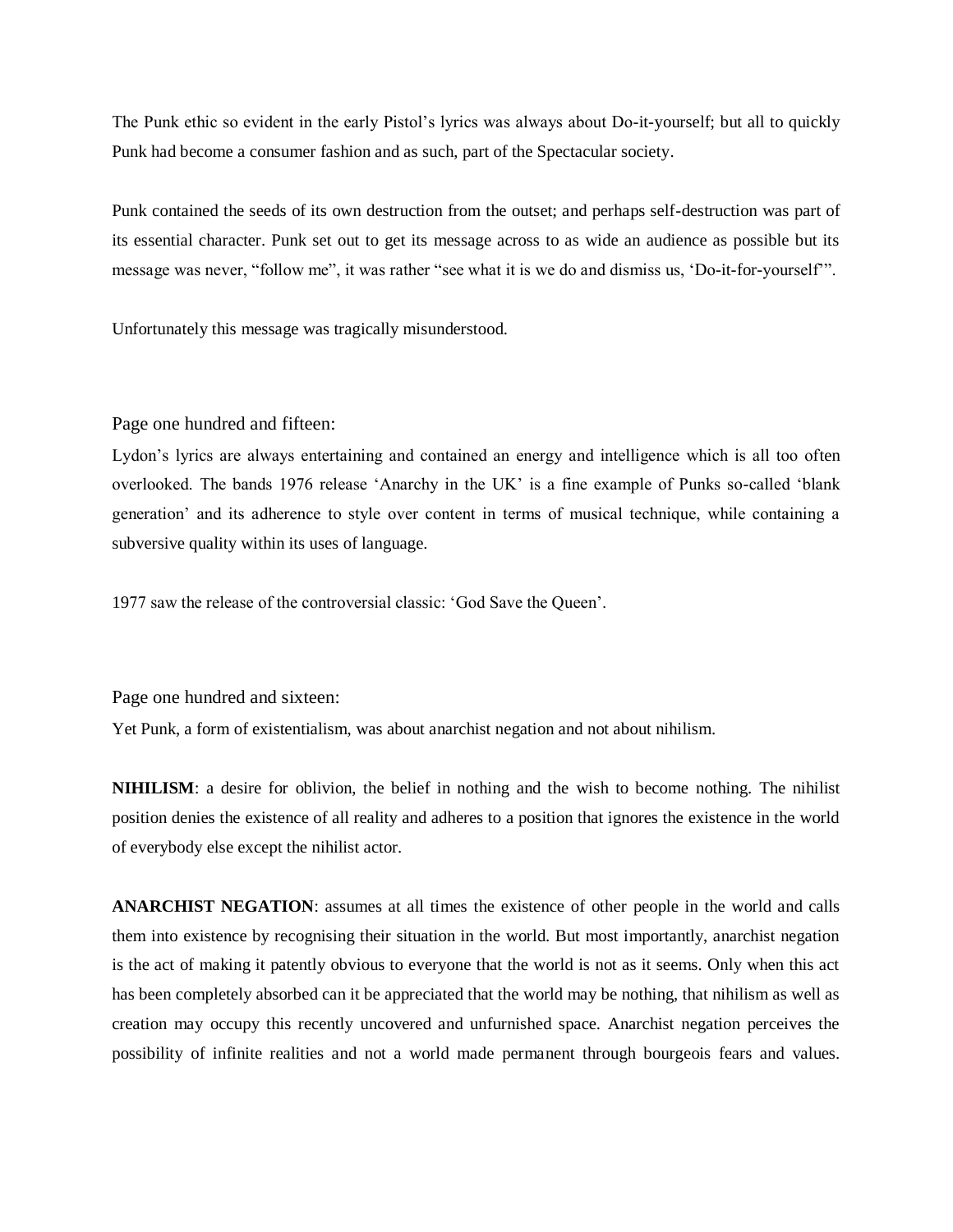'Punk' saw life as the creative ability of each individual to do-it-for-themselves and the freeing up of 'Reality' was seen as a significant step in this direction.

Page one hundred and seventeen:

**CRASS** were a vastly different Punk band from 'The Sex Pistols' and other 'first wave Punk groups' such as 'The Clash' and 'The Buzzcocks', because they wrote songs with overtly anarchist lyrics and refused to compromise their ideas and beliefs, while remaining close to the Punk slogan of DIY.

Drummer Penny Rimbaud and singer Steve Ignorant formed Crass in 1978 when they began recording songs at their open commune in Essex. Soon other members of the commune joined in the creativity including vocalists Eve Libertine and Joy de Vivre, lead guitarist Phil Free, rhythm guitarist N.A. Palmer, bassist Pete Wright and artist G. Sus (say her name aloud!) who played piano and provided cover art for the band, combining collage and anarchist slogans.

Crass wrote songs that were a critique of moral, religious and political hypocrisy. Their attacks concentrated upon oppositions that were all too often indistinguishable from one another.

Listen to the lyric from '*White Punks on Hope'* from *our* **Stations of the Crass** (1979) album of Punk parodies.

Crass's first album **The Feeding Of The Five Thousand** (1978) ran straight into trouble and saw the beginning of the band's long conflict with public moral opinion and authority. At the end of the Falkland's war the band released the record **'How Does It Feel To Be The Mother Of A Thousand Dead?'** referring directly to Prime Minister Thatcher. These attacks brought the band into conflict with established authority including the left and right wing music press who called them traitors; which, of course, as the enemy of war and xenophobic nationalism, they were.

The re-emergence of serious anarchism, the travelling life-style, the campaign for nuclear disarmament and a deeper awareness of environmental and ecological issues can be traced to the concerns expressed in Crass lyrics from songs such as '*They've got a Bomb*', '*You Pay*' and '*Contaminational Power*'.

Page one hundred and eighteen: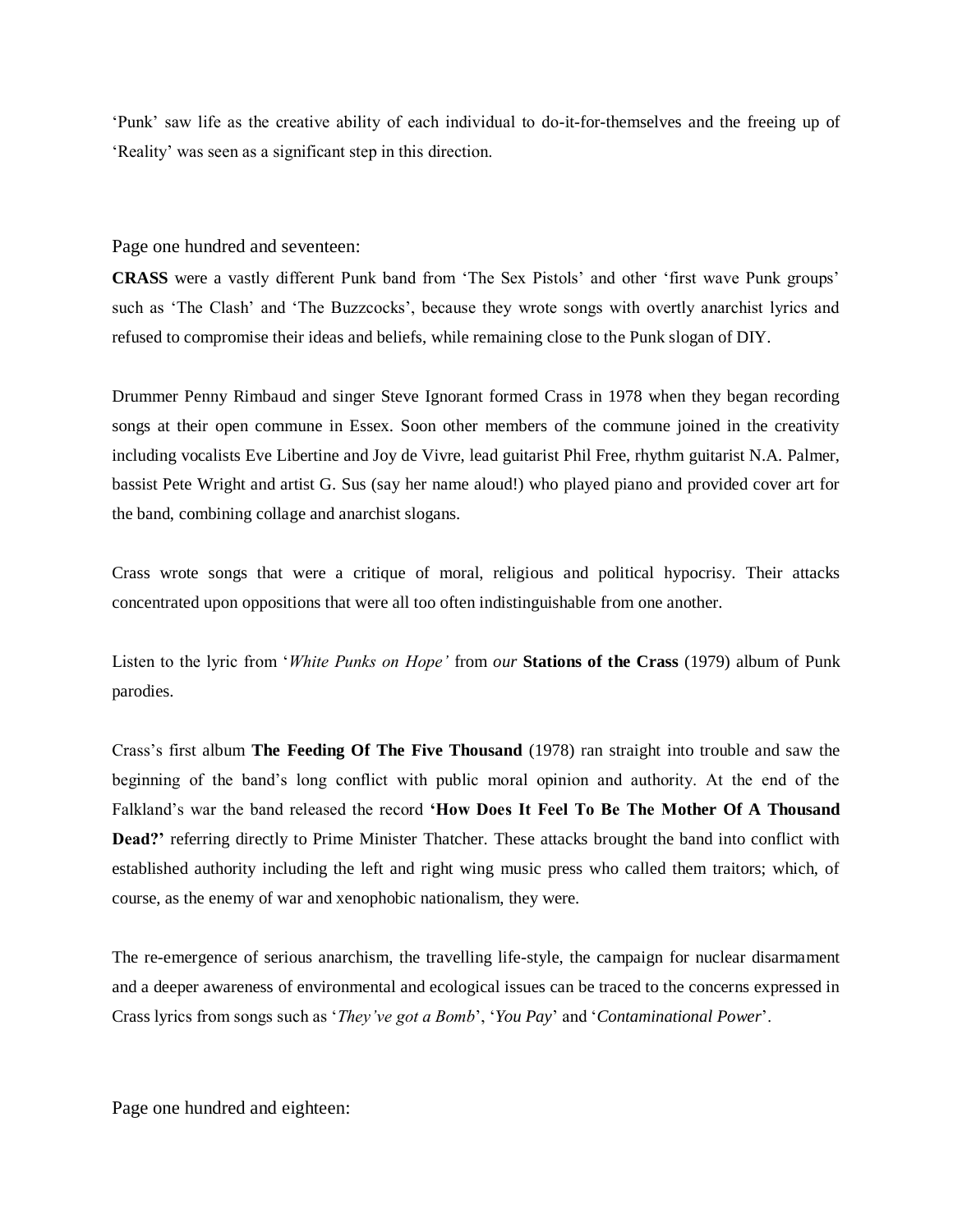# **ANARCHY & ECOLOGY**

(Murray Bookchin): "Anarchy must be released from its nineteenth-century outlook and be redirected towards contemporary situations while retaining its libertarian principles."

**Murray Bookchin** was born in New York City to Russian Jewish immigrants on January 14th 1921. He was for a time a member of the Communist party and worked in the automobile industry, participating in the infamous General Motors strike of 1948. After these events, Bookchin began to question his established Marxist beliefs, especially those concerning the revolutionary role of the industrial working class.

In the 1960s Bookchin became deeply involved in counter-cultural movements and began to establish the ideas of '**SOCIAL ECOLOGY'**: the synthesis of anarchy and ecology, which recognises that almost all current ecological troubles arise from deep-rooted social problems.

(Murray Bookchin): "Ecologists far too often overlook cultural, economic, ethnic, and gender conflicts when investigating the causes of ecological devastation."

Bookchin felt that many ecologists tended to blame technology for environmental problems and in doing so ignored the underlying causes, such as trade based on profit, unwarranted industrial expansion, and the misguided identification of 'Progress' with notions of 'success' and 'well being'.

Page one hundred and nineteen:

Social Ecology contains both a critical and a creative dimension in demanding an anarchist decentralization of society as the best means of eradicating the immanent ecological crisis.

(Murray Bookchin): "The way we interact with each other as social and human beings is crucial to addressing the ecological crisis."

Bookchin suggests that our hierarchical mentality and class bound relationships, which so completely saturate our societies, also determines the way in which we interact with the natural world.

We turn the world into something that exists merely for us to consume.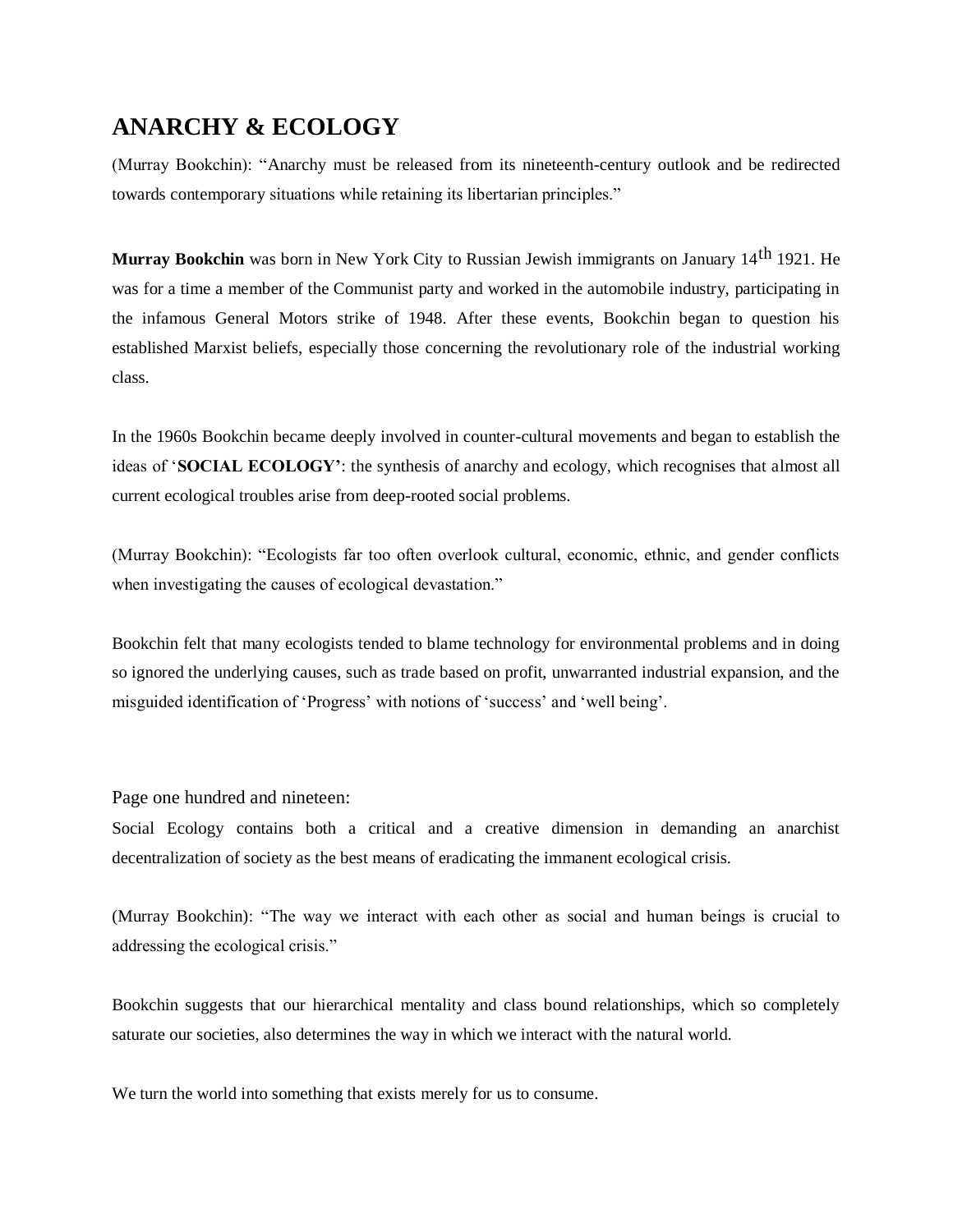The entire world and everything in it, or on it, becomes a commodity ready for our use. We section off the world into consumable bits and pieces and assume these things have no value apart from the values we give them. Rather than seeing the world as filled with other beings, each having their own independent existence, we see it in terms of its use to us. Humanity becomes the centre of the universe, a view which is termed: '**ANTHROPOCENTRIC**'.

Our Patriarchal, hierarchic and exploitative society is the main reason why we see the world as existing for our use. In Western cultures especially, an attitude has arisen which sees the world as a commodity for use by those with the power to exploit it.

#### Page one hundred and twenty:

Under Capitalism, the commodification of the world gradually roses to prominence and then as the years passed progressively began to fade into the background as its character took on greater and greater complexity. Capitalism is so efficient at this, that a veil is inevitably cast over the world through which this commodification disappears and becomes the natural order of things.

(Marx): "If one ton of iron and two ounces of gold have the same market value, then common sense suggests that a natural relationship exists here; in reality the relationship concerned is only between the quantities of labour that have produced the one and the other."

Yet Bookchin is also critical of Marxism.

(Bookchin): "The Marxist's desire for conflict between worker and capitalist merely serves to strengthen Capitalism. Why fight to remain a 'worker', even if it is under the so-called 'dictatorship of the proletariat'? Everyone should loathe their class status and revolt against the dominant culture by living a subversive lifestyle, no matter what class they're from. Yet Marxism prizes so highly the work ethic, the respect for hierarchy, the obedience to leaders and consumption, in other words it prizes Puritanism."

Bookchin is also critical of the anarcho-Syndicalists attitude towards large-scale industry. He suggests that factories are intrinsically authoritarian and dehumanising in the manner in which they have all but eliminated the artisan and craftsperson from the world by reducing humans to cogs within the machine of mass production.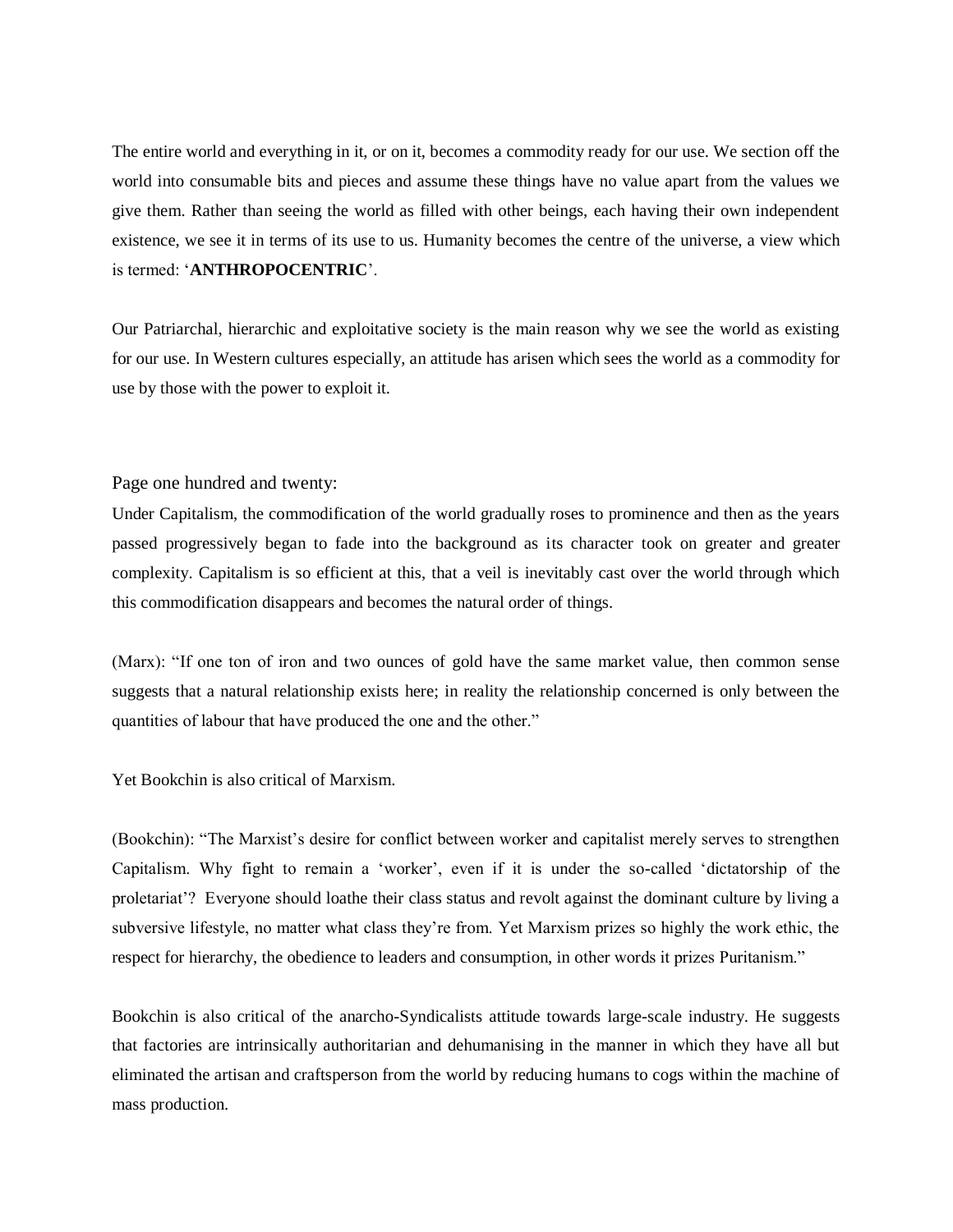Page one hundred and twenty-one:

Bookchin's Social ecology is also critical of what has become known as DEEP ECOLOGY: a biocentric rather than anthropocentric philosophy. Deep Ecologists claim that Western cultures anthropocentric view of placing humans above nature will lead to the destruction of the planet.

(Bookchin): "Yet, Deep Ecologists are merely imitating, in reverse, the opposition between humans and nature. They are misanthropic in their desire to see humanity dominated by nature."

- 1. Some Deep ecologists suggest that diseases are a natural check on human overpopulation; helping to maintain a balance in nature;
- 2. that children in the third world should be left to starve because of overpopulation in these regions;
- 3. and that the migration of third world peoples to 'The West' is a drain on our resources and not the result of Western cultures plunder of third world resources which has caused their poverty.

(Bookchin) "Clearly anthropocentrism is implicated in the global environmental crisis but the Deep Ecologists misanthropic view is not a creative response; nor is its mystic belief in the 'oneness' of all nature an adequate response."

Humanity is not an undifferentiated whole in the way Deep Ecologists suggest; this view ignores the historical and political differences between male and female, black and white, rich and poor. Not all of humanity is the source of all values; rather it has been the economically privileged, white western males whose anthropocentrism has treated women, blacks and the poor as raw materials for profit at the expense of the individuals well being and the well being of the environment.

Page one hundred and twenty-two:

## **"MAKE LOVE NOT WAR"**

Wilhelm Reich: "Love is the well spring of our life. It should also govern it."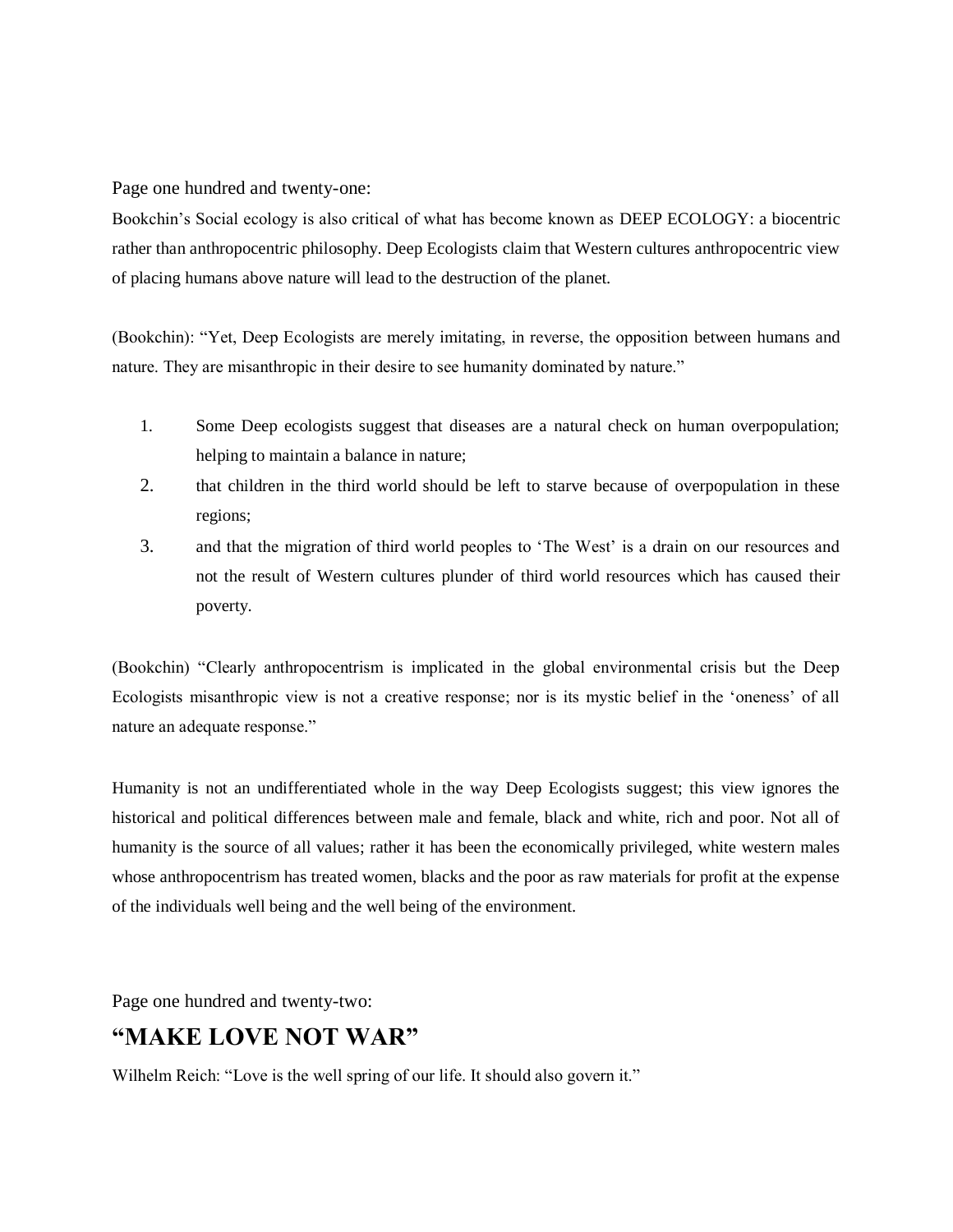Wilhelm Reich (1897-1957) was an anarchic Austrian psychologist who described modern civilization as having been established upon a foundation of sexual repression.

Reich examined the relationship between physical and emotional energy and discovered that the emotions which control psychological behaviour are themselves the direct manifestation of physical energy which he named the **COSMIC ORGONE**.

Sexual repression creates a defensive barrier against pleasure, love and peaceful living which entomb the individual and society.

(Knight in amour): "Analyse this!"

Reich believed that physical health was dependent upon orgastic potency, seeing mental illness as the result of a disturbance in the natural capacity for love.

Wilhelm Reich: "Anti-social behaviour springs from the suppression of sexuality."

Page one hundred and twenty-three:

In the 1942 publication of **The Function of the Orgasm***,* Reich outlines his idea of the Cosmic Orgone and its effects upon individual psychology and behaviour.

Wilhelm Reich: "The suppression of the orgasm generates a fear of pleasure and a heightened state of anxiety that reveals itself through '**CHARACTER ARMOUR**'; a stiffening of ones body posture and an irrational desire for order and control. This state induces a self-loathing causing the individual to be susceptible to domination and oppression."

In **The Mass Psychology of Fascism** (1933) Reich questions why the German people desired their own oppression.

(Wilhelm Reich): "I reject the idea that fascism is the ideology or action of a single individual, or that it is part of a national character trait within the German people. Rather, I suggest that fascism is the expression of the irrational character structure of every human being whose basic biological needs and desires have been suppressed for over 5,000 years by the authoritarianism inherent within patriarchal societies."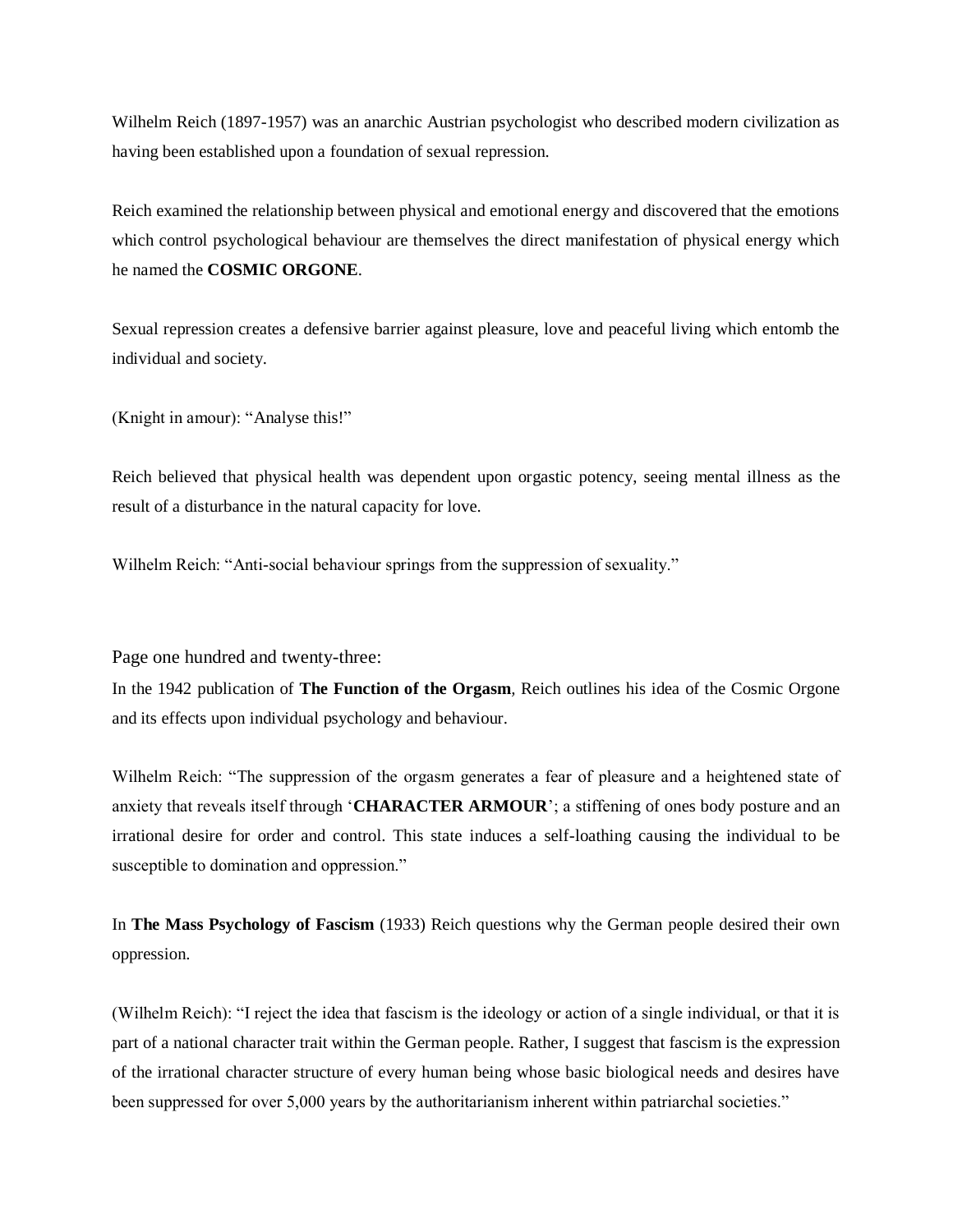Reich thought that patriarchal duty had replaced the natural enjoyment of work and activity.

Page one hundred and twenty-four:

Reich saw the family, the school and the Church as all playing a crucial role in the way that the masses are conditioned to accept fascism.

(Father): "The family structure is authoritarian; children must accept the undemocratic 'Daddy-Mummy-Me' chain of command in the organised family."

(Priest): "My congregation see themselves as a flock led by the Father and watched over by an all seeing God."

(Teacher): "The main lesson to be learnt in the classroom is discipline and socially acceptable behaviour."

(Mother): "Although children benefit from a stable upbringing, this is not synonymous with an authoritarian one."

(Reich): "All forms of organised mysticism, including religion and fascism rely upon the unsatisfied orgastic longing of the masses. Their self-loathing leads them to demand a father figure who will provide them with order, oppress them and take away the stress of having to make their own decisions."

Reich died from heart disease in an American penitentiary after being given a two-year prison sentence for being in contempt of court. He'd been accused of making fraudulent claims for his **Bions**, the vessels for isolating life energy, and **Orgone Boxes**, in which life energy was stored. Reich refused to accept the courts injunction considering them totally unqualified to make such as a ruling.

Page one hundred and twenty-five:

# **THE LAW**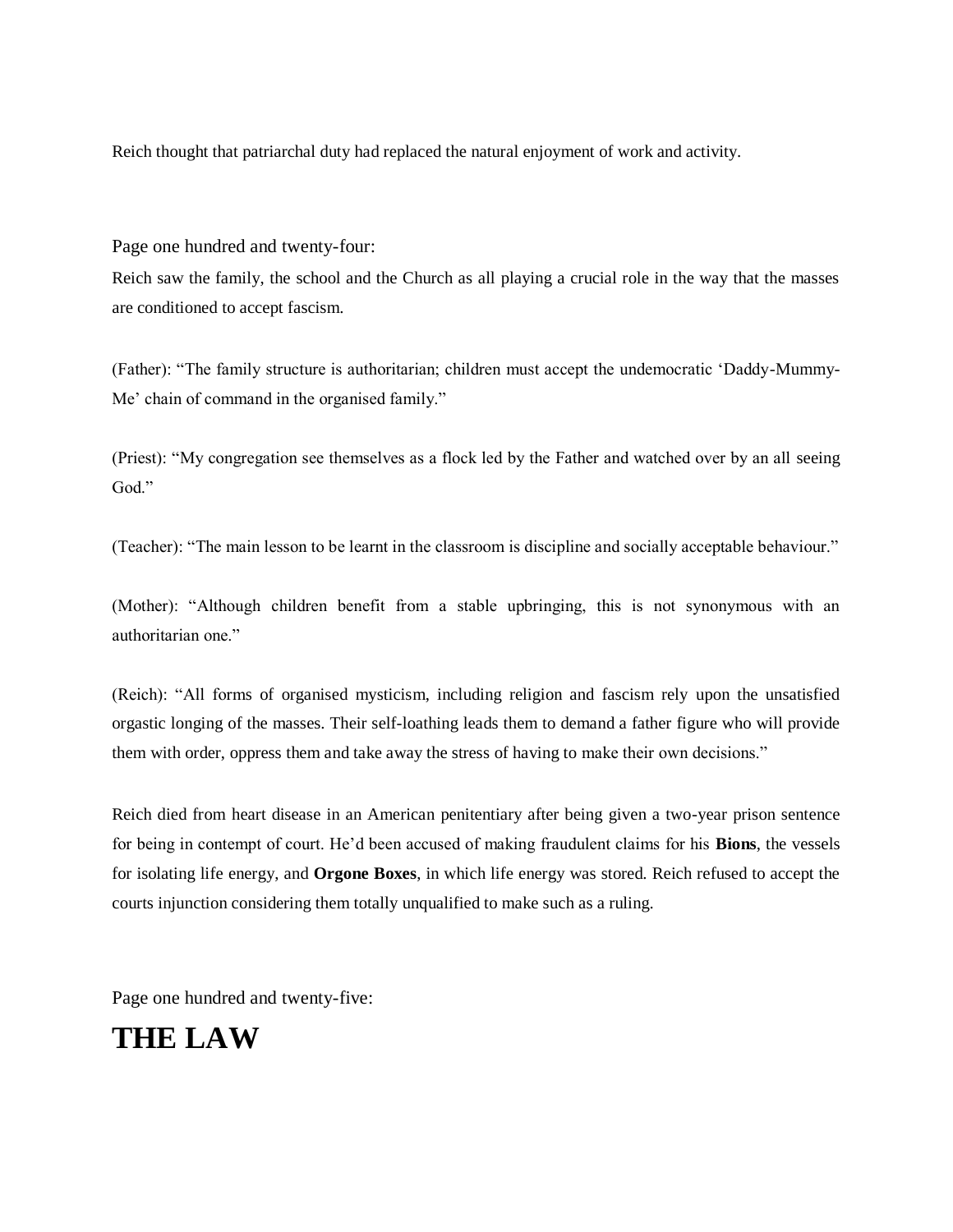"From the inception of authoritarian society there has been conflict between libertarians and the State."

Page one hundred and twenty-six: Page one hundred and twenty-seven: (Comic pages see illustrations) Page one hundred and twenty eight: Page one hundred and twenty-nine:

Page one hundred and thirty:

**DIRECT ACTION** has often been used as an effective way to challenge the system, the Suffragettes, anti-war protesters and genetically modified crop-smashes have all used this method, but its days are numbered.

After recent protests and demonstrations against the 'World Trade Organisation' and Carnivals against Capitalism; new laws have been enforced in many countries designed to prevent this type of public disruption.

Page one hundred and thirty-one:

These protests brought attention to particular issues but played into the hands of those who wanted to maintain the status quo. New laws were sanctioned to prevent acts of terrorism against authority, riding on a wave of media reports of violent demonstrations.

But what constitutes terrorism has been radically altered in recent times.

(Riot police): "Any opposition to authority can now be labelled terrorism."

The use of serious violence against persons or property, or the THREAT to use such violence to intimidate or coerce the government, or any section of the public, for political, religious or ideological ends.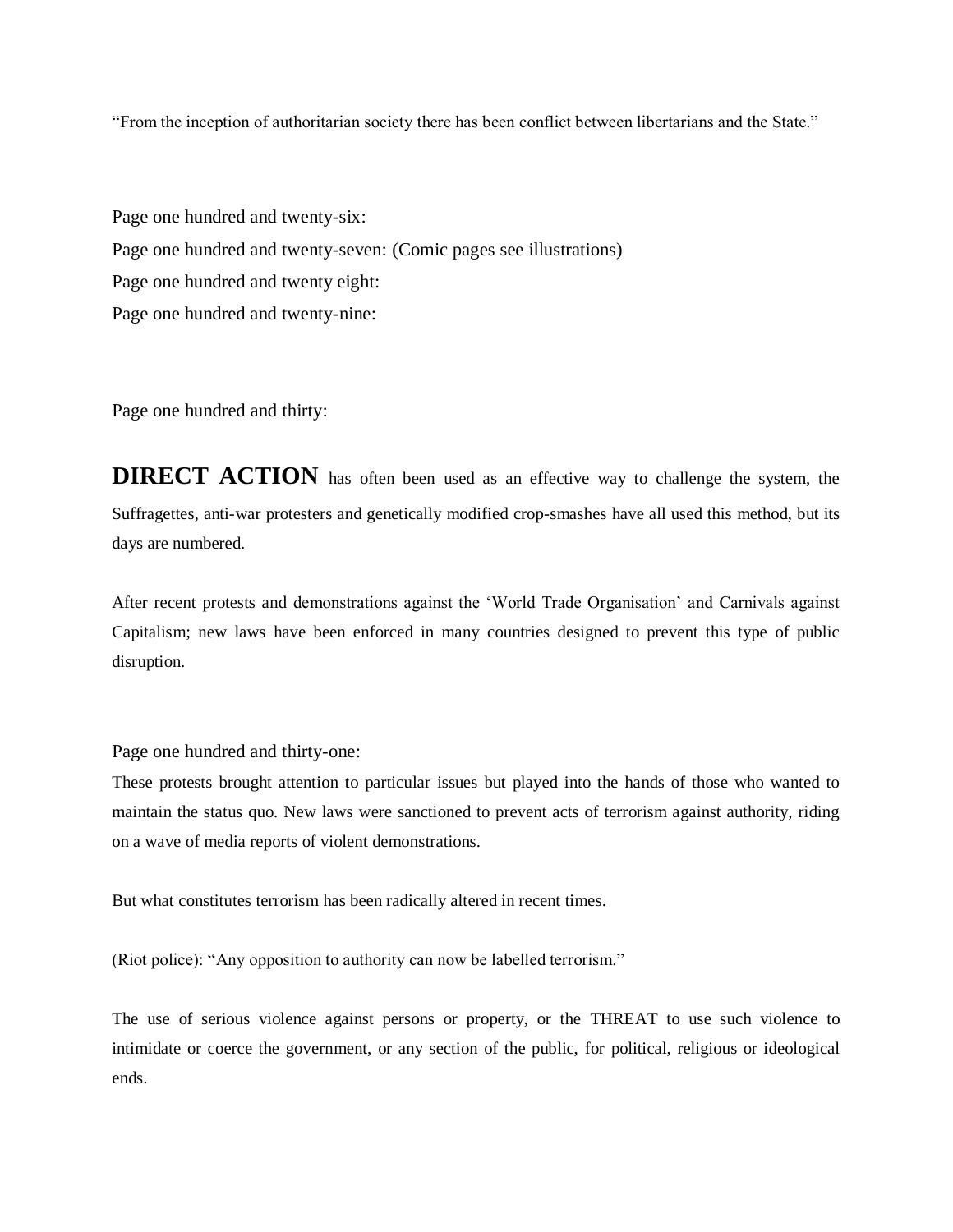These laws threaten individual freedom by allowing the State to completely outlaw any organisation it sees as a threat to its authority.

An individual can be held for 14 days in Britain without being charged, if the arrest is 'terrorist' related.

Even wearing clothing or a pin associated to an outlawed group will be illegal under the new laws, as will failing to report a friend or family member who belongs to such as group.

Page one hundred and thirty-two:

# **SECTION FOUR POST-ANARCHIST ANARCHY**

Page one hundred and thirty-three:

"Why should I accept that the removal of authority and government will inevitably lead to a better society?"

"Why is the idea of 'Human Nature' such a problem?"

"Are justice and power mutually opposed?"

To believe in the idea that there is an essential human nature is to suggest that what it is to be human is fixed and unchangeable; as opposed to more recent thinking which suggests that, existence precedes essence. In other words, our identity is conditioned and constructed by our social, historical and cultural existence.

At the heart of the traditional anarchist projects of Proudhon, Bakunin and Kropotkin, there was a belief in an essential human nature and an acceptance that this nature was fundamentally good, corrupted only later by the evils of power and authority.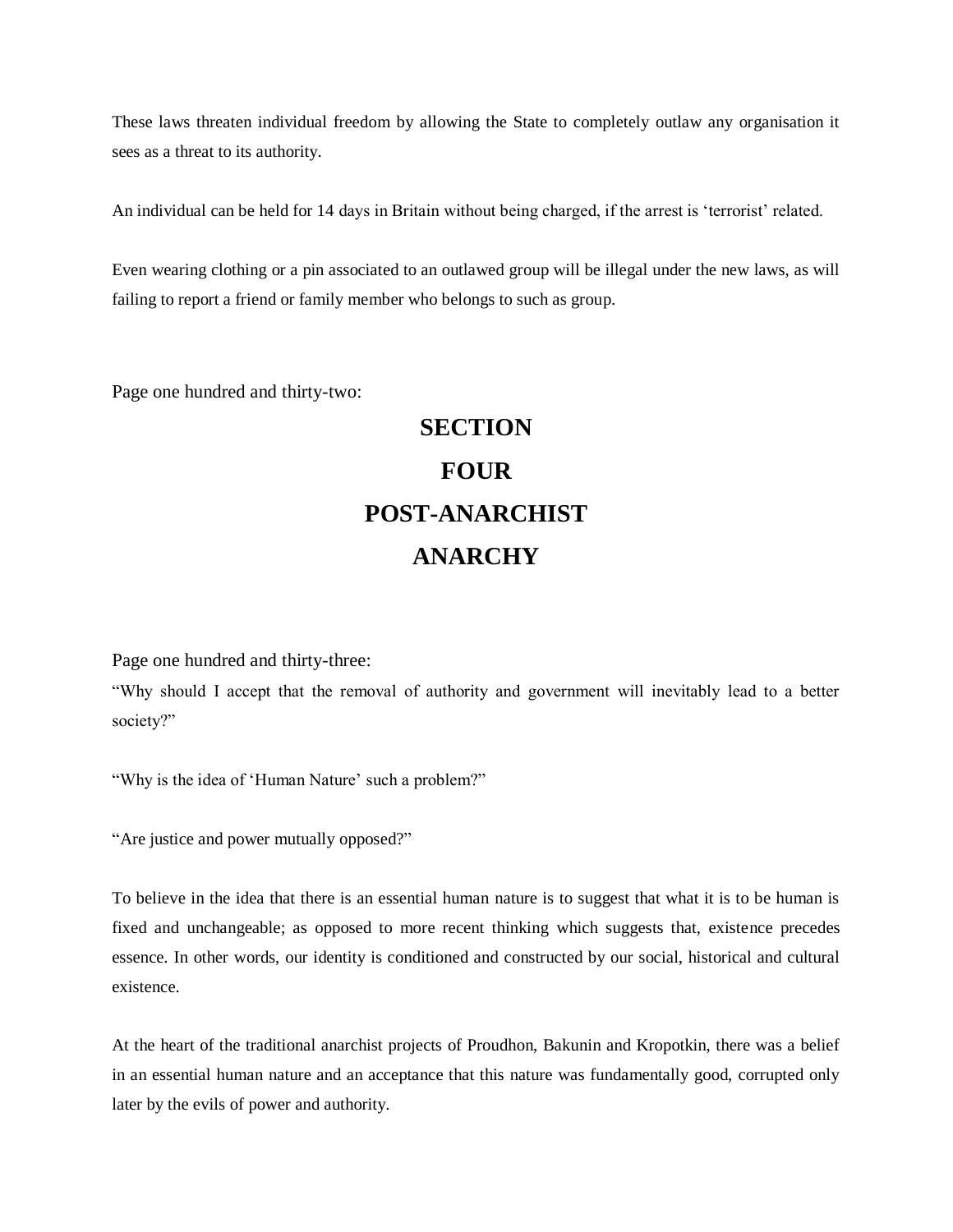As important as these 'traditional anarchists' were to their nineteenth century audience, their faith in Humanism and a benign human essence has much less relevance for us today.

So why did these anarchists place the linchpin of their demand for freedom upon a metaphysical vehicle; and why was their call for liberty left balancing precariously upon an *a-priori* belief in benign human essence?

Were they blinded by the Enlightenment into accepting the unreliable and dubious foundations of human nature as a first premise?

Page one hundred and thirty-four:

Nineteenth century anarchy was unable to cope with the inhumane world of the 20<sup>th</sup> century and as a result Anarchy began to fade from view and was lost as a viable alternative to the all-conquering corporate state.

The 20<sup>th</sup> century was the age of mass production and bureaucracy; a period that fashioned the ubiquitous assembly-line and the three R's of Rules, Red tape and Regulations.

(Time and motion woman): "**Faster! Faster!**"

Mass production and bureaucracy became the foundation stones of authoritarian ideologies such as Communism, Capitalism and Fascism and this period is symbolised most horrifically in the cold and efficient image of 20<sup>th</sup> century warfare and concentration camps.

Page one hundred and thirty-five:

There are perhaps three main reasons why nineteenth century anarchist ideas failed to thrive in the 20<sup>th</sup> century:

1. The steady decline of the industrial working class throughout the twentieth century, a class always thought to be the natural audience for anarchist ideas;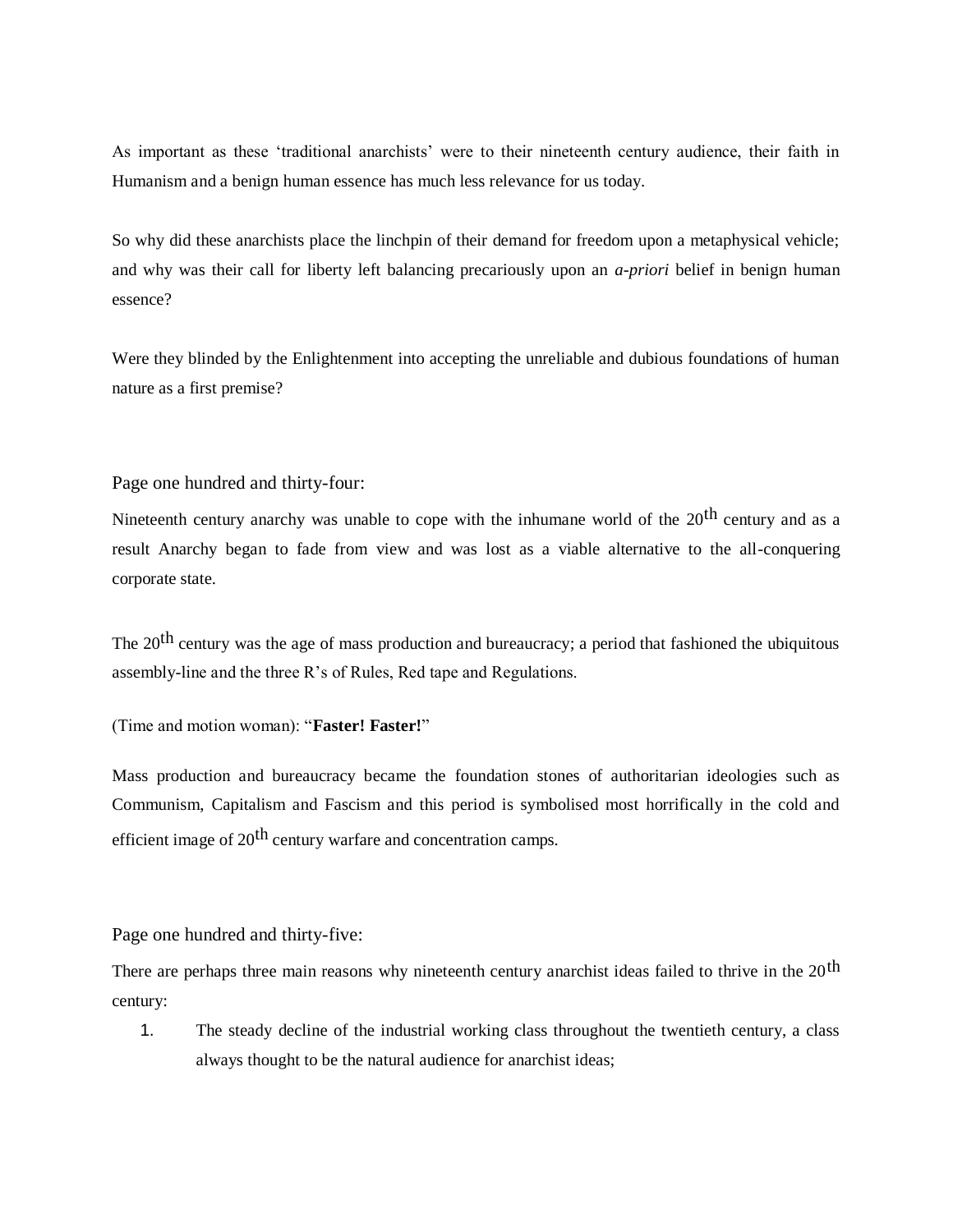- 2. Orthodox anarchist ideas had relied far too heavily upon Humanism and Science, categories which rather than giving support to anarchist ideas of freedom and non-coercion were in fact the bedrock of bourgeois capitalism;
- 3. Its misplaced faith in an essential human nature, benign or otherwise.

As we enter the 21<sup>st</sup> century, anarchist ideas are beginning to rekindle from the embers of May '68. It is a version of anarchy quite different from that of the nineteenth century, but it still contains that same spirit of freedom, non-coercion and a **D**o **I**t **Y**ourself attitude to life.

(Foucault, Deleuze and Lyotard all thinking): "**Anarchy is dead; long live anarchy**"

The new wave of anarchist thinking is post-humanist and draws upon an anti-Enlightenment tradition that rejects the equation of reason, emancipation, and progress, arguing that modern forms of power and knowledge are creating new forms of domination. This re-emergence of anarchist ways of thinking takes its lead, perhaps surprisingly, from the writings of the nineteenth century German poet/philosopher, **Friedrich Nietzsche**.

Page one hundred and thirty-six:

(Nietzsche): "I know my fate. One day there will be associated with my name the memory of something tremendous - a crisis without equal on earth, the most profound collision of conscience, a decision evoked against everything that has been believed, demanded, sanctified so far. I am no man, I am dynamite."

(Passer by): "As well as being very modest, wasn't Nietzsche also an opponent of anarchist ideas?"

(Nietzsche): "I'm critical of traditional anarchy for the same reason that I'm critical of all Enlightenment ideas, they're based upon a naïve faith in logic, reason and humanism."

Page one hundred and thirty-seven:

Nietzsche's philosophy is partly an attempt to make oppositions, such as order  $\&$  chaos, and mind  $\&$ body, free floating rather than fixed. However, he's not a naïve relativist, suggesting that anything goes. In fact Nietzsche remained acutely aware of the effects of historical and social context upon our existence and upon our acceptance of truth.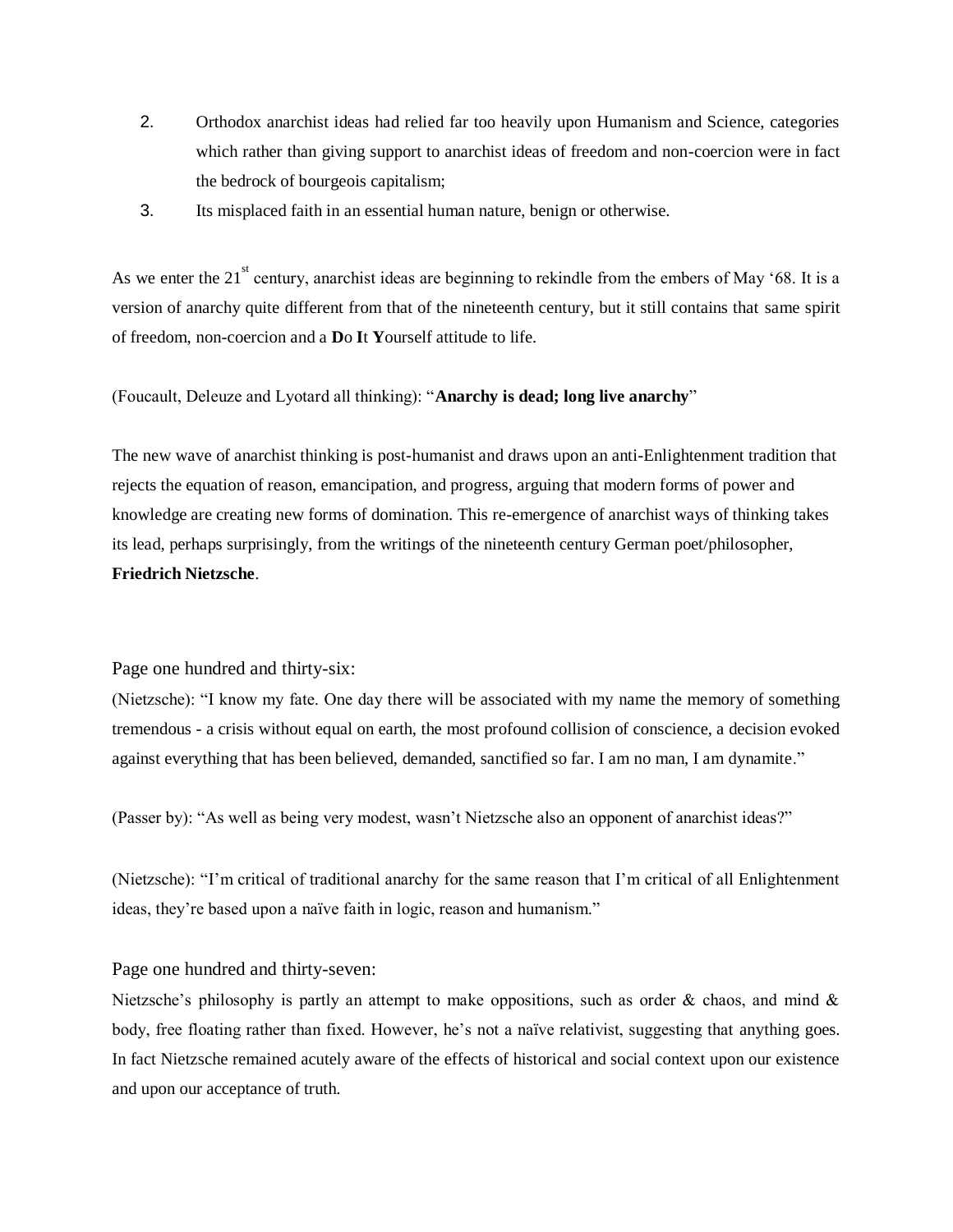In his writings Nietzsche is at pains to insist that every individual must overcome their own ideological constraints and create his or her own life:

(Nietzsche as Superman): "We must be noble, free, creative and passionate."

"There are no moral phenomena at all, only a moral interpretation of moral phenomena…"

Nietzsche suggests that we must choose to live in-between simplistic binary oppositions; he is asking that we live beyond good and evil. But this is a dangerous place to exist because we are being asked to live no-where, to live in the gaps between safe stability, to live as human beings independent of 'slavish', 'herd morality' and remain constantly sceptical of all claims to rationality and logic.

Page one hundred and thirty-eight:

"We are misguided if we believe that we are uniquely individual or that our strength of mind is entirely our own. This belief is naïve because it sees personal autonomy as a first premise, as the foundation of some mythical human essence."

For Nietzsche, family, church and state all force morality upon us from the outset by means of severe discipline.

We each live in constant fear of punishment, a form of education that encourages us to remember and take personal responsibility for our actions. This method supposedly constructs us as 'autonomous' individuals who are let loose upon the world as paranoid moral robots who have societies moral rules programmed inside us as 'conscience'.

In this way we each become components within a 'civilized' society whose morality is designed to turn us not into autonomous free thinking human beings but into human herds, 'ordered, quantifiable and homogeneous'.

Page one hundred and thirty-nine: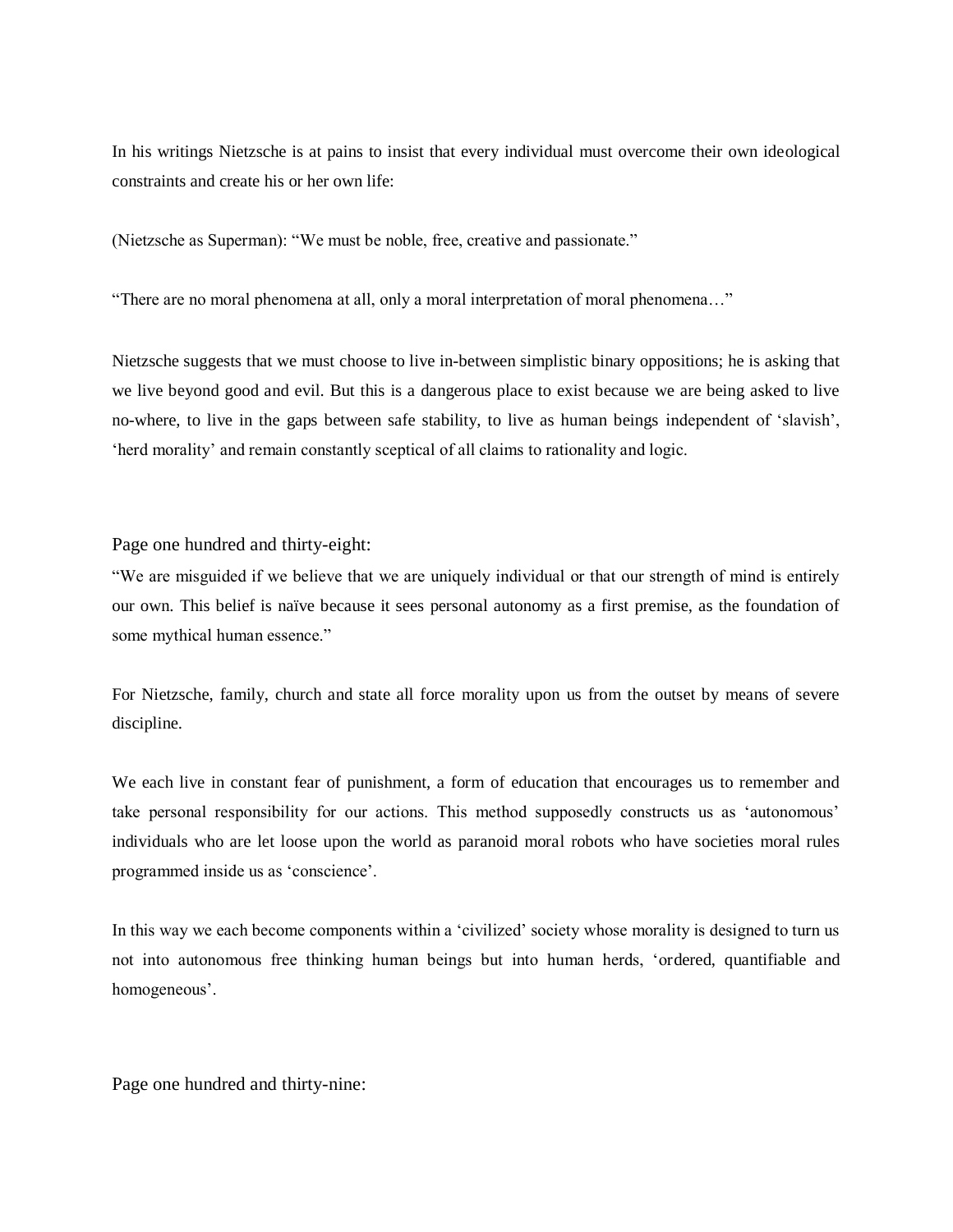The process that Nietzsche uses to investigate morality he calls '**GENEALOGY**'; a technique which traces morality's complex emergence to a position of authority and truth within society.

Genealogy doesn't seek to rediscover the facts or origin of an object or idea like morality, but rather sets out to explore the intersecting discourses and practices, such as science, religion and the law, that bring morality into being.

Nietzsche suggests that through morality, humanity has institutionalised its values, projected and enforced them and then mistaken these morals as unquestionable truths rather than human inventions.

Page one hundred and forty:

Nietzsche uses the genealogical approach to examine social morality at the moment it appears in history as a system of constraint upon the sovereignty of the individual.

(Man looking over the top of the maze hedge): "Genealogy is never a reaction or revenge but an action and a creative critique."

Genealogy questions the validity of all claims to truth, revealing them to be a facade of intersecting systems and practices that strive to dominate one another. Genealogy doesn't set out to rediscover the truth; on the contrary, it strives to dissipate the idea of a single fixed truth, and to reveal all the inconsistencies that pass through such a concept.

In this sense Genealogy is an anarchist technique; it reveals the lack of stable foundations within social morality and all other claims to Truth.

#### Page one hundred and forty-one:

If we set out to find a single source from which an object or idea springs we are assuming that there is an essence behind existence; this Nietzsche perceives to be a huge mistake.

The post-human anarchist project, takes a genealogical approach towards social institutions and forms of state control, not to uncover the truth of our enslavement, but rather to critique any object or ideas claim to control us through some essential and unquestionable truth.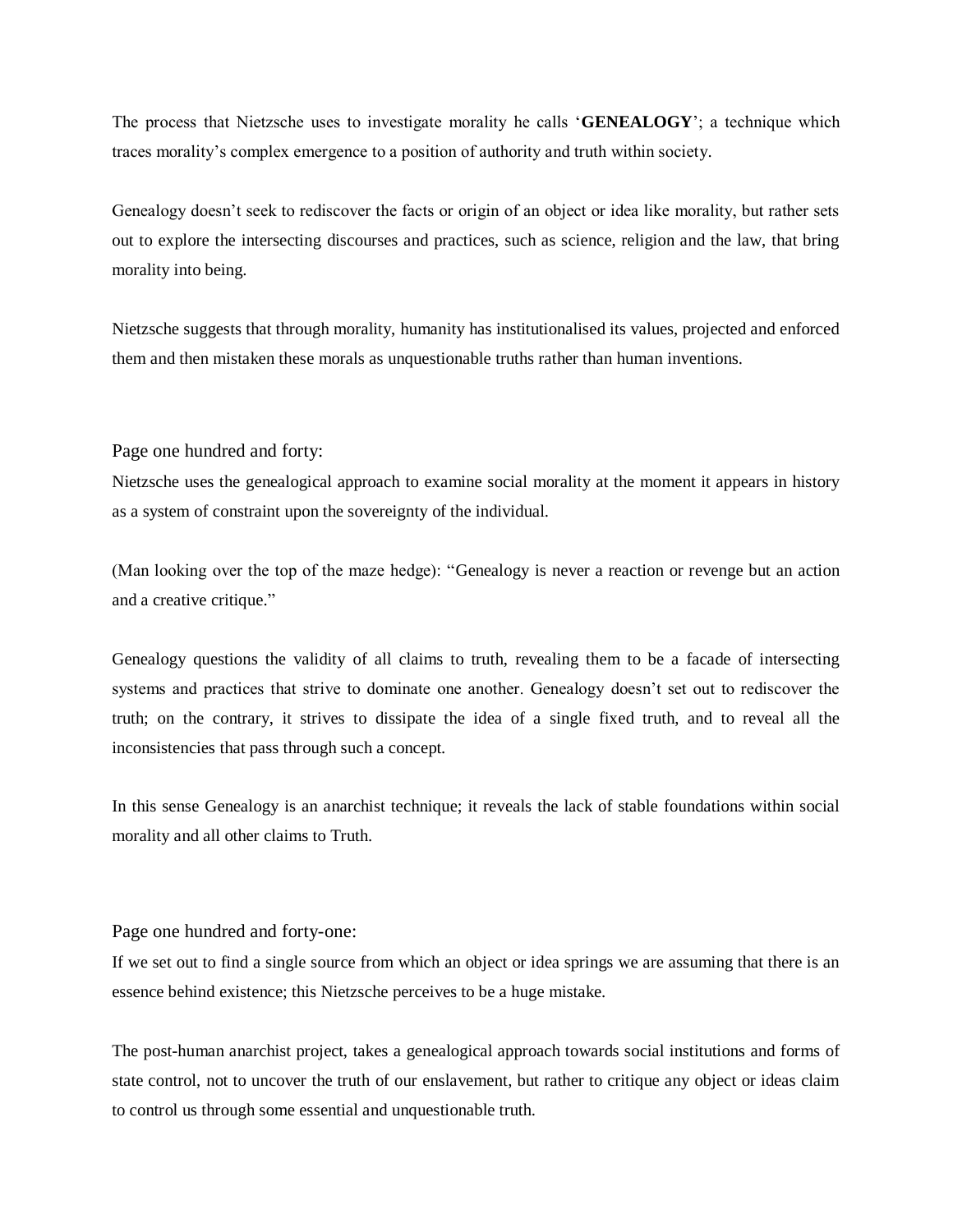In Nietzsche's view, ethics and morality make us slavish and far from freeing us, actually deepens our enslavement. Nietzsche, like the anarchist, suggests that it is imperative for us to create our own values and break the chains of our moral enslavement.

#### Page one hundred and forty-two:

Reality for Nietzsche is never fixed but is rather in an endless state of 'becoming'. That which we call the universe is *a monster of energy without beginning and without end*. It is energy in a constant state of chaotic change and movement. Therefore, any permanence or rationality we unveil is that which we ourselves have invented. We constantly delude ourselves into believing that we have knowledge, when this knowledge is nothing more than the absurd categorising of chaos, the boxing up of 'becoming', a dividing up which makes the world useful for us and gives us a sense of authority and control.

All knowledge is a pinning down and destruction of the unknown and the unknowable. This is not to deny that knowledge is a useful tool, but it has no claims to truth or reality. By cleaving up the world and categorising it into bits of knowledge we can alleviate our fear and anxiety of the unidentifiable but where has it led us.

#### Page one hundred and forty-three:

The image of authority that emerges out of this new anarchist perspective is one of intersecting networks of power rather than the traditional hierarchical or vertical model.

This being the case a full frontal revolutionary attack upon the institutions of power would appear to be an act of folly.

(Foucault): "The role of theory today is not to formulate the global systematic theory which holds everything in place, but to analyse the specificity of mechanisms of power, to locate the connections and extensions, to build little by little a strategic knowledge."

The French historian/philosopher **MICHEL FOUCAULT** (1926-1984) following in Nietzsche's genealogical footsteps, investigates the intersecting networks of power which position us in the world.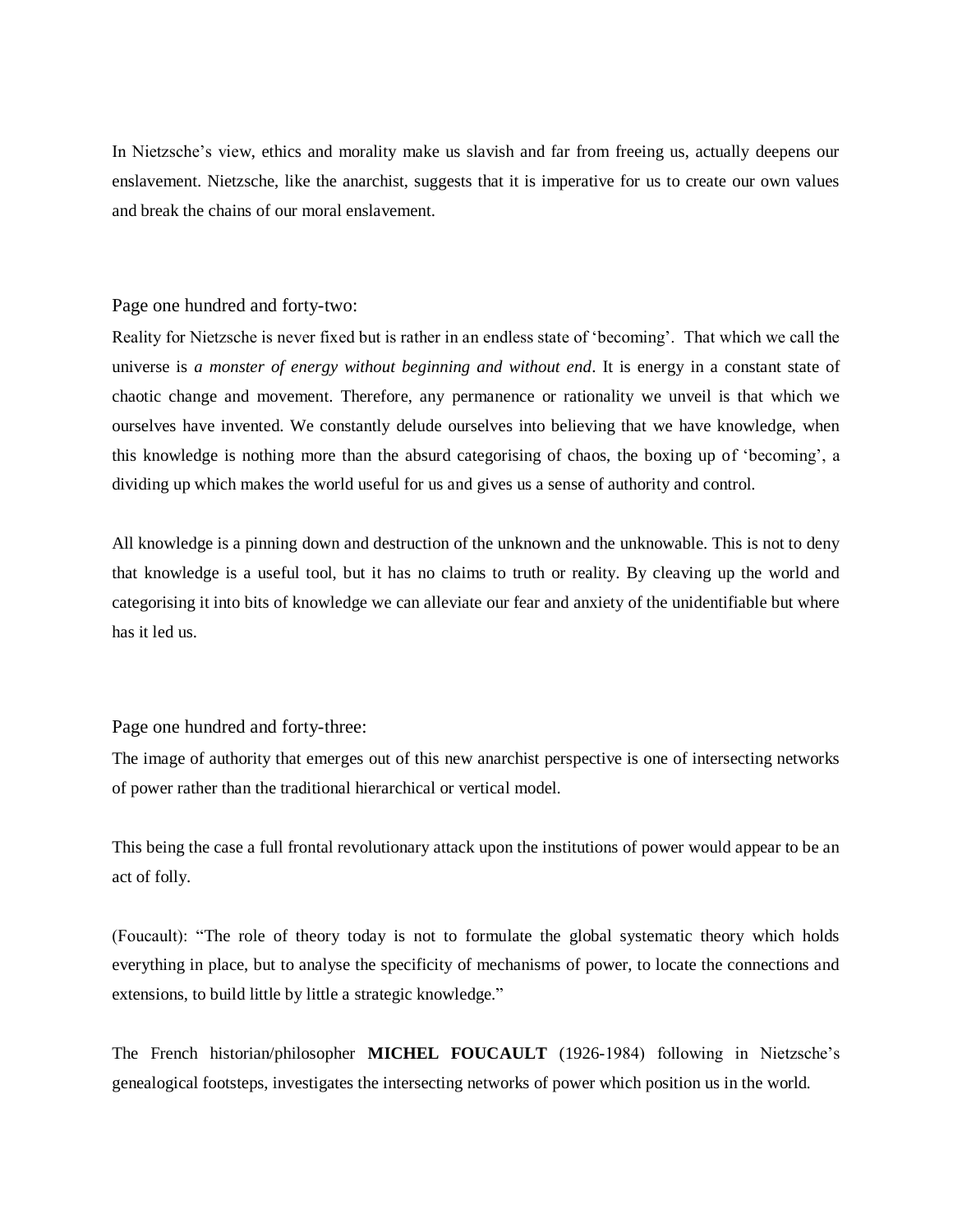Page one hundred and forty-four:

(Man escaping): "**I will not be pushed, filed, stamped, indexed, briefed, debriefed or numbered; my life's my own."**

Foucault suggests that humans or 'subjects' are historically constructed and are turned into objects under investigation through the discourses and practices of politics, science, medicine, psychiatry, economics, the law and philosophy etc.

Each of these practices claims to have a particular knowledge of the subject; however, by relying upon these practices ourselves we relinquish the responsibility for our own lives and passively accept this knowledge and its definitions of who and what we are. In this way we turn ourselves into the objects which these discourses describe.

The term *Subject* can be understood as either, a subject of someone else's control or a subject tied to a constructed identity through conscience or self-knowledge.

Page one hundred and forty-five:

In The Order of Things (1966) Foucault proclaims: **'The Death of Man'.**

"Man is just a momentary fold in the fabric of discourse, an invention of comparatively recent date, a figure drawn in the sand at the oceans edge soon to be erased by the incoming tide."

Foucault is implying that human beings become subjects by way of particular discourses and practices of power which are slowly beginning to lose their authoritative claim to legitimate truth and knowledge.

He follows the French psychoanalyst Jacques Lacan, in suggesting that it is only through the acquisition of language that the human came into being in the first place. Only through language and knowledge, which we created ourselves, were we able to label ourselves as human and turn ourselves into subjects.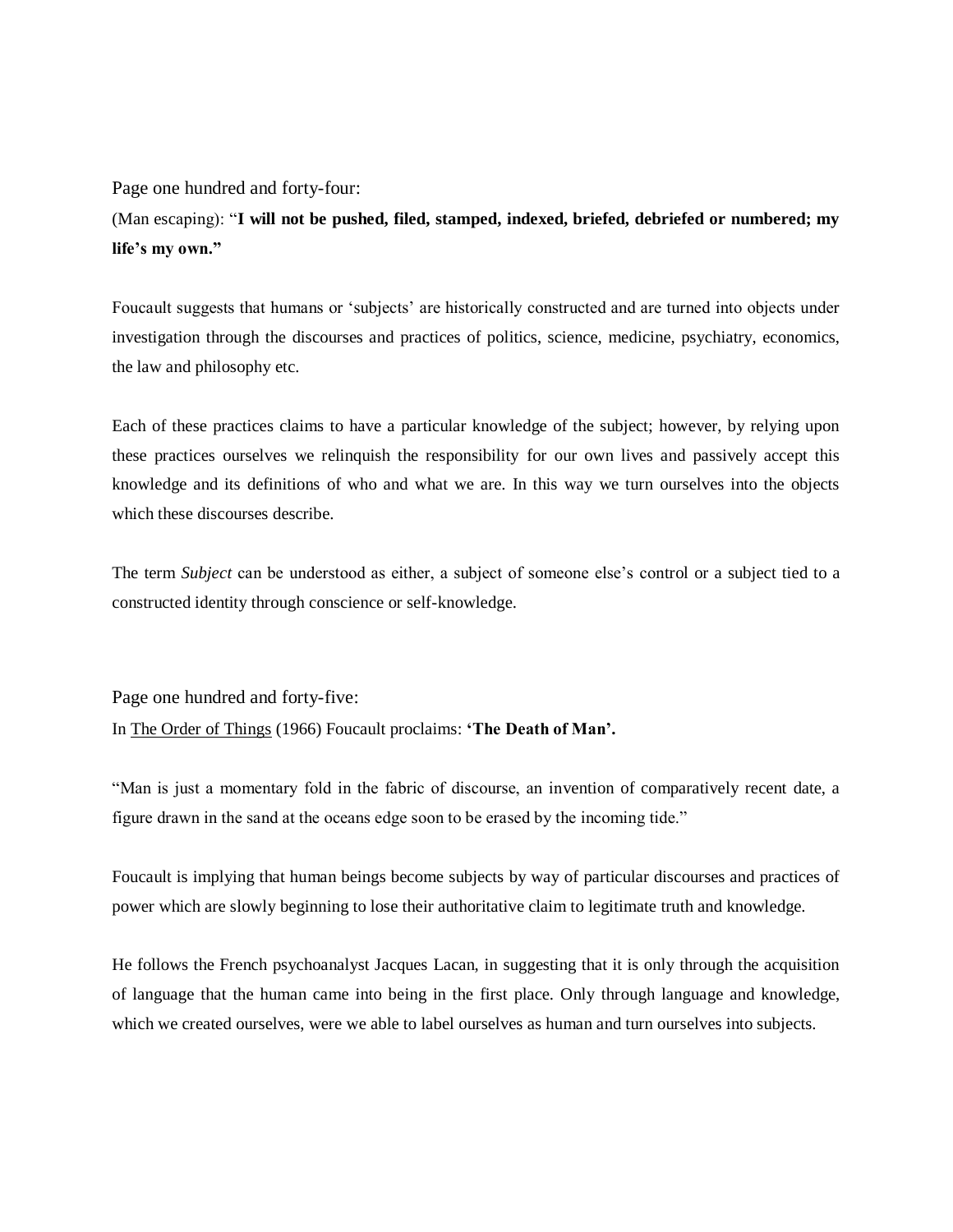(Foucault): "Yet we have forgotten that we are an invention of our own discourses and processes of categorisation; we have allowed ourselves to become subjects of our own invention."

Page one hundred and forty-six:

In Discipline and Punish (1975) Foucault's genealogical examination illustrates how judicial and political practices use power both upon and within the body.

Foucault traces the changes in methods of punishment from the 18<sup>th</sup> century spectacle of public torture, where physical pain upon the body was the main purpose, right through to the compulsive over regulations of the disciplinary society of the 19th and 20th century.

18<sup>th</sup> century methods of torture secured not only a confession from the guilty but also gave both the fated and the masses the opportunity to oppose the cruelty of the state while fearing its power.

By the beginning of the  $19<sup>th</sup>$  century physical pain and public torture were less effective against crimes committed against society and property rather than against authority figures. Rules and regulations were introduced and the body was made passive under a perception of constant surveillance.

Page one hundred and forty-seven:

The Panopticon prison, design by the eighteenth century English philosopher Jeremy Bentham, is Foucault's example of the modern disciplinary society. This all-seeing eye had a central guard tower from which all the prisoners could be seen at all times. They had no way of knowing whether they were under observation but the thought of being watched from the central tower was an ever present threat. The power of social discipline was active from within the prisoners themselves; the Panopticon worked very effectively as a form of self-discipline.

This model was also used to confine the insane, to treat the sick, to instruct the young, to supervise the worker, to monitor the poor and to entrap the idle. The Panopticon method constructs an entire disciplinary society whose power of control is not centralised in any particular institution but is within an intersecting network of power relations and most importantly within us, our conscience, which makes us toe the line.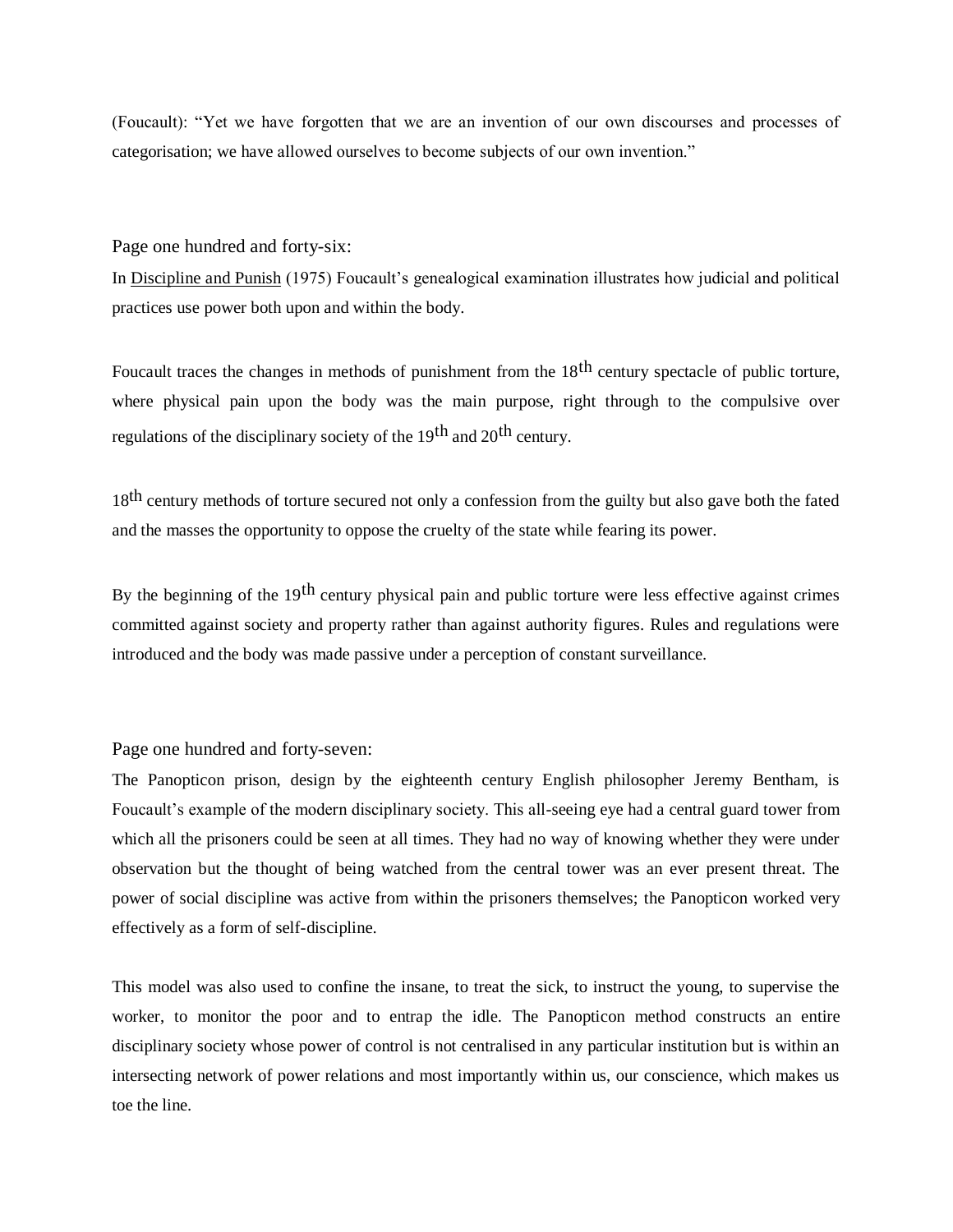Our enlightened liberalism has rid us of overt cruelty but this has been replaced by a far more insidious form of control that reaches into every part of our public and private lives.

#### Page one hundred and forty-eight:

Foucault also questions the accepted view that knowledge is power by proposing that power and knowledge are in relation but never the same. In effect Foucault suggests that:

### **POWER IS KNOWLEDGE**

Those in power control knowledge which in turn regulates power in a vicious and continuous circle.

The most respected discourses and practices, such as science and the law, wield the most power because they are able to assert with 'authority' what is to be accepted as 'knowledge'. However, Foucault reveals that power doesn't merely suppress its objects but also creates objects by giving them importance. Power is thus conceived as operating not upon its object but within it. In this way power is understood as not only a suppressive force but also as a creative one.

If power is a creative force then it not only gives rise to systems of authority but also, more insidiously, to forms of resistance within those systems of authority. Therefore, if power creates its own resistance, then methods of liberation must take into account the type of resistance that is being used to confront systems of authority in order to avoid repeating the pitfalls of resistance to power.

(Foucault): "But it has also been argued that resistance precedes power."

On a more positive note, if power is creative then discourses and practices are never fixed and can be altered and changed. Their structures are not so brittle that they need to be smashed but there is enough give and play in any system of authority for it to be playfully undermined.

Page one hundred and forty-nine:

The philosopher who explores this 'play' and 'give' most creatively, through an approach he calls '**DECONSTRUCTION**', is **JACQUES DERRIDA** (b. 1930).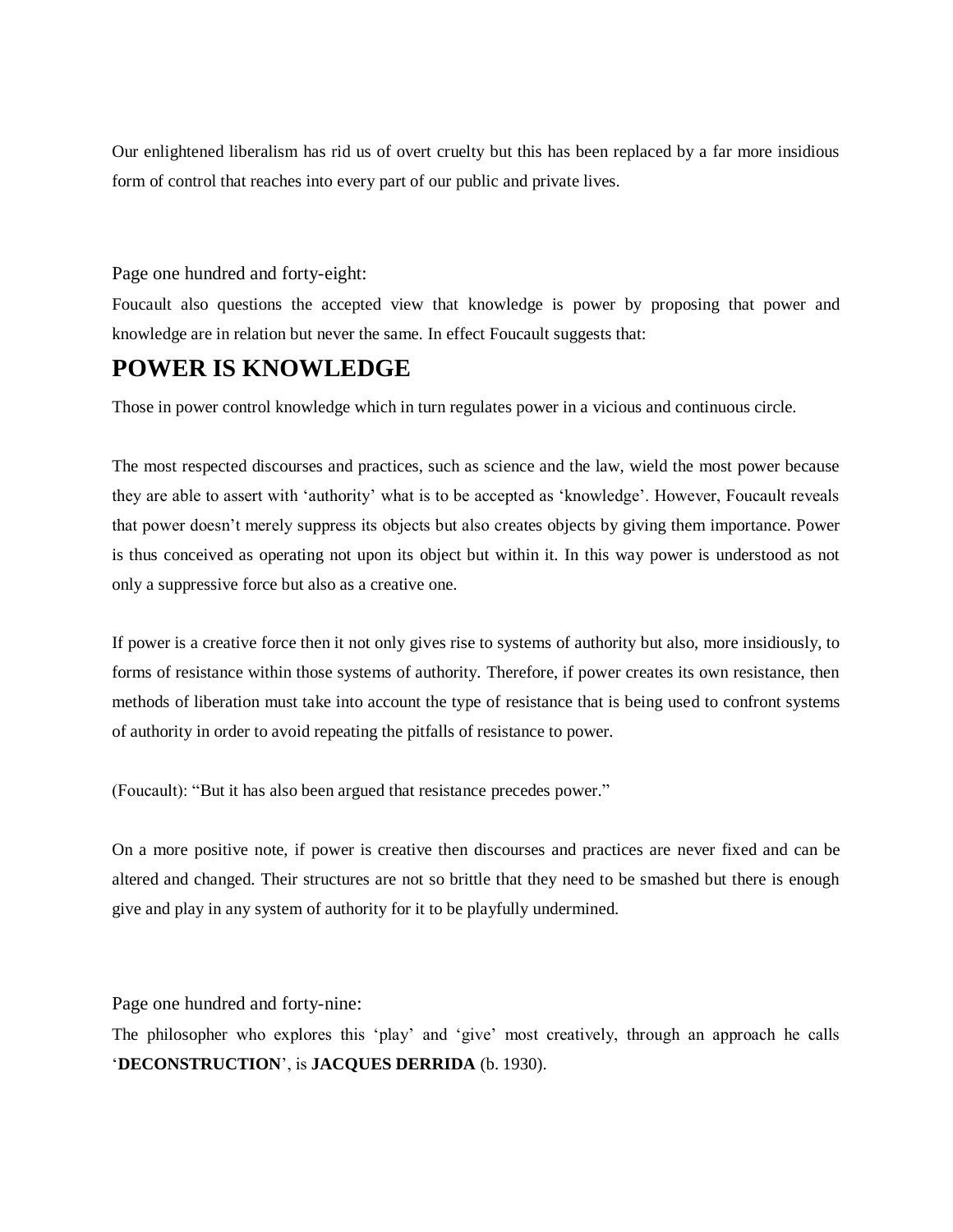"And deconstruction is?"

An investigation into the nuts and bolts of Western thought to reveal the instabilities within all claims to fixed and stable meanings. Making Deconstruction an anarchist tactic par excellence.

(Derrida): "By re-reading the texts of other philosophers, I find contradictions and inconsistencies within their arguments and within their use of language that undermines their claims to have identified 'permanent truths' about the world. One such inconsistency suggests that **speech** is a 'natural' and selfevident route to truth whereas **writing** is seen as some kind of 'evil' parasite contaminating this truth."

*The Swiss linguist, Ferdinand de Saussure (1857-1913)* implies that meaning is not inherent in the relationship between the written word and that to which it refers, but exists in the arbitrary relationship of signs to one another.

The relationship between the word 'dog', the concept of 'doggy-ness' and a dog that bites and barks is not fixed, it has been chosen merely at random; a dog could quite easily have been called a 'cat' or a 'bog' or a 'god'.

Words are identified and carry meaning only through their difference from one another; **CAT** is **CAT** because it isn't **BAT**, **FAT**, or **SAT** etc. And we must bare in mind that all words require other words to give them meaning; for example, the meaning of '**CAT**' is never completely clear because it's meaning isn't inherent within the word itself or able to transcend all other words and carry its meaning all alone.

Page one hundred and fifty:

All words require other words to carry meaning i.e.:

(Cat): "Cat: a carnivore of genus Felis"

(Dog): "What's Felis?"

(Cat): "It says 'of the cat genus'."

(Dog): "what's 'genus'?"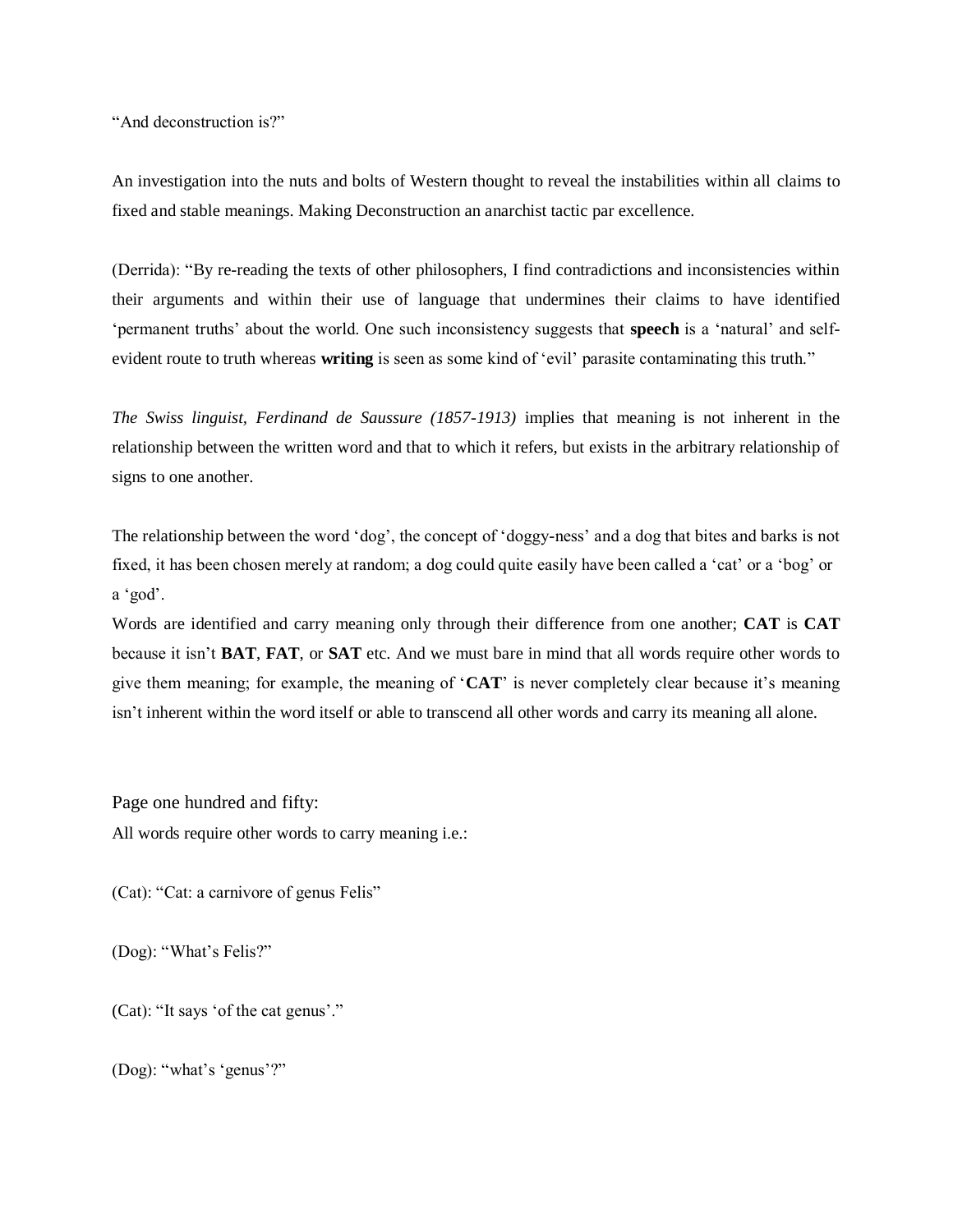#### (Cat): "LOOK IT UP!"

The meaning of a word is always deferred, put off until later, which implies that meaning and all human thought, which is made up of language, is built upon this self-enclosed and arbitrary system of difference and deferral without any positive terms which stand outside of the system.

Derrida exposes Saussure's thesis on the signs 'arbitrariness' as simply one more unfounded metaphysical assumption which implies that 'natural' thought and speech are closer to the truth because they somehow avoid languages endless deferral. What Derrida shows is that speech is not a self-present truth but is simply another form of writing, never fully present and always deferred. He also goes on to argue that if our methods of representing the world are unreliable, then our knowledge and meanings must also be inherently unstable because they are based upon the same arbitrary system of signs.

Page one hundred and fifty-one:

For the anarchist, Deconstruction opens up a perfect mode of attack. If all human thought is made up of language and this language is in a constant state of flux and instability, then our means of representing the world are as unstable as our system of randomly chosen signs. This indicates that all claims to truth, which have a tendency towards fixity, institutionalisation, centralisation and totalitarianism, have no claim to a position of authority. Their legitimacy is based upon spurious grounds; all claims to truth can never be confirmed because they are based upon the instabilities of difference and deferral, always put off until later.

For Derrida there is no fixed and knowable world existing behind representation, there is no origin or unquestionable truth; there is only our means of re-presenting the world and nothing outside of this context.

Derrida points out how philosophers have excluded the process of representation from their findings by sweeping it under the carpet. Their longing to nail down meaning to a fixed and stable truth or centre has made them ignore not only the instability of language but also the fact that language is the only game in town.

Page one hundred and fifty-two: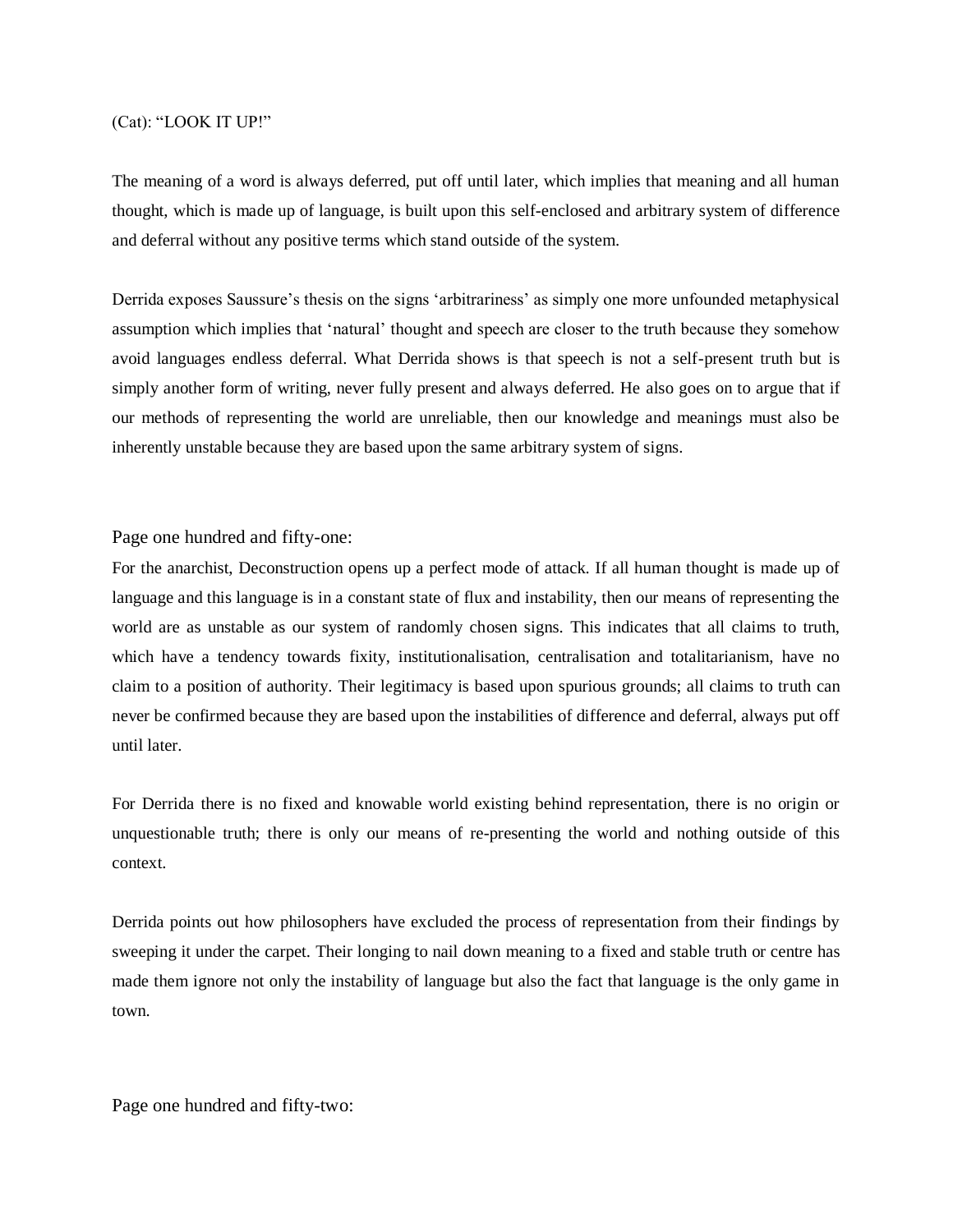Truths and central positions have a tendency to produce fixed binary oppositions (e.g. male/female, Speech/writing, nature/culture, and good/evil) in which one term is privileged as central and the other is marginalized. This act of creating centres is a totalitarian act which freezes the play of difference within any system. It creates a fixed truth where none exists and causes a whole heap of trouble in the process.

Derrida's tactic is to reintroduce the 'give' and 'play' into the system to thaw this fixity of dividing the world into binary opposition. By continually deconstructing these 'truths' or centres that support hierarchies and freeze opposition, Derrida sets out to highlight the tenuous foundations upon which all truths (and systems of authority) are based.

This tactic of finding the play in a system, although appearing on the surface to be something far less grand than revolution, has the possibility to be more devastating and creative than all the revolutions of history put together.

Although Derrida says, "there is nothing outside of the *(con)* text" this text he speaks of is not a 'prisonhouse of language' in which we are trapped and confined. This is because there is no outside to escape to, we are both in and of the text, and, if, as many contemporary anarchist thinkers suggest, we dwell in language, and its limits are the limits of our world, then to meet others within its fabric is to stretch it, multiply it, investigate it and remake it. In this way the text becomes a place of creativity where we can expand the (con) text of our world and make it our own through this anarchist DIY philosophy.

#### Page one hundred and fifty-three:

In *The Postmodern Condition* (1979) the French philosopher **Jean-François Lyotard** (1924-1998) argues, in a similar way to Jacques Derrida, for a rejection of all '*rationally consistent'* foundations for Truth. He calls for a questioning and scepticism towards all total explanations of reality offered up by science, religion or political ideologies such as Fascism or Communism.

**(Jean-François Lyotard): "**I define the postmodern condition as the incredulity towards all metanarratives."

Lyotard questions the legitimacy of these 'meta' or 'grand' narratives to authorize knowledge and suggests that they no longer work.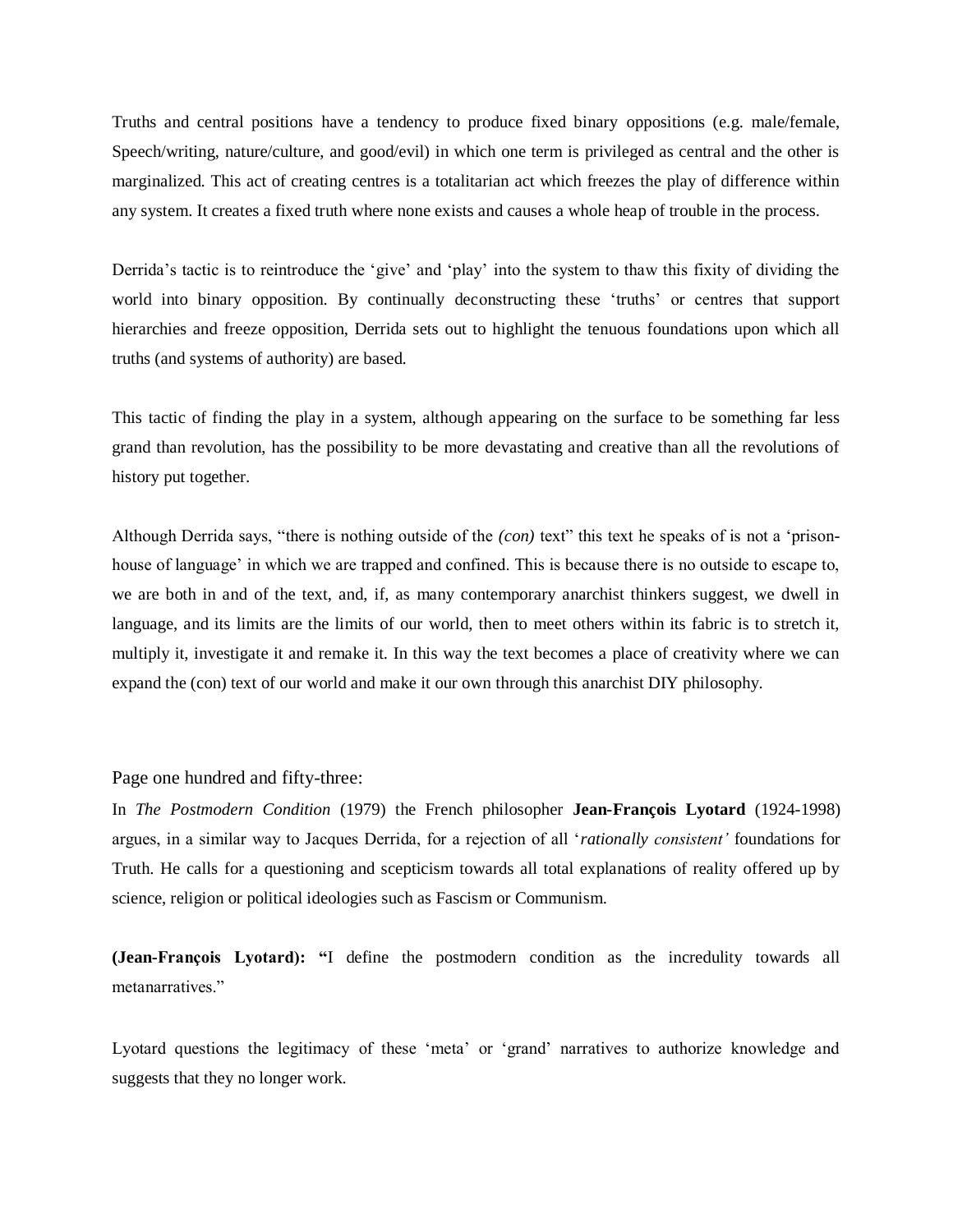Some of the most dominant grand narratives Lyotard observes are:

- the concept of progress embedded in the Enlightenment, especially its promise of democracy, knowledge and freedom;
- the notion of social liberation embedded within Marxism;
- the release from unconscious trauma promised by Freudian psychoanalysis.

Lying beneath the seeming neutrality of grand narratives is a dominant discourse of practical politics based not upon the morals and ethics of benevolence but upon the exercise of power and terror.

Page one hundred and fifty-four:

Lyotard suggests that grand narratives are violent and authoritarian in their totalising methods and blueprints for the world and within their bogus claims of universality.

(Lyotard): "Total explanations lead to totalitarian societies."

Against these grand narratives, with their despotic connotations, Lyotard champions the cause of the little narratives, essentially the narratives of individual human beings, which require no authoritative foundations or justifications.

(Lyotard): "We live in a world of micro narratives; no longer can we look for one big story to explain our world or two competing stories which reach for the absolute answer. The postmodern condition is one of competing local stories, densely interwoven."

Lyotard argues that the individual must attempt to wrestle back power by telling our own little narratives and haul language back from the dominant discourses of power. Science, perhaps the dominant discourse in the West, has become the sole arbiter of truth and justice. It has become the dominant 'language game' whereby things established through science are acknowledged as universal truths and these truths are believed to equal justice.

Page one hundred and fifty-five:

Language games are ways of interpreting the world; take the ambigram above as a metaphor.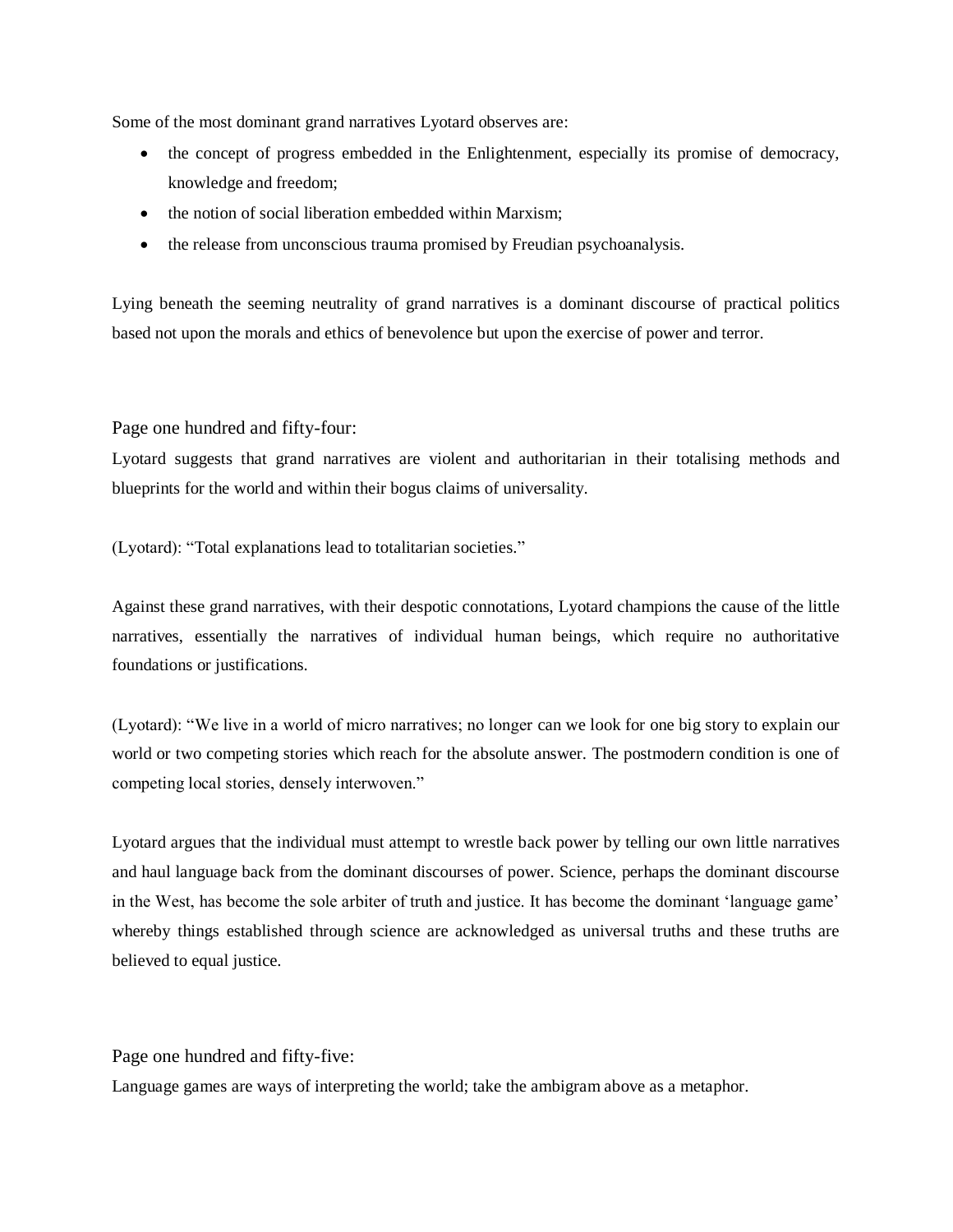One language game, lets say, science, might describe the young woman, another, let us say, religion, might describe an old woman; yet, both of these language games are competing for the crown of absolute provider of truth. Which language game gets to wear the crown depends upon the grand narratives a society uses to legitimate its truth and knowledge.

In his later work Lyotard changes the term 'language games' for '**PHRASE'**; this term he suggests forms the basic unit of linguistic meaning.

(Lyotard): "Whereas language games encourage a sense of easy manipulation by game players the phrase is always incomplete and densely interwoven with other phrase regimes in a constant state of flux which ask questions but defy answers."

Phrase regimens include, categorising, counting, reasoning, and describing etc. Science is taken to be a wider pattern of interlocking phrase regimes that Lyotard calls '**GENRES OF DISCOURSE**'.

(Lyotard): "In the west science has become a 'genre of discourse' which only the rich can play because scientific truth is based upon the outcome of the best-funded research and the best funded research is the most convincing."

#### Page one hundred and fifty-six:

The *Différend* is the name given by Lyotard to the silencing of a player within a phrase regime. It exists when there is no procedure for that which is different to be presented in the current domain of discourse. A *différend* occurs when something that may be said cannot be phrased because it doesn't fit the existing 'genres of discourse' that are approved by societies 'grand narratives'.

The différend marks a point of dispute where no common ground can be found and where no criteria exist for judgement. The différend marks a point where existing representational frameworks are unable to deal with that which is marginal or different without repressing or reducing it to something that it is not.

This slightly abstract linguistic preoccupation has profound political implications for post-human anarchist ways of thinking. The task of anarchy is to induce and demonstrate the différend, to exacerbate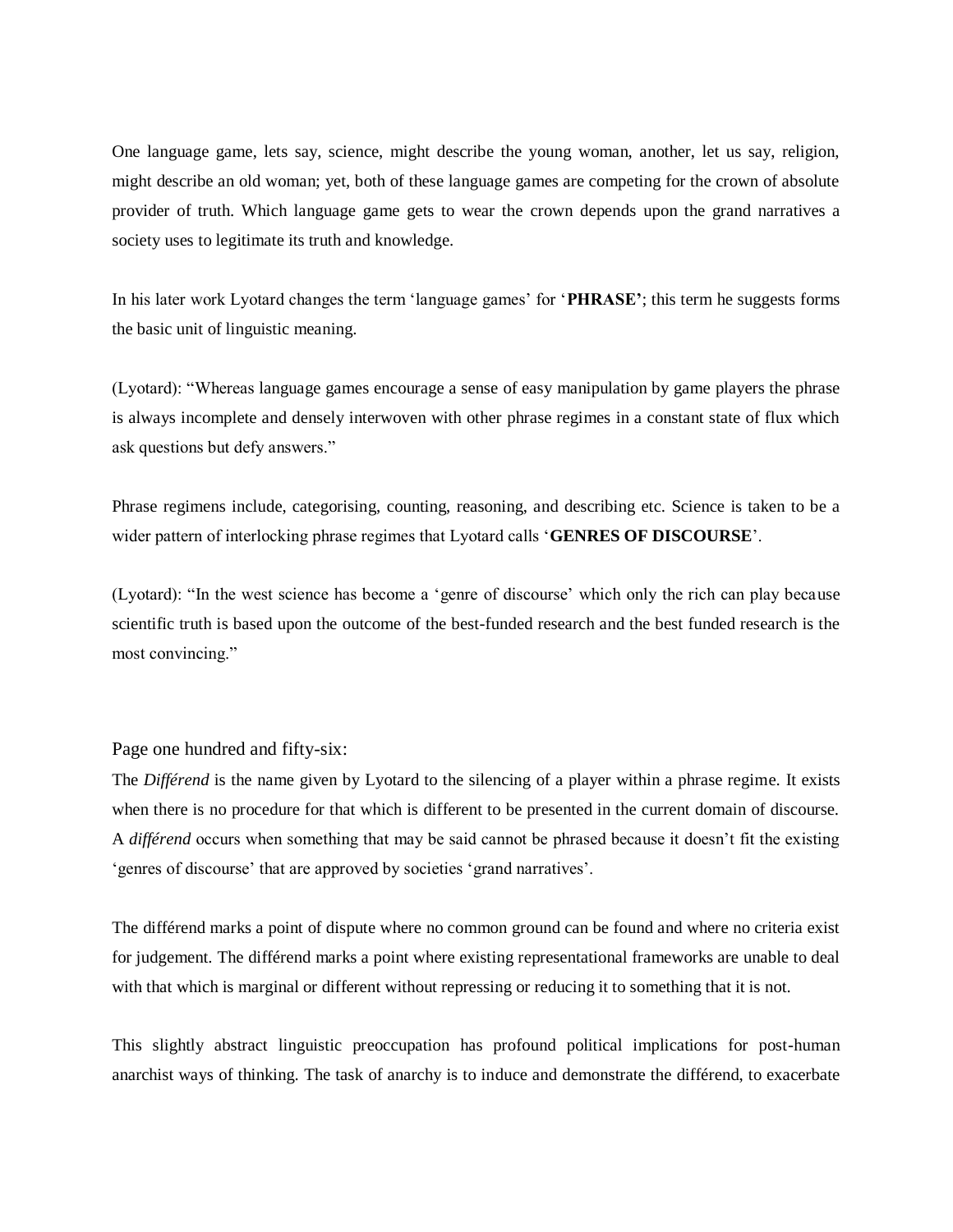them so as to resist the injustice that silences those who cannot and will not speak the language of the 'master'.

Lyotard uses the Situationist technique of the dérive or drift to show a way of bringing the différend to light while the player can remain undetected, invisible. This player is then free to attempt to re-write the world through micro narratives by opening up phrasing and altering the genres of discourse to give a voice to those whom society has rendered mute.

Page one hundred and fifty-seven:

#### **NOT ALL THOSE WHO WANDER ARE LOST**

Gilles **Deleuze** and Félix **Guattari** pick up on the idea of the *Dérive* in their work. These two collaborative thinkers bring into play an anarchic style of writing that drifts between the creative and the critical in a style of thought which could be termed **'nomadic'**.

Both volumes of 'Capitalism and Schizophrenia', *Anti-Oedipus* (1972) and *A Thousand Plateaus* (1980), are difficult works to get to grips with because the writers are continuously creating new terms.

(Deleuze and Guattari): "The drift of philosophy is the creation of new concepts."

Their work is a refusal to accept the world as it is given and an attempt to set about creating new concepts *"to bring forth a new earth and a new people"*

Deleuze and Guattari explore the question of identity and difference through an approach they term '**SCHIZOANALYSIS'** which sees the self as multiple rather than singular, fixed and knowable.

(Foucault): "Schizoanalysis is anti-fascist and anti-power and seeks to find the fascism buried beneath our society and within all our heads."

Page one hundred and fifty-eight: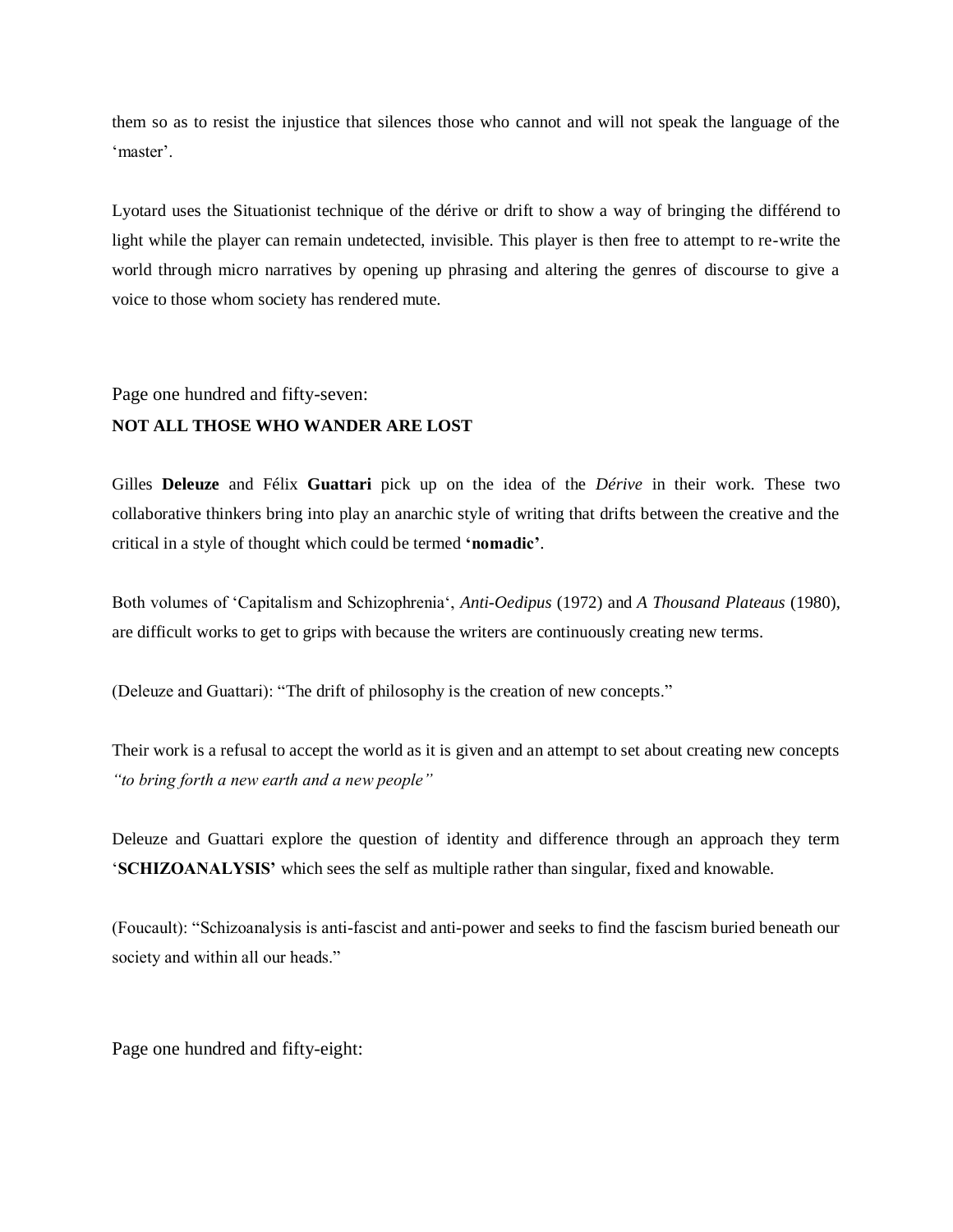(Guattari): "Capitalism produces a schizophrenic response to the world with its intolerable pressures and contradictions but it also represses these responses fearing the consequences of multiple and partial selves."

Deleuze and Guattari are not referring in their work to the pathological condition of schizophrenia, but rather to a mode of action in response to capitalism's binding of desires to identity and repetition rather than difference.

The obscure language Deleuze and Guattari use can often sound rather confusing:

"'**SCHIZOANALYSIS**' suggests that the **DESIRING MACHINE**, that **RHIZOMATIC** assemblage in the form of a fuzzy **BODY WITHOUT ORGANS**, can become a **NOMADIC WAR MACHINE** by creating **LINES OF FLIGHT** which **DETERRITORIALISE** the **EXTENSIVE MOLAR MULTIPLICITIES** of **STATE FORM**."

#### (MAN CONFRONTED BY ENIGAMA MACHINE): "WHAT THE  $\sqrt[n]{a}\#\sqrt[n]{b}$ !!!"

However, their work repays the effort required in decoding its creative energies.

Page one hundred and fifty-nine: Q. So what's a desiring machine?

By machine, Deleuze and Guattari are referring, quite literally, to anything that arranges and connects fragmentary and disjointed partial objects into continuous flows of energy. The machine is everything from an engine to a society.

The 'desiring machine' is us; the human being, a fragmented assemblage of parts which never constitutes a whole.

An 'anarchist desiring machine' is a flow of energy producing more energy, desire producing desire. Whereas the despotic desiring machine is the desire of the master over the slave, it is the attempt, not to produce endless desire, but to use desire to gain power over others in a blind attempt to fulfil the endless void or lack which they perceive to exist at the core of modern life. It is reactive desire rather than a creative one.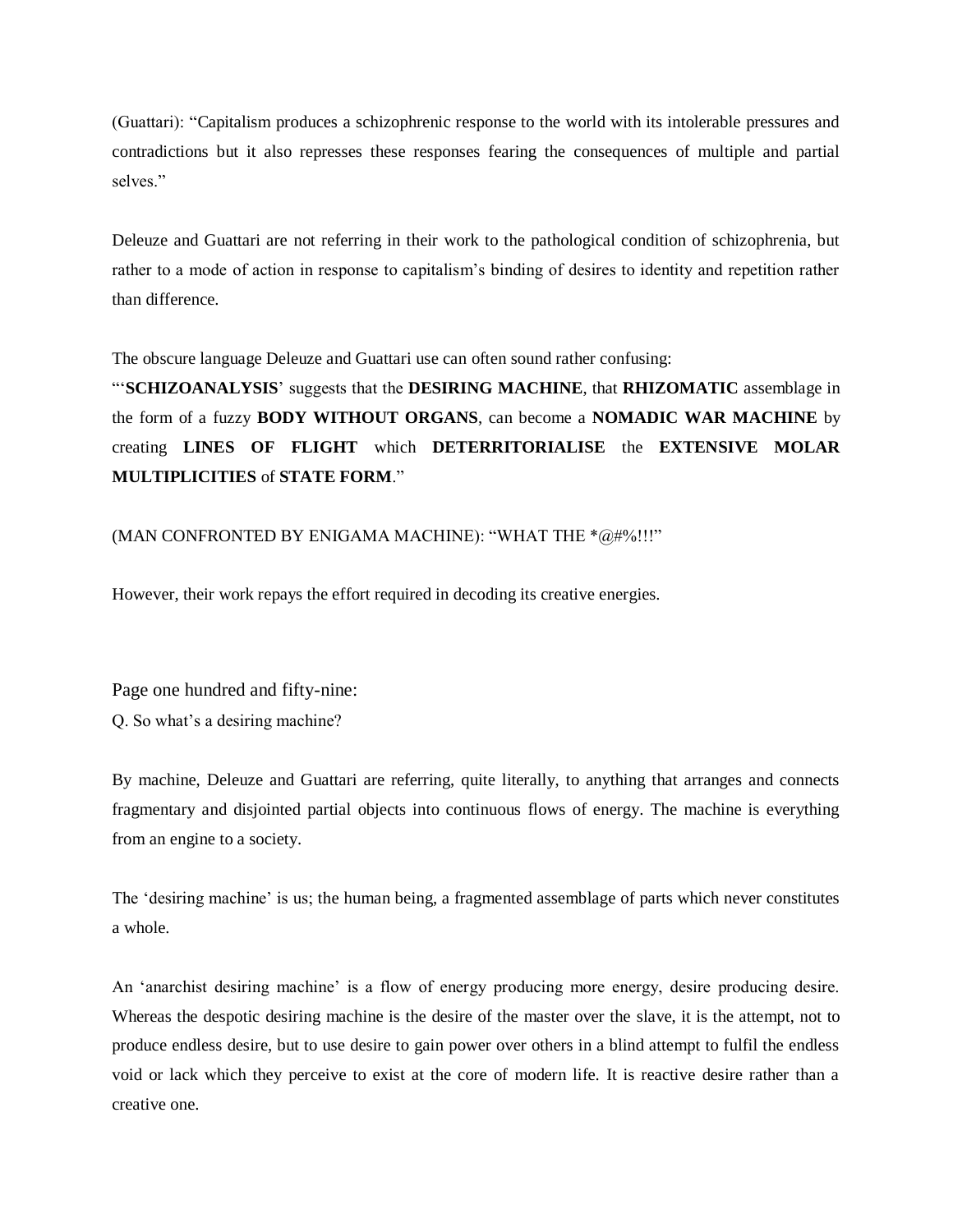The anarchist response is to unleash active and productive desire unrestricted into capitalism's world of repressed desire. Capitalism wants us to desire commodities, but this desire must be controlled and controllable. If it were unleashed as a desire producing more desire, rather than desire as the irrational wish to have something we lack, then the capitalist system would implode.

Page one hundred and sixty:

Q. "But why does desire come to desire its own repression? Why do we desire what oppresses us, be it capitalism, fascism or the controlling and regulating hand of government?"

(Deleuze): "Because these powers which crush desire are themselves part of desire."

In other words desire is caught up in its own repression. There is no fundamental benevolent aspect to human nature which stands in opposition to the forces which block the free flows of desire; rather, like the masochist, desire is responsible for its own domination.

(Guattari): "Power does not suppress desire, it is implicated in every assemblage of desire."

The task for the 'anarchist desiring machine' is to work out which aspects of repression we desire and resist these habits by creating free flowing and un-regimented lines of flight.

Page one hundred and sixty-one:

These lines of flight are **RHIZOMATIC,** a term which refers to the astronomical mass of interconnecting roots which spread horizontally under a plant such as crabgrass. Rather than one central root that burrows vertically to support the tree, the rhizome is an unregulated random network of interconnections whereby each and every line can relate to every other line, a bit like the Internet.

The tree, a central metaphor in western culture symbolising knowledge, time and the human body; is always fixed, stable and defines being. The rhizome, on the other hand, continually alters directions and connections and implies a mode of existence not of being but of becoming, a question of being in the middle rather than at the beginning or the end.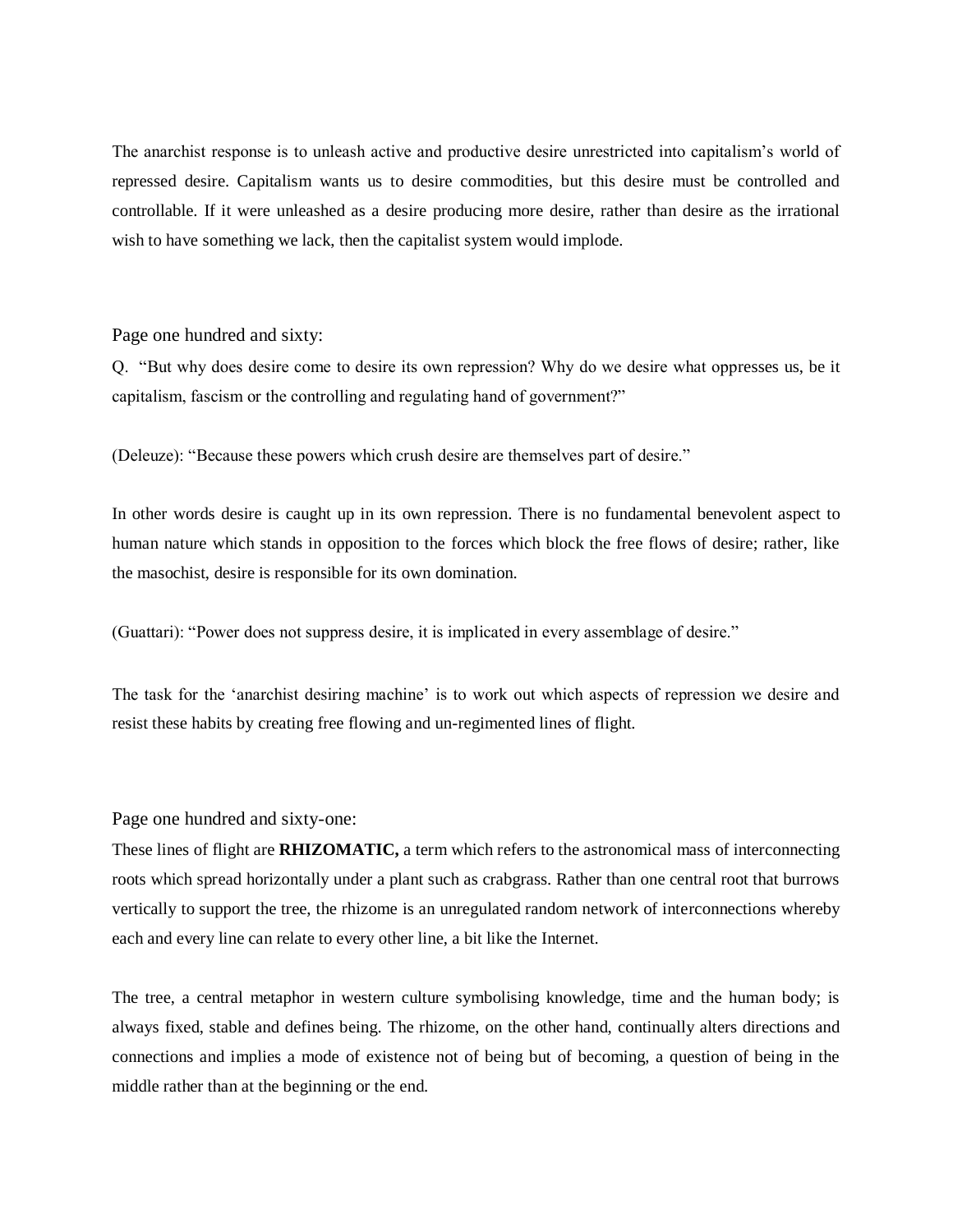(Deleuze): "The desiring machine is never a blank tablet and never at the end; we slip in, enter in the middle and take up or lay down rhythms."

#### Page one hundred and sixty-two:

The rhizome creates new modes of thought which Deleuze and Guattari call nomadic. The nomad wanders or drifts and is bound to no given place or territory and in this way creates new lines of flight by opening up space, blurring boundaries and making new connections.

In this way the nomad becomes a **WAR-MACHINE,** a mode of thought and action which stands outside the modes of thought regulated by the state. The war machine stands in opposition to the state apparatus. As such, the nomadic war machine is a spanner in the works of logical, subject centred thinking which validates all modern states. The nomadic war machine destroys the parasitic and binding modes of state thinking and creates an anarchic assemblage of free flowing lateral thought.

The nomadic war machine creates rhizomatic multiplicities, which consistently take lines of flight that free desire from established routes and **DETERRITORIALISE** the fixities of state thinking.

(See image for this page which incorporates a paragraph being herded into a pen)

The anarchist desiring machines must attempt to keep desire free flowing, allowing desire to produce desire unimpeded by the over coding of state control.

Page one hundred and sixty-three:

Deleuze and Guattari suggest that part of the state over coding, or ideology, is the view of the body as a unitary structure.

(Deleuze): "The body is not monolithic, but flowing, leaking, spreading and disjointed."

(Guattari): "The idea of a bounded body is a myth produced by ideology which reflects the capitalist urge to stop property from escaping the boundaries of the owner's domain."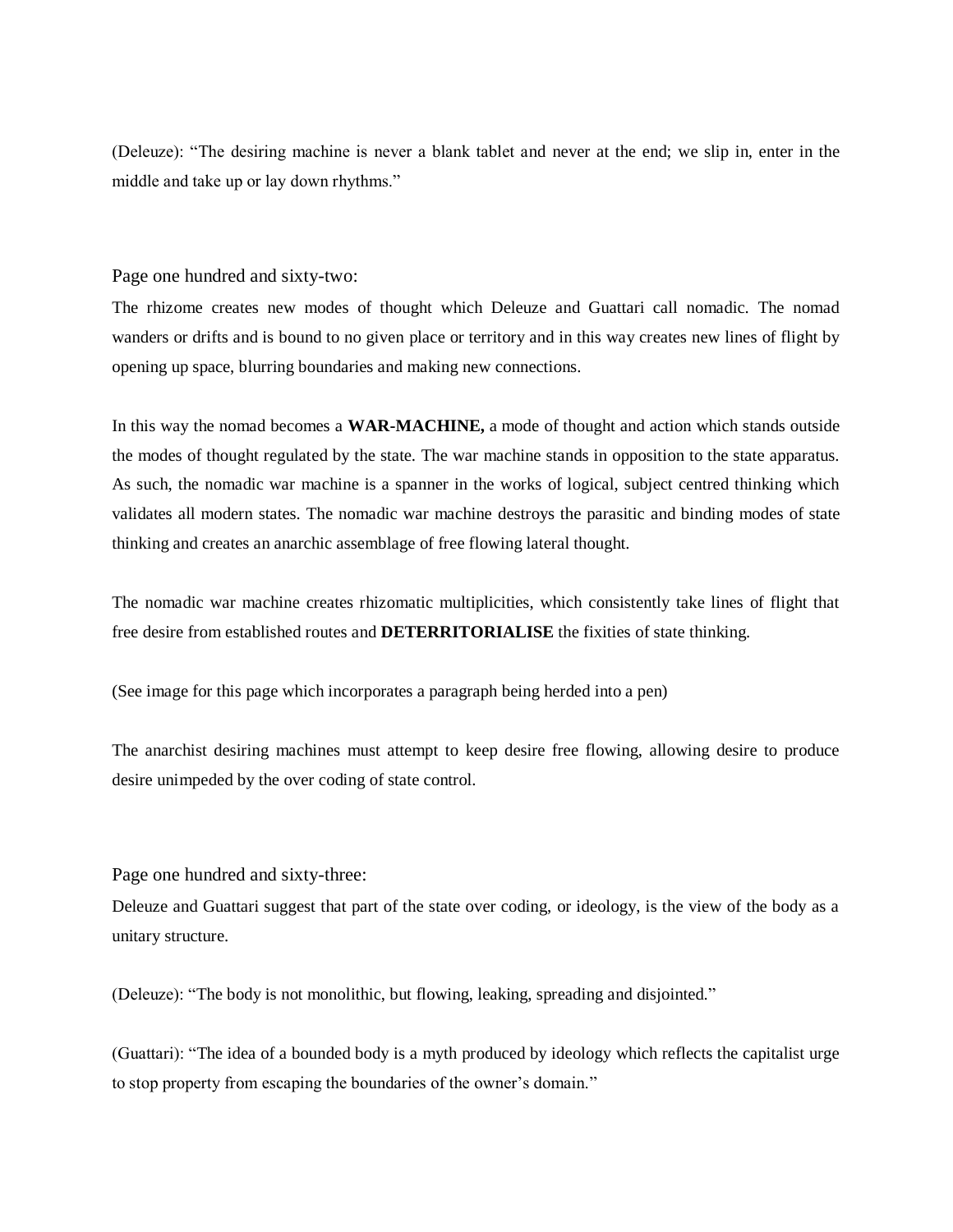Deleuze and Guattari prefer a **BODY-WITHOUT-ORGANS,** a deterritorialised body without definite form or meaning. The body without organs is not a body subject to constraining definitions; it functions as a screen or recording surface between body and consciousness which has the potential for freedom and anarchic lines of flight which seeks pleasure in difference, variation and improvisation rather than identity.

Deleuze and Guattari don't look to promote large visible revolutionary war machines but rather nomadic 'invisible' war machines that will undermine state control by producing undetected and uncontrollable desire. Their work together is an attempt to stop desire from being bound to repetition by delighting in the difference of new connections and concepts. Their anarchist approach takes pleasure in a situation where desire produces desire; they see with enthusiasm the modern state eating itself out of existence.

Page one hundred and sixty-four:

### **Anarcha-Feminism**

In the climate of post-revolutionary May '68 a new form of feminist emerged who was concerned with difference and individuality. They were quite different from the Anglo-American Marxist feminists and liberal feminists of the previous era who strove for equality. The post '68 feminists or 'Anarcha-Feminists' signify a shift away from the old dogmas of man-hating matriarchy towards a celebration of diversity within the speaking subject, in other words they celebrate you and me.

(Woman): "The problem with equality is that it homogenises us, it makes us all the same."

These feminists work mainly in France and are in the Emma Goldman, Louise Michel tradition of anarchist feminism. They aren't calling upon women to adopt the disturbing mantle of authoritarian masculinity; instead they set out to celebrate the feminine and embrace individuality.

Page one hundred and sixty-five:

Although many of the French Post-Feminist philosophers such as **Julia Kristeva**, **Hélène Cixous** and **Luce Irigaray** do not refer to themselves as anarchists, their anti-essentialist approach, which sees individual subjects as socially constructed into gender positions, has relevance for anarchist ways of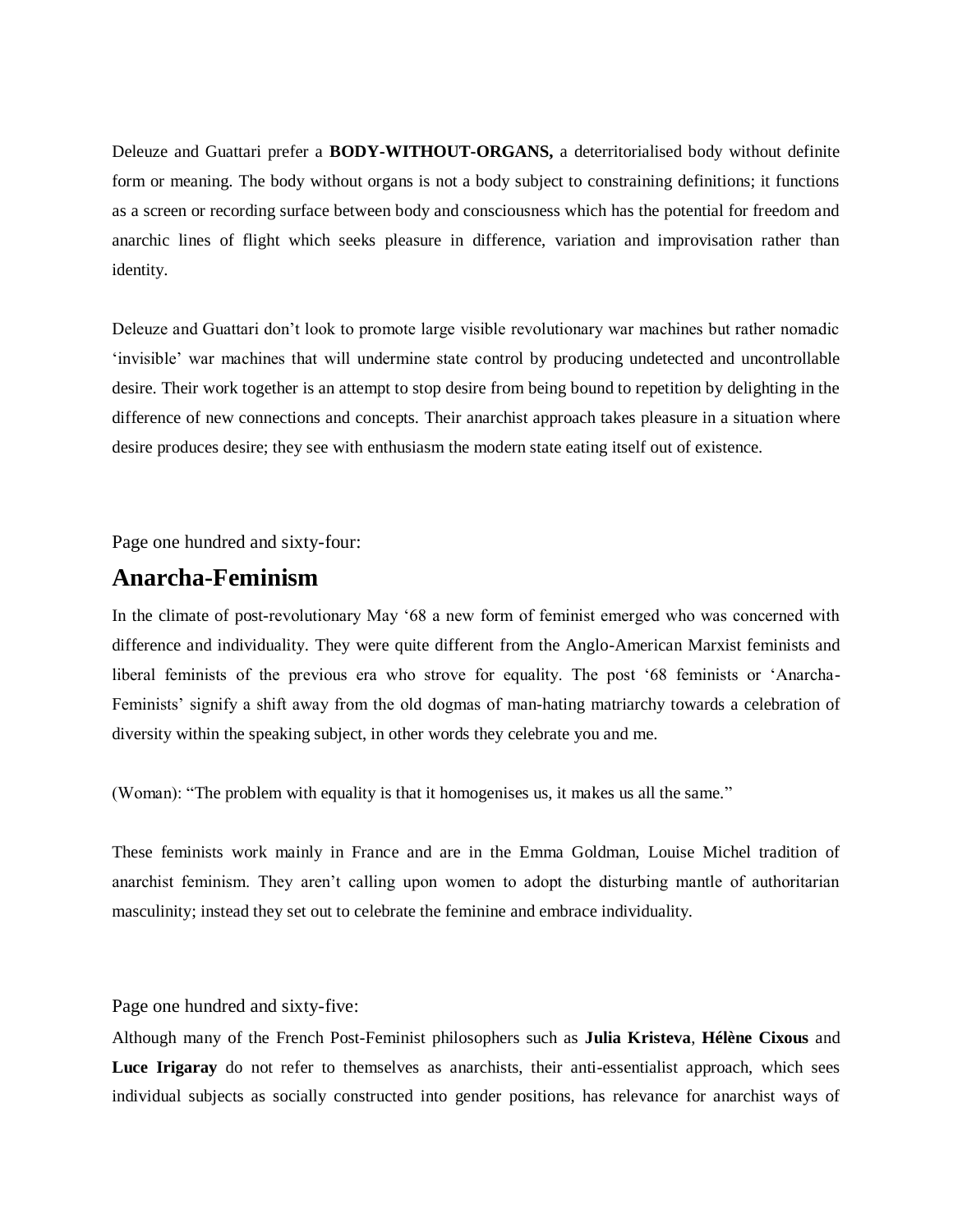thinking. These post-feminists look at the ways in which women have traditionally been subordinated within patriarchal societies through simplifying binary oppositions which relegate women to the negative pole.

Some examples: MASTER/slave, Active/passive, Father/mother, Sun/moon, Head/ Heart, Man/woman, Serious/playful, Nature/culture.

The Anarcha-feminists cast off the old subject/object; self/other views of human relationships and take up an anarchist approach in which the role of power becomes obsolete.

And they certainly don't believe Sigmund Freud when he suggests that women are merely castrated men who lack a penis.

(Tank Girl): "And why should we?"

The Anarcha-feminist approach is anti-essentialist in that they highlight the absurdity of a fixed notion of gender which is supposedly determined by nature.

If, as many Anarcha-feminists believe, "the liberation of women and the emancipation of feminine flows of desire is the biggest step towards the eradication of totalitarian politics and patriarchal fascism"; why is this and how do they go about achieving this goal?

Page one hundred and sixty-six:

Their methods are not visible revolutionary actions which attempt to render impotent patriarchy by attacking its social structures and institutions, such as the family and the state, head on. This action is seen as playing into the hands of a system which is set up to assimilate or destroy any challenge which it can see coming. The Anarcha-feminist approach is an attempt to alter the very discourses which construct and establish these social institutions; discourses such as education, medicine and the law which dominate the state and the traditional family with their masculine, authoritarian and hierarchical structures.

The Anarcha-feminist approach is an attempt to undermine patriarchy by placing the woman and the body back into language. This form of writing, termed 'Écriture féminine', literally, feminine writing, is open to both men and women, although women are said to find it easier. It is a form of writing not dominated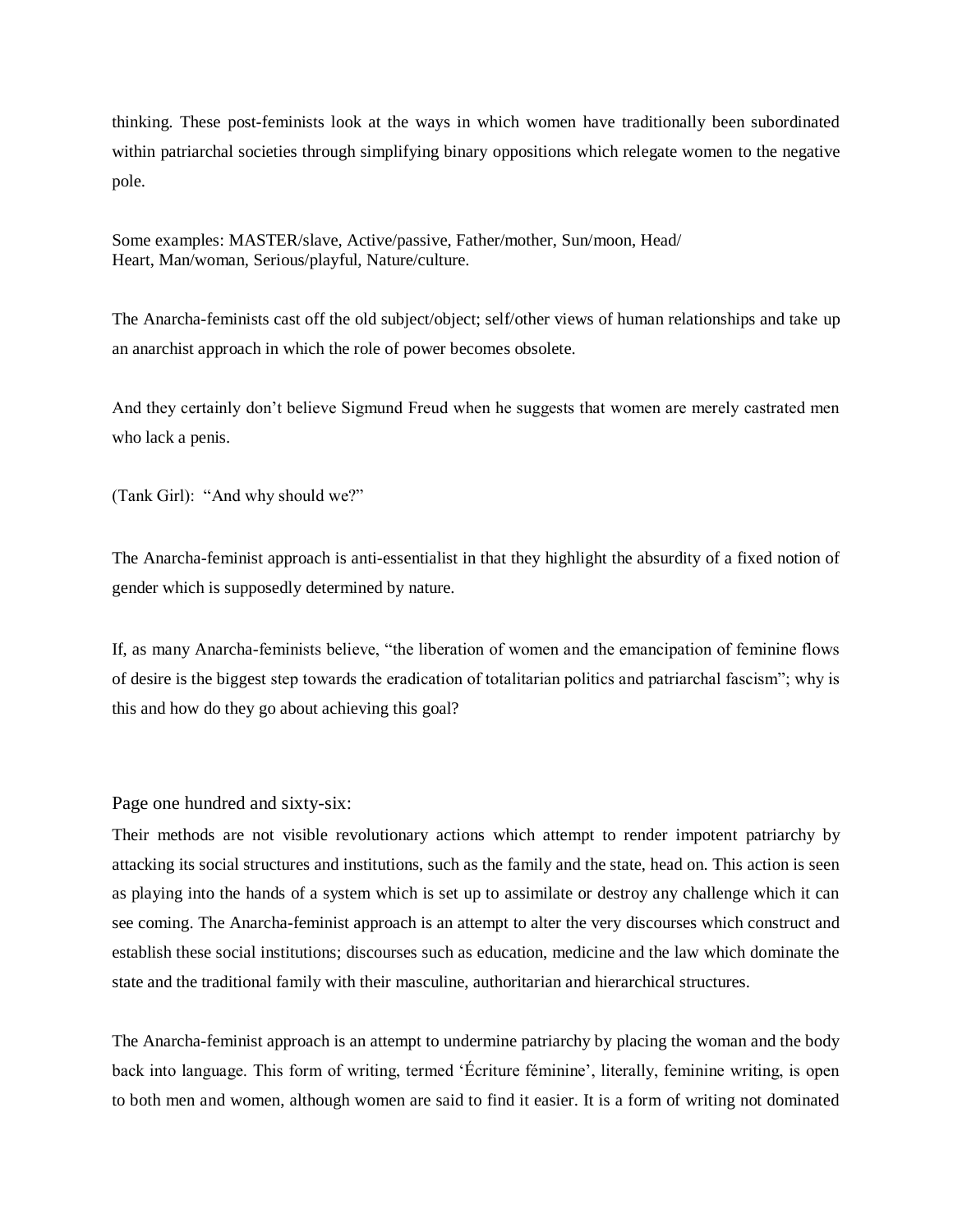by the head alone and not directed towards pure reason, knowledge and closure, in other words it is not obsessed with finality, ejaculation and death; rather, it's about an endless becoming which foregrounds excess and escapes simplistic closure. Écriture féminine emphasises the qualities of tone & rhythm and a plurality of voices that open up meaning and resist authoritarian closure and monolithic Truth.

Page one hundred and sixty-seven:

### **Zenarchy**

(Pirsig on a bike): "Our plans are deliberately indefinite, more to travel than to arrive anywhere. We ride along Secondary roads because we want to make good time, but for us now this is measured with emphasis on 'good' rather than 'time' and when you make this shift in emphasis the whole approach changes."

These lines taken from **Robert M. Pirsig's** 1974 novel '*Zen and the Art of Motorcycle Maintenance*', encapsulate the modern anarchist approach, and sounds much like Gilles Deleuze when he writes:

(Deleuze): "It is never the beginning or the end which are interesting; these are just points. What is interesting is the middle."

In taking Secondary roads on his journey from Minneapolis to San Francisco, Pirsig becomes the nomad; he's interested in the journey and not the final destination. His approach, which has been favoured by both Zenists and Taoists as well as the Situationists and Anarcha-feminists, is concerned with the revolution of everyday life where each and every moment is seen as precious; a moment to be lived to the full and in freedom away from the constraints of regimentation and binding tradition.

Page one hundred and sixty-eight:

Pirsig's novels take an anarchist, nomadic approach to the journey in seeing both the physical and the mental journey as a way of opening up spaces which become zones of uncertainty and creativity. These zones can be the spaces at which state control is abandoned in favour of the individual choice, freedom and 'quality'.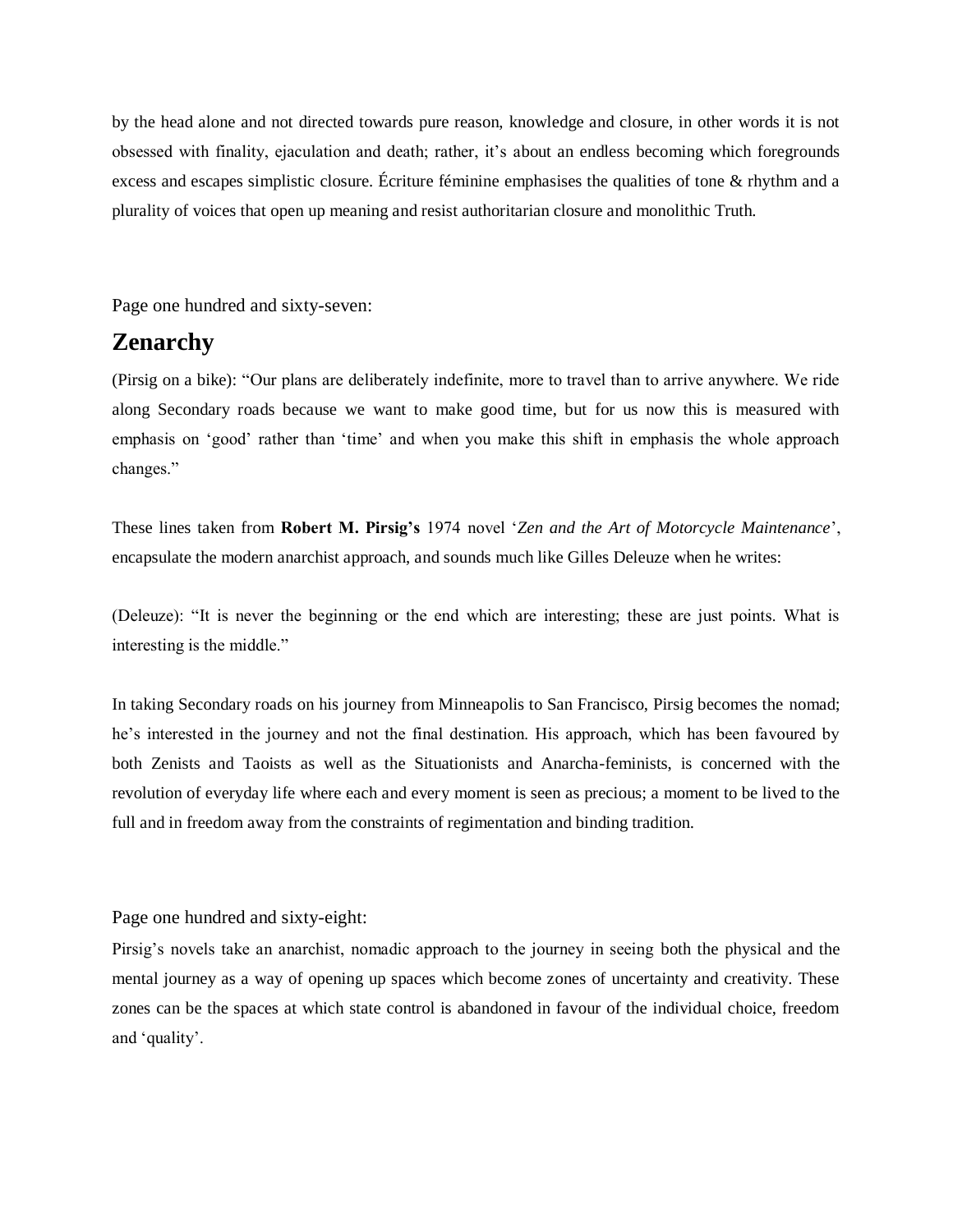Pirsig's approach is a rejection of the old adversarial tactic of revolution in favour of a transformation of the physical via the mental.

"To tear down a factory or to revolt against a government or to avoid the repair of a motorcycle because it is a system is to attack effects rather than causes; and as long as the attack is upon effects only, no change is possible. The true system, the real system, is our present construction of systematic thought itself, rationality itself, and if a factory is torn down but the rationality which produced it is left standing, then that rationality will simply produce another factory. If a revolution destroys a systematic government, but the systematic patterns of thought that produced that government are left intact, then those patterns will repeat themselves in the succeeding government. There is so much talk about the system. And so little understanding."

Page one hundred and sixty-nine:

### **Where's Anarchy Today?**

"Are we who live in the present doomed never to experience autonomy, never to stand for one moment on a bit of land ruled only by freedom? Are we reduced either to nostalgia for the past or nostalgia for the future? Must we wait until the entire world is freed of political control before even one of us can claim to know freedom? Logic and emotion unite to condemn such a supposition. Reason demands that one cannot struggle for what one does not know; and the heart revolts at a universe so cruel as to visit such injustices on *our* generation alone of humankind."

'The Temporary Autonomous Zone' or TAZ, written by the poet/philosopher Hakim Bey (the *nom de plume* of Peter Lamborn Wilson) is a rhizomatic essay operating as a network of interconnecting thoughts and suggestions concerned with the possibility of sovereignty and with our ability to construct transitory insurrections of invisibility (in the tradition of Alexander Trocchi, see pages 106-107, and Deleuze and Guattari, see page 157-163). The TAZ overthrows all notions of permanence and political control and creates nomadic, anarchist, 'lines of flight'.

"The greatest strength of the Temporary Autonomous Zone lies in its ability to remain undetected from the prying eyes of the state. This it achieves via its '*tactic of disappearance*' which renders it invisible to the Spectacle and the agents of Simulation."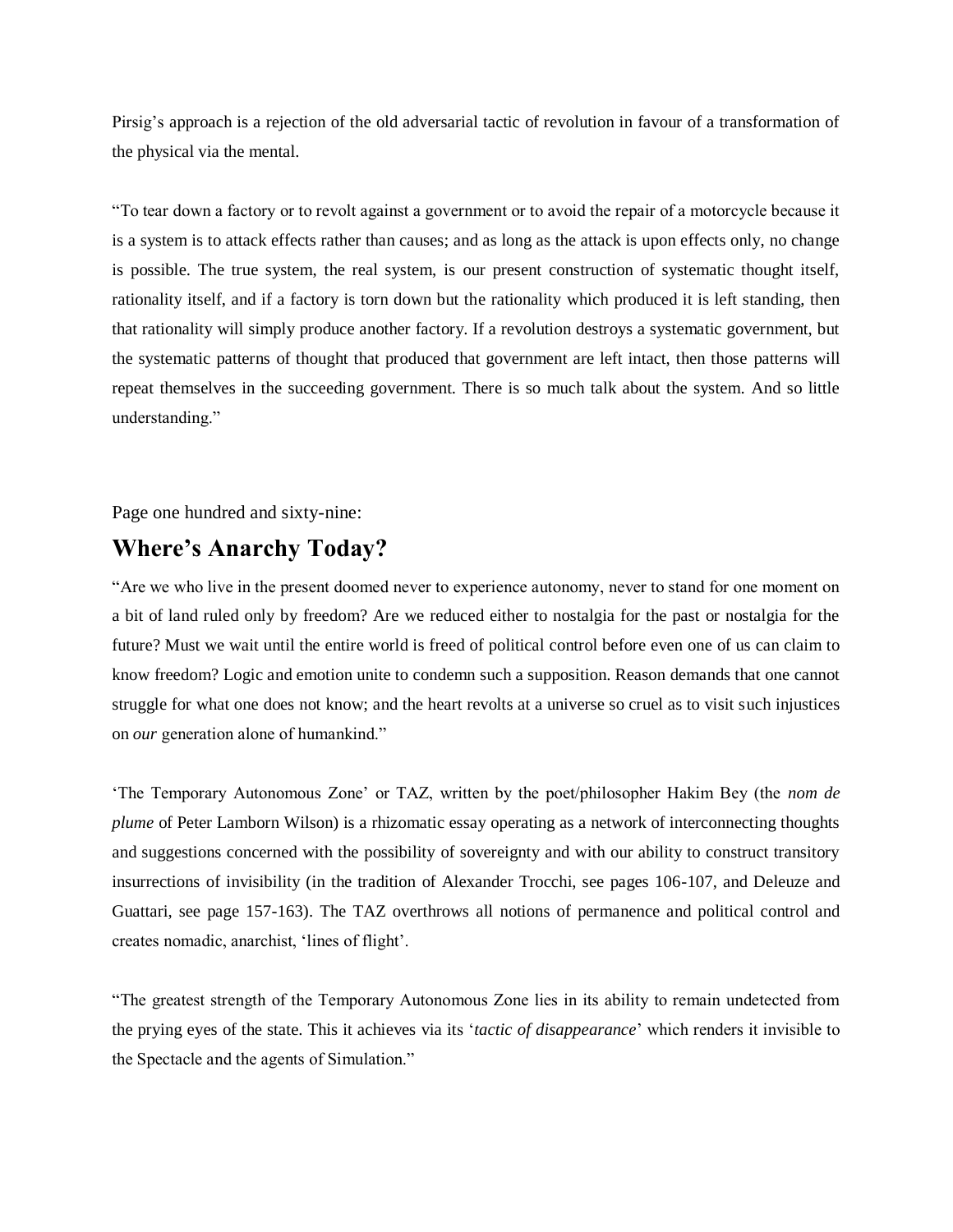Page one hundred and seventy:

Hakim Bey deliberately refrains from defining 'The Temporary Autonomous Zone' and suggests that it might best be understood in terms of action rather than as a fixed idea or method.

"As soon as the TAZ is named (represented, mediated), it must vanish, it *will* vanish, leaving behind it an empty husk, only to spring up again somewhere else, once again invisible because indefinable in terms of the Spectacle. The TAZ is thus a perfect tactic for an era in which the State is omnipresent and allpowerful and yet simultaneously riddled with cracks and vacancies. And because the TAZ is a microcosm of that "anarchist dream" of a free culture, I can think of no better tactic by which to work toward that goal while at the same time experiencing some of its benefits here and now." (Exert taken from page 101 of 'The Temporary Autonomous Zone')

Hakim Bey's invisible approach is not a counsel of despair which abandons the anarchists dream of freedom; but is rather a guerilla uprising which liberates an area (of land, of time, of imagination) and then dissolves itself to re-form elsewhere/elsewhen, before the state can crush it.

Hakim Bey puts forward many positive tactics for temporary autonomous zones such as the abandoning of the closed and patriarchal nuclear family in favour of a *band* of nomadic or semi-nomadic hunter/gatherer groups numbering around 30 to 50 people.

Page one hundred and seventy-one:

The Temporary Autonomous Zone is critical of revolution and of the 19th century anarchist utopian dream with its undercurrent of systematic ideology.

"Anarchism staggers around with the corpse of a Martyr magically stuck to its shoulders - haunted by the legacy of failure & revolutionary masochism."

"Between tragic Past & impossible future, anarchism seems to lack a present - as if afraid to ask itself, here & now, WHAT ARE MY TRUE DESIRES?"

But sadly, how many of us could answer this question without taking refuge in ideological platitudes or impotent consumer fantasies?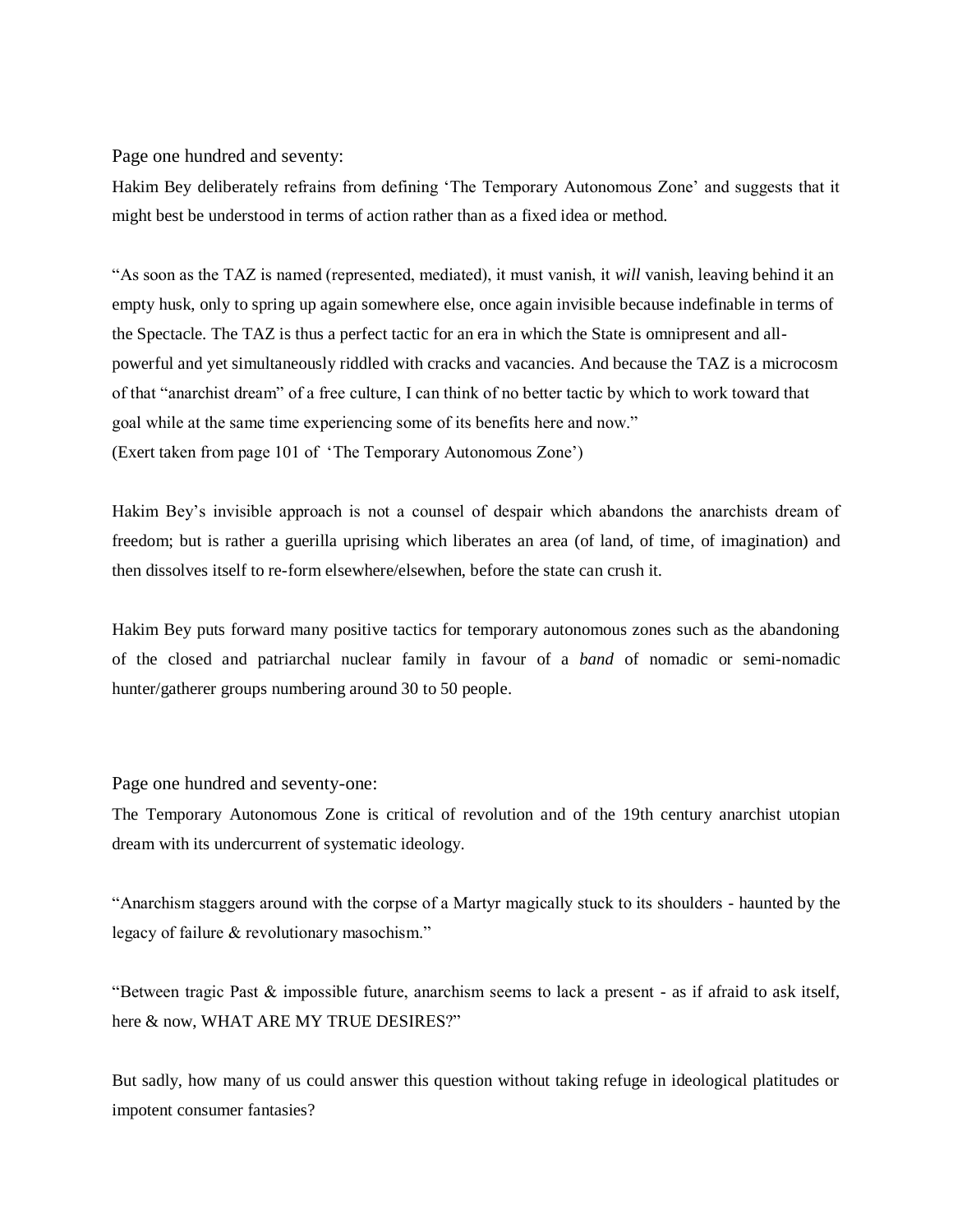Hakim Bey suggests that if it is freedom we truly desire, then the Temporary Autonomous Zone can sidestep the state which is preoccupied with simulation and the spectacle.

Because the TAZ offers ways of gratifying our desires and our thirst for freedom, it can secretly occupy whole areas, both physical and mental, for quite some time and perhaps even for a whole lifetime?

Page one hundred and seventy-two:

Colin Ward is another anarchist thinker whose work has great relevance today.

(Colin Ward): "…an anarchist society, a society which organises itself without authority, is always in existence, like a seed beneath the snow, buried under the weight of the state and its bureaucracy, capitalism and its waste, privilege and its injustices, nationalism and its suicidal loyalties, religious differences and their superstitious separatism."

Both Colin Ward and Hakim Bey suggest that it is futile for those who truly desire freedom to wait for the vicious circle of revolution. They each reach the conclusion that far too often those who wish to destroy the existing order via revolution only wish to do so in order to replace it with its mirror image.

(Invisible Man): "Let us study invisibility, nomadism - and who knows what might happen."

"Anarchy is chaos - the principle of continual creation & chaos never dies"

Page one hundred and seventy-three:

"Since mankind's dawn, a handful of oppressors have accepted the responsibility over our lives that we should have accepted ourselves. By doing so, they took our power. By doing nothing, we gave it away." Taken from '*V for Vendetta*' by the British comic scriptwriter Alan Moore.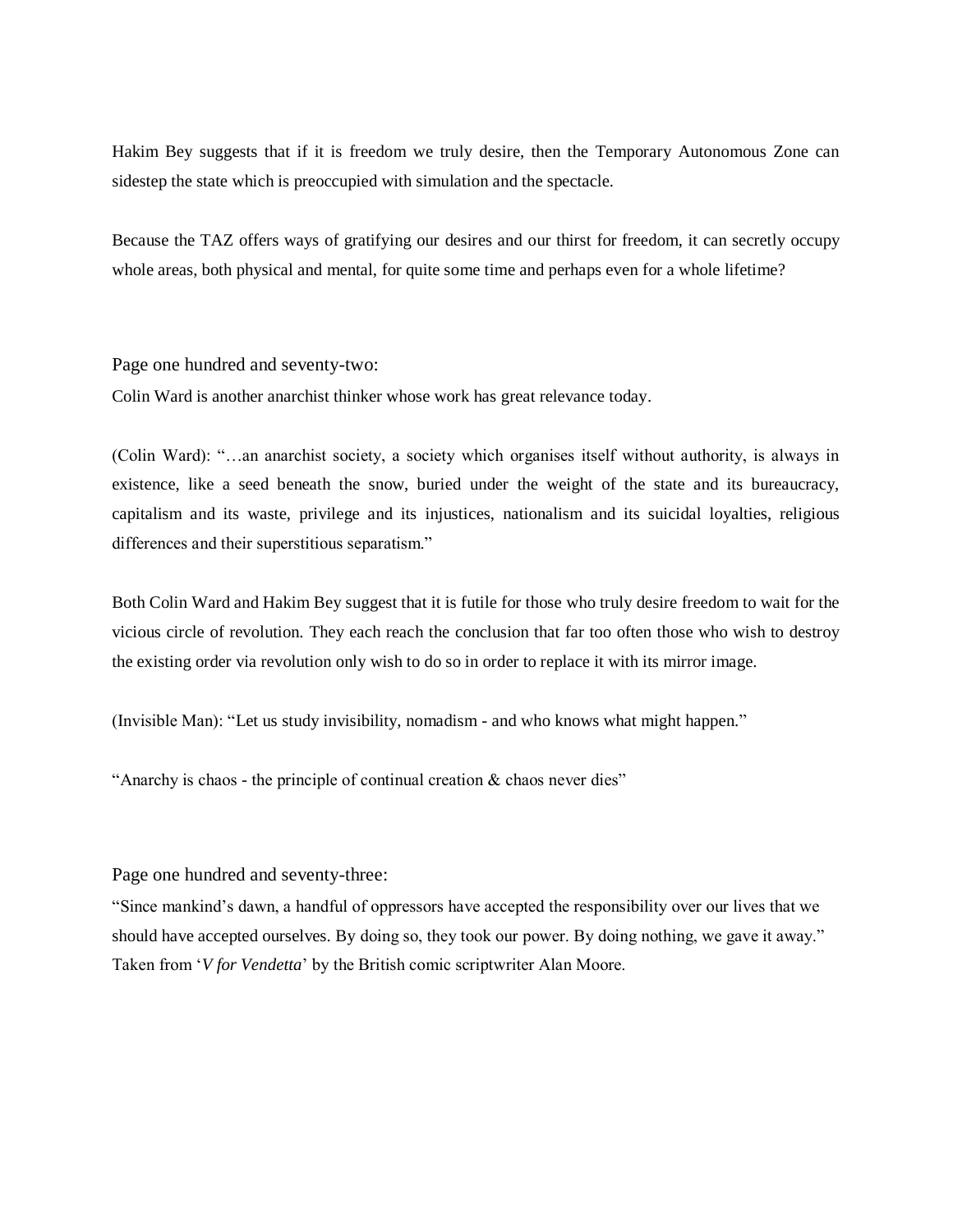"Anarchism does not mean bloodshed; it does not mean robbery, arson, or murder. These monstrosities are, on the contrary, the characteristic features of Capitalism and democracy. Anarchism means peace and freedom to all."

—August Spies, Haymarket Anarchist

Page one hundred and seventy-four:

### **ANARCHY ON THE WEB**

SOME USEFUL WEBSITES:

Anarchy Archive (An excellent site that includes works by all the major anarchists, as well as bibliographies and pictures.):

#### **http://dwardmac.pitzer.edu/anarchist\_archives/index.html**

Spunk Library (despite the name this is a wonderful site jam-packed with informative and interesting articles etc.:

**http://www.spunk.org/library/index/titleall.html or http://www.spunk.org/** 

Anarchy – Mid Atlantic Infoshop.org: ('A Guide to On-Line anarchy' News, views and reviews) **WWW.Infoshop.org**

Freedom Press Home Page: (search through the freedom press archive, if that's your thing?) **WWW.ecn.org\freedom**

Disinformation site: (weird and wonderful, always worth a look) **www.disinfo.org**

An Anarchist FAQ Webpage: (Useful stuff) **www.geocities.com/CapitolHill/1931/** 

Practical Anarchy (a nice website with plenty of articles and debate): **http://www.practicalanarchy.org/** 

Anarchy for Anybody: (A site which includes some useful links) **http://www.radio4all.org/anarchy/**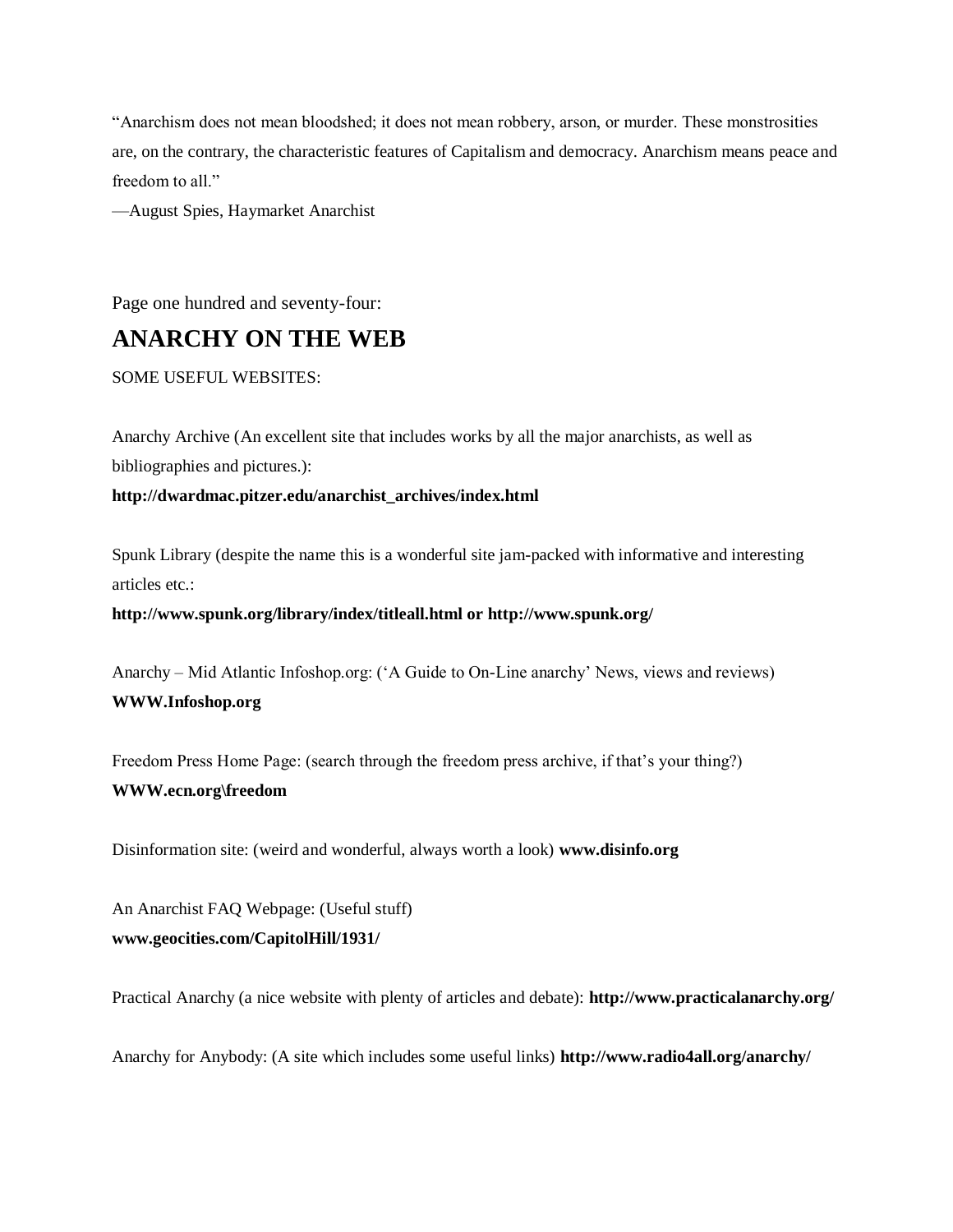### **BIBLIOGRAPHY**

Bakunin, Mikhail. *God and the State* (Dover Publications, New York, 1970). Berkman, Alexander. *ABC of Anarchism* (Freedom Press, London, 1995). Berkman, Alexander. *What is Communist Anarchism?* (Phoenix Press, London, 1989). Bey, Hakim. *The Temporary Autonomous Zone* (Autonomedia, New York, 1991). Blake, William. *Blake: Complete Writings* (ed. Keynes, G. Oxford University Press, 1972). —, Marshall, Peter. *William Blake Visionary Anarchist* (Freedom Press, London, 1994). Bookchin, Murray. *Toward an Ecological Society* (Black Rose Books, Montreal, 1980). Bookchin, Murray. *Philosophy of Social Ecology* (Black Rose Books, Montreal, 1987). Debord, Guy. *Society of the Spectacle* (Black & Red, Detroit, 1983). Debord, Guy. *Comments on the Society of the Spectacle* (Verso, London, 1991). —, Jappe, Anselm. *Guy Debord,* trans. Nicholson-Smith, D. (University of California Press, 1999). Deleuze, Gilles. & Guattari, Felix. *Anti Oedipus: Capitalism & Schizophrenia*, (Athlone Press, London, 1996) Deleuze, Gilles. & Guattari, Felix. *A Thousand Plateaus: Capitalism & Schizophrenia*, (Athlone Press, London, 1999) Deleuze, Gilles. & Guattari, Felix. *What is Philosophy?* (Verso, London, 1996) Derrida, Jacques. *Of Grammatology,* trans. Spivak, G. C. (Johns Hopkins University Press, Baltimore, 1976). Derrida, Jacques. *Margins of Philosophy*, trans, Bass, A. (Harvester Press, Brighton, 1982). Derrida, Jacques. *Writing & Difference,* trans, Bass, A. (Chicago University Press, 1978). Foucault, Michel. *The Order of Things: An Archaeology of Human Sciences* (Routledge, London, 1990). Foucault, Michel. *Madness & Civilization: a history of insanity in the age of reason* (Routledge, London, 1990). Foucault, Michel. *Discipline & Punish: the birth of the prison* (Penguin, London, 1991). Freedom Press Pamphlets. *Fighting the Revolution. 2 vol.* (Freedom Press, London, 1985). Godwin, William. *Enquiry Concerning Political Justice,* ed. Kramnick, I. (Penguin, Harmondsworth, 1976). —, Marshall, Peter. *The Anarchist Writings of William Godwin* (Freedom Press, London, 1986). Goldman, Emma. *Anarchism and Other Essays* (Mother Earth Publishing Association, New York, 1910). Goldman, Emma. *Living My Life. 2 vols.* (Dover Publications, New York, 1970). —, Haarland, Bonnie. *Emma Goldman: Sexuality and the Impurity of the State* (Black Rose Books, Montreal, 1993). Gray, Christopher. *Leaving the 20th Century: the Incomplete Work of the Situationist International*  (Rebel Press, London, 1998) Guérin, Daniel. *Anarchism,* trans. Klopper, M. (Monthly Review Press, New York, 1970). Harper, Clifford. *Anarchy* (Camden Press, 1987). Hoffman, Abbie. *Steal This Book* (Four Walls Eight Windows, London/New York, 1996).

Hoffman, Abbie. *The best of Abbie Hoffman* (Four Walls Eight Windows, London/New York, 1990).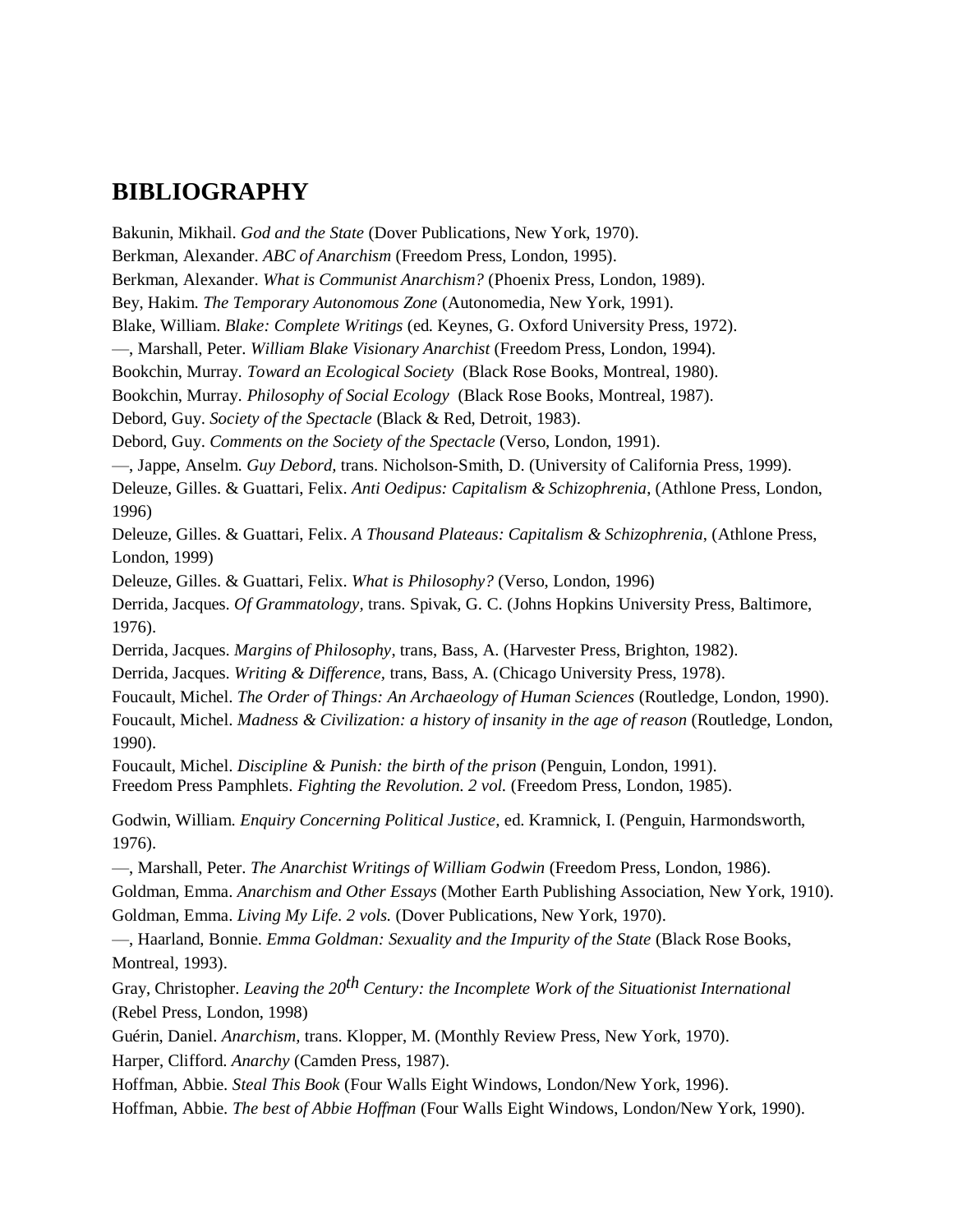Home, Stewart. ed. *What is Situationism?* (AK Press, London, 1996).

Hopton, A. ed. *Winstanley, Gerrard: Selected Writings* (Aporia Press, 1989).

Knabb, Ken. (ed. & trans.) *Situationist International Anthology* (Bureau of Public Secrets, California, 1989).

Kropotkin, Peter. *The State: Its Historic Role* (Trans. Richards, V., Freedom Press, London, 1997).

Kropotkin, Peter. *Anarchism & Anarchist Communism* ed. Walter, N. (Freedom Press, London 1993).

Kropotkin, Peter. *The Conquest of Bread* (Vanguard Press, New York, 1926).

Kropotkin, Peter. *Mutual Aid* (Heinemann, London, 1910).

Lowry, B. & Gunter, E.E. (ed. & trans.) *The Red Virgin: Memoirs of Louise Michel* (University of Alabama Press, 1981).

Lyotard, Jean-François. *The Postmodern Condition: a report on knowledge* (Manchester University Press, 1997).

Lyotard, Jean-François. *The Differend: Phrases in Dispute* (Manchester University Press, 1999).

Malatesta, E. *Anarchy*, trans. Richards, V. (Freedom Press, London, 1995)

—, Richards, Vernon. *His Life & Ideas* (Freedom Press, London, 1965)

Marcus, Greil. *Lipstick Traces: A Secret History of the 20th Century* (Picador, London. 1997).

Marx, Karl. *Selected Writings,* ed. McLellan, D. (Oxford University Press, 1977).

May, Todd. *The Political Philosophy of Postmodern Anarchy* (Pennsylvania State University Press, 1994).

Miller, David. *Anarchism* (Dent, London, 1984).

Nietzsche, Friedrich. *The Portable Nietzsche* (Viking Press, New York, 1954).

Parry, Richard. *The Bonnot Gang* (Rebel Press, London, 1987).

Perez, Rolando. *On An(archy) and Schizoanalysis* (Autonomedia, New York, 1990).

Pirsig, R. M. *Zen and the Art of Motorcycle Maintenance* (Vintage, London, 1989).

Plant, Sadie. *The Most Radical Gesture: The Situationist International in a Postmodern Age* (Routledge, London, 1995).

p.m. *Bolo Bolo* (Semiotext(e), New York 1995).

Proton, Richard. *Film & the Anarchist Imagination* (Verso, London, 1999).

Proudhon, Pierre-Joseph. *What is Property?* (Trans. Tucker, B. R. Dover Publications, New York, 1970).

Orwell, George. *Homage to Catalonia* (Penguin, Harmondsworth, 1986).

Reich, Wilhelm. *The Function of the Orgasm,* trans. Carfagno, V.R. (Souvenir Press 1999).

Reich, Wilhelm. *The Mass Psychology of Fascism,* trans. Carfagno, V.R. (Souvenir Press 1997).

Richter, Hans. *Dada: art & anti art* (Thames & Hudson, London, 1997).

Ridley, Matt. *The Origins of Virtue* (Viking, London 1996).

Rocker, Rudolf. *Anarchism & Anarcho-Syndicalism* (Freedom Press, London, 1988).

Sabine, G. ed. *The Works of Gerrard Winstanley* (Cornell University Press, 1941).

Stirner, Max*. The Ego and its Own* (Rebel Press, London, 1993).

Trocchi, Alexander. *Invisible Insurrection of a Million Minds: A Trocchi Reader*, ed. Scott, A. M. (Polygon, London, 1992).

Vague, Tom. *King Mob Echo + Supplement* (Dark Star, London, 2000).

Vague, Tom. *Anarchy in the UK: The Angry Brigade* (AK Press, London, 1997).

Vaneigem, Raoul. *The Revolution of Everyday Life* (Rebel Press/Left Bank Books, London 1994).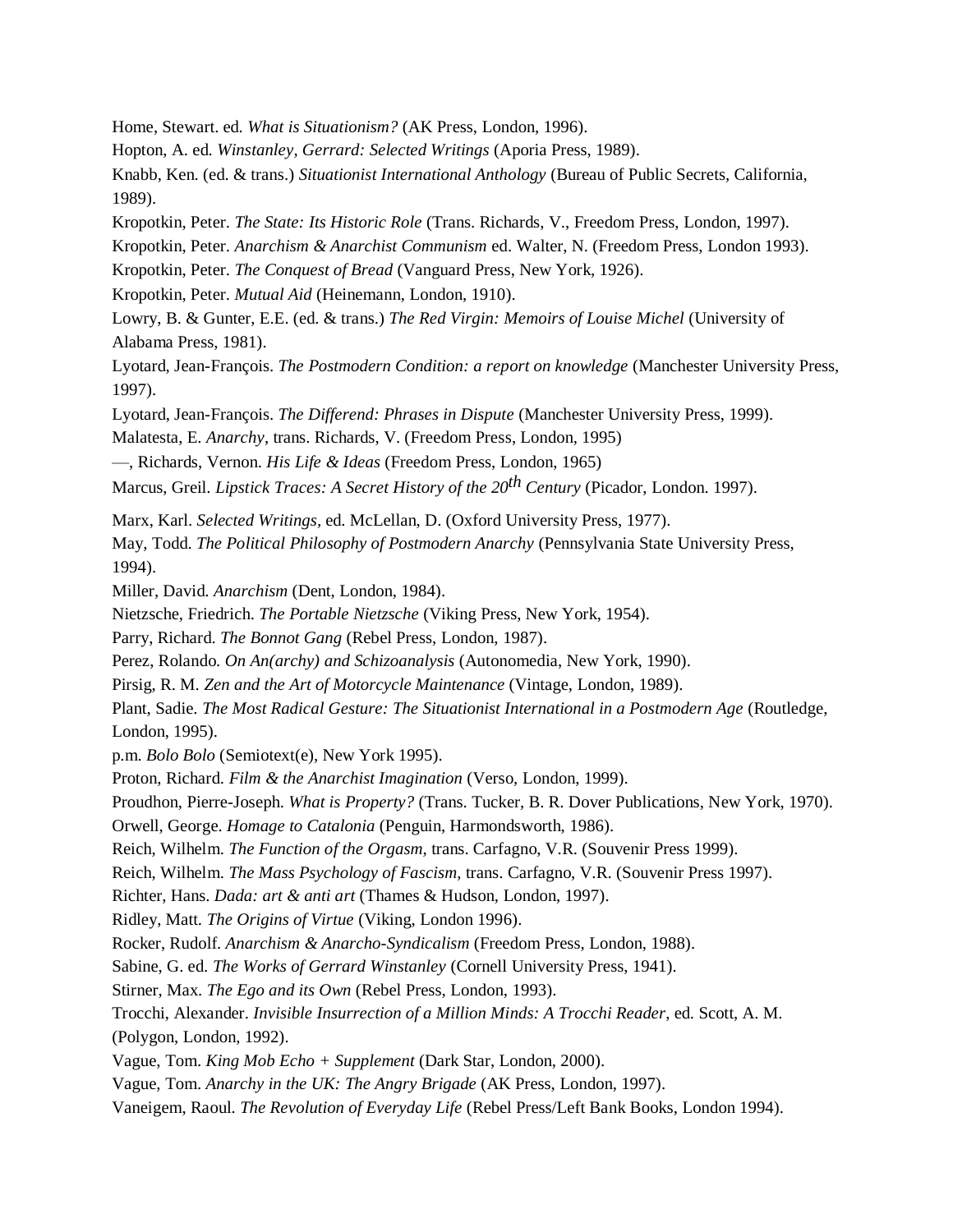Viénet, René. *Enrage and the Situationists in the Occupation Movement, France, May '68* (Autonomedia/Rebel Press, New York/London, 1992). Ward, Colin. *Anarchy in Action* (Freedom Press, London, 1996). Woodcock, George. *Anarchism* (Penguin, Harmondsworth, 1963). Zerzan, John. *Future Primitive & other essays* (Autonomedia/Anarchy, 1994).

Page one hundred and seventy-eight:

# **INDEX**

Anarchist Communism, 42, 44, 54

Anarchist International, 48

| Angry Brigade, | 113 |            |
|----------------|-----|------------|
| Art,           |     | 81-89      |
| Assassins,     |     | 2, 61      |
| Authority,     |     | 2, 22, 133 |

| Bakunin, Mikhail,        | 13, 28, 35 - 40, 43, 46, 47, 55, 74, 133 |
|--------------------------|------------------------------------------|
| Ball, Hugo,              | 85, 86, 87                               |
| Ball, John,              | 8                                        |
| Bataille, George,        | 105                                      |
| Baudelaire, Charles,     | 34, 83                                   |
| Baudrillard, Jean,       | 104                                      |
| Bauer, Bruno,            | 23                                       |
| Berkman, Alexander,      | 29, 53, 54                               |
| Bernstein, Michele,      | 91                                       |
| Bey, Hakim,              | 169-172                                  |
| Black Mask (periodical), | 113                                      |
| Blake, William,          | 19-22, 83                                |
| Bonnot Gang,             | 64-67                                    |
| Bookchin, Murray,        | 118-121                                  |
| Bunuel, Luis,            | 87, 88                                   |
|                          |                                          |
| Cage, John,              | 107                                      |
| Capitalism,              | 5, 6, 84, 120, 130, 134, 158, 159        |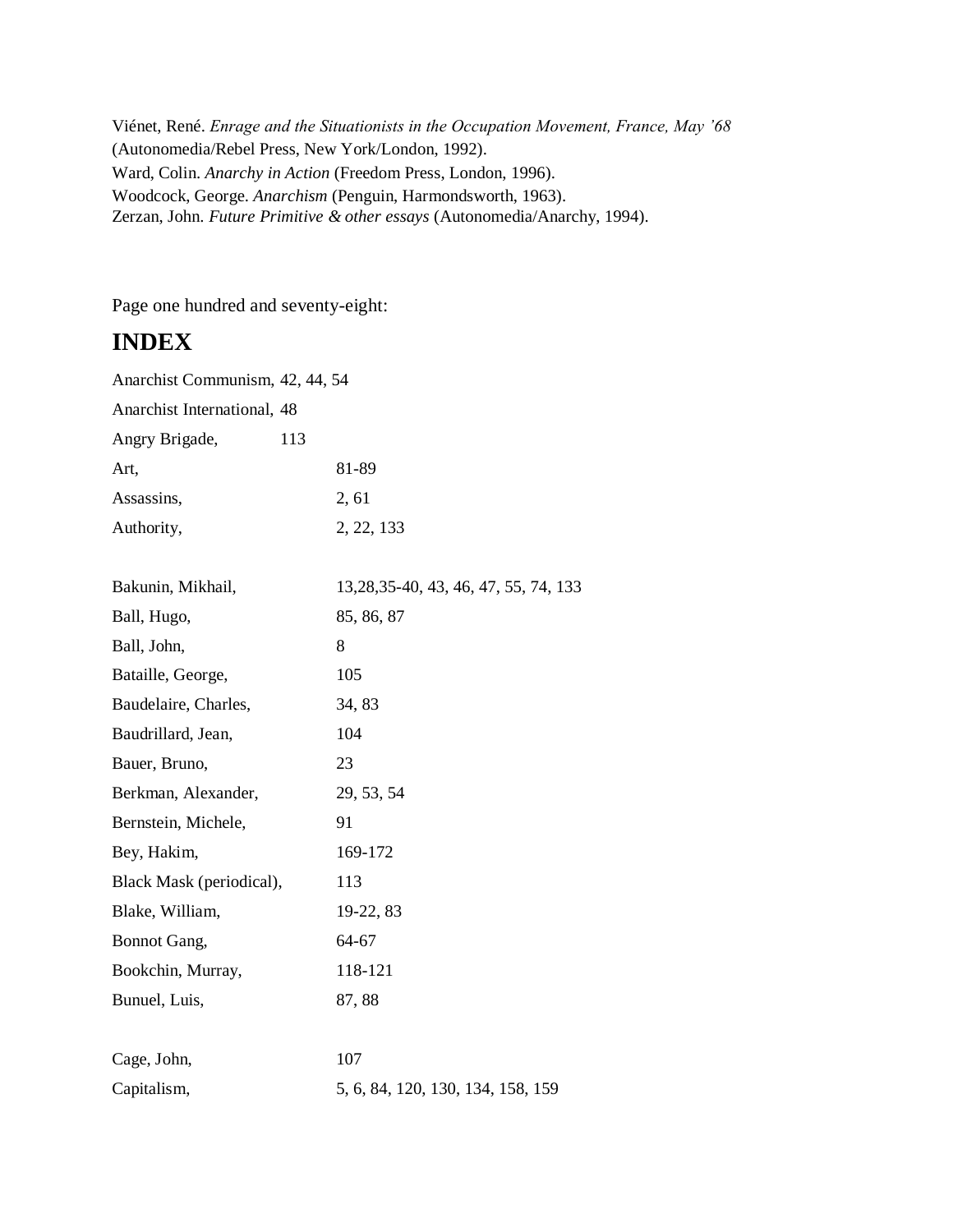| Chtcheglov, Ivan,            |              | 94, 95                   |
|------------------------------|--------------|--------------------------|
| Cohn-Bendit, Daniel,         |              | 110                      |
| Collectivism,                |              | 40                       |
| Confederación Nacional       |              |                          |
| $de$ Trabajo (C.N.T.),       |              | 75                       |
| Confédération Générale       |              |                          |
| du Travail (C.G.T.),         |              | 71                       |
| Cosmic Orgone                | 122,123      |                          |
| Crass,                       |              | 117                      |
| Cromwell, Oliver,            |              | 9, 10, 11, 13            |
| Czolgosz, Leon,              |              | 63                       |
|                              |              |                          |
| Dada,                        |              | 84-85, 90, 93            |
| Debord, Guy,                 |              | 91, 98-103, 104          |
| Deconstruction,              |              | 149                      |
| Deep Ecology,                | 121          |                          |
| Deleuze, Gilles,             |              | 157-163, 169             |
| Democracy,                   |              | 1, 24, 153               |
| Dérive,                      | 97, 156, 157 |                          |
| Derrida, Jacques,            |              | 149-152                  |
| Détournement,                | 96           |                          |
| Différend,                   |              | 156                      |
| Diggers,                     |              | 3, 9, 10, 11, 12, 13, 14 |
| Direct Action,               |              | 70, 130-131              |
| Durutti, Buenaventura, 75-77 |              |                          |
|                              |              |                          |
| Ecology,                     |              | 118, 119                 |
| Egoism,                      |              | 24, 25                   |
| Engles, Friedrich,           |              | 23                       |
| English Civil War,           |              | 9, 10, 11                |
| Enlightenment,               |              | 16, 133, 136, 153        |
| Enragés,                     |              | 3, 110, 111              |
| Equality,                    |              | 6, 164                   |
| Everard, William,            |              | 12                       |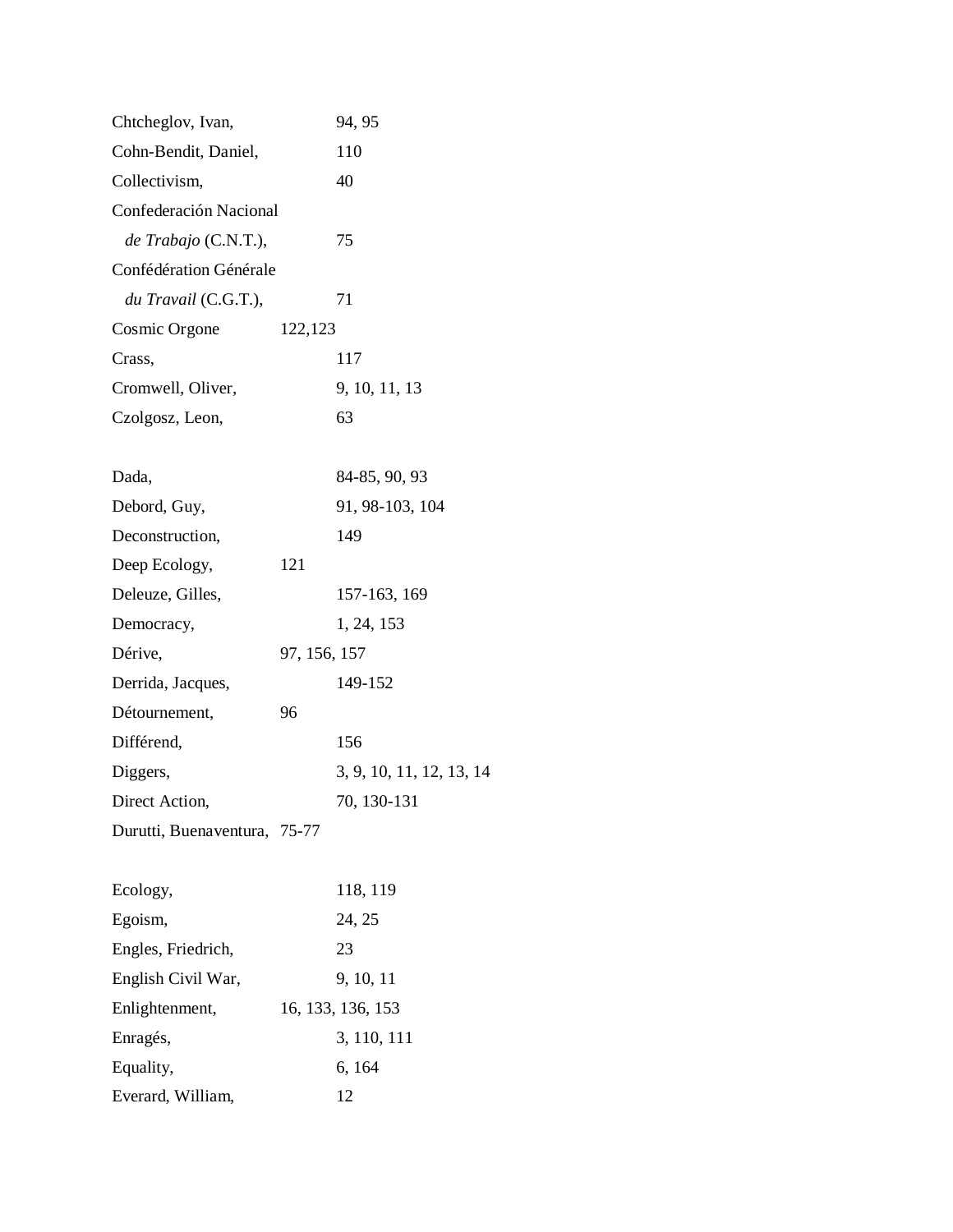| Fascism,                              | 76, 123, 124, 134, 153, 160  |
|---------------------------------------|------------------------------|
| Federalism,                           | 33, 40, 55, 68               |
| Feminism,                             | 55, 56, 57, 164-166          |
| Foucault, Michel,                     | 143-148                      |
| Free Spirits,                         | 7, 8, 9, 19                  |
| French Revolution,                    | 3, 15, 19                    |
| Freud, Sigmund,                       | 54, 153                      |
| Genealogy,                            | 139-140, 143                 |
| General Strike,                       | 39, 71, 75                   |
| Godwin, William,                      | $15 - 18$                    |
| Goldman, Emma,                        | 29, 49-60, 164               |
| Government,                           | 1, 33, 55, 57, 133, 160, 168 |
| Gramsci, Antonio,                     | 21                           |
| Grave, Jean,                          | 64                           |
| Guattari, Felix,                      | 157-163, 169                 |
| Haymarket tragedy,                    | 49, 50, 51, 52, 53           |
| Hegel, G.W.F.,                        | 23, 35, 36, 37               |
| Hennings, Emmy,                       | 86                           |
| History,                              | 36, 37                       |
| Hoffman, Abbie,                       | 108, 109                     |
| Human Nature,                         | 34, 46, 133, 135             |
| Humanism,                             | 92, 98, 133, 135, 136        |
| Idealism,                             | 24, 36                       |
| International Situationists,          | 91                           |
| (See also Situationists)              |                              |
| Isou Isidore,                         | 93                           |
| Ivain, Gilles, (see Chtcheglov, Ivan) |                              |
| <b>IWW</b> (Industrial Workers        |                              |

of the World),  $71$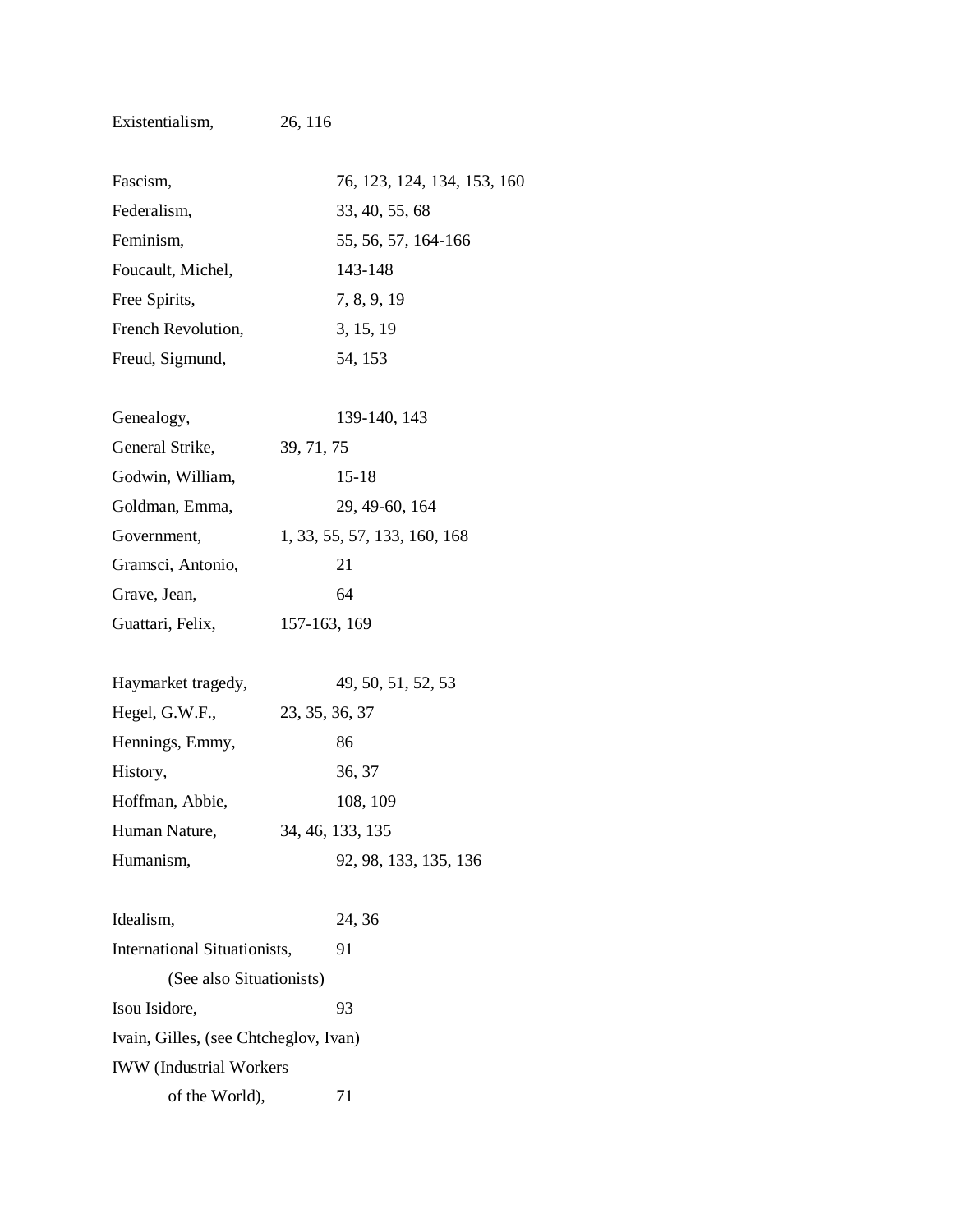| Jorn, Asger,                   | 90                            |
|--------------------------------|-------------------------------|
| Justice,                       | 15, 16, 29, 32, 133, 154, 127 |
| King Mob,                      | 112                           |
| Kropotkin, Peter,              | 28, 41-46, 54, 55, 133        |
| Lacan, Jacques,                | 145                           |
| Lao-Tsu,                       | 2, 20                         |
| Law,                           | 17, 125-129                   |
| Lefebvre, Henri,               | 105                           |
| Lettriste,                     | 93, 98, 105, 106              |
| Levellers,                     | 9, 10                         |
| Lilburne, John,                | 9, 10, 11                     |
| Lydon, John, aka.              |                               |
| Johnny Rotten, 114, 115        |                               |
| Lyotard, Jen-François, 153-156 |                               |
| Makhno, Nestor,                | 72-74                         |
| Malatesta, Ernesto,            | 47-48                         |
| Marx, Karl,                    | 23, 26, 40, 81                |
| Marxism,                       | 14, 118, 120, 153             |
| Materialism,                   | 24, 36                        |
| May 1968,                      | 110, 111, 135                 |
| Michel, Louise,                | 57-59, 60, 164                |
| Moore, Alan,                   | 173                           |
| Most, Johann,                  | 50                            |
| Mother Earth (periodical),     | 60                            |
| Mutual Aid,                    | 41, 45                        |
| Negation,                      | 116                           |
| Nietzsche, Friedrich,          | 26, 135-142                   |
| Nihilism,                      | 116                           |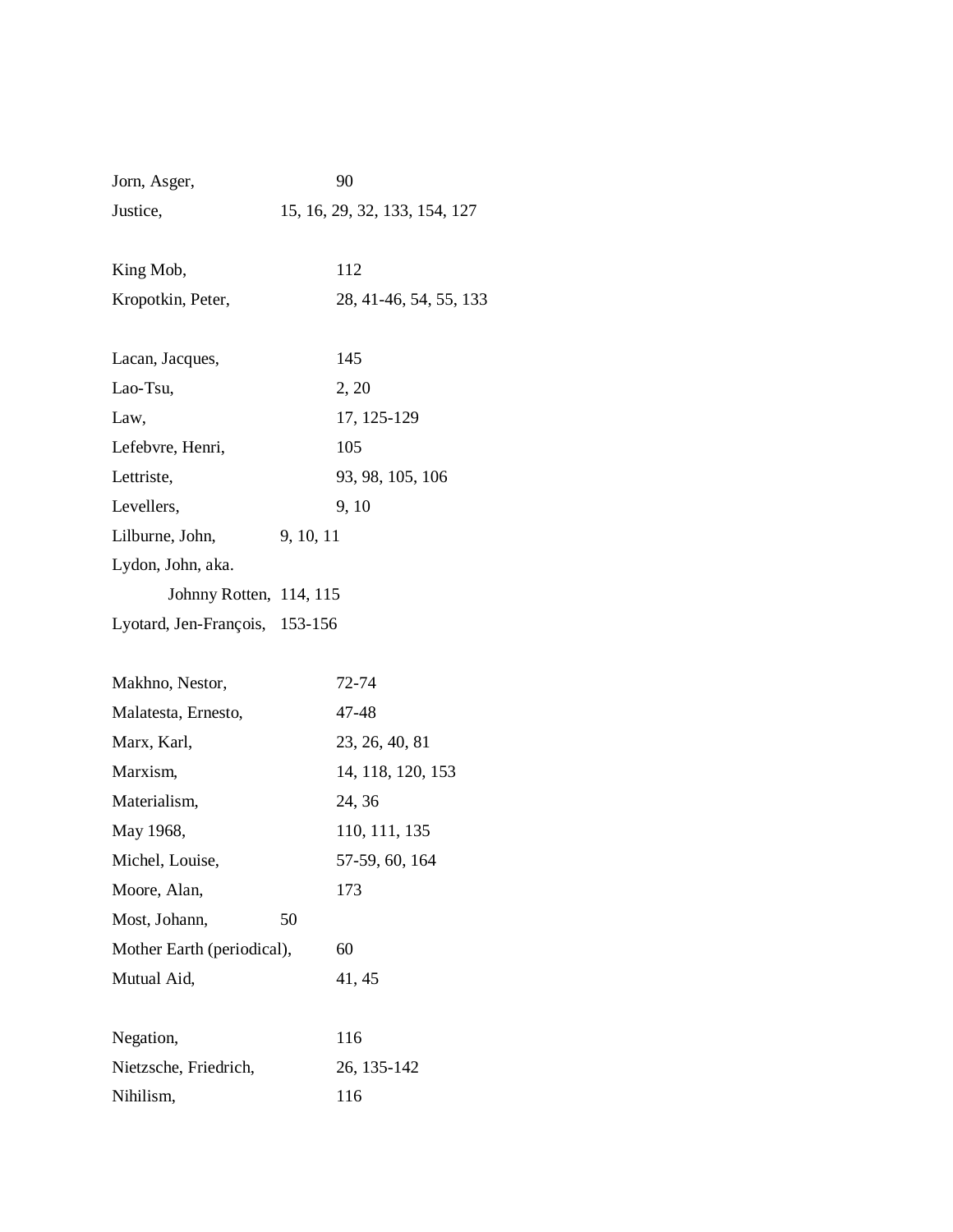| Nomad,                                     |          | 157, 170                                         |
|--------------------------------------------|----------|--------------------------------------------------|
| Orwell, George,                            |          | 77                                               |
| Panopticon,                                |          | 147                                              |
| Pantheistic idealism,                      |          | 20                                               |
| Paris Commune,                             |          | 57, 58, 59                                       |
| Pirsig, Robert. M,                         |          | 167-168                                          |
| Post-Feminism,                             |          | 164-166                                          |
| Post-humanist,                             | 19, 22   |                                                  |
| Postmodernism,                             |          | 1,79                                             |
| Propaganda by Deed,                        | 61       |                                                  |
| Proudhon, Pierre-Joseph,                   |          | 3, 5, 29, 30-34, 37, 40, 41, 42, 43, 46, 55, 133 |
| Psychogeography,                           |          | 97                                               |
| Punk Rock,                                 |          | 114, 115, 116, 117                               |
|                                            |          |                                                  |
| Ravachol,                                  |          | 61, 62                                           |
| Reclus, Élisée,                            | 64       |                                                  |
| Reich, Wilhelm,                            |          | 122-124                                          |
| Rhizome,                                   |          | 161                                              |
| Rocker, Rudolf,                            |          | 68                                               |
| Rubin, Jerry,                              |          | 108                                              |
| Russian Revolution,                        |          | 72, 73, 74                                       |
|                                            |          | 88                                               |
| Sade, Marquis de,<br>Schizoanalysis,       | 157, 158 |                                                  |
| Schmidt, Johann Casper (see Stirner, Max), |          |                                                  |
| Sex Pistols,                               |          | 114-115, 117                                     |
| Situationists,                             |          | 90-112, 156, 167                                 |
| Social Ecology,                            |          | 118, 119                                         |
| Socialism,                                 |          | 1, 6, 48                                         |
| Spanish Civil War,                         |          | 75, 76, 77                                       |
| Spectacle,                                 |          | 99-103                                           |
|                                            | 173      |                                                  |
| Spies, August,                             |          |                                                  |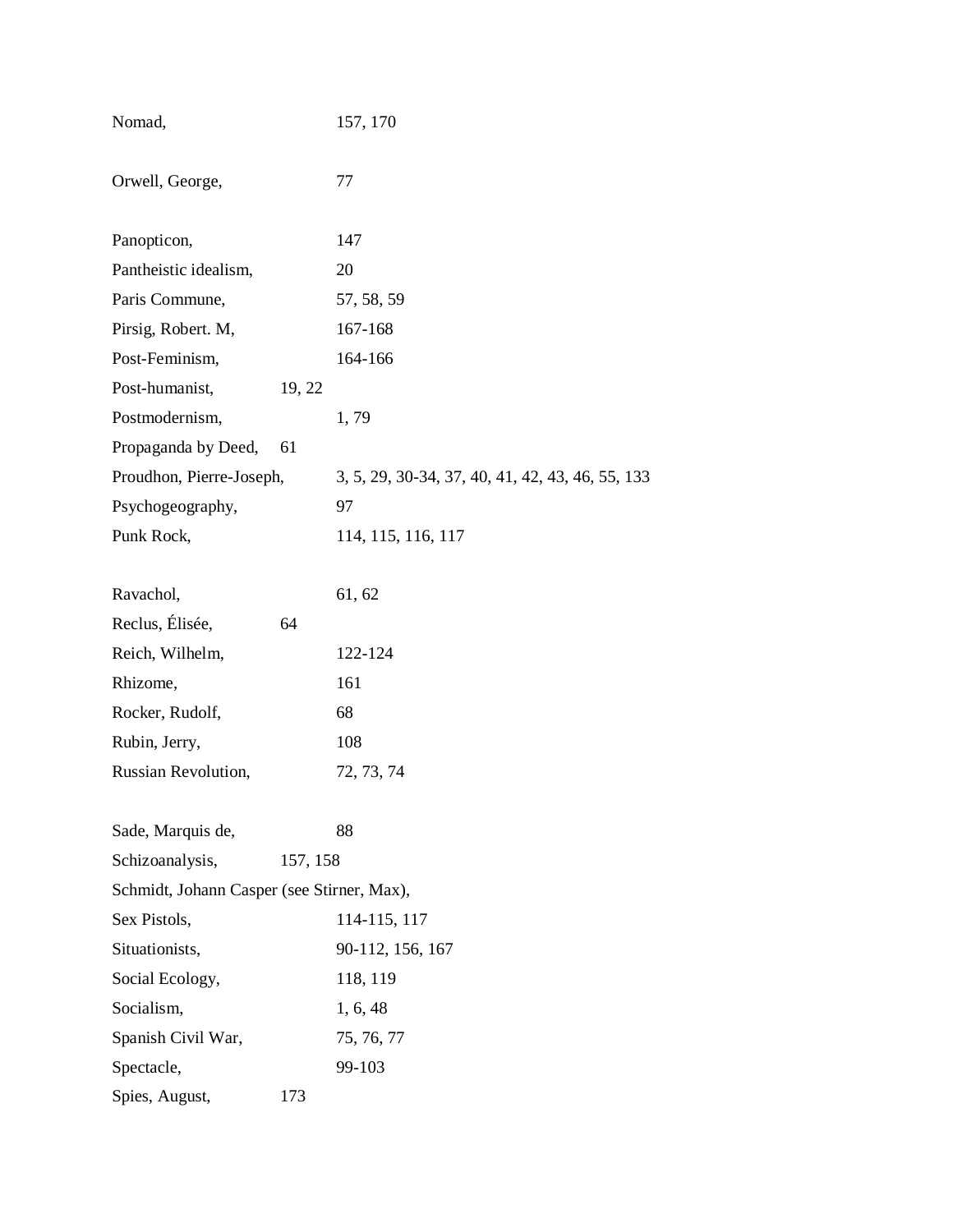| Stirner, Max,               |            | 23-26, 61, 64, 65, 84, 87 |
|-----------------------------|------------|---------------------------|
| Syndicalism,                |            | 68-71, 75, 120            |
|                             |            |                           |
| Taoism,                     |            | 5, 6, 20, 167             |
| <b>Temporary Autonomous</b> |            |                           |
| Zones,                      | 169-172    |                           |
| Tolstoy, Leo,               |            | 34                        |
| Trocchi, Alexander,         |            | 106, 107, 169             |
| Trotsky, Leon,              | 73         |                           |
| Tyler, Wat,                 |            | 8                         |
| Tzara, Tristan,             | 85,86      |                           |
|                             |            |                           |
| Unitary Urbanism,           |            | 97                        |
| Utilitarianism,             |            | 16                        |
|                             |            |                           |
| Vaneigem, Raoul,            |            | 90, 92, 105               |
| Vigo, Jean,                 |            | 89                        |
| Violence,                   |            | 2, 39, 126                |
|                             |            |                           |
| Ward, Colin,                |            | 172                       |
| Winstanley, Gerrard,        |            | $10 - 14$                 |
| Wise, Dave & Stuart,        |            | 112                       |
| World Wide Web,             |            | 174                       |
|                             |            |                           |
| Zapata, Emiliano,           |            | 78-79                     |
| Zapatistas,                 |            | 79                        |
| Zen Buddhism,               | 6, 20, 167 |                           |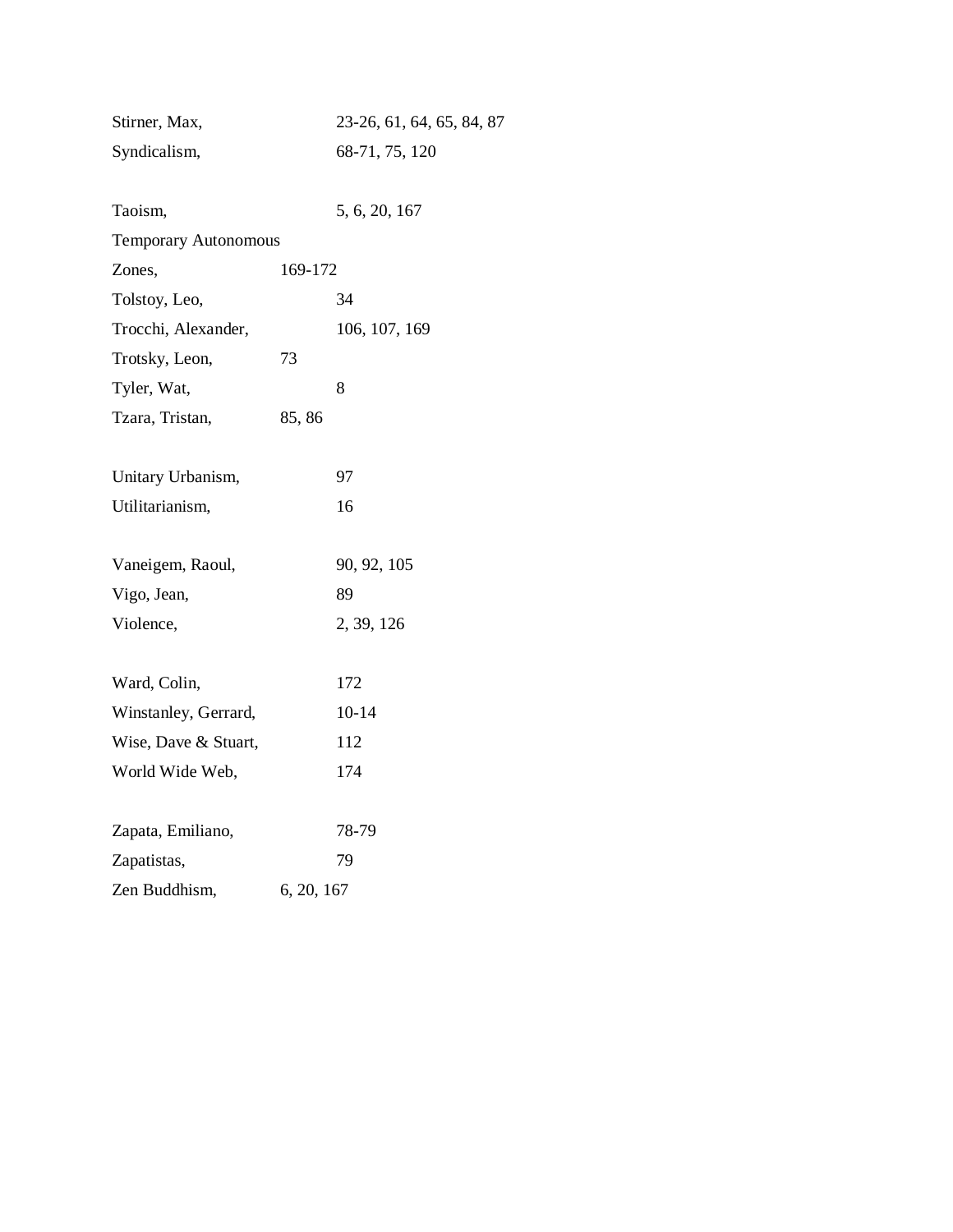## **Biographies**

**i@n** hornsby occasionally visits University College Chichester where he enters large rooms filled with students and begins talking to them about issues related to the Arts and Humanities; they haven't asked him to stop yet so he figures on keeping it up until somebody points the finger and calls him a charlatan. Ian has written at length on both anarchy and Robert M. Pirsig and lives with the real architect and inspiration for this book, his teenage son, Tim. Ian is currently working on a book about 'The mating habits of nocturnal worms', he knows nothing about this subject either but says, "why let ignorance and a lack of talent hold you back".

**Joseph Barber** is a graduate of Portsmouth University where after three years of doodling and mayhem, the college gave him a degree in art and design; he was too polite to refuse this gift so took the accolade with a handshake and a smile. Joseph lives with his long suffering partner Tracy and their two sons Joe and Charlie. He started illustrating way back at the beginning of this book and has stopped now that it's finished.